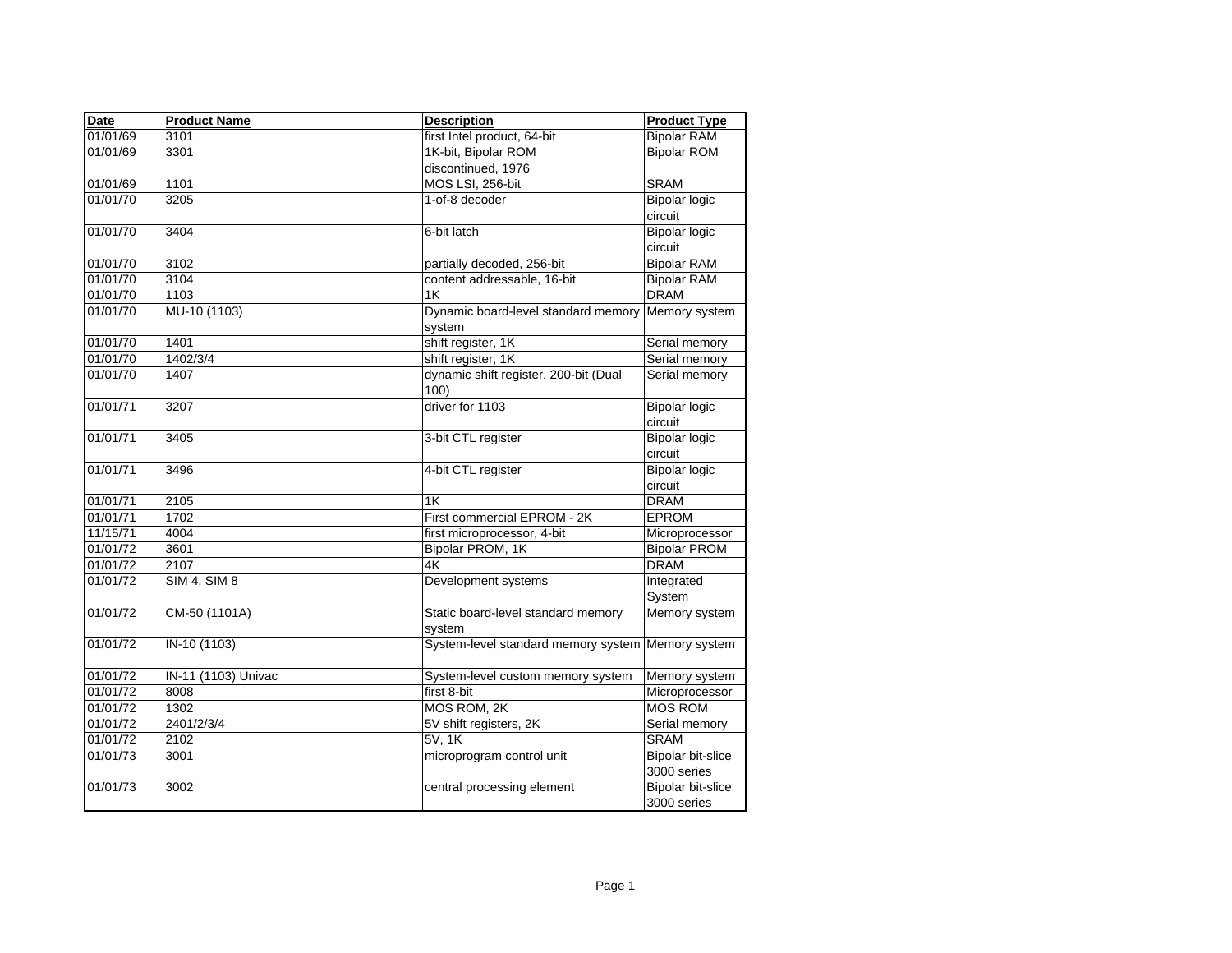| 01/01/69 | 3101                                   | first Intel product, 64-bit                       | <b>Bipolar RAM</b>   |
|----------|----------------------------------------|---------------------------------------------------|----------------------|
| 01/01/73 | 3003                                   | look-ahead carry generator                        | Bipolar bit-slice    |
|          |                                        |                                                   | 3000 series          |
| 01/01/73 | 8224                                   | oscillator                                        | <b>Bipolar logic</b> |
|          |                                        |                                                   | circuit              |
| 01/01/73 | 3106/7                                 | fully decoded, 256-bit                            | <b>Bipolar RAM</b>   |
|          |                                        | discontinued, 1979                                |                      |
| 01/01/73 | Intellec ® 4-40                        | Development systems                               | Integrated           |
|          |                                        |                                                   | System               |
| 01/01/73 | Intellec ® 8-80                        | Development systems                               | Integrated           |
|          |                                        |                                                   | System               |
| 01/01/73 | MU-40 (2107)                           | Dynamic board-level standard memory Memory system |                      |
|          |                                        | system                                            |                      |
| 01/01/73 | IN-60 (2405)                           | Serial board-level standard memory                | Memory system        |
|          |                                        | system                                            |                      |
| 01/01/73 | IN-62 (2405)                           | Serial board-level standard memory                | Memory system        |
|          |                                        | system                                            |                      |
| 01/01/73 | IN-25 (2102) DRS                       | Custom board-level memory system                  | Memory system        |
| 01/01/73 | PL/M first language for microprocessor | High-Level languages                              | Software             |
| 01/01/73 | 8080 assembeler and linkage tools      | <b>Fundamental software</b>                       | Software             |
| 01/01/73 | 5801                                   | timer/oscillator                                  | Watch circuit        |
| 01/01/73 | 5201                                   | <b>LCD</b> driver                                 | Watch circuit        |
| 01/01/74 | 8/3212                                 | multi-mode latch buffer                           | <b>Bipolar logic</b> |
|          |                                        |                                                   | circuit              |
| 01/01/74 | 8/3214                                 | interrupt control unit                            | <b>Bipolar logic</b> |
|          |                                        |                                                   | circuit              |
| 01/01/74 | 8/3216                                 | parallel bus driver                               | <b>Bipolar logic</b> |
|          |                                        |                                                   | circuit              |
| 01/01/74 | 8/3226                                 | parallel bus driver                               | <b>Bipolar logic</b> |
|          |                                        |                                                   | circuit              |
| 01/01/74 | 3604/24                                | Bipolar PROM, 4K                                  | <b>Bipolar PROM</b>  |
| 01/01/74 | 2106                                   | 4K                                                | <b>DRAM</b>          |
| 01/01/74 | 2104                                   | 4K                                                | <b>DRAM</b>          |
| 01/01/74 | IN-10 (1103) Univac                    | System-level custom memory system                 | Memory system        |
| 01/01/74 | IN-261 (2114) Singer                   | Custom board-level memory system                  | Memory system        |
| 01/01/74 | IN-7135 (2105)                         | Add-on memory for IBM 370-135                     | Memory system        |
| 01/01/74 | 8080                                   | industry standard 8-bit                           | Microprocessor       |
| 01/01/74 | 2316                                   | MOS ROM, 16K                                      | <b>MOS ROM</b>       |
|          |                                        | discontinued, 1980                                |                      |
| 01/01/74 | 2102A                                  | depletion load, 5V, 1K                            | <b>SRAM</b>          |
| 01/01/74 | 5101                                   | CMOS, 1K                                          | <b>SRAM</b>          |
| 01/01/75 | ICE ™ - 80 in-circuit emulator         | Development debug support                         | Developer Tool       |
| 01/01/75 | 2116                                   | <b>16K</b>                                        | <b>DRAM</b>          |
| 01/01/75 | 2708                                   | <b>8K EPROM</b>                                   | <b>EPROM</b>         |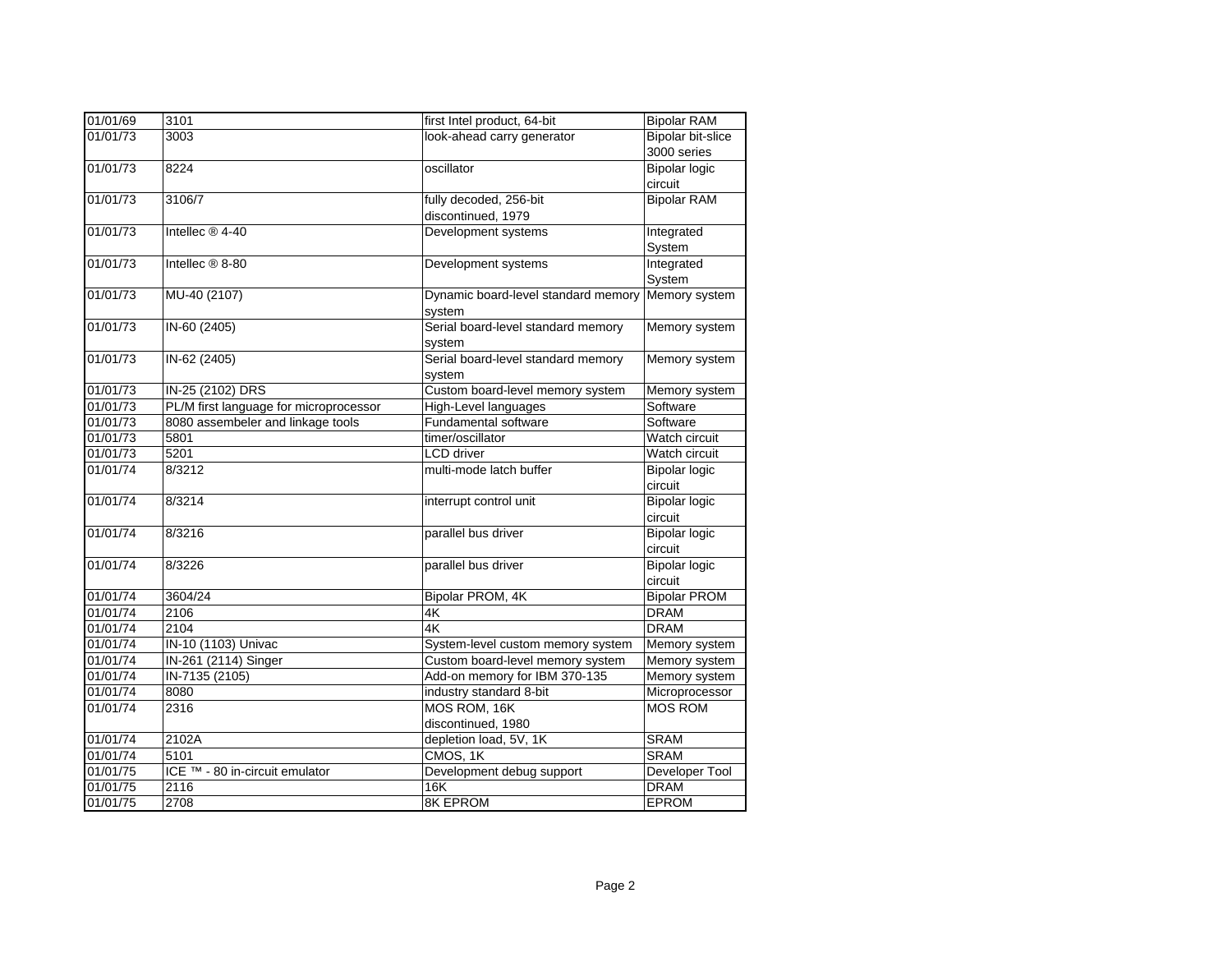| 01/01/69 | 3101                         | first Intel product, 64-bit                       | <b>Bipolar RAM</b>     |
|----------|------------------------------|---------------------------------------------------|------------------------|
| 01/01/75 | Intellec Model 800           | Development systems                               | Integrated             |
|          |                              |                                                   | System                 |
| 01/01/75 | UPP 103 prom programmer      | Development systems                               | Integrated             |
|          |                              |                                                   | System                 |
| 01/01/75 | IN-40 (2107)                 | System-level standard memory system Memory system |                        |
| 01/01/75 | IN-1010 (1103)               | System-level standard memory system Memory system |                        |
| 01/01/75 | IN-4029 (2107) Univac        | System-level custom memory system                 | Memory system          |
| 01/01/75 | IN-64 (2405)                 | Serial board-level standard memory                | Memory system          |
|          |                              | system                                            |                        |
| 01/01/75 | IN-65 (2416)                 | Serial board-level standard memory                | Memory system          |
|          |                              | system                                            |                        |
|          |                              | discontinued, 1976                                |                        |
| 01/01/75 | IN-501 (2104) Kodak          | Custom board-level memory system                  | Memory system          |
| 01/01/75 | IN 760/761 (2114/2147) ISS   | Custom board-level memory system                  | Memory system          |
| 01/01/75 | IN-7145 (2105)               | Add-on memory for IBM 370-145                     | Memory system          |
| 01/01/75 | 8255                         | programmable peripheral interface                 | Peripherals and        |
|          |                              |                                                   | Coprocessors           |
| 01/01/75 | 8251                         | programmable communication                        | Peripherals and        |
|          |                              | interface                                         | Coprocessors           |
| 01/01/75 | 2416                         | charged couple device, 16K<br>discontinued, 1977  | Serial memory          |
| 01/01/75 | MULTIBUS ® specification     | Single-board computer                             | Single-Board           |
|          |                              |                                                   | Computer               |
| 01/01/75 | <b>EDIT</b>                  | Fundamental software                              | Software               |
| 01/01/75 | ISIS operating system        | Operating systems                                 | Software               |
| 01/01/75 | 5203                         | <b>LCD</b> driver                                 | Watch circuit          |
| 01/01/75 | 5810                         | first single-chip                                 | Watch circuit          |
| 01/01/76 | 3608/28                      | Bipolar PROM, 8K                                  | <b>Bipolar PROM</b>    |
| 01/01/76 | 8748                         | single-chip microcomputer with                    | Embedded               |
|          |                              | EPROM, 8-bit                                      | <b>Control Product</b> |
| 01/01/76 | 8048                         | 8-bit                                             | Embedded               |
|          |                              |                                                   | <b>Control Product</b> |
| 01/01/76 | IN-406 (8080) Bizerba        | Custom board-level memory system                  | Memory system          |
| 01/01/76 | IN-7168 (2106)               | Add-on memory for IBM 370-168                     | Memory system          |
| 01/01/76 | IN-7125 (2117)               | Add-on memory for IBM 370-125                     | Memory system          |
| 01/01/76 | SY-1670/1671 (2117/2109) DEC | Minicomputer add in/add on                        | Memory system          |
| 01/01/76 | 8085                         | 8-bit                                             | Microprocessor         |
| 01/01/76 | 8253                         | programmable interval timer                       | Peripherals and        |
|          |                              |                                                   | Coprocessors           |
| 01/01/76 | 8257                         | <b>DMA</b> controller                             | Peripherals and        |
|          |                              |                                                   | Coprocessors           |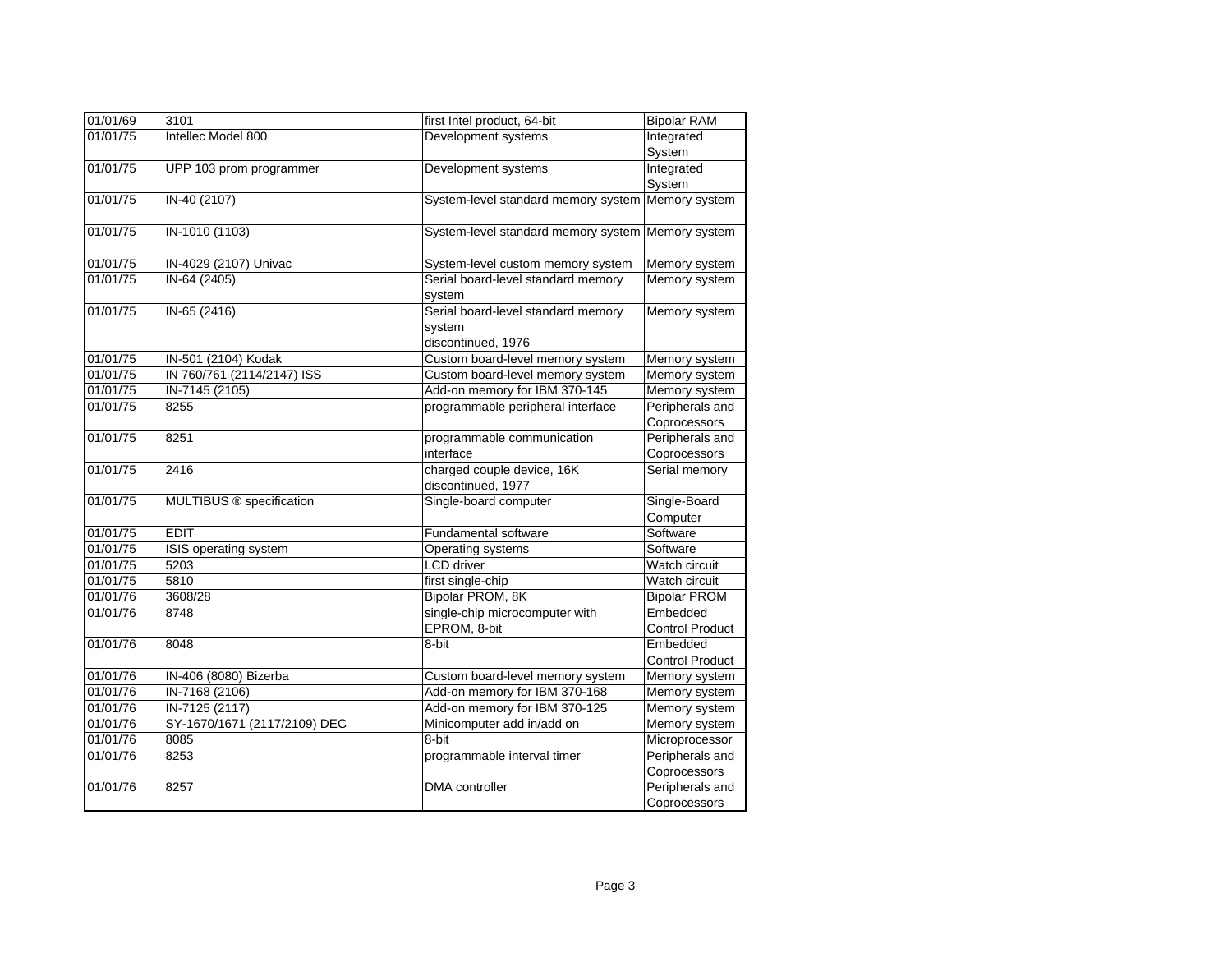| 01/01/69 | 3101                            | first Intel product, 64-bit          | <b>Bipolar RAM</b>     |
|----------|---------------------------------|--------------------------------------|------------------------|
| 01/01/76 | 8259                            | programmable interrupt controller    | Peripherals and        |
|          |                                 |                                      | Coprocessors           |
| 01/01/76 | iSBC ® 80/10                    | Single-board computer                | Single-Board           |
|          |                                 |                                      | Computer               |
| 01/01/76 | microprocessor resident PL/M 80 | <b>High-Level languages</b>          | Software               |
| 01/01/76 | 2114                            | industry standard, 4K                | SRAM                   |
| 01/01/76 | 2115                            | HMOS 1, 5V high speed 1K             | <b>SRAM</b>            |
| 01/01/76 | 2147                            | HMOS I/II, 55ns, 4K                  | <b>SRAM</b>            |
| 01/01/76 | 5814                            | 4-digit LCD                          | Watch circuit          |
| 01/01/76 | 5816                            | 6-digit LCD                          | Watch circuit          |
| 01/01/76 | 5830                            | 6-digit LCD + chronograph            | Watch circuit          |
|          |                                 | business sold, 1978                  |                        |
| 01/01/77 | <b>ICE-48</b>                   | Development debug support            | Developer Tool         |
| 01/01/77 | <b>ICE-85</b>                   | Development debug support            | Developer Tool         |
| 01/01/77 | 2117                            | <b>16K</b>                           | <b>DRAM</b>            |
| 01/01/77 | 8021                            | low-cost 8-bit                       | Embedded               |
|          |                                 |                                      | <b>Control Product</b> |
| 01/01/77 | 2716                            | 16K EPROM                            | <b>EPROM</b>           |
| 01/01/77 | <b>Intellec Series II</b>       | Development systems                  | Integrated             |
|          |                                 |                                      | System                 |
| 01/01/77 | MU-1600 (2116/2117)             | Dynamic board-level standard memory  | Memory system          |
|          |                                 | system                               |                        |
| 01/01/77 | CM-7000 (2114)                  | Static board-level standard memory   | Memory system          |
|          |                                 | system                               |                        |
| 01/01/77 | SY-1600 (2116)                  | System-level standard memory system  | Memory system          |
|          |                                 |                                      |                        |
| 01/01/77 | SY-1629 (2116/2117) Univac      | System-level custom memory system    | Memory system          |
| 01/01/77 | IN-506 (2104) Teradyne          | Custom board-level memory system     | Memory system          |
| 01/01/77 | IN-502 (2117) Pfizer            | Custom board-level memory system     | Memory system          |
| 01/01/77 | IN-510 (2104) Honeywell         | Custom board-level memory system     | Memory system          |
| 01/01/77 | IN-7158 (2107)                  | Add-on memory for IBM 370-158        | Memory system          |
| 01/01/77 | CM-5034 (2107) DEC              | Minicomputer add in/add on           | Memory system          |
| 01/01/77 | 8279                            | keyboard/display interface           | Peripherals and        |
|          |                                 |                                      | Coprocessors           |
| 01/01/77 | 8271                            | floppy disk controller               | Peripherals and        |
|          |                                 |                                      | Coprocessors           |
| 01/01/77 | 8275                            | programmable CRT controller          | Peripherals and        |
|          |                                 |                                      | Coprocessors           |
| 01/01/77 | 8273                            | programmable protocol controller     | Peripherals and        |
|          |                                 |                                      | Coprocessors           |
| 01/01/77 | <b>iSBC 544</b>                 | Intelligent communication controller | Single-Board           |
|          |                                 |                                      | Computer               |
| 01/01/77 | 8048 assembler                  | <b>Fundamental software</b>          | Software               |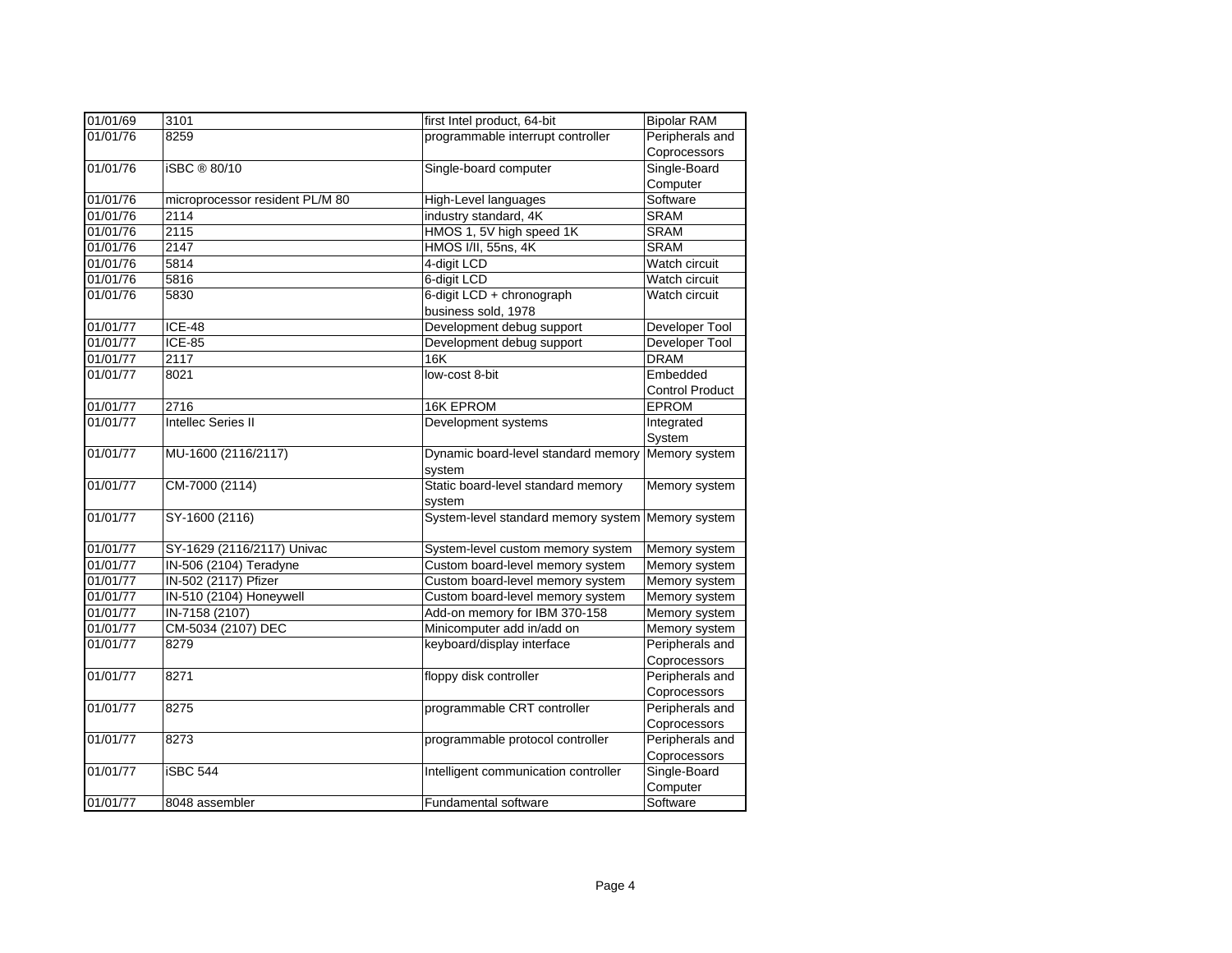| 01/01/69 | 3101                                               | first Intel product, 64-bit           | <b>Bipolar RAM</b>     |
|----------|----------------------------------------------------|---------------------------------------|------------------------|
| 01/01/77 | 2910                                               | first single-chip codec               | Telephony              |
|          |                                                    |                                       | Product                |
| 01/01/77 | 2911                                               | single-chip codec                     | Telephony              |
|          |                                                    |                                       | Product                |
| 01/01/78 | 8284A                                              | Oscillator                            | <b>Bipolar logic</b>   |
|          |                                                    |                                       | circuit                |
| 01/01/78 | 8288                                               | bus controller                        | <b>Bipolar logic</b>   |
|          |                                                    |                                       | circuit                |
| 01/01/78 | 8202                                               | <b>DRAM</b> controller                | <b>Bipolar logic</b>   |
|          |                                                    |                                       | circuit                |
| 01/01/78 | 8282                                               | latch buffer                          | <b>Bipolar logic</b>   |
|          |                                                    |                                       | circuit                |
| 01/01/78 | 8286                                               | octal buffer                          | <b>Bipolar logic</b>   |
|          |                                                    |                                       | circuit                |
| 01/01/78 | 8287                                               | octal buffer                          | <b>Bipolar logic</b>   |
|          |                                                    |                                       | circuit                |
| 01/01/78 | 8283                                               | latch buffer                          | <b>Bipolar logic</b>   |
|          |                                                    |                                       | circuit                |
| 01/01/78 | 8049                                               | 8048 with twice as much RAM/ROM       | Embedded               |
|          |                                                    |                                       | <b>Control Product</b> |
| 01/01/78 | 8022                                               | on-chip 8-bit A/D converter           | Embedded               |
|          |                                                    |                                       | <b>Control Product</b> |
| 01/01/78 | 2732                                               | 32K EPROM                             | <b>EPROM</b>           |
| 01/01/78 | IN-508 (2109) Burroughs                            | System-level custom memory system     | Memory system          |
| 01/01/78 | IN-500 (2117) Raytheon                             | Custom board-level memory system      | Memory system          |
| 01/01/78 | IN-77XX (2147)                                     | Universal memory system to support    | Memory system          |
|          |                                                    | spectrum of IBM 370 computers (135-   |                        |
|          |                                                    | 3033)                                 |                        |
|          |                                                    | business evolved to semiconductor     |                        |
|          |                                                    | disk replacement business             |                        |
| 01/01/78 | IN-5004 (2116/2117) DEC                            | Minicomputer add in/add on            | Memory system          |
| 01/01/78 | 8086                                               | industry standard, 16-bit             | Microprocessor         |
| 01/01/78 | 8041/8741                                          | universal peripheral interface, 8-bit | Peripherals and        |
|          |                                                    |                                       | Coprocessors           |
| 01/01/78 | iSBC 80/30                                         | 8085-based single board computer      | Single-Board           |
|          |                                                    |                                       | Computer               |
| 01/01/78 | <b>iSBC 86/12</b>                                  | 8086-based single board computer      | Single-Board           |
|          |                                                    |                                       | Computer               |
| 01/01/78 | FORTRAN 80                                         | High-Level languages                  | Software               |
| 01/01/78 | <b>PL/M 86</b>                                     | High-Level languages                  | Software               |
| 01/01/78 | 8086/88 assembler and linkage tools                | Fundamental software                  | Software               |
| 01/01/78 | iRMX <sup>™</sup> 80 real-time multitasking system | Operating systems                     | Software               |
| 01/01/78 | 2912                                               | first single-chip filter              | Telephony              |
|          |                                                    |                                       | Product                |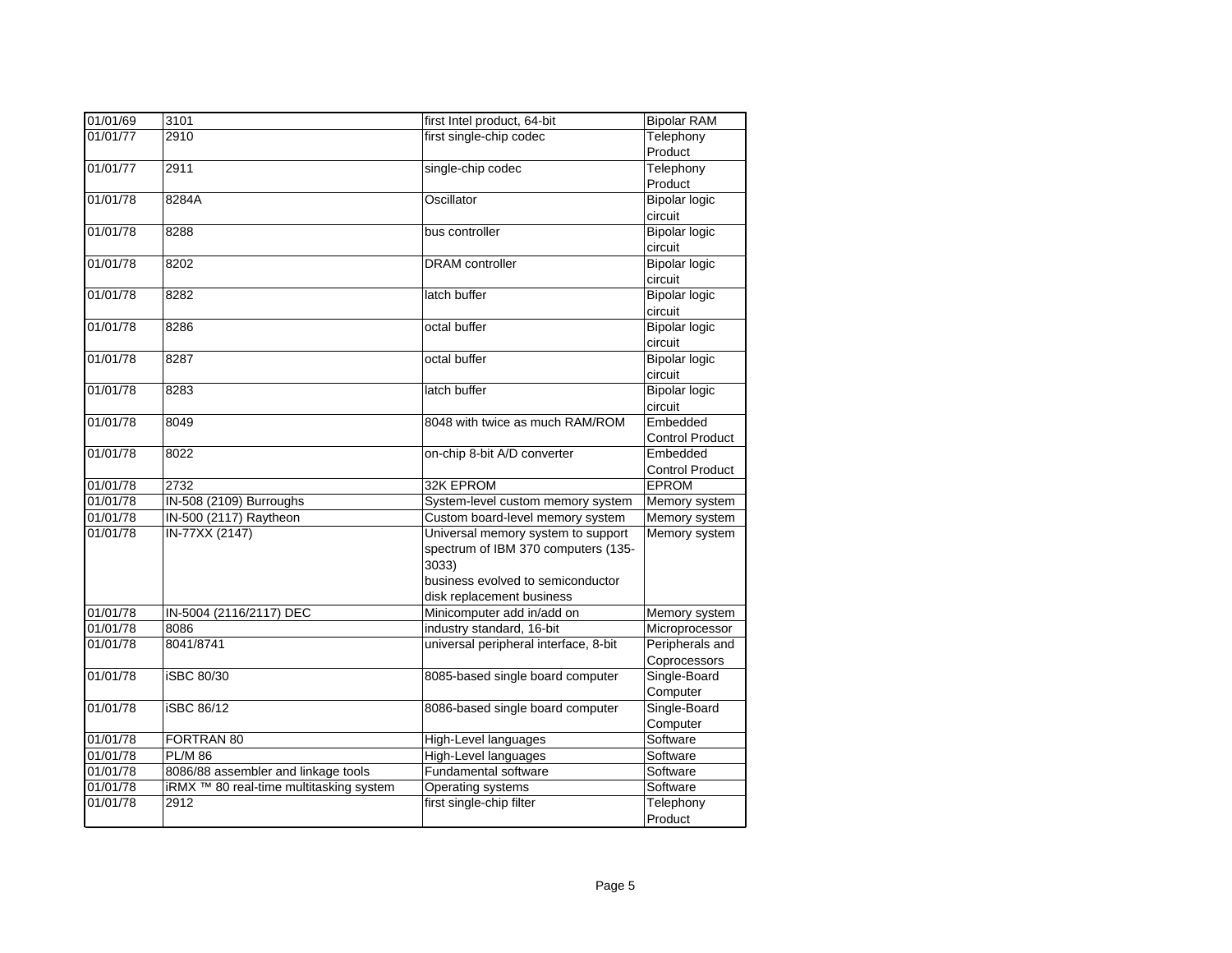| 01/01/69 | 3101                             | first Intel product, 64-bit                                                  | <b>Bipolar RAM</b>                 |
|----------|----------------------------------|------------------------------------------------------------------------------|------------------------------------|
| 01/01/79 | 8289                             | bus arbiter                                                                  | <b>Bipolar logic</b>               |
|          |                                  |                                                                              | circuit                            |
| 01/01/79 | 3616/36                          | Bipolar PROM, 16K                                                            | <b>Bipolar PROM</b>                |
| 01/01/79 | <b>BPK 70</b>                    | 1-Mbit                                                                       | <b>Bubble Memory</b>               |
| 01/01/79 | <b>ICE-86</b>                    | Development debug support                                                    | Developer Tool                     |
| 01/01/79 | 2118                             | first 5V HMOS, 16K                                                           | <b>DRAM</b>                        |
| 01/01/79 | MU-91 (2117)                     | Dynamic board-level standard memory<br>system                                | Memory system                      |
| 01/01/79 | In-780 (2147) Burroughs          | System-level custom memory system                                            | Memory system                      |
| 01/01/79 | IN-706 (2147) Telettra           | Custom board-level memory system                                             | Memory system                      |
| 01/01/79 | CM-5160 (2164) DG                | Minicomputer add in/add on                                                   | Memory system                      |
| 01/01/79 | Fast 3805 (16K)                  | Semiconductor disk replacements                                              | Memory system                      |
| 01/01/79 | 8088                             | industry standard, 8-bit                                                     | Microprocessor                     |
| 01/01/79 | 8089                             | 8/16-bit I/O processor                                                       | Peripherals and<br>Coprocessors    |
| 01/01/79 | 2920                             | first signal processor                                                       | Signal<br>Processing<br>Product    |
| 01/01/79 | iSBC 576                         | digiital I/O board                                                           | Single-Board<br>Computer           |
| 01/01/79 | ICS family                       | (industrial control family)                                                  | Single-Board<br>Computer           |
| 01/01/79 | 8089 assembler                   | Fundamental software                                                         | Software                           |
| 01/01/79 | <b>CREDIT ™</b>                  | <b>Fundamental software</b>                                                  | Software                           |
| 01/01/79 | <b>SYSTEM 2000®</b>              | Database management systems                                                  | Software                           |
|          | Business discontinued, 1984      |                                                                              |                                    |
| 01/01/79 | 2147H                            | HMOS 11, 35ns, 4K                                                            | <b>SRAM</b>                        |
| 01/01/80 | <b>iSBC 250</b>                  | Bubble memory subsystem, 1 MBit<br>board                                     | <b>Bubble Memory</b>               |
| 01/01/80 | <b>ICE-88</b>                    | Development debug support                                                    | Developer Tool                     |
| 01/01/80 | 8051                             | advanced 8-bit                                                               | Embedded<br><b>Control Product</b> |
| 01/01/80 | 8751                             | 8051 advanced 8-bit                                                          | Embedded<br><b>Control Product</b> |
| 01/01/80 | NDS I network development system | Development systems                                                          | Integrated<br>System               |
| 01/01/80 | CM-90 (2117)                     | Dynamic board-level standard memory<br>svstem                                | Memory system                      |
| 01/01/80 | MU-91 (2164)                     | Dynamic board-level standard memory<br>system                                | Memory system                      |
| 01/01/80 | CM-92 (2147)                     | Static board-level standard memory<br>system<br>business sold to Zitel, 1983 | Memory system                      |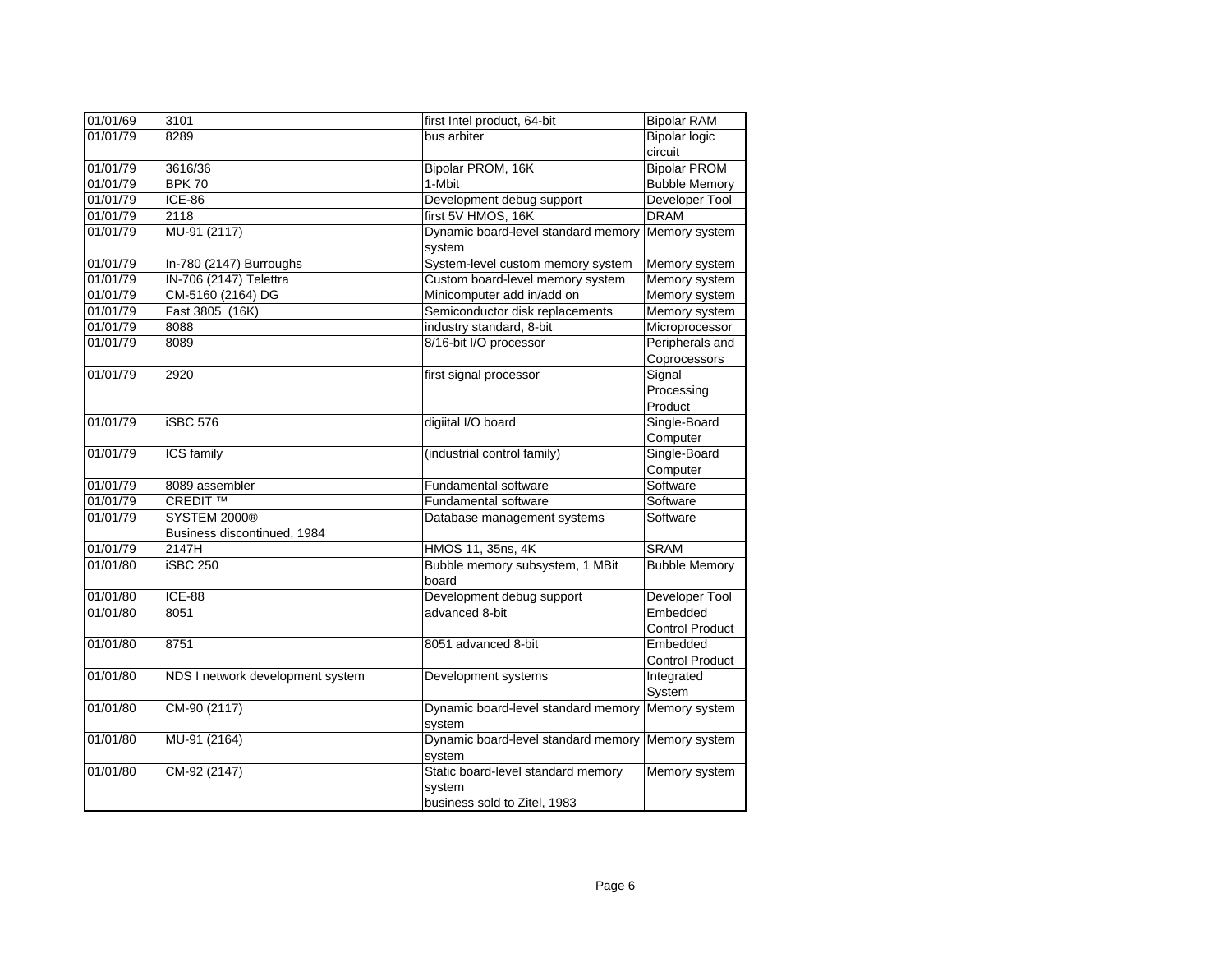| 01/01/69             | 3101                                                                           | first Intel product, 64-bit                                | <b>Bipolar RAM</b>                 |
|----------------------|--------------------------------------------------------------------------------|------------------------------------------------------------|------------------------------------|
| 01/01/80             | SY-90 (2117)                                                                   | System-level standard memory system Memory system          |                                    |
| 01/01/80             | SY-91 (2117)                                                                   | System-level standard memory system Memory system          |                                    |
| 01/01/80             | SY-92 (2147)                                                                   | System-level standard memory system Memory system          |                                    |
| 01/01/80             | 5400 (2118) G.E.                                                               | System-level custom memory system                          | Memory system                      |
| 01/01/80             | IN-522 (2117) ICL                                                              | Custom board-level memory system                           | Memory system                      |
| 01/01/80             | CM-5150 (2164) DG                                                              | Minicomputer add in/add on                                 | Memory system                      |
| 01/01/80             | 8087                                                                           | first numeric coprocessor                                  | Peripherals and<br>Coprocessors    |
| 01/01/80             | 8272                                                                           | floppy disk controller                                     | Peripherals and<br>Coprocessors    |
| 01/01/80             | <b>iSBC 80/24</b>                                                              | single board computer with iSBX ™<br>connectors            | Single-Board<br>Computer           |
| 01/01/80             | <b>iSBX</b>                                                                    | expansion with specification                               | Single-Board                       |
|                      |                                                                                |                                                            | Computer                           |
|                      |                                                                                | <b>Fundamental software</b>                                | Software                           |
| 01/01/80<br>01/01/80 | 8051 assembler and linkage tools<br>iRMX ™ 86 real-time multitasking operating | Operating systems                                          | Software                           |
|                      | system                                                                         |                                                            |                                    |
| 11/01/80             | 2816                                                                           | E <sup>2</sup> PROM (Electrically Erasable<br>PROM). 16K   | <b>EEPROM</b>                      |
| 01/01/81             | 8203                                                                           | <b>DRAM</b> controller                                     | <b>Bipolar logic</b><br>circuit    |
| 01/01/81             | 3632                                                                           | Bipolar PROM, 32K                                          | <b>Bipolar PROM</b>                |
| 01/01/81             | iSBC 254                                                                       | Bubble memory subsystem, 1-4 MBit<br><b>MULTIBUS</b> board | <b>Bubble Memory</b>               |
| 01/01/81             | <b>PSCOPE</b>                                                                  | Development debug support                                  | Developer Tool                     |
| 01/01/81             | <b>ICE-51</b>                                                                  | Development debug support                                  | Developer Tool                     |
| 01/01/81             | 8749                                                                           | high-performance 8-bit with EPROM                          | Embedded<br><b>Control Product</b> |
| 01/01/81             | 2764                                                                           | 64K EPROM                                                  | <b>EPROM</b>                       |
| 01/01/81             | <b>Intellec Series III</b>                                                     | Development systems                                        | Integrated<br>System               |
| 01/01/81             | iUP 200/201 prom programmer                                                    | Development systems                                        | Integrated<br>System               |
| 01/01/81             | System 86/3XX                                                                  | OEM system                                                 | Integrated<br>system               |
| 01/01/81             | IN-767 (2167) Singer                                                           | Custom board-level memory system                           | Memory system                      |
| 01/01/81             | SBC-090 (2117) DEC                                                             | Minicomputer add in/add on                                 | Memory system                      |
| 01/01/81             | MU-5750 (2121) DEC                                                             | Minicomputer add in/add on                                 | Memory system                      |
| 01/01/81             | MU-5780 (2121) DEC                                                             | Minicomputer add in/add on<br>discontinued, 1983           | Memory system                      |
| 01/01/81             | Fast 3815 (16K)                                                                | Semiconductor disk replacements                            | Memory system                      |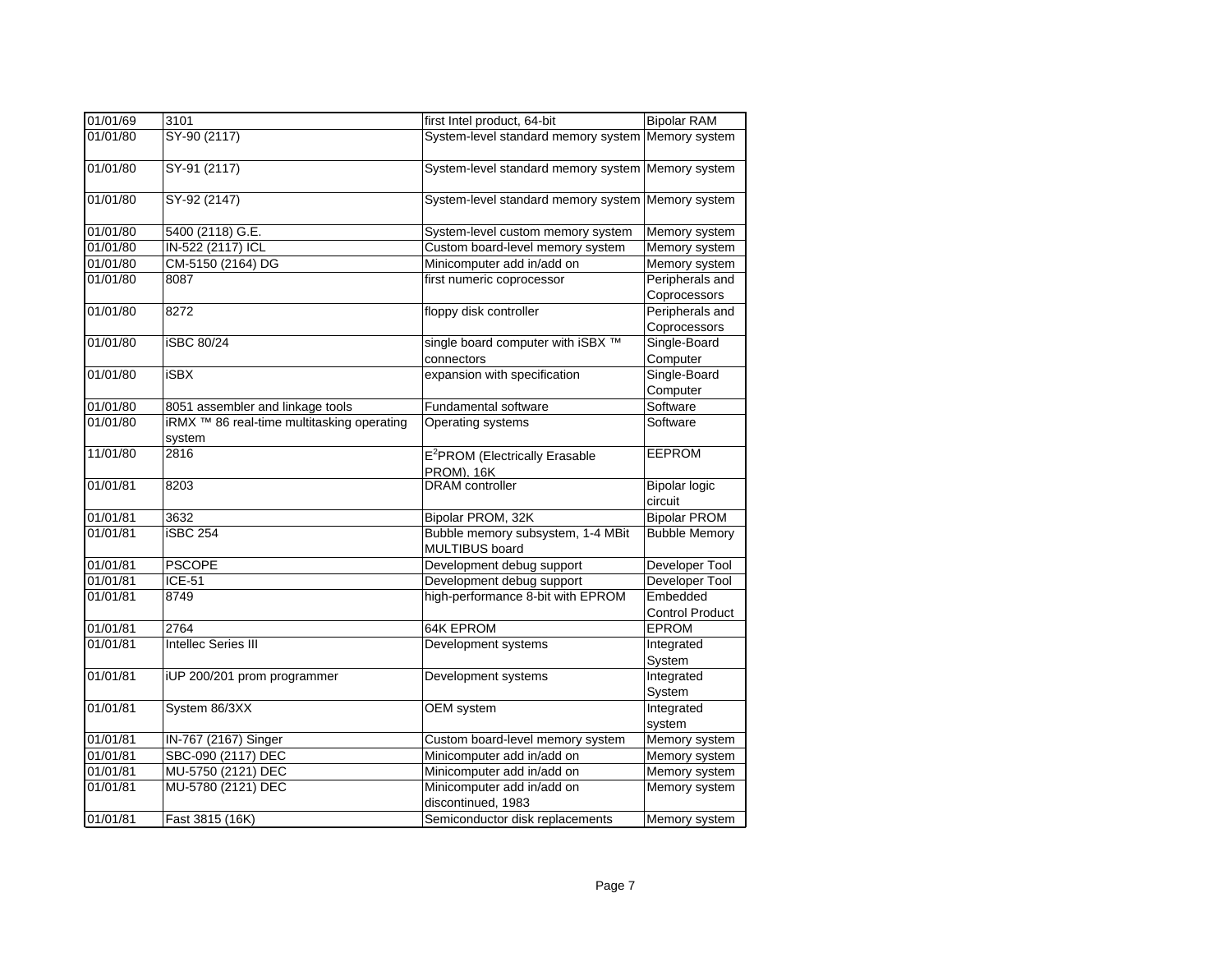| 01/01/69 | 3101                                                  | first Intel product, 64-bit                        | <b>Bipolar RAM</b>     |
|----------|-------------------------------------------------------|----------------------------------------------------|------------------------|
| 01/01/81 | 432                                                   | 32-bit operands                                    | Microprocessor         |
| 01/01/81 | 8274                                                  | multi protocol serial controller                   | Peripherals and        |
|          |                                                       |                                                    | Coprocessors           |
| 01/01/81 | 8206                                                  | error correction                                   | Peripherals and        |
|          |                                                       |                                                    | Coprocessors           |
| 01/01/81 | 8207                                                  | <b>DRAM</b> controller                             | Peripherals and        |
|          |                                                       |                                                    | Coprocessors           |
| 01/01/81 | <b>iSBC 88/25</b>                                     | 8088-based single board computer                   | Single-Board           |
|          |                                                       |                                                    | Computer               |
| 01/01/81 | <b>iSBC 550</b>                                       | Ethernet communication controller                  | Single-Board           |
|          |                                                       |                                                    | Computer               |
| 01/01/81 | PASCAL 86                                             | High-Level languages                               | Software               |
| 01/01/81 | FORTRAN 86                                            | High-Level languages                               | Software               |
| 01/01/81 | iRMX <sup>™</sup> 88 real-time multitasking operating | Operating systems                                  | Software               |
|          | system                                                |                                                    |                        |
| 01/01/82 | 82284                                                 | clock chip for 89286                               | <b>Bipolar logic</b>   |
|          |                                                       |                                                    | circuit                |
| 01/01/82 | <b>iSBC 251</b>                                       | Bubble memory subsystem, 1 MBit                    | <b>Bubble Memory</b>   |
|          |                                                       | MULTIMODULE (TM) board                             |                        |
| 01/01/82 | <b>BPK 74</b>                                         | Bubble memory subsystem, 4 MBit                    | <b>Bubble Memory</b>   |
| 01/01/82 | <b>EMV-51</b>                                         | Development debug support                          | Developer Tool         |
| 01/01/82 | 2164A                                                 | 16-pin, 5V, 64K                                    | <b>DRAM</b>            |
| 01/01/82 | 2817                                                  | <b>E2PROM (Electrically Erasable</b><br>PROM), 16K | <b>EEPROM</b>          |
| 01/01/82 | 8096                                                  | 16-bit microcontroller                             | Embedded               |
|          |                                                       |                                                    | <b>Control Product</b> |
| 01/01/82 | 8061/8361                                             | 16-bit kit for Ford                                | Embedded               |
|          |                                                       |                                                    | <b>Control Product</b> |
| 01/01/82 | 27128                                                 | 128K EPROM                                         | <b>EPROM</b>           |
| 01/01/82 | 2186/87                                               | 64K                                                | Integrated RAM         |
|          |                                                       |                                                    | (IRAM)                 |
| 01/01/82 | iPDS <sup>™</sup> personal development system         | Development systems                                | Integrated             |
|          |                                                       |                                                    | System                 |
| 01/01/82 | NDS II network development system                     | Development systems                                | Integrated             |
|          |                                                       |                                                    | System                 |
| 01/01/82 | iTPS transaction processing system                    | End-user system                                    | Integrated             |
|          |                                                       |                                                    | system                 |
| 01/01/82 | iDIS <sup>™</sup> database information system         | End-user system                                    | Integrated             |
|          |                                                       |                                                    | system                 |
| 01/01/82 | iDBP ™ database processor                             | End-user system                                    | Integrated             |
|          |                                                       |                                                    | system                 |
| 01/01/82 | CM-90 (2164)                                          | Dynamic board-level standard memory<br>system      | Memory system          |
|          |                                                       | business sold to Zitel, 1983                       |                        |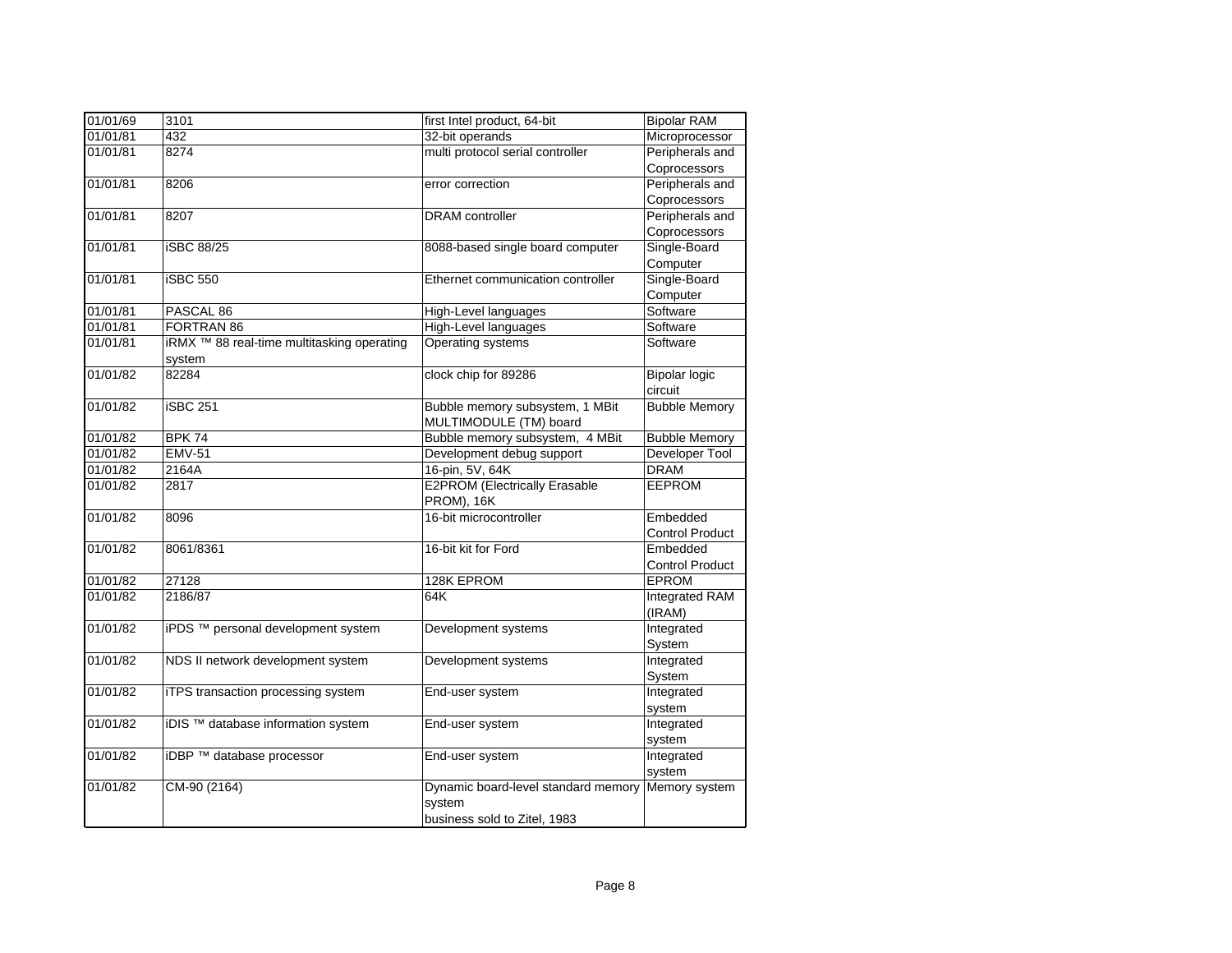| 01/01/69 | 3101                                      | first Intel product, 64-bit                                                       | <b>Bipolar RAM</b>              |
|----------|-------------------------------------------|-----------------------------------------------------------------------------------|---------------------------------|
| 01/01/82 | SY-90 (2164)                              | System-level standard memory system Memory system                                 |                                 |
| 01/01/82 | SY-91 (2164)                              | System-level standard memory system Memory system<br>business sold to Zitel, 1983 |                                 |
| 01/01/82 | SY-91-100 (2164) CSC                      | System-level custom memory system<br>business sold to Zitel, 1983                 | Memory system                   |
| 01/01/82 | IN-535 (2164) Siemens                     | Custom board-level memory system<br>business sold to Zitel, 1983                  | Memory system                   |
| 01/01/82 | Fast 3825 (64K)                           | Semiconductor disk replacements                                                   | Memory system                   |
| 01/01/82 | 80188                                     | high-integration 16-bit, 8-bit bus                                                | Microprocessor                  |
| 01/01/82 | 80186                                     | high-integration 16-bit, 16-bit bus                                               | Microprocessor                  |
| 01/01/82 | 80286 (later known as Intel286 processor) | high-performance 16-bit                                                           | Microprocessor                  |
| 01/01/82 | 82586                                     | first LAN coprocessor                                                             | Peripherals and                 |
|          |                                           |                                                                                   | Coprocessors                    |
| 01/01/82 | 82501                                     | bipolar ethernet serial interface                                                 | Peripherals and                 |
|          |                                           |                                                                                   | Coprocessors                    |
| 01/01/82 | 82285                                     | clock chip for 82586 and 82730                                                    | Peripherals and                 |
|          |                                           |                                                                                   | Coprocessors                    |
| 01/01/82 | 82288                                     | bus controller for 80826                                                          | Peripherals and                 |
|          |                                           |                                                                                   | Coprocessors                    |
| 01/01/82 | 80130                                     | iRMX <sup>™</sup> 86 kernal in silicon                                            | Peripherals and                 |
|          |                                           |                                                                                   | Coprocessors                    |
| 01/01/82 | 80150                                     | CP/M <sup>*</sup> in silicon                                                      | Peripherals and                 |
|          |                                           | *CP/M is a trademark of Digital<br>Research, Inc.                                 | Coprocessors                    |
| 01/01/82 | 80287                                     | numeric coprocessor                                                               | Peripherals and<br>Coprocessors |
| 01/01/82 | 2921                                      | 2921 ROM signal processor                                                         | Signal                          |
|          |                                           |                                                                                   | Processing                      |
|          |                                           |                                                                                   | Product                         |
| 01/01/82 | iSBC 570/576/577                          | Speech transaction family                                                         | Single-Board                    |
|          |                                           |                                                                                   | Computer                        |
| 01/01/82 | <b>PL/M 286</b>                           | High-Level languages                                                              | Software                        |
| 01/01/82 | <b>PL/M 51</b>                            | <b>High-Level languages</b>                                                       | Software                        |
| 01/01/82 | program management tools                  | Fundamental software                                                              | Software                        |
| 01/01/82 | 80282/287 assembler and linkage tools     | <b>Fundamental software</b>                                                       | Software                        |
| 01/01/82 | INDX operationg system                    | Operating systems                                                                 | Software                        |
| 01/01/82 | XENIX * 86 operating system               | Operating systems                                                                 | Software                        |
|          | *XENIX is a trademark of Microsoft Corp.  |                                                                                   |                                 |
| 01/01/82 | 2914                                      | combination codec/filter                                                          | Telephony<br>Product            |
| 01/01/83 | <b>BPK 70-5</b>                           | Bubble memory subsystem, 1 MBit                                                   | <b>Bubble Memory</b>            |
| 01/01/83 | $I^2$ ICE TM                              | Development debug support                                                         | Developer Tool                  |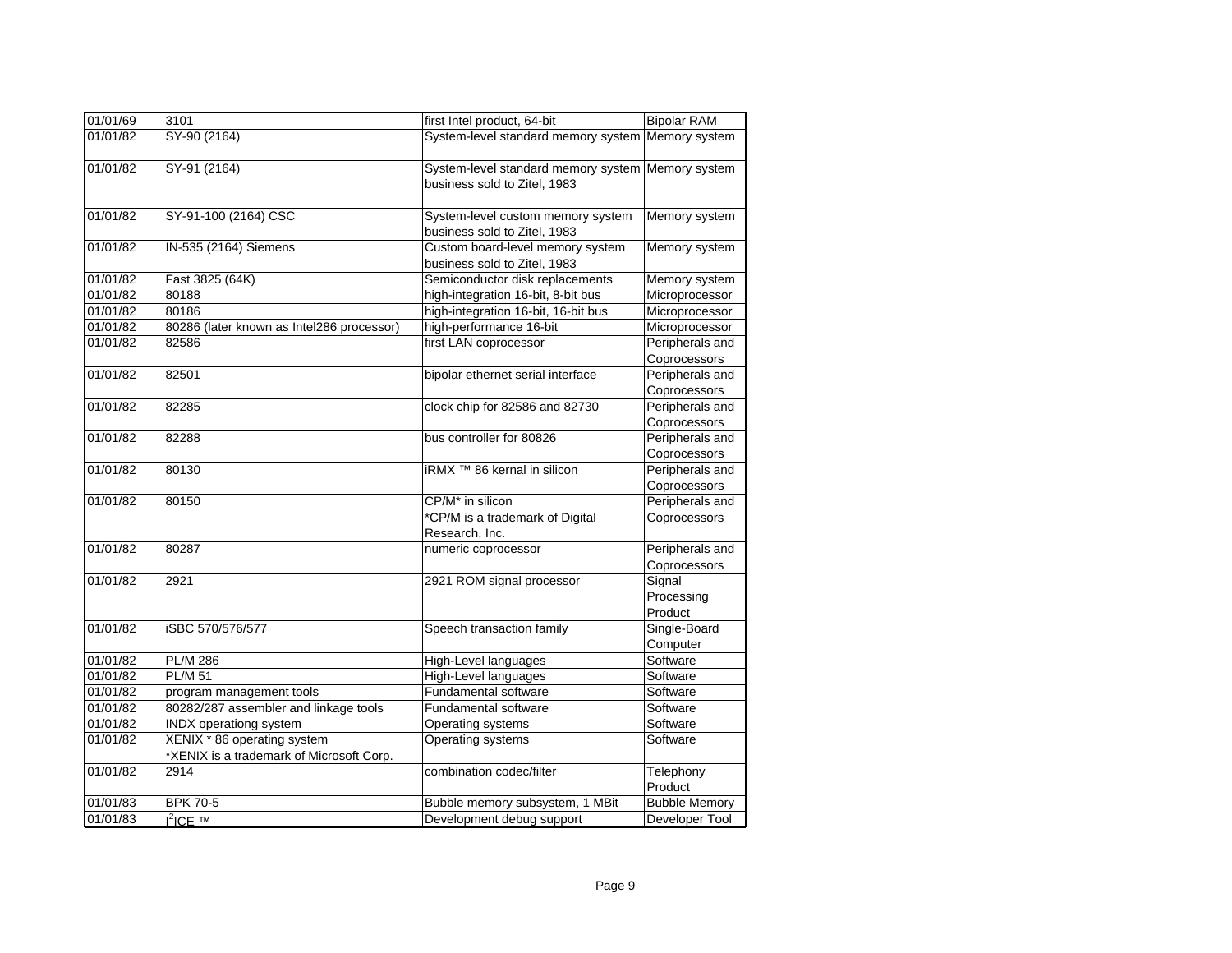| 01/01/69 | 3101                             | first Intel product, 64-bit          | <b>Bipolar RAM</b>     |
|----------|----------------------------------|--------------------------------------|------------------------|
| 01/01/83 | 2817A                            | <b>E2PROM (Electrically Erasable</b> | <b>EEPROM</b>          |
|          |                                  | PROM), 5V 16K                        |                        |
| 01/01/83 | 80C51                            | CHMOS version of 8051                | Embedded               |
|          |                                  |                                      | Control Product        |
| 01/01/83 | 80C49                            | CHMOS version of 8049                | Embedded               |
|          |                                  |                                      | <b>Control Product</b> |
| 01/01/83 | 8052                             | 8051 with twice as much RAM/ROM      | Embedded               |
|          |                                  |                                      | <b>Control Product</b> |
| 01/01/83 | 27256                            | 256K EPROM                           | <b>EPROM</b>           |
| 01/01/83 | <b>Production EPROMS</b>         | Plastic packages                     | <b>EPROM</b>           |
| 01/01/83 | <b>ISIS</b> cluster              | Development systems                  | Integrated             |
|          |                                  |                                      | System                 |
| 01/01/83 | <b>Intellec Series IV</b>        | Development systems                  | Integrated             |
|          |                                  |                                      | System                 |
| 01/01/83 | Sysstem 286/3XX                  | OEM system                           | Integrated             |
|          |                                  |                                      | system                 |
| 01/01/83 | 2004                             | NVRAM (Non-Volatile RAM), 5V 4K      | <b>NVRAM</b>           |
| 01/01/83 | 82730                            | graphics display controller          | Peripherals and        |
|          |                                  |                                      | Coprocessors           |
| 01/01/83 | 8044/8744                        | <b>RUPI ™</b>                        | Peripherals and        |
|          |                                  |                                      | Coprocessors           |
| 01/01/83 | 82730                            | display coprocessor                  | Peripherals and        |
|          |                                  |                                      | Coprocessors           |
| 01/01/83 | 82731                            | bipolar video interface controller   | Peripherals and        |
|          |                                  |                                      | Coprocessors           |
| 01/01/83 | iSBC 286/10                      | 80286-based single board computer    | Single-Board           |
|          |                                  |                                      | Computer               |
| 01/01/83 | MULTIBUS II specification        | single board computer                | Single-Board           |
|          |                                  |                                      | Computer               |
| 01/01/83 | iSBC 186/51 COMMputer ™          | single board computer                | Single-Board           |
|          |                                  |                                      | Computer               |
| 01/01/83 | C86                              | High-Level languages                 | Software               |
| 01/01/83 | PASCAL <sub>286</sub>            | <b>High-Level languages</b>          | Software               |
| 01/01/83 | <b>AEDIT</b>                     | <b>Fundamental software</b>          | Software               |
| 01/01/83 | 8096 assembler and linkage tools | <b>Fundamental software</b>          | Software               |
| 01/01/83 | XENIX 286 operating syst4em      | Operating systems                    | Software               |
| 01/01/83 | 2148B                            | HMOS 111, 35ns, 4K                   | <b>SRAM</b>            |
| 01/01/84 | BCK 10-1/-4                      | Bubble cassette kit                  | <b>Bubble Memory</b>   |
| 01/01/84 | <b>SBE 96</b>                    | Development debug support            | Developer Tool         |
| 01/01/84 | PSCOPE/iRMX86                    | Development debug support            | <b>Developer Tool</b>  |
| 01/01/84 | 51C64/51C65                      | CHMOS, 64K                           | <b>DRAM</b>            |
| 01/01/84 | 51C256                           | <b>CHMOS, 256 K</b>                  | <b>DRAM</b>            |
| 01/01/84 | 87C64                            | Latched version, CHMOS, 64K          | <b>EPROM</b>           |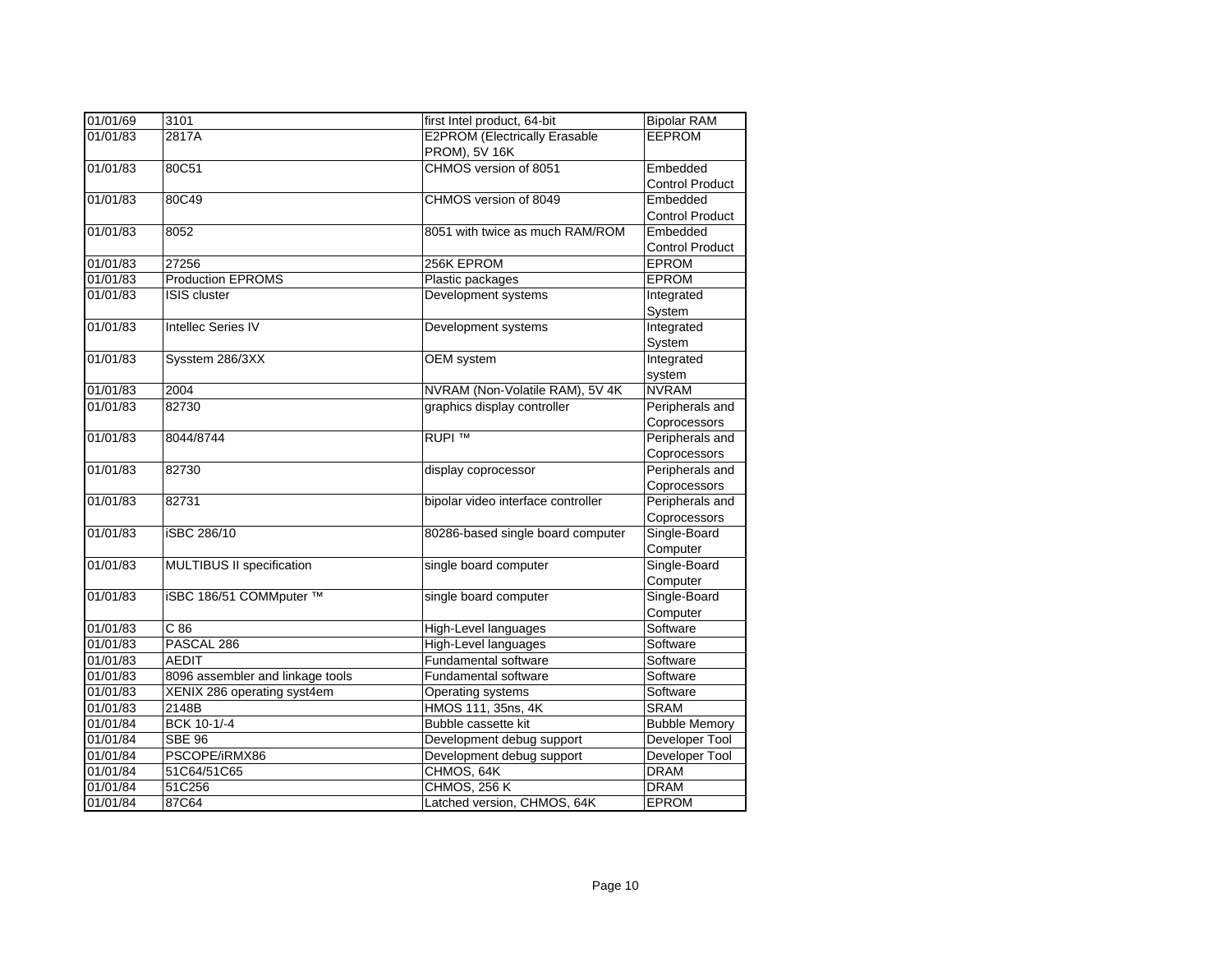| 01/01/69 | 3101                                    | first Intel product, 64-bit            | <b>Bipolar RAM</b>     |
|----------|-----------------------------------------|----------------------------------------|------------------------|
| 01/01/84 | 51C86/87                                | <b>64K CHMOS</b>                       | <b>Integrated RAM</b>  |
|          |                                         |                                        | (IRAM)                 |
| 01/01/84 | 2001                                    | NVRAM (Non-Volatile RAM), 5V,          | <b>NVRAM</b>           |
|          |                                         | multiplexed 1K                         |                        |
| 01/01/84 | 8256AH                                  | <b>MUART</b>                           | Peripherals and        |
|          |                                         |                                        | Coprocessors           |
| 01/01/84 | 8208                                    | <b>DRAM</b> controller                 | Peripherals and        |
|          |                                         |                                        | Coprocessors           |
| 01/01/84 | 82258                                   | <b>ADMA</b> controller                 | Peripherals and        |
|          |                                         |                                        | Coprocessors           |
| 01/01/84 | 82289                                   | bus arbiter                            | Peripherals and        |
|          |                                         |                                        | Coprocessors           |
| 01/01/84 | 82062                                   | Winchester disk drive controller       | Peripherals and        |
|          |                                         |                                        | Coprocessors           |
| 01/01/84 | 82588                                   | single-chip LAN controller             | Peripherals and        |
|          |                                         |                                        | Coprocessors           |
| 01/01/84 | BITBUS ™ distributed control modules    | single board computer                  | Single-Board           |
|          |                                         |                                        | Computer               |
| 01/01/84 | MULTIBUS II silicon                     | single board computer                  | Single-Board           |
|          |                                         |                                        | Computer               |
| 01/01/84 | <b>PL/M 96</b>                          | High-Level languages                   | Software               |
| 01/01/84 | iRMX 51 operating system                | Operating systems                      | Software               |
| 01/01/84 | iRMX 86 operating system, release 6     | <b>Operating systems</b>               | Software               |
| 01/01/84 | 29C51                                   | CHMOS advanced                         | Telephony              |
|          |                                         | telecommunications controller          | Product                |
| 01/01/84 | 2952                                    | integrated I/O controller              | Telephony              |
|          |                                         |                                        | Product                |
| 01/01/84 | 2970                                    | single-chip modem                      | Telephony              |
|          |                                         |                                        | Product                |
| 01/11/84 | 82C03 CHMOS DRAM Controller             | Controls and refreshes arrays of 64K   | Peripherals and        |
|          |                                         | DRAMs in systems and on memory         | coprocessors           |
|          |                                         | expansion boards                       |                        |
| 01/16/84 | iSBC(R) 570 speech board; 8SBC 577 chip | Speech transaction products for OEM    | <b>Speech Products</b> |
|          | set                                     | system builders                        |                        |
| 01/23/84 | <b>iWORD; iPLAN; iMENU</b>              | Word processor, electronic             | Software               |
|          |                                         | spreadsheet and program for            |                        |
|          |                                         | developing screen menu-driven          |                        |
|          |                                         | applications, respectively for Xenix*- |                        |
|          |                                         | based systems for OEMs (Xenix is       |                        |
|          |                                         | Microsoft trademark)                   |                        |
| 04/16/84 | 51C64, 51C65 CHMOS 64K DRAMs            | First CHMOS DRAMs. 51C64 is            | <b>DRAM</b>            |
|          |                                         | "Ripplemode" (TM) and 51C65 is         |                        |
|          |                                         | "static column mode" (methods of       |                        |
|          |                                         | gaining access to data                 |                        |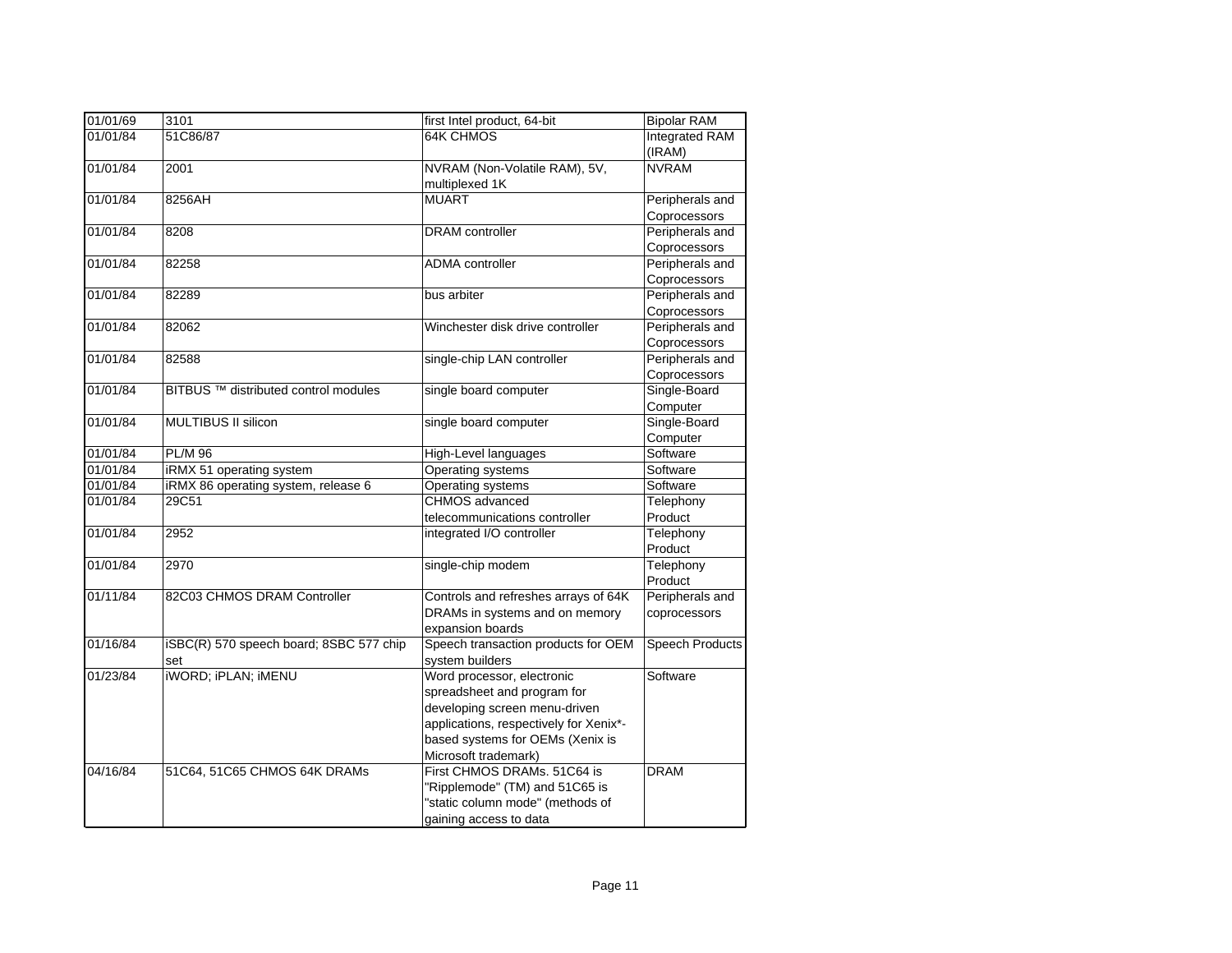| 01/01/69 | 3101                                      | first Intel product, 64-bit                                            | <b>Bipolar RAM</b> |
|----------|-------------------------------------------|------------------------------------------------------------------------|--------------------|
| 06/18/84 | 51C256H; 51C256L; 51C256HL CHMOS          | 51C256H: Optimized for high-                                           | <b>DRAM</b>        |
|          | <b>DRAMs</b>                              | performance, high bandwidth apps;                                      |                    |
|          |                                           | 51C256L is for low-power applications;                                 |                    |
|          |                                           | 51C256HL combines low power and                                        |                    |
|          |                                           | high performance attributes                                            |                    |
|          |                                           |                                                                        |                    |
| 06/25/84 | M2817A                                    | Military qualified 16k EEPROM                                          | EEPROM             |
| 06/29/84 | <b>IRMX PSCOPE 86</b>                     | High level language debugger for the                                   | Software           |
|          |                                           | iRMX-86 real time operating system                                     |                    |
| 07/17/84 | 27512, 27513 EPROMs                       | Both are 512k EPROMs. The 27513                                        | <b>EPROM</b>       |
|          |                                           | has an innovative page-addressing                                      |                    |
|          |                                           | scheme                                                                 |                    |
| 08/13/84 | iRMX-NDS-II Link                          | Software utility package that acts as an Software                      |                    |
|          |                                           | interface between Intel iRMX 86                                        |                    |
|          |                                           | systems and the NDS-II network                                         |                    |
| 09/06/84 | 8052AH-BASIC                              | development system<br>Software-on-silicon version of the 8052 Embedded |                    |
|          |                                           | microcontroller with a BASIC                                           | control product    |
|          |                                           | interpreter on-chip in 8K ROM                                          |                    |
| 10/03/84 | iDIS 715 System                           | Database information system for the                                    | Software           |
|          |                                           | 80286 microprocessor                                                   |                    |
| 11/28/84 | <b>iSBC 188/48</b>                        | Single board communications                                            | Single-board       |
|          |                                           | computer                                                               | computer           |
| 12/13/84 | 82588 LAN controller                      | Single-chip VLSI LAN controller for low-Network product                |                    |
|          |                                           | cost networks; allows cost-effective                                   |                    |
|          |                                           | connection to a corporate network                                      |                    |
|          |                                           |                                                                        |                    |
| 01/01/85 | iPSC/1                                    | Intel's first parallel superomputer, also                              | Supercomputer      |
|          |                                           | known as "The Cosmic Cube."Scalable                                    | products           |
|          |                                           | to 128 nodes; peak performance of 3.2                                  |                    |
|          |                                           | MFLOPS. Each node had an Intel                                         |                    |
|          |                                           | 80286 microprocessor, 80287 math                                       |                    |
|          |                                           | coprocessor and local memory                                           |                    |
| 02/04/85 | 51C259 DRAM                               | CHMOS static-column 64Kx4 DRAM;                                        | <b>DRAM</b>        |
|          |                                           | 256K; designed for low-power uses.                                     |                    |
| 02/05/85 | First Multibus II products: iSBC 286/100  | 13 products based on the Multibus II                                   | Single-board       |
|          | single-board computer; four cache-based   | bus architecture. Used for the design                                  | computer           |
|          | memory boards (iSBC MEM/312, 310, 320     | of Multibus II systems. (Multibus II is                                |                    |
|          | and 340); iSBC CSM/001 Central Services   | an advanced open systems bus,                                          |                    |
|          | Module, which places a number of basic    | designed for systems with distributed                                  |                    |
|          | system-management functions on one board; | architecture and multiprocessing).                                     |                    |
|          | Multiibus II v                            |                                                                        |                    |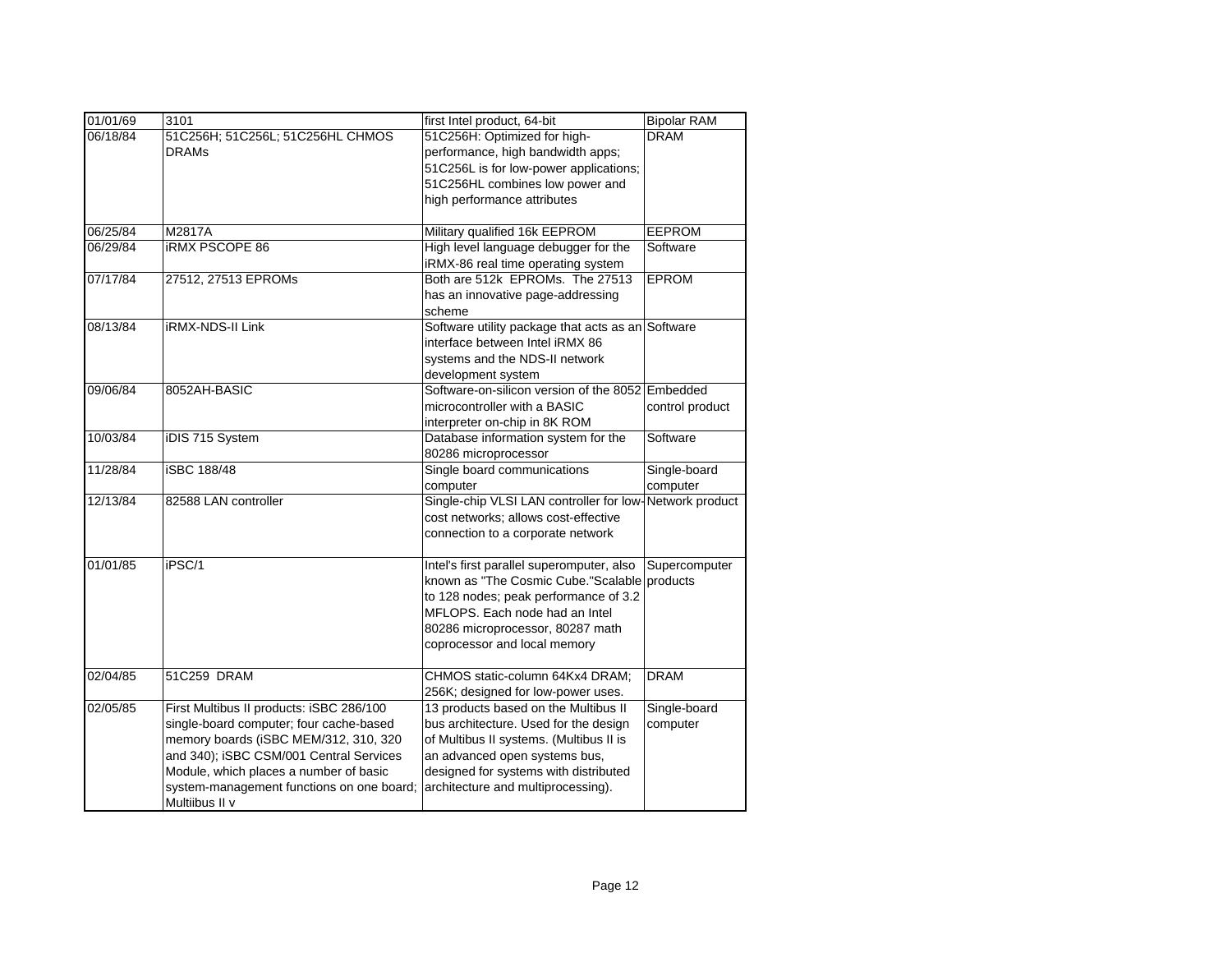| 01/01/69 | 3101                                       | first Intel product, 64-bit            | <b>Bipolar RAM</b> |
|----------|--------------------------------------------|----------------------------------------|--------------------|
| 02/11/85 | IPSC/d5 (32 nodes and 16 megabytes of      | Family of concurrent (parallel         | Supercomputer      |
|          | memory); iPSC/d6 (64 nodes and 32          | processing) computer systems for       | products           |
|          | megabytes of memory); iPSC/d7 (128 nodes   | supercomputing power; based on         |                    |
|          | and 64 megabytes of memory).               | "hypercube" structure developed at     |                    |
|          |                                            | Caltech.                               |                    |
| 03/21/85 | 27C64 EPROM                                | Intel's first CHMOS EPROM.             | <b>EPROM</b>       |
|          |                                            | Introduced with 80C86 and 80C88        |                    |
|          |                                            | CPUs to help for complete family of    |                    |
|          |                                            | CHMOS products based on 16-bit         |                    |
|          |                                            | architecture                           |                    |
| 03/21/85 | 80C86 & 80C88 microprocessors              | Complete family of CHMOS products      | Microprocessor     |
|          |                                            | based on 16-bit architecture           |                    |
| 03/21/85 | 82C84A clock; 82C88 bus controller; 82C59A | Introduced with 80C86 and 80C88        | Peripherals and    |
|          | interrupt controller; 82C54 timer/counter; | CPUs to help for complete family of    | coprocessors       |
|          | 82C55A peripheral interface; 82C08 DRAM    | CHMOS products based on 16-bit         |                    |
|          | controller                                 | architecture                           |                    |
| 05/17/85 | M8097 16-bit microcontroller               | For the military marketplace for high- | Embedded           |
|          |                                            | speed math and control applications;   | control product    |
|          |                                            | it's a version of the 8096             |                    |
| 05/17/85 | M80186 16-bit microprocessor               | Highly integrated microprocessor for   | Microprocessor     |
|          |                                            | the military marketplace.              |                    |
| 06/12/85 | TargetSCOPE 186                            | High level language debugging tool for | Software           |
|          |                                            | programs running on 80186 and 80188    |                    |
|          |                                            | systems                                |                    |
| 06/24/85 | iRMX 286 Operating System                  | Operating System for the 80286         | Software           |
|          |                                            | microprocessor                         |                    |
| 07/18/85 | M27128A-15 EPROM, M27256-17 EPROM,         | High speed military EPROMs             | EPROM              |
|          | M27512-25 EPROM                            |                                        |                    |
| 07/23/85 | 51C66 static RAM, 51C67 static RAM         | High speed CHMOS 16k static RAMs       | <b>SRAM</b>        |
| 07/26/85 | 82C08 DRAM Controller                      | First CMOS DRAM controller             | Peripherals and    |
|          |                                            |                                        | coprocessors       |
| 09/09/85 | iSXM 554 MAP COMMengine board              | Allows OEM to link factory equipment   | Single-board       |
|          |                                            | via networks. MULTIBUS I architecture  | computer           |
|          |                                            |                                        |                    |
| 10/17/85 | iSBC 386/20 CPU board (MULTIBUS I);        | First board level products to use 386  | Single-board       |
|          | iSBC 386/100 CPU board (MULTIBUS II);      | microprocessor                         | computer           |
|          | Starter Kits for MULTIBUS I & II Systems   |                                        |                    |
| 10/17/85 | 80386 PL/M and C compilers                 | High level language compilers, system  | Software           |
|          |                                            | utilities, software management tools   |                    |
|          |                                            | and assembler                          |                    |
| 10/18/85 | <b>AEDIT-DOS</b>                           | Source code editor for PC DOS 3.0      | Software           |
|          |                                            | computers and Intellec Series III and  |                    |
|          |                                            | IV development systems                 |                    |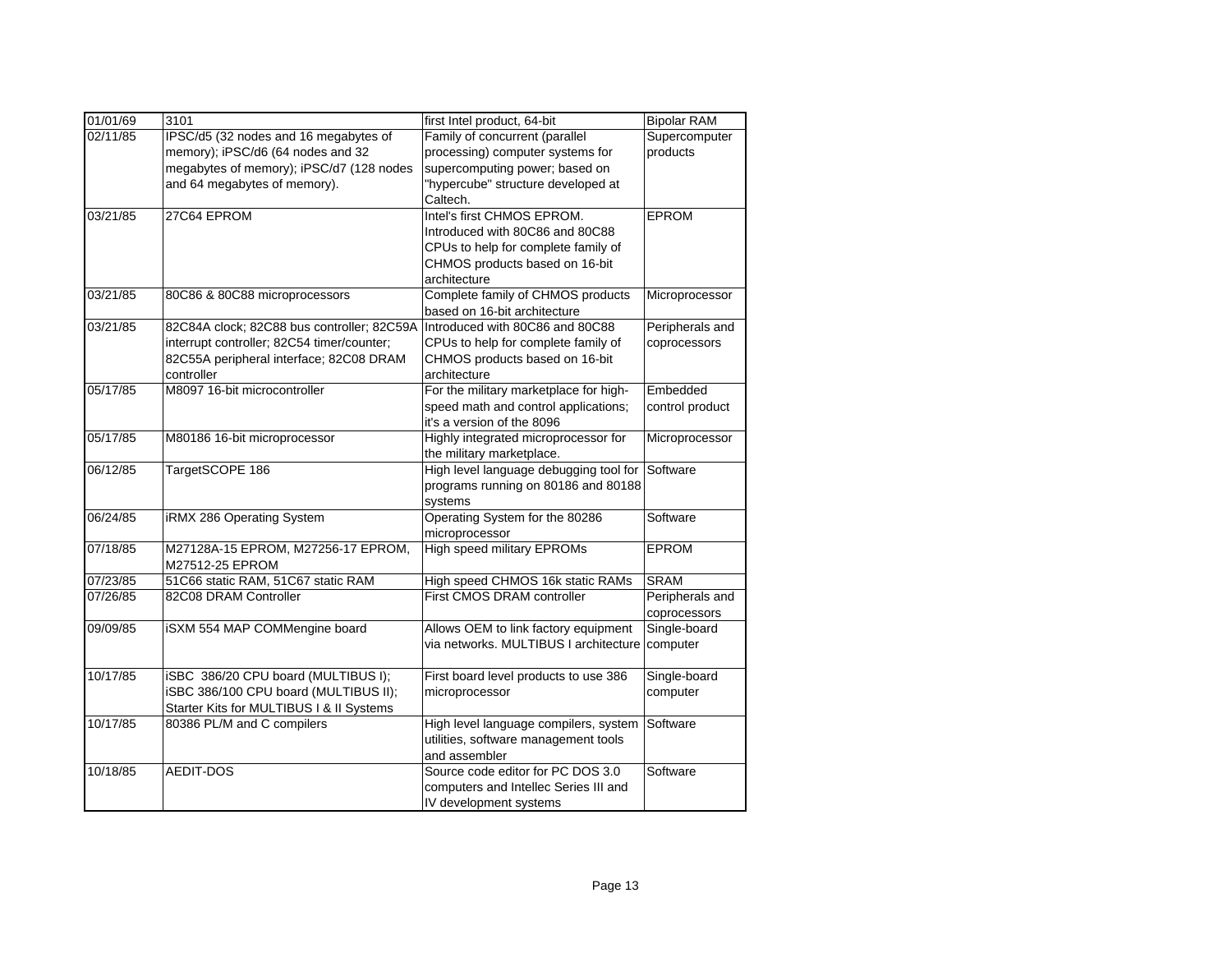| 01/01/69 | 3101                                                                                               | first Intel product, 64-bit                                                                                                                                                                                                 | <b>Bipolar RAM</b>              |
|----------|----------------------------------------------------------------------------------------------------|-----------------------------------------------------------------------------------------------------------------------------------------------------------------------------------------------------------------------------|---------------------------------|
| 10/23/85 | iRCB 44/20 Bitbus controller module                                                                | I/O controller subsystem for factory<br>automation, data acquisition and<br>process control applications                                                                                                                    | Single-board<br>computer        |
| 11/06/85 | N27C64 64K EPROM, N87C64 64K<br>EPROM (address-latched), N27128A 128K<br>EPROM, N27C256 256K EPROM | CHMOS and HMOS EPROMS in<br><b>PLCC Packages</b>                                                                                                                                                                            | <b>EPROM</b>                    |
| 11/07/85 | VLSiCE-96P emulator                                                                                | In-circuit emulator for the 8096<br>microcontrollers                                                                                                                                                                        | Developer Tool                  |
| 11/08/85 | Intel Programmable Logic Development<br>System (iPLDS)                                             | System for programming and testing<br>erasable programmable logic devices<br>(EPLDs)                                                                                                                                        | Developer Tool                  |
| 11/08/85 | 5C121 EPLD, 5C060 EPLD                                                                             | User programable logic devices built<br>using EPROM technology (Intel's first<br>EPLD <sub>s</sub> )                                                                                                                        | <b>EPLD</b>                     |
| 11/11/85 | Above Board PS                                                                                     | Expanded memory board for IBM PC,<br>XT, and compatibles. Has I/O<br>capabilities                                                                                                                                           | PC enhancement                  |
| 11/14/85 | PC-Bubble Card                                                                                     | Hardware card for 4 Mbit bubble<br>memory components. Used by<br>systems designers to build prototype<br>evaluation system for applications with<br>harsh environments                                                      | <b>Bubble Memory</b>            |
| 11/22/85 | MQ80186                                                                                            | Military ceramic quad package version<br>of Intel's M80186 military 16-bit<br>microprocessor                                                                                                                                | Embedded<br>control product     |
| 01/01/86 | 82786                                                                                              | Graphics coprocessor                                                                                                                                                                                                        | Peripherals and<br>coprocessors |
| 01/22/86 | 8096BH microcontroller; 8796BH (EPROM<br>version) of same                                          | Industry's first 16-bit microcontroller<br>with an 8- or 16-bit programmable bus<br>width. Eases upgrade path from 8- to<br>16-bit designs by allowing external data<br>bus to be programmed as 8 bits, 16<br>bits or both. | Embedded<br>control product     |
| 01/27/86 | 51C69-25; 51C68-30 CHMOS static RAMs                                                               | 25- and 30-nanosecond maximum<br>address access times, respectively                                                                                                                                                         | <b>SRAM</b>                     |
| 02/01/86 | Three 1-megabit EPROMs:27010 (32-pin);<br>27011 (28-pin, page-addressed); 27210 (40-<br>pin)       | One-megabit EPROMs                                                                                                                                                                                                          | <b>EPROM</b>                    |
| 02/19/86 | <b>DOS PSCOPE</b>                                                                                  | High-level language symbolic<br>debugger for IBM PC XT, PCAT and<br>selected compatibles running DOS 3.0<br>or later                                                                                                        | Developer Tool                  |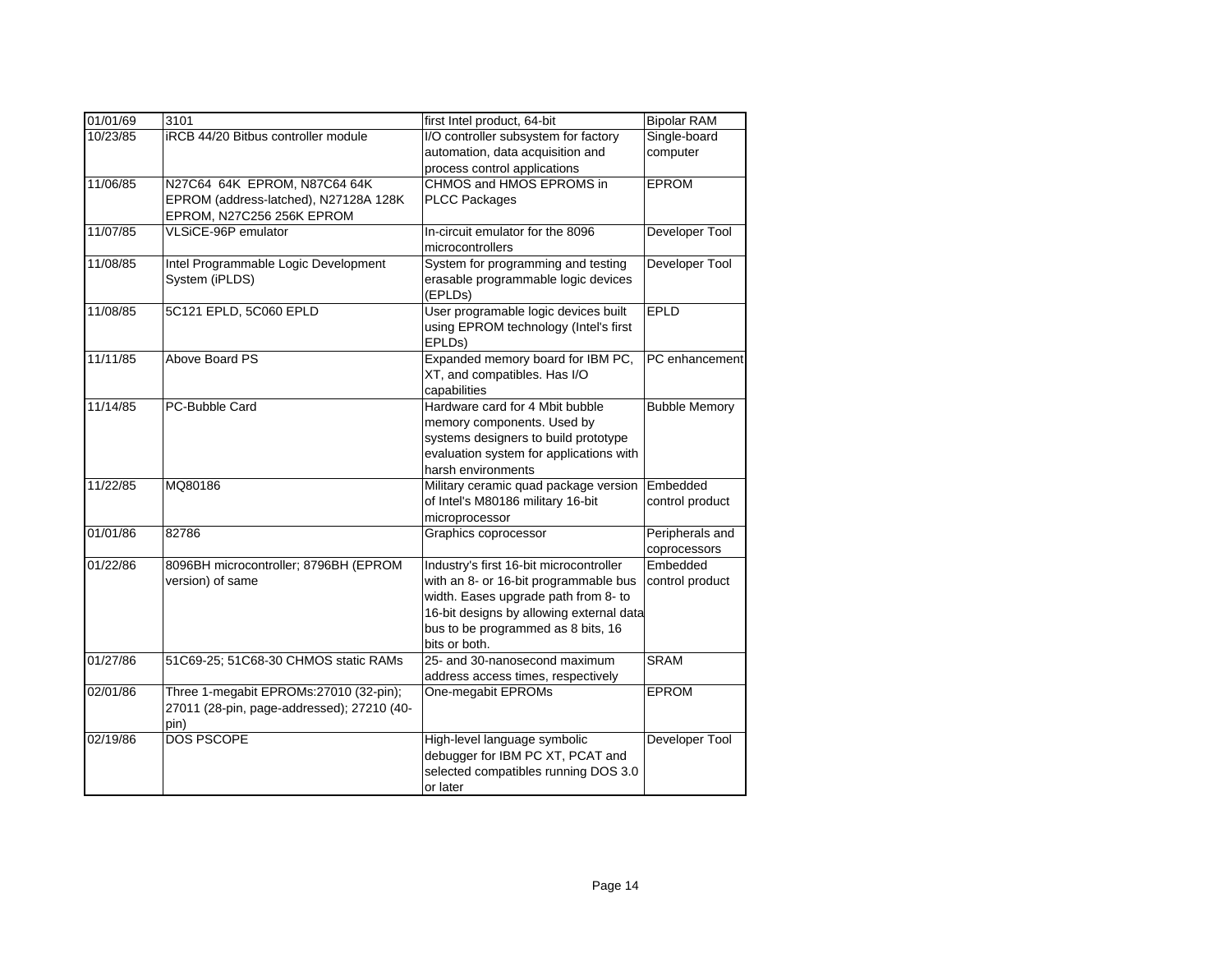| 01/01/69 | 3101                                       | first Intel product, 64-bit                     | <b>Bipolar RAM</b> |
|----------|--------------------------------------------|-------------------------------------------------|--------------------|
| 02/24/86 | OpenNET(TM) Network Resource Manager       | Group of products that link host                | Developer Tool     |
|          | (NRM), VAX Link R2.1; OpenNET PC Link;     | computer systems into LANs in the               |                    |
|          | Compilengine                               | microprocessor development lab                  |                    |
| 03/17/86 | PL/M 51 high-level language and ASM 51     | Languages for developing software for           | Software           |
|          | assembler                                  | 8051 family of microcontrollers. Run on         |                    |
|          |                                            | IBM PC AT, XT and compatibles                   |                    |
|          |                                            |                                                 |                    |
| 03/27/86 | PSCOPE-Monitor 386 (P-MON386ES)            | Debugging system software for the               | Software           |
|          |                                            | 80386                                           |                    |
| 04/01/86 | iUP GUPI (Generic Universal Programmer     | Allows designers to program EPROMs,             | Developer Tool     |
|          | Interface)                                 | EPLDs and programmable                          |                    |
|          |                                            | microcontrollers                                |                    |
| 04/08/86 | <b>iSTATE</b> state machine software       | Allows systems hardware designers               | Developer Tool     |
|          |                                            | using EPLDs to develop a state                  |                    |
|          |                                            | mcahine design and enter it into the            |                    |
|          |                                            | Intel Programmable Logic                        |                    |
|          |                                            | Development System (iPLDS)                      |                    |
| 04/08/86 | 5C180 (1800-gate); 5C090 (900-gate) EPLDs; | Erasable, programmable logic devices            | EPLD               |
|          | 5C031 (35-nanosecond) and 5C032 (25-       |                                                 |                    |
|          | nanosecond) 300-gate EPLDs;                |                                                 |                    |
| 04/14/86 | iPSC-VX/d4, iPSC-VX/db and iPSC-VX/d6      | d4: 16 node; d5: 32-node; d6: 64-node           | Supercomputer      |
|          | vector concurrent supercomputers           |                                                 | products           |
| 04/21/86 | MPC (Message Passing Coprocessor)          | Single-chip bus interface component             | Peripherals and    |
|          |                                            | that improves processor use and data            | coprocessors       |
|          |                                            | transfer efficiency in systems based on         |                    |
|          |                                            | Multibus II bus architecture                    |                    |
| 05/08/86 | iPAT(TM) Performance Analysis Tool         | Allows software developers to monitor           | Developer Tool     |
|          |                                            | performance of software for PC AT, PC           |                    |
|          |                                            | XT and Intel development systems                |                    |
|          |                                            |                                                 |                    |
| 05/27/86 | 87C51 and 8752 microcontrollers            | 87C51 is a microcontroller with                 | Embedded           |
|          |                                            | 4KEPROM made in CHMOS. 8752 has control product |                    |
|          |                                            | 8K EPROM.                                       |                    |
| 06/30/86 | ICE-5100/252                               | Emulator for 8051 family of                     | Developer Tool     |
|          |                                            | microcontrollers                                |                    |
| 07/31/86 | FASTPATH 9750                              | Hardware and software systems that              | Network product    |
|          |                                            | acts as high-speed interface between            |                    |
|          |                                            | IBM and plug-compatible                         |                    |
|          |                                            | manufacturers' mainframe computers              |                    |
|          |                                            | and Intel MULTIBUS-based OEM                    |                    |
|          |                                            | applications.                                   |                    |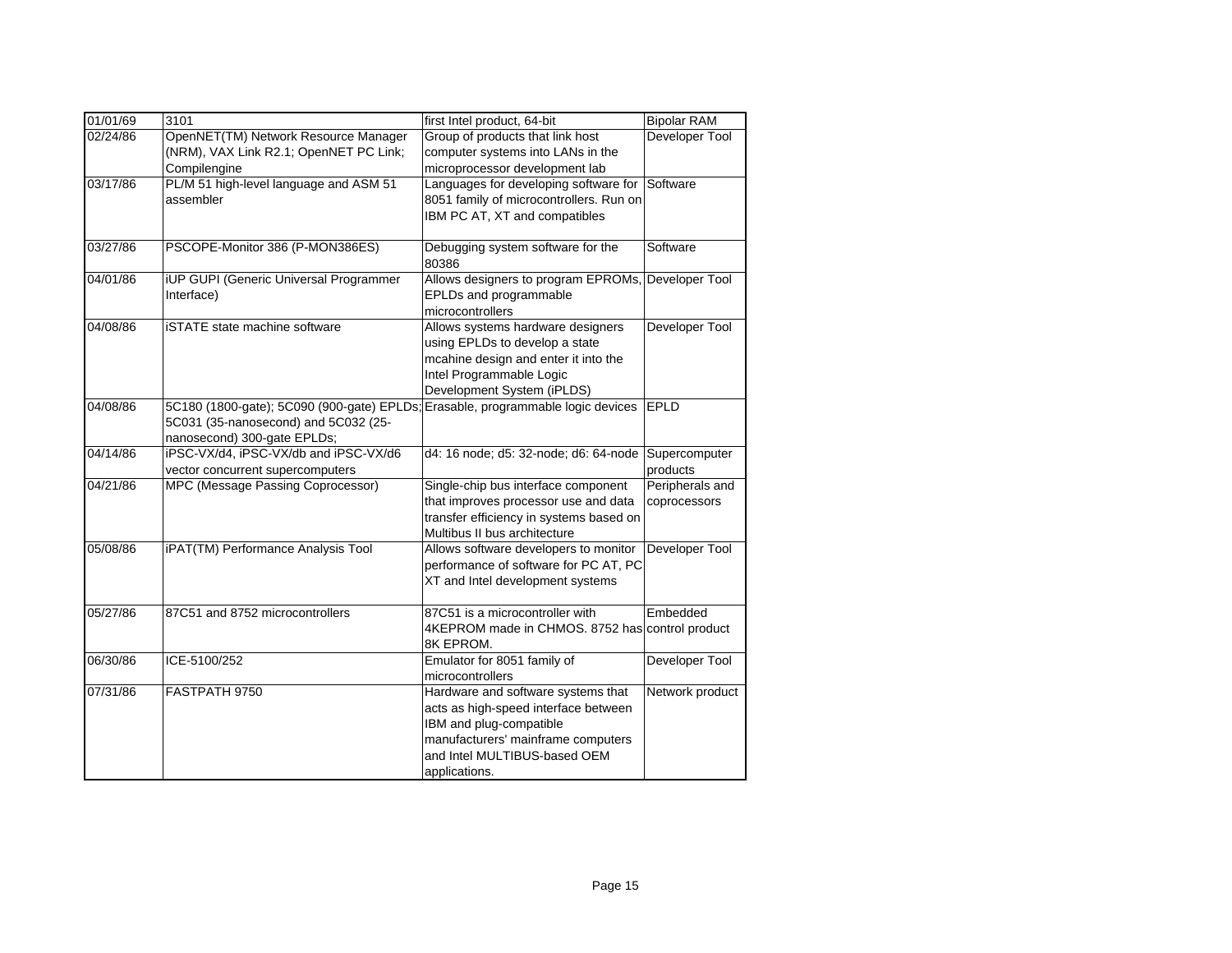| 01/01/69 | 3101                                            | first Intel product, 64-bit               | <b>Bipolar RAM</b> |
|----------|-------------------------------------------------|-------------------------------------------|--------------------|
| 07/31/86 | Release 7.0 of iRMX 86 real-time operating      | Upgraded version of the iRMX              | Software           |
|          | system                                          | operating system originally introduced    |                    |
|          |                                                 | in 1980. (iRMX is frequently used in      |                    |
|          |                                                 | industrial control, real-time data        |                    |
|          |                                                 | acquisition and contro, process control,  |                    |
|          |                                                 | and in financial workstation              |                    |
|          |                                                 | applications)                             |                    |
| 08/04/86 | iSBC 548 terminal controller based on 80186     | Multibus architecture single-board        | Single-board       |
|          | microprocessor; iSBC 188/56 Advanced            | computers                                 | computer           |
|          | Communicating Computer (an upgrade to the       |                                           |                    |
|          | iSBC 188/48 board)                              |                                           |                    |
| 10/02/86 | iSBC 221 Peripheral Controller Board            | For use in computer systems based on      | Single-board       |
|          |                                                 | Multibus architecture. Designed for       | computer           |
|          |                                                 | OEMs in systems where disk data           |                    |
|          |                                                 | transfer is critical to overall system    |                    |
|          |                                                 | performance.                              |                    |
| 10/02/86 | iSBC 286/21-; iSBC 286/22-; iSBC 286/24-;       | iSBCs with higher memory densities        | Single-board       |
|          | iSBC 286/28 Single-Board computers, which       | and extensive use of surface-mount        | computer           |
|          | utilize a 10 MHz 80286 microprocessor and       | technology, which permits more            |                    |
|          | offer 1-, 2-, 4- and 8 megabytes (M bytes) of   | memory in less space.                     |                    |
|          | memory, respectively. Also, the iSBC 286/14-    |                                           |                    |
|          | and the iSBC 286/16 single board computers      |                                           |                    |
| 10/02/86 | iSBC 386/21-I iSBC 386/22j0; iSBC 386/24-;      | Single-board computers all based on       | Single-board       |
|          | and iSBC 386/28- single-board computers         | the 16 MHz 80386 32-bit                   | computer           |
|          | which offer 1-, 2-, 4-, and 8-megabytes of 32-  | microprocessor. All increase the          |                    |
|          | bit memory respectively                         | performance levels of the Multibus        |                    |
|          |                                                 | architecture                              |                    |
| 10/07/86 | VAX/VMS OpenNet; also 80386 languages           | VAX/VMS OpenNet: Local Area               | Network product    |
|          | including C, ASM macroassembler and RLL         | Network for connecting DEC VAX/VMS        |                    |
|          | (relocation and linkers); also C, PL/M, Pascal, | to personal computers, iRMX and           |                    |
|          | Fortran and ASM/RLL (assembler/relocation       | XENIX systems. It is a high-speed         |                    |
|          | and linkers) for the 8086; also C, P>.M and     | Ethernet connection between a VAX or      |                    |
|          | ASM/RLL for the 80286 and 80386 languages       | MicroVAX II and the OpenNET               |                    |
|          |                                                 | development environment. The              |                    |
|          |                                                 | OpenNet development environment           |                    |
| 10/14/86 | M80386                                          | Military version of the 32-bit 80386      | Microprocessor     |
|          |                                                 | microprocessor                            |                    |
| 10/14/86 | iPCX 344 board                                  | Interface that allows an IBM PC or        | Single-board       |
|          |                                                 | compatible to control a BITBUS            | computer           |
|          |                                                 | distributed control architecture network. |                    |
|          |                                                 |                                           |                    |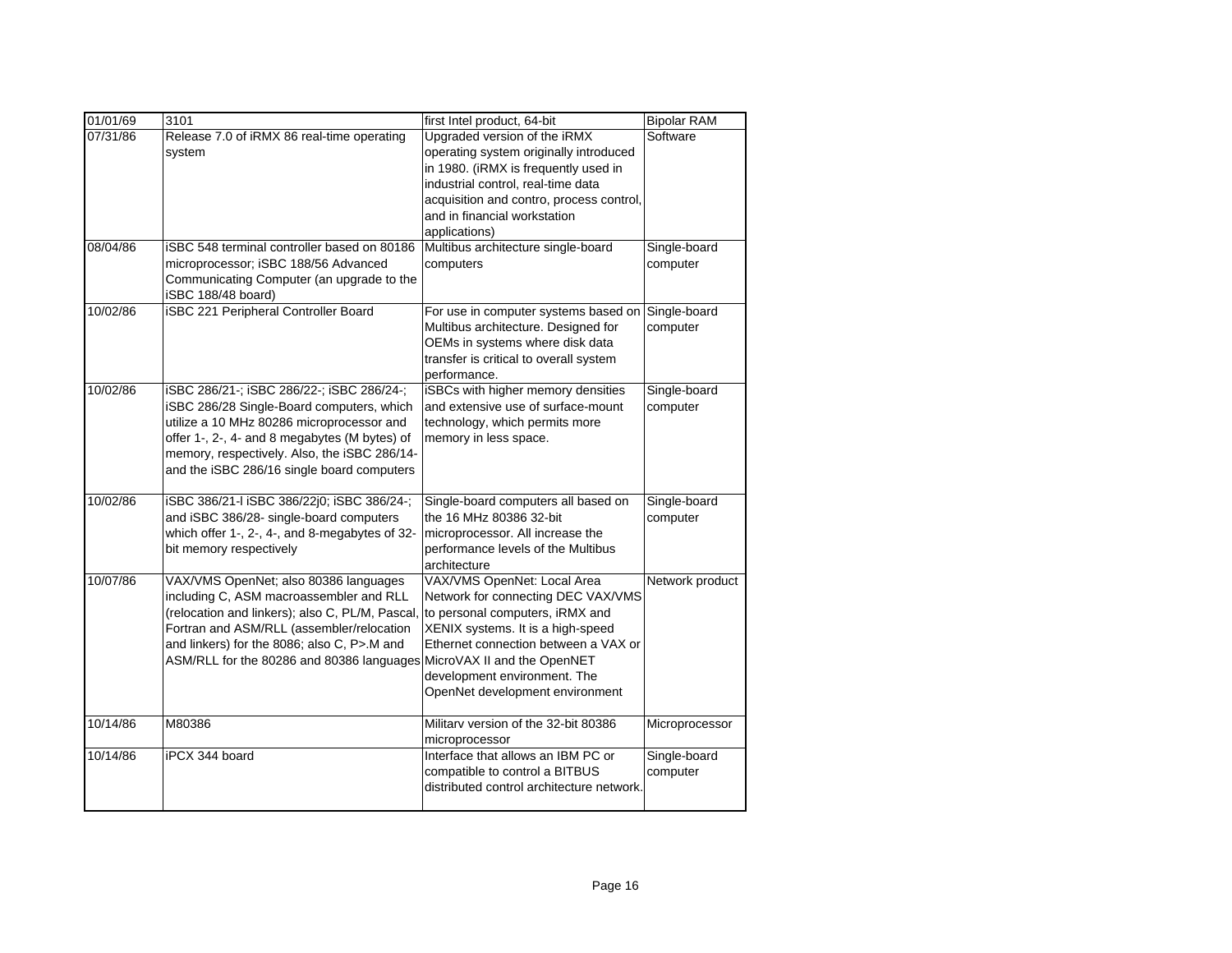| 01/01/69 | 3101                                          | first Intel product, 64-bit               | <b>Bipolar RAM</b>     |
|----------|-----------------------------------------------|-------------------------------------------|------------------------|
| 10/16/86 | System 310AP Model 344                        | Fully integrated base system for          | Integrated             |
|          |                                               | <b>BITBUS distributed control</b>         | system                 |
|          |                                               | applications. For users who need          |                        |
|          |                                               | complete systems for applications         |                        |
|          |                                               | software development or application       |                        |
|          |                                               | installation.                             |                        |
| 11/06/86 | C 386 Compiler and RLL 386 Relocation,        | First 80386 development tools for PC      | Software               |
|          | Linkage and Library Tools package             | hosts. Designed to help professional      |                        |
|          |                                               | programmers speed development of          |                        |
|          |                                               | both embedded and on-target 80386         |                        |
|          |                                               | application softare.                      |                        |
| 12/10/86 | FASTPATH Ethernet LAN enhancement             | Enhancement to the FASTPATH 9750          | Network product        |
|          |                                               | connectivity platform that brings all IBM |                        |
|          |                                               | Corp. 30xx and 43xx compatible            |                        |
|          |                                               | mainframes onto an Ethernet network.      |                        |
| 01/05/87 | ICE(TM)-286 and ICE-186                       | In-circuit emulators for the 80286 and    | Developer Tool         |
|          |                                               | the 80C186 (CHMOS version of the          |                        |
|          |                                               | 80186) microprocessors                    |                        |
| 01/09/87 | ICE-386 emulator                              | In-circuit emulator for the 80386         | Developer Tool         |
|          |                                               | microprocessor. Provides hardware         |                        |
|          |                                               | and software integration and              |                        |
|          |                                               | debugging capabilities to shorten         |                        |
|          |                                               | 80386 application development cycles      |                        |
| 01/13/87 | 89024 modem devices, which consists of an     | Two-chip 2400 BPS modem                   | Microcommunica         |
|          | 89026 application-specific processor and an   |                                           | tions                  |
|          | 89027 analog front-end interface.             |                                           |                        |
| 01/13/87 | 82050 Asynchronous Communications             | Low-cost Uart (universal asynchronous     | Peripherals and        |
|          | Controller                                    | receiver/transmitter) device optimized    | coprocessors           |
|          |                                               | for PC modem applications                 |                        |
| 01/19/87 | OpenNET MultiSERVER Department Service        | Completely integrated departmental        | <b>Network Product</b> |
|          | <b>Network</b>                                | network system, with services for         |                        |
|          |                                               | integrating PCs into corporate            |                        |
|          |                                               | computing environments                    |                        |
| 01/21/87 | ICE-5100-452 in-circuit emulator for the UPI- | (UPI-452 is an Intel component            | Developer Tool         |
|          | 452 Universal Peripheral Interface component  | designed to increase application          |                        |
|          |                                               | performance and reliability by relieving  |                        |
|          |                                               | input/output bottlenecks and reducing     |                        |
|          |                                               | component count.) The ICE-5100/452        |                        |
|          |                                               | emulator provides debug capabilities,     |                        |
|          |                                               | allows designers to emulate timing, etc   |                        |
|          |                                               |                                           |                        |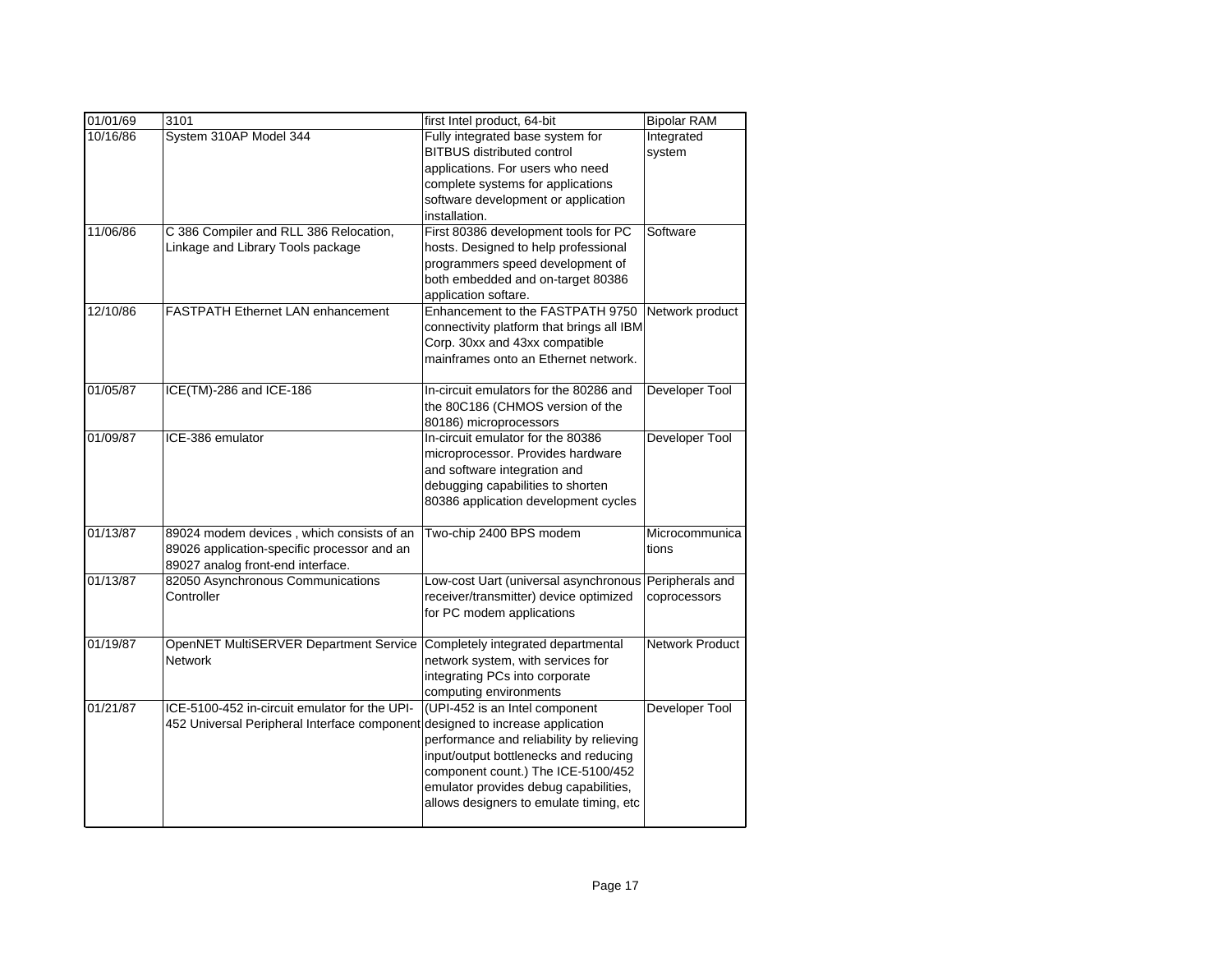| 01/01/69 | 3101                                                                                                                                                                                                                                                      | first Intel product, 64-bit                                                                                                                                                                                                                                                                        | <b>Bipolar RAM</b>              |
|----------|-----------------------------------------------------------------------------------------------------------------------------------------------------------------------------------------------------------------------------------------------------------|----------------------------------------------------------------------------------------------------------------------------------------------------------------------------------------------------------------------------------------------------------------------------------------------------|---------------------------------|
| 02/01/87 | 82380 integrated system peripheral                                                                                                                                                                                                                        | 32-bit device that combines direct<br>memory access (DMA) control and<br>major processor support functions to<br>increase the performance of 80386<br>microprocessor-based computers                                                                                                               | Peripherals and<br>coprocessors |
| 02/16/87 | 80386-20 (20 MHz version of 80386);                                                                                                                                                                                                                       | Faster 80386 plus three supporting<br>peripherals                                                                                                                                                                                                                                                  | Microprocessor                  |
| 02/16/87 | 82380 integrated system peripheral for direct<br>memory access(DMA); 82385 cache memory<br>controller; 80387 numerics coprocessor.                                                                                                                        | Supporting peripherals for 20-MHz<br>version of 80386                                                                                                                                                                                                                                              | Peripherals and<br>coprocessors |
| 03/10/87 | PLCC 80286                                                                                                                                                                                                                                                | 80286 in plastic leaded chip carrier<br>(PLCC packaging                                                                                                                                                                                                                                            | Microprocessor                  |
| 03/20/87 | C-96 compiler                                                                                                                                                                                                                                             | C compiler for 8096 family of<br>microcontrollers.                                                                                                                                                                                                                                                 | Software                        |
| 03/25/87 | 27C128                                                                                                                                                                                                                                                    | CHMOS 128-kilobit EPROM for low-<br>power high performance CHMOS<br>microprocessor and microcontroller-<br>based systems                                                                                                                                                                           | <b>EPROM</b>                    |
| 03/26/87 | M27011 (28-pin); M27210 (40-pin)                                                                                                                                                                                                                          | Military versions of one-megabit<br><b>EPROMs</b>                                                                                                                                                                                                                                                  | <b>EPROM</b>                    |
| 04/08/87 | SugarCube(TM) concurrent computers:<br>SugarCube/d3 (standard system w/8<br>processing nodes for concurrent computing<br>research); SugarCube-MX/d2 (4-node<br>extended memory version); SugarCube-<br>VX/d2 (with four high-performance vector<br>nodes: | Low-priced, entry-level member of<br>iPAS family of concurrent computers.                                                                                                                                                                                                                          | Supercomputer<br>products       |
| 04/16/87 | MAP network development starter kits                                                                                                                                                                                                                      | Kits that simplify application<br>development and testing on a<br>broadband Manufacturing Automation<br>Protocal (MAP) local area network                                                                                                                                                          | Developer Tool                  |
| 05/04/87 | <b>P8742AH</b>                                                                                                                                                                                                                                            | Plastic member of Intel's UPI(TM)42<br>Universal Peripheral Interface family of<br>8-bit slave microcontrollers. (8749<br>microcontroller core w/2k bytes of<br>EPROM, 256 bytes of RAM, O/O pins<br>and an 8-bit timer/counter housed in a<br>windowless OTP(TM) one-time<br>programmable package | Embedded<br>control product     |
| 06/01/87 | M51C98                                                                                                                                                                                                                                                    | VHSIC-qualified version of a 64K-bit<br><b>CHMOS SRAM</b>                                                                                                                                                                                                                                          | <b>SRAM</b>                     |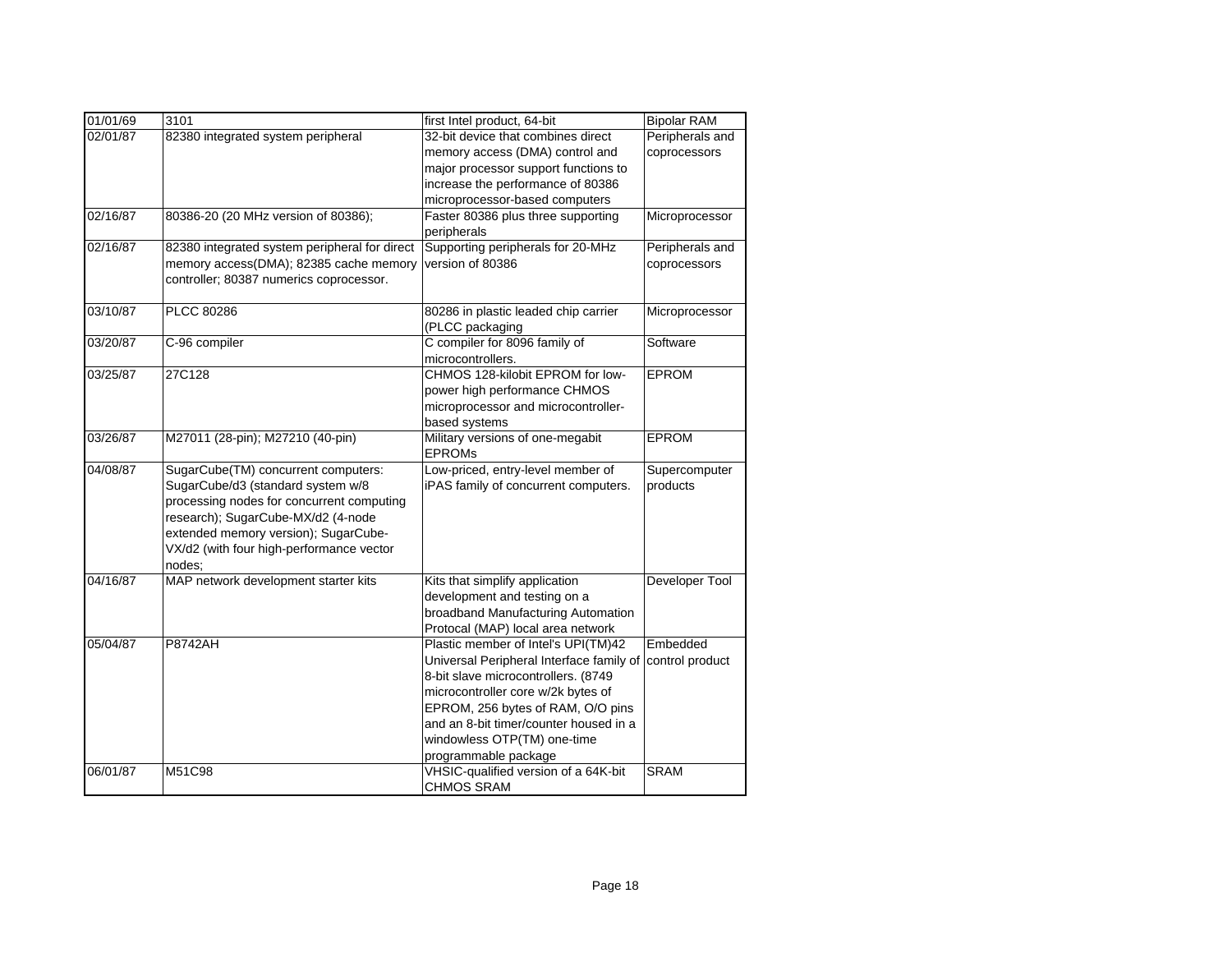| 01/01/69 | 3101                                                  | first Intel product, 64-bit                           | <b>Bipolar RAM</b>     |
|----------|-------------------------------------------------------|-------------------------------------------------------|------------------------|
| 06/12/87 | 10 MHz 80186 and 80286 l <sup>2</sup> ICE individual  | Combines high-level language                          | Developer Tool         |
|          | probes and systems that incorporate them              | software debugging and performance                    |                        |
|          |                                                       | analysis in a system to improve                       |                        |
|          |                                                       | productivity in the development and                   |                        |
|          |                                                       | integration of complex microprocessor                 |                        |
|          |                                                       | systems.                                              |                        |
| 06/12/87 | 10 MHz I <sup>2</sup> ICE 80186 and 80286 systems and | Emulation probes for 80186 and 80286 Developer Tool   |                        |
|          | 10 MHz I <sup>2</sup> ICE emulation probes for both   | that run on the systems (integrated                   |                        |
|          | 80186 and 80286                                       | instrument and in-circuit emulators --                |                        |
|          |                                                       | debugging tools that comgine in-circuit               |                        |
|          |                                                       | emulation, high-level language                        |                        |
|          |                                                       | software debugging and performance                    |                        |
|          |                                                       | analysis)                                             |                        |
| 06/25/87 | <b>iSWS 210</b>                                       | Second-generation factory speech                      | <b>Speech Products</b> |
|          |                                                       | workstation that provides hands-free,                 |                        |
|          |                                                       | eyes-free voice data entry in a variety               |                        |
|          |                                                       | of real-time industrial and laboratory                |                        |
|          |                                                       | applications - could recognize 1,000                  |                        |
|          |                                                       | words                                                 |                        |
| 07/06/87 | ICE(TM)-5100/044                                      | In-circuit emulator for 8044 (RUPI(TM)                | Developer Tool         |
|          |                                                       | peripheral) and BITBUS(TM)                            |                        |
|          |                                                       | applications                                          |                        |
| 07/06/87 | 82716                                                 | <b>Graphics Display Controller</b>                    | Peripherals and        |
|          |                                                       |                                                       | Coprocessors           |
| 07/07/87 | 87C257 and 68C257                                     | Both aare latched EPROMs that allow                   | <b>EPROM</b>           |
|          |                                                       | memory's addddress and data pins to                   |                        |
|          |                                                       | be tied directly to a microcontroller's               |                        |
|          |                                                       | address and data pins. 87C257                         |                        |
|          |                                                       | provides interface to 8- and 16-bit                   |                        |
|          |                                                       | microcontroller. 68C257 contains                      |                        |
|          |                                                       | special circuitry that allows it to fit spec          |                        |
| 07/09/87 | Model I and Model II MULTIBUS II MDP                  | Integrated systems for board designers Developer Tool |                        |
|          | (Modules Development Platform)                        | developing iRMX(R) real-time                          |                        |
|          |                                                       | operating system software and test                    |                        |
|          |                                                       | boards for the MULTIBUS II                            |                        |
|          |                                                       | architecture. Model I has one CPU                     |                        |
|          |                                                       | board, model II has two.                              |                        |
| 07/09/87 | PC Link2                                              | Low-cost version of Intel's high-                     | Network product        |
|          |                                                       | performance Ethernet Local Area                       |                        |
|          |                                                       | Network controller card for the PC bus                |                        |
|          |                                                       |                                                       |                        |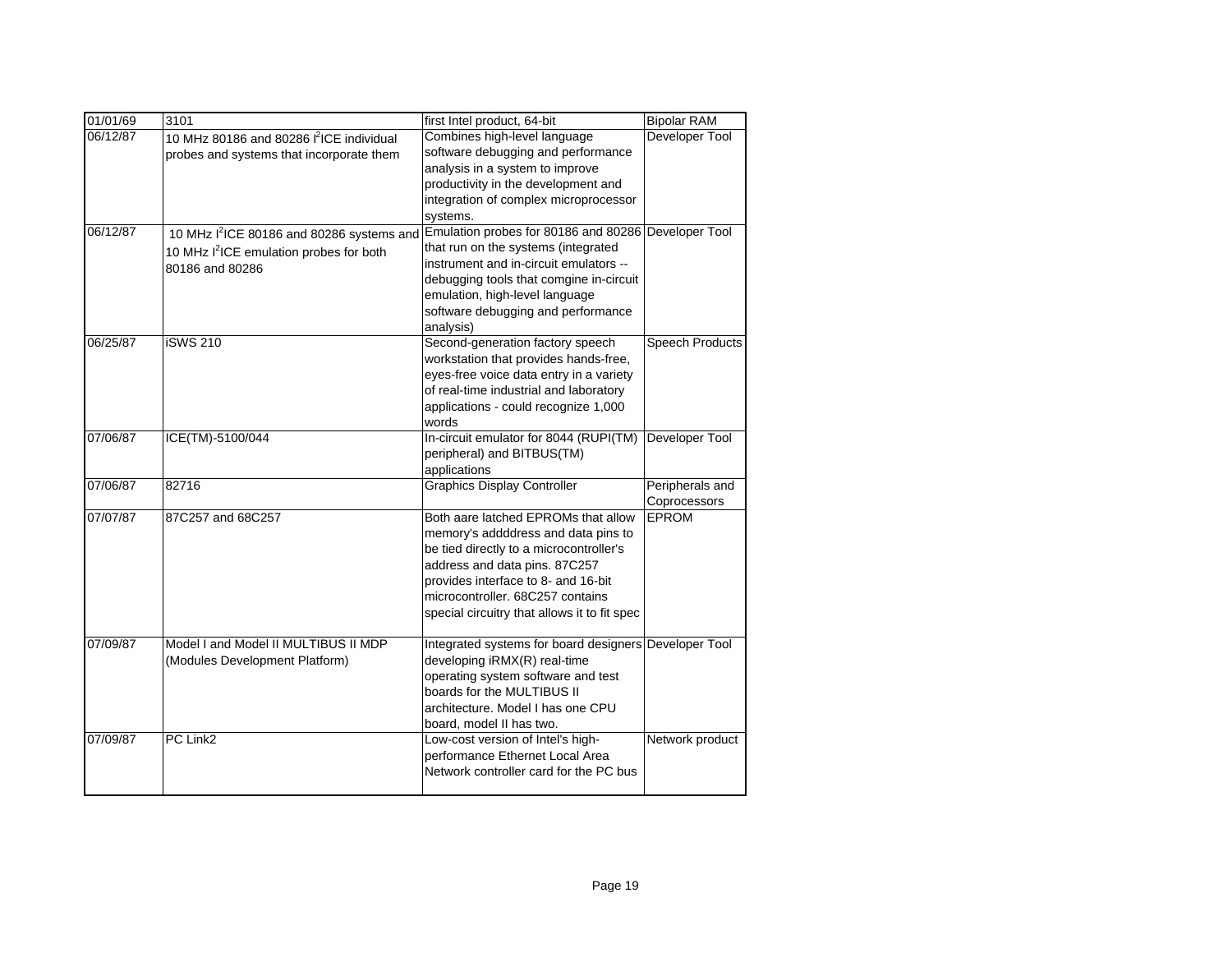| 01/01/69 | 3101                                       | first Intel product, 64-bit                   | <b>Bipolar RAM</b> |
|----------|--------------------------------------------|-----------------------------------------------|--------------------|
| 07/09/87 | iSBC(R) 386/31, 386/32, 386/34 and 386/38  | First four products are 20-MHz                | Single-board       |
|          | Multibus I boards; iSBC 386/120M01, M02,   | versions of 32-bit 80386 Multibus I           | computer           |
|          | M04 and M08 Multibus II boards. iSBC       | boards; Second four are 20-MHz                |                    |
|          | 386/116M01, M02, M04 and M08               | versions of 32-bit 80386 Multibus II          |                    |
|          |                                            | boards; Last four products are                |                    |
|          |                                            | renamed 16-MHz boards previously              |                    |
|          |                                            | introduced as iSBC 386/100PPO1,               |                    |
|          |                                            | PP02, PP04 and PP08.                          |                    |
| 07/09/87 | DCS 110 Bitware and DCS 120                | Software for BITBUS(TM) interconnect Software |                    |
|          | Programmer's Support Package               | product line                                  |                    |
| 07/09/87 | iRMK(TM) real-time multitasking kernal for | Member of Intel's iRMX(R) family of           | Software           |
|          | 80386 processor                            | real-time operating systems for Intel         |                    |
|          |                                            | microprocessor architectures                  |                    |
| 07/09/87 | Release 2.0 of iRMX(R) Networking Software | Supports iRMX 86 real-time operating          | software           |
|          |                                            | system Release 7, iRMX 286 real-time          |                    |
|          |                                            | operating system Release 2 and iNA            |                    |
|          |                                            | 960 transport                                 |                    |
| 07/09/87 | iRMX(R) 286 Release 2 operating system     | Includes support for the 386 processor        | Software           |
|          |                                            | and 387 numerics coprocessor and              |                    |
|          |                                            | other new features                            |                    |
| 07/10/87 | System 320                                 | First 80386-based microcomputer               | Integrated         |
|          |                                            | system                                        | system             |
| 07/20/87 | 83C152                                     | <b>Universal Communication Controller -</b>   | Embedded           |
|          |                                            | CHMOS data communications                     | control product    |
|          |                                            | embedded controller incorporating             |                    |
|          |                                            | 8051 instruction set and hard-wired           |                    |
|          |                                            | communication protocals                       |                    |
| 08/01/87 | iPSC/2(TM) family of concurrent            | Second-generation hypercube                   | Supercomputer      |
|          | supercomputers                             | concurrent computer; based on 80386           | products           |
|          |                                            | and 80387                                     |                    |
| 08/17/87 | 80C186                                     | CHMOS version of 80186 integrated             | Embedded           |
|          |                                            | microprocessor for embedded control           | control product    |
|          |                                            | applications. (12.5 MHz version)              |                    |
| 08/18/87 | ASM-386 macroassembler                     | Designed for professional software            | Software           |
|          |                                            | engineers developing real-time and            |                    |
|          |                                            | embedded applications while working           |                    |
|          |                                            | in PC DOS                                     |                    |
| 08/19/87 | Above Board Expanded Memory Manager        | Memory board device driver to become Software |                    |
|          | Version 4.0 (EMM 4.0) software             | standard part of all Above Board              |                    |
|          |                                            | products.                                     |                    |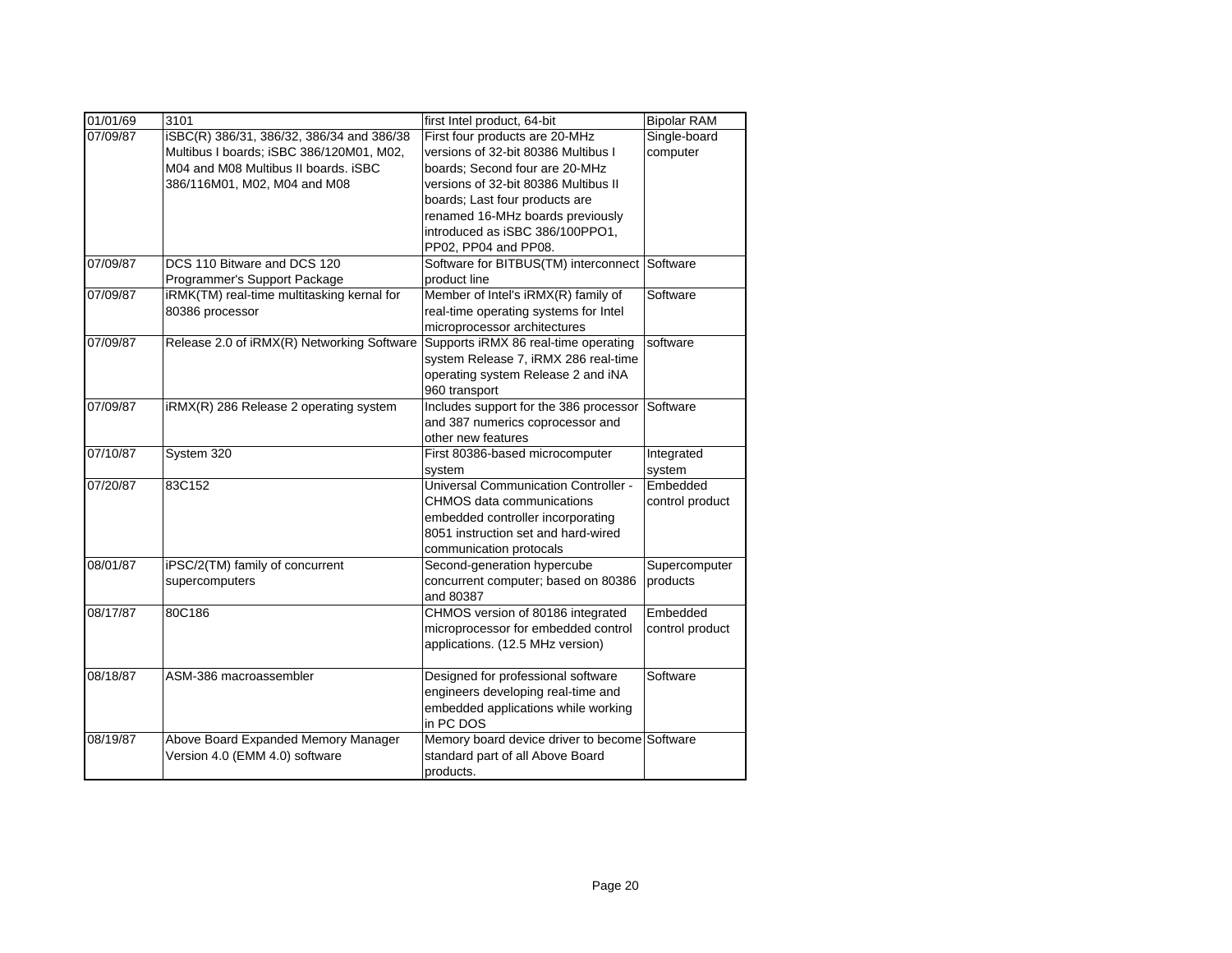| 01/01/69 | 3101                                    | first Intel product, 64-bit              | <b>Bipolar RAM</b> |
|----------|-----------------------------------------|------------------------------------------|--------------------|
| 08/31/87 | iPAT-285 and iPAT-86/88 Performance     | Software analysis tools at can be run    | Developer Tool     |
|          | Analysis tools                          | on IBM PC AT and XT, respectively.       |                    |
|          |                                         | Allows software developers to monitor    |                    |
|          |                                         | the execution ot real or protected mode  |                    |
|          |                                         | software in realtime.                    |                    |
|          |                                         |                                          |                    |
| 08/31/87 | iPAT(TM)-286 and iPAT-81/18             | 80286 and 8086/88 real-time software     | Software           |
|          |                                         | analysis tools for the PC AT and PC      |                    |
|          |                                         | XT; PAT stands for Performance           |                    |
|          |                                         | Analysis Tool                            |                    |
| 09/17/87 | 5AC312 CMOS erasable programmable Logic | CHMOS EPLD that combines 25-             | EPLD               |
|          | device (EPLD)                           | nanoseconds tpd (total propagation       |                    |
|          |                                         | delay) with other architectural features |                    |
|          |                                         | in a 24-pin logic device                 |                    |
| 09/17/87 | 5AC312                                  | CMOS erasable programmable logic         | EPLD               |
|          |                                         | device (EPLD) that combines 25           |                    |
|          |                                         | nanoseconds tpd (total propagation       |                    |
|          |                                         | delay) with architectural features       |                    |
|          |                                         | previously unavailable in a 24-pin logic |                    |
|          |                                         | device                                   |                    |
| 09/29/87 | 82385                                   | 32-bit, 20-MHz cache controller for      | Peripherals and    |
|          |                                         | 80386 microprocessor-based               | coprocessors       |
|          |                                         | computers                                |                    |
| 10/01/87 | 80C196KA                                | 12-MHz CHMOS 16-bit microcontroller      | Embedded           |
|          |                                         | for real-time control in computer        | control product    |
|          |                                         | peripherals, automotive and industrial   |                    |
|          |                                         | automation applications                  |                    |
| 10/06/87 | iSBC(R) 86C/38                          | Low-power CPU board for harsh            | Single-board       |
|          |                                         | environmental conditions                 | computer           |
| 10/15/87 | M82553 Protocal Management Unit (PMU)   | Military application-specitic standard   | Peripherals and    |
|          |                                         | Product (ASSP) to support full MIL-      | coprocessors       |
|          |                                         | STD 1553B bus interface protocal         |                    |
| 11/02/87 | Above Board 2                           | Lotus/Intel/Microsoft Expanded           | PC enhancement     |
|          |                                         | Memory Specification (LIM EMS) 4.0       |                    |
|          |                                         | board, OS/2 compatible; provides up to   |                    |
|          |                                         | 2Mb of expanded and OS/2 memory in       |                    |
|          |                                         | a single slot for IBM PS/2 Models 50     |                    |
|          |                                         | and 60                                   |                    |
| 11/02/87 | 82786 drivers for X-Windows             | binary software drivers to produce X-    | Software           |
|          |                                         | Windows for graphics controllers,        |                    |
|          |                                         | based on the 82786 graphics              |                    |
|          |                                         | coprocessor and optimized for UNIX*      |                    |
|          |                                         | System V/386, Release 3.0                |                    |
|          |                                         | environments                             |                    |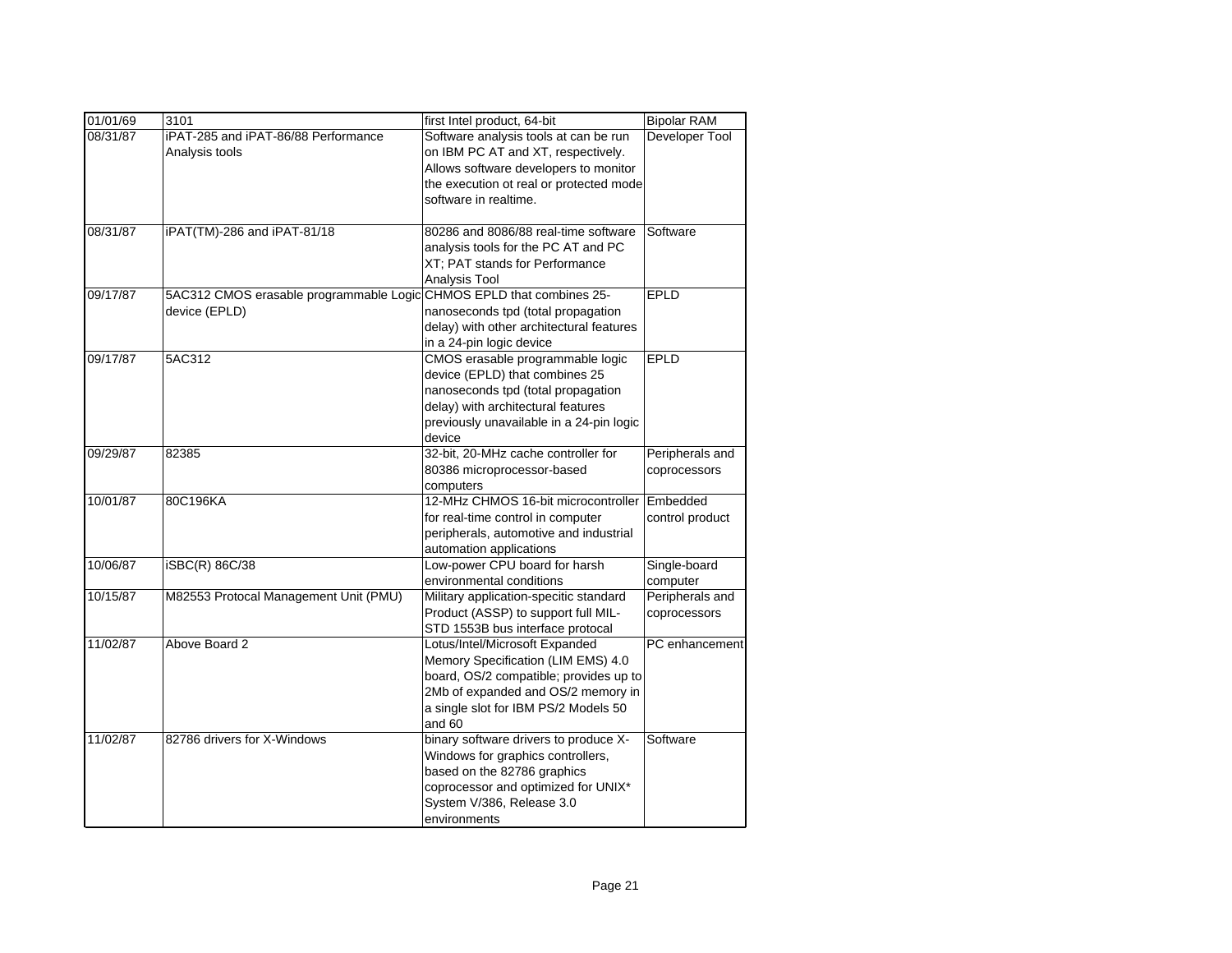| 01/01/69 | 3101                                                        | first Intel product, 64-bit                                                                                                                                                                                                                                                 | <b>Bipolar RAM</b>              |
|----------|-------------------------------------------------------------|-----------------------------------------------------------------------------------------------------------------------------------------------------------------------------------------------------------------------------------------------------------------------------|---------------------------------|
| 12/08/87 | 8098                                                        | 8-bit external bus version of 16-bit<br>8098 for real-time 8-bit control<br>applications                                                                                                                                                                                    | Embedded<br>control product     |
| 02/26/88 | Intel iC-86 R4.0 Compiler                                   | ANSI standard C compiler used to<br>develop embedded code in<br>microprocessors                                                                                                                                                                                             | Software                        |
| 02/29/88 | 82526 high-speed in-vehicle serial<br>communications device | IC that manages serial<br>communications within automobiles<br>and other vehicles. Inplements the<br>Controller Area Network (CAN)<br>protocal proposed by Intel and Robert<br><b>Bosch GmbH</b>                                                                            | Peripherals and<br>coprocessors |
| 03/21/88 | Intel iRCS 900 Isolation Module                             | Provides electrical isolation and<br>transient protection fo BITBUS(TM)<br>networks.                                                                                                                                                                                        | Network product                 |
| 03/21/88 | <b>BITBUS Starter Kit</b>                                   | Kit that allows first-time BITBUS(TM)<br>network users to construct and operate<br>a simple BITBUS network in less than<br>two hours                                                                                                                                        | <b>Network Product</b>          |
| 03/21/88 | <b>iRCS 900 Isolation Module</b>                            | Provides electrical isolation and<br>transient protection for BITBUS(TM)<br>networks                                                                                                                                                                                        | <b>Network Product</b>          |
| 03/21/88 | iSBC 322 memory module and iSBC 324<br>memory module        | Customer-installable memory modules<br>that allow users of Intel iSBC 286-1X<br>Multibus I processor boards to upgrade<br>their system memory. iSBC 322 allows<br>upgrade of an iSBC 286/12 board to an<br>iSBC 286/14 board; iSBC 324 allows<br>the upgrade of iSBC 286/12 | Single-board<br>computer        |
| 03/21/88 | iSBC 322 and 8SBC 324 memory modules                        | Allow users of iSBC(R) 286/1X<br>MULTIBUS(R) processor boards to<br>upgrade their system memory                                                                                                                                                                             | Single-board<br>computer        |
| 03/21/88 | <b>iRMX/NET Virtual Terminal</b>                            | Software that allows iRMX(R)-NET<br>users to access all the available<br>resources of a remote system on an<br>OpenNET(TM) network                                                                                                                                          | Software                        |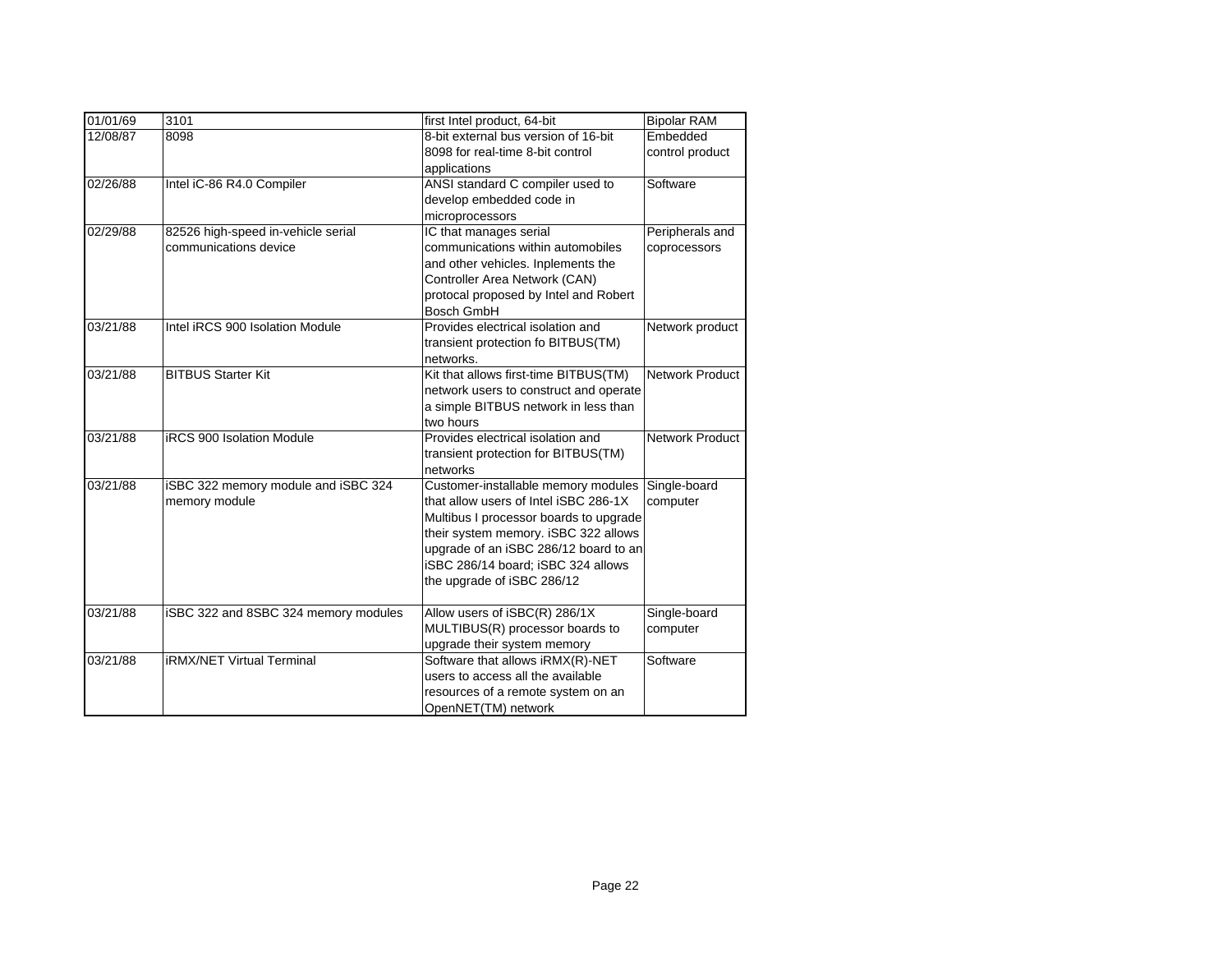| 01/01/69 | 3101                                          | first Intel product, 64-bit                     | <b>Bipolar RAM</b> |
|----------|-----------------------------------------------|-------------------------------------------------|--------------------|
| 03/21/88 | MULTIBUS I X.25 software routines             | Communications protocols that support Software  |                    |
|          |                                               | the interconnection of MULTIBUS I               |                    |
|          |                                               | architecture systems to X.25 packet             |                    |
|          |                                               | switch communications networks.                 |                    |
|          |                                               | Allow connection of similar and                 |                    |
|          |                                               | dissimilar computer types that support          |                    |
|          |                                               | the X.25 communications convention              |                    |
| 03/21/88 | Release 3 (iRMX II.3) of iRMX(R) II (formerly | Includes full support for the MULTIBUS Software |                    |
|          | called iRMX 286) real-time operating system   | Il architecture, additional CPU boards          |                    |
|          |                                               | and other hardware                              |                    |
| 03/21/88 | iRMX Source Control System                    | Software system for managing                    | Software           |
|          |                                               | development of iRMX operating system            |                    |
|          |                                               | applications on iRMX systems.                   |                    |
| 03/21/88 | <b>iRMX-NET Virtual Terminal</b>              | Software that allows iRMX(R)-NET                | Software           |
|          |                                               | users to access all available resources         |                    |
|          |                                               | of a remote system on an Open-                  |                    |
|          |                                               | NET(TM) network                                 |                    |
| 03/21/88 | MULTIBUS I X.25 software routines             | Communications protocals that support Software  |                    |
|          |                                               | interconnection of MULTIBUS I                   |                    |
|          |                                               | architecture systems to X.25 packet             |                    |
|          |                                               | switch communications networks                  |                    |
| 03/21/88 | Release 3 - iRMX II.3                         | Release 3 of iRMX(R) II (formerly               | Software           |
|          |                                               | called iRMX 286)                                |                    |
| 03/21/88 | iRMX Source Control System                    | Software system for use in managing             | Software           |
|          |                                               | the development if iRMX(R) operating            |                    |
|          |                                               | system applications on iRMX systems             |                    |
| 04/04/88 | 25 MHz Intel386(TM) processor                 | Limited shipments announcement of               | Microprocessor     |
|          |                                               | 25-MHz product. Official                        |                    |
|          |                                               | announcement w/OEMs incorporating               |                    |
|          |                                               | chip in 6/88; 32-bit processor                  |                    |
| 04/04/88 | 80386 numeric coprocessor; 82380 high-        | Peripherals for the 25-MHz                      | Peripherals and    |
|          | integration Direct Memory Access peripheral;  | Intel386(TM) processor                          | coprocessors       |
|          | 82385 cache controller                        |                                                 |                    |
| 04/05/88 | 16 new VLSI products and development tools    | 80960 is first 32-bit microprocessor            | Embedded           |
|          | for embedded control applications. Includes   | architecture designed specificallyfor           | Control product    |
|          | the 80960 32-bit microprocessor architecture  | embedded control applications                   |                    |
|          | and processor derivatives: the 80960KA,       |                                                 |                    |
|          | 80960KB (for numerics processing, robotics    |                                                 |                    |
|          | and high-speed, wide-area networks            |                                                 |                    |
|          |                                               |                                                 |                    |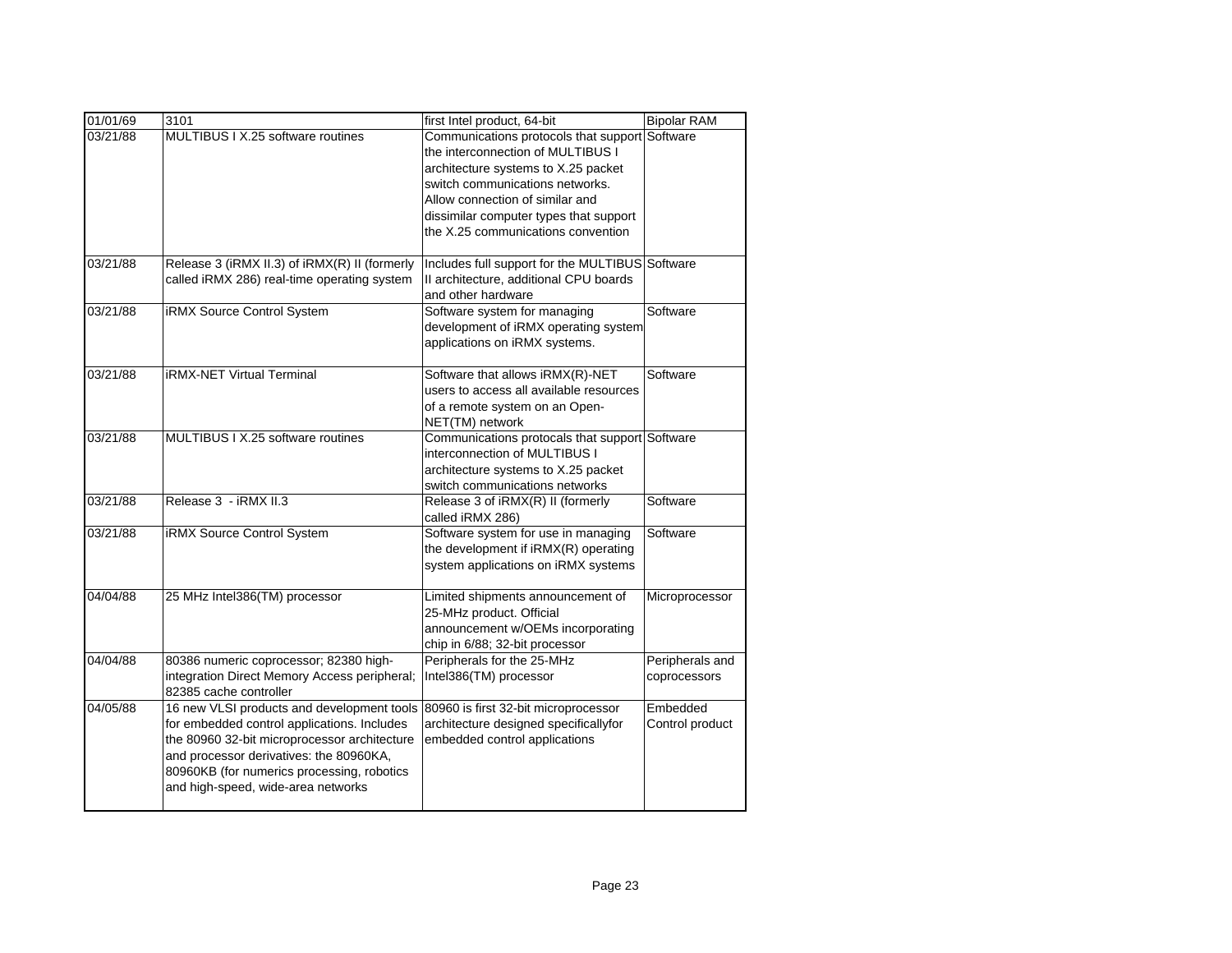| 01/01/69 | 3101                                          | first Intel product, 64-bit                                             | <b>Bipolar RAM</b> |
|----------|-----------------------------------------------|-------------------------------------------------------------------------|--------------------|
| 04/18/88 | System 302                                    | AT-bus platform powered by 25-MHz                                       | Integrated         |
|          |                                               | 386 pprocessor for OEMs.                                                | System             |
| 04/21/88 | Limited quantities of 82310 family of         | Peripheral control components for                                       | Peripherals and    |
|          | peripheral components; includes 82306 local   | Micro Channel*-compatible computers.                                    | coprocessors       |
|          | channel support chip, 82307 direct memory     |                                                                         |                    |
|          | access chip; 82308 Micro Channel bus          |                                                                         |                    |
|          | controller; 82309 address bus controller; and |                                                                         |                    |
|          | 82706 video graphics array.                   |                                                                         |                    |
| 06/16/88 | ICE(TM)-386SX in-circuit emulator             | Debug support for the Intel386(TM)                                      | Developer Tool     |
|          |                                               | processor                                                               |                    |
| 06/16/88 | 386SX(TM) microprocessor                      | 32-bit microprocessor with a 16-bit                                     | Microprocessor     |
|          |                                               | external data bus; brings performance                                   |                    |
|          |                                               | of Intel386(TM) 32-bit software to mid-                                 |                    |
| 06/16/88 |                                               | range computers                                                         |                    |
|          | 80387SX numerics coprocessor; 82706 Video     | Peripherals for the 386SX(TM)                                           | Peripherals and    |
|          | Graphics Array (VGA) controller               | microprocessor<br>Family of low-cost, single-processor                  | coprocessors       |
| 06/23/88 | System 120 family                             |                                                                         | Integrated         |
|          |                                               | OEM computer systems based on the                                       | system             |
|          |                                               | iRMX(R) II real-time operating system.<br>Designed for use in real-time |                    |
|          |                                               | applications that can use a 386(TM)                                     |                    |
|          |                                               | microprocessor-based, AT-bus                                            |                    |
|          |                                               | hardware platform.                                                      |                    |
| 07/18/88 | 82590 (8-bit) and 82592 (16-bit) CHMOS LAN    | Designed to implement low-cost LANs                                     | Network product    |
|          | controller components                         | in personal computers. Make it                                          |                    |
|          |                                               | possible to fit a complete LAN                                          |                    |
|          |                                               | intervace solution on a motherboard                                     |                    |
| 07/25/88 | ICEVIEW(TM) graphical user interface for the  | Features pull-down menus, display                                       | Developer Tool     |
|          | I <sup>2</sup> ICE(TM) in-circuit emulator    | windows and command line prompts.                                       |                    |
|          |                                               | Included with all standard l <sup>2</sup> ICE (Intel                    |                    |
|          |                                               | Integrated Instrumentation and In-                                      |                    |
|          |                                               | Circuit Emulation) system kits at no                                    |                    |
|          |                                               | additional charge                                                       |                    |
| 08/08/88 | WILDCARD-88(TM) computing module              | A complete PC XT motherboard                                            | Motherboard        |
|          |                                               | equivalent on a 2x4-inch printed circuit                                |                    |
|          |                                               | board. Used to add in-system IBM PC                                     |                    |
|          |                                               | XT* and DOX functionalityto products                                    |                    |
|          |                                               | that use embedded control electronics,                                  |                    |
|          |                                               | such as industrial control systems,                                     |                    |
|          |                                               | consumer electronics and diagnostic e                                   |                    |
|          |                                               |                                                                         |                    |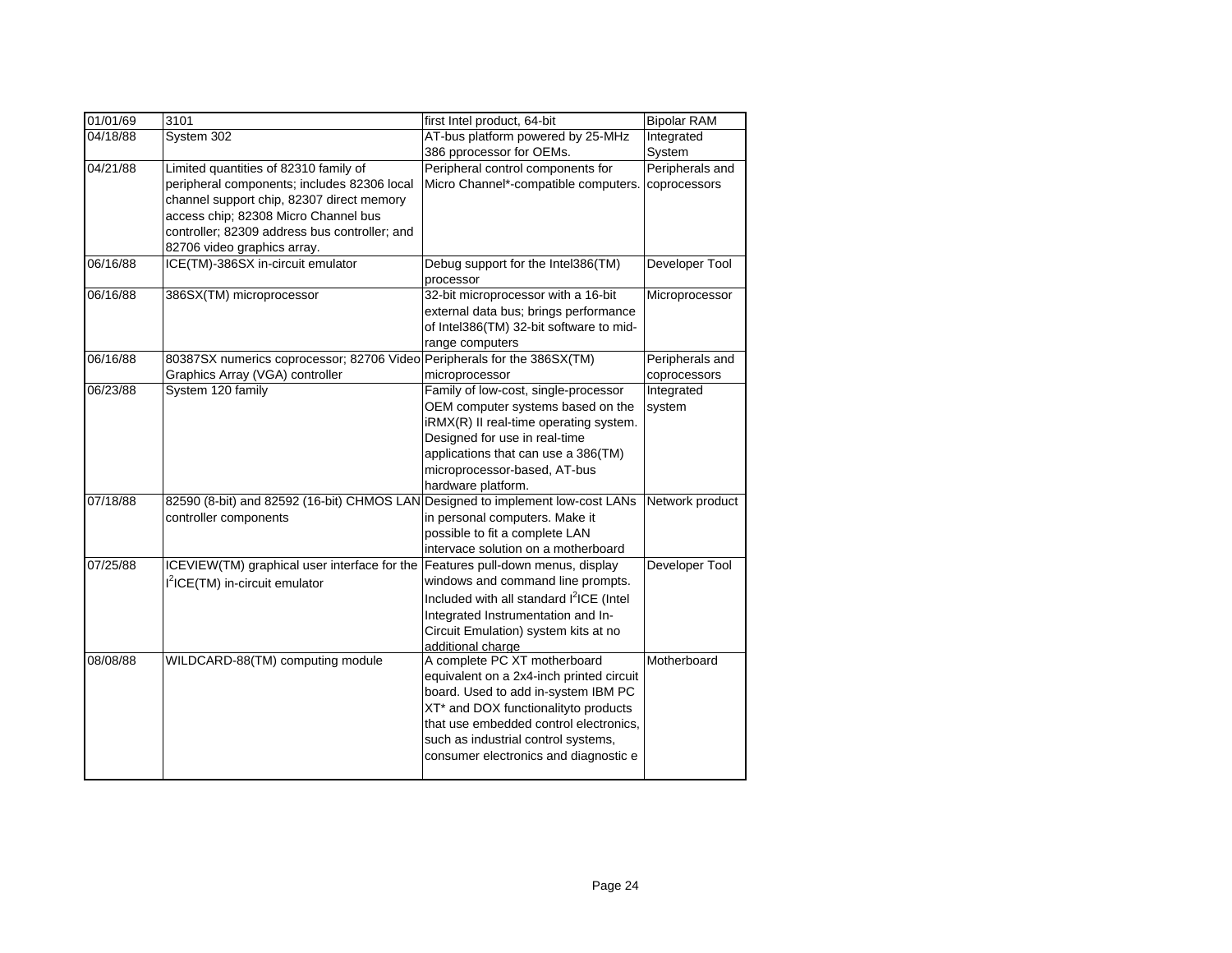| 01/01/69 | 3101                                                                                    | first Intel product, 64-bit                       | <b>Bipolar RAM</b> |
|----------|-----------------------------------------------------------------------------------------|---------------------------------------------------|--------------------|
| 08/08/88 | WILDCARD-88(TM) DOS module                                                              | Adds DOS functionality to products                | Motherboard        |
|          |                                                                                         | that use embedded control electronics,            |                    |
|          |                                                                                         | including industrial control systems,             |                    |
|          |                                                                                         | consumer electronics and diagnostic               |                    |
|          |                                                                                         | equipment. It's a complete PC XT                  |                    |
|          |                                                                                         | motherboard equivalent on a printed               |                    |
|          |                                                                                         | circuit board. Allows PC XT functional            |                    |
|          |                                                                                         |                                                   |                    |
| 08/08/88 | 87C75PF Port Expander                                                                   | Microcontroller peripheral that                   | Peripherals and    |
|          |                                                                                         | incorporates 2 microcontroller I/O                | coprocessors       |
|          |                                                                                         | ports, a variety of interface and logic           |                    |
|          |                                                                                         | circuitry and non-volatile memory.                |                    |
| 08/21/88 | iKGM-100 Tepache secure communications                                                  | To be used by gov't. suppliers wanting            | Software           |
|          | module                                                                                  | to add medium-speed encryption and                |                    |
|          |                                                                                         | decryption capabilties to their secure            |                    |
|          |                                                                                         | communications (COMSEC) products.                 |                    |
|          |                                                                                         | <b>Endorsed by the National Security</b>          |                    |
|          |                                                                                         | Agency                                            |                    |
| 09/13/88 | 82350 chip set, which is comprised of a 32-bit First peripheral chip set to support the |                                                   | Peripherals and    |
|          | direct memory access (DMA) controller; a                                                | <b>Extended Industry Standard</b>                 | coprocessors       |
|          | high-integration bus controller optimized for                                           | Architecture (EISA), a 32-bit                     |                    |
|          | the Intel386(TM) family; and an advanced bus                                            | architecture that is 100 percent                  |                    |
|          | master adapter that supports input/output                                               | compatible with the industry's de facto           |                    |
|          | capabilities and maintains backwar                                                      | standard 16-bit bus, the IBM PC/AT*-              |                    |
|          |                                                                                         | compatible architecture                           |                    |
| 09/20/88 | System 520                                                                              | Real-time MULTIBUS II system that                 | Developer Tool     |
|          |                                                                                         | incorporates the MULTIBUS II                      |                    |
|          |                                                                                         | Systems Architecture (MSA). Helps                 |                    |
|          |                                                                                         | OEMS bring MULTIBUS II systems to                 |                    |
|          |                                                                                         | market                                            |                    |
| 09/20/88 | ICE(TM)-188 in-circuit emulator                                                         | Used to develop and debug embedded Developer Tool |                    |
|          |                                                                                         | design applications for the 12.5 MHz              |                    |
|          |                                                                                         | 80C188 microprocessor                             |                    |
| 09/20/88 | <b>SYP341</b>                                                                           | 19-inch, rack mountable, 16-slot                  | Integrated         |
|          |                                                                                         | MULTIBUS I card cage; accepts up to               | system             |
|          |                                                                                         | 7 extended 10- by 12-inch I/O boards              |                    |
|          |                                                                                         | for out-of-box connection                         |                    |
| 09/20/88 | <b>SYP342</b>                                                                           | 19-inch, rack mountable peripheral                | Integrated         |
|          |                                                                                         | module. Houses up to six, half-height             | system             |
|          |                                                                                         | industry-standard 5-1/4-inch                      |                    |
|          |                                                                                         | peripherals                                       |                    |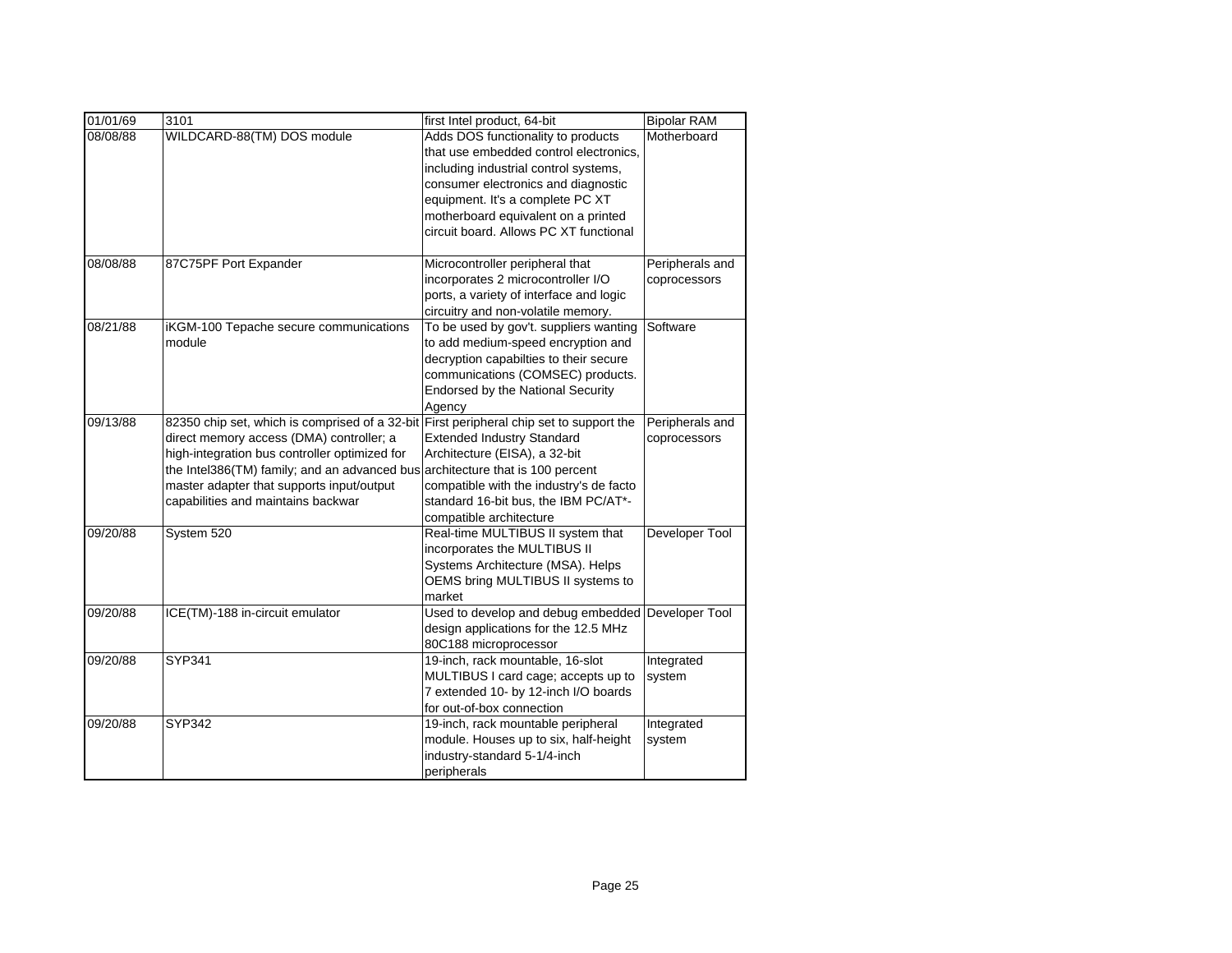| 01/01/69 | 3101                                     | first Intel product, 64-bit              | <b>Bipolar RAM</b> |
|----------|------------------------------------------|------------------------------------------|--------------------|
| 09/20/88 | <b>iSBX(TM) 279</b>                      | Graphics and windowing subsystem         | Single-board       |
|          |                                          | designed to provide advanced             | computer           |
|          |                                          | capabilities to real-time microcomputer  |                    |
|          |                                          | systems. Can be used with boards and     |                    |
|          |                                          | systems running Intel's iRMX(R) II real- |                    |
|          |                                          | time operating system. Uses the Intel    |                    |
|          |                                          | 82786 display processor                  |                    |
| 09/20/88 | iSBC(R) 386/12 boards (come in different | CPU boards with improved I/O,            | Single-board       |
|          | speeds and w/different memory            | expanded memory addressing/parallel      | computer           |
|          | configurations)                          | operations; secong-generation series     |                    |
|          |                                          | of 386(TM) processor-based 32-bit        |                    |
|          |                                          | boards for the MULTIBUS I                |                    |
|          |                                          | architecture                             |                    |
| 09/20/88 | iSBC(R) 549 I/O board                    | Suppoorts iRMX(R) I and II real-time     | Single-board       |
|          |                                          | operatiang systems, as well as UNIX*     | computer           |
|          |                                          | and XENIX*. Provide OEMS flexibility     |                    |
|          |                                          | in supplying or upgrading MULTIBUS I     |                    |
|          |                                          | designs                                  |                    |
| 09/20/88 | iSBC 429                                 | Universal site memory expansion          | Single-board       |
|          |                                          | board; CMOS implementation. Offers 8     | computer           |
|          |                                          | times the memory capabcity of the        |                    |
|          |                                          | iSBC 428 board and support for 32-pin    |                    |
|          |                                          | packages.                                |                    |
| 09/20/88 | iSBC(R) 386/258                          | High-performance peripheral controller   | Single-board       |
|          |                                          | that provides OEMs with minicomputer-    | computer           |
|          |                                          | level I/O performance. Has a 16-MHz      |                    |
|          |                                          | 80386(TM) processor and a large          |                    |
|          |                                          | cache (1 or 4 Mbytes)                    |                    |
| 09/20/88 | Release 3 of OpenNET(TM) networking      | Improves connectivity across multiple    | Software           |
|          | products.                                | systems architectures, giving users      |                    |
|          |                                          | common networking interfaces that can    |                    |
|          |                                          | be used with a variety of operating      |                    |
|          |                                          | system software                          |                    |
| 09/20/88 | UNIX* version ASM-960 assembler and UNIX | Adds an 80960 microprocessor UNIX        | Software           |
|          | version iC-960 compiler                  | development environment to the MS-       |                    |
|          |                                          | DOS*, VAX* and MicroVAX* operating       |                    |
|          |                                          | systems already available for software   |                    |
|          |                                          | developers of 80960 microprocessor       |                    |
|          |                                          | embedded applications.                   |                    |
|          |                                          |                                          |                    |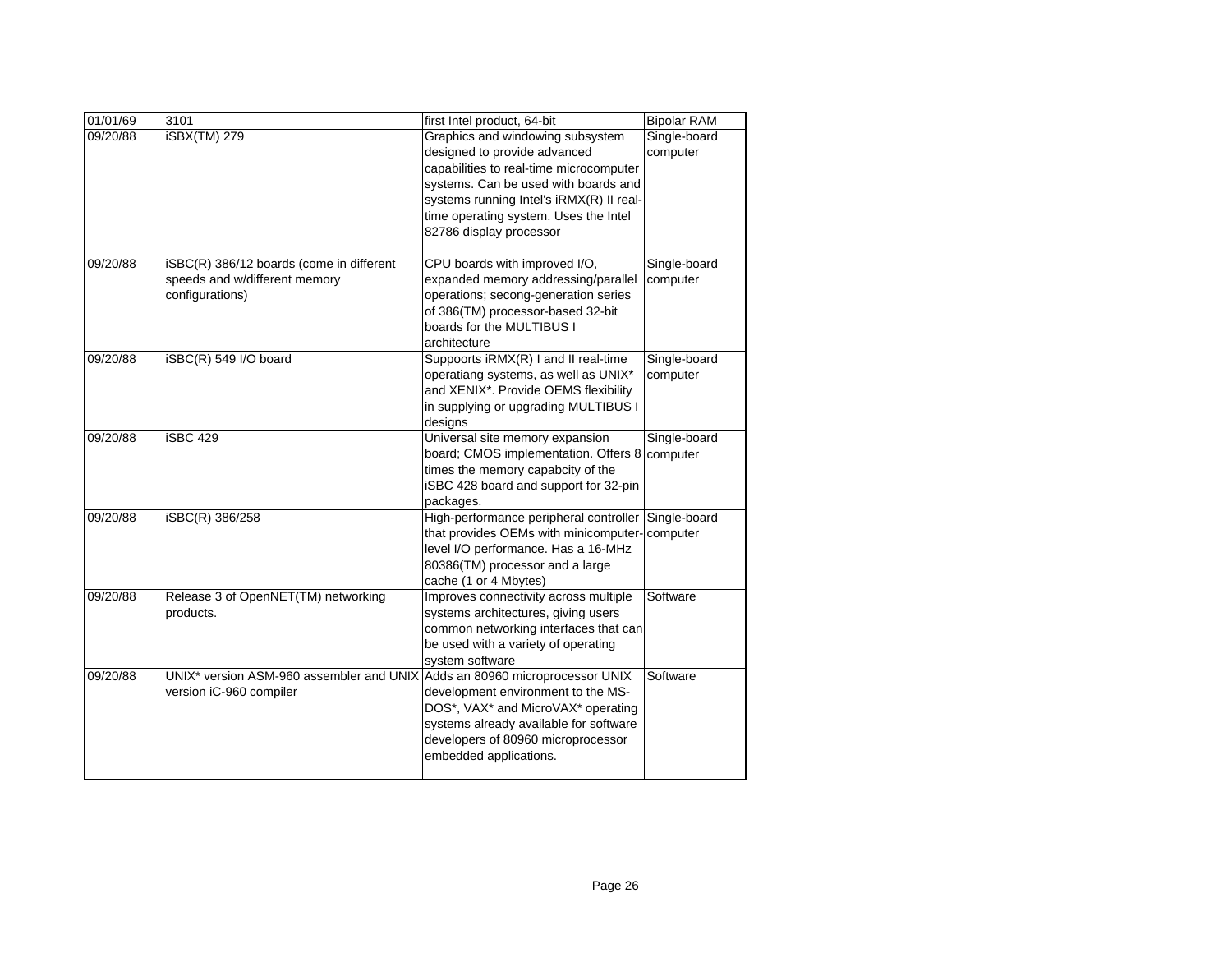| 01/01/69 | 3101                                         | first Intel product, 64-bit                      | <b>Bipolar RAM</b> |
|----------|----------------------------------------------|--------------------------------------------------|--------------------|
| 10/11/88 | CHMOS-III* 80C287A                           | Numerics coprocessor; consumes 70                | Peripherals and    |
|          |                                              | percent less power than the NMOS                 | coprocessors       |
|          |                                              | 80287; brings floating-point                     |                    |
|          |                                              | performance to laptops                           |                    |
| 10/26/88 | CHMOS-III 80C187                             | High-performance numeric                         | Peripherals and    |
|          |                                              | coprocessor designed for the 80C186              | coprocessors       |
|          |                                              | 16-bit embedded processor                        |                    |
| 10/26/88 | 80C187 numeric coprocessor                   | CHMOS-III(TM) high-performance                   | Peripherals and    |
|          |                                              | numeric coprocessor designed for the             | coprocessors       |
|          |                                              | 80C186 16-bit embedded processor                 |                    |
|          |                                              |                                                  |                    |
| 11/04/88 | 82077 floppy disk controller (FDC)           | Industry's first FDC to integrate all            | Peripherals and    |
|          |                                              | system-level functions on a single chip.         | coprocessors       |
|          |                                              | Supports 3.5-inch floppy disk drives up          |                    |
|          |                                              | to 4-Mbytes.                                     |                    |
| 11/06/88 | 28F256 flash memory component                | ETOX(TM) (EPROM tunnel oxide) flash Flash memory |                    |
|          |                                              | memory -- high-endurance version.                |                    |
|          |                                              | Fills functionality gap between                  |                    |
|          |                                              | EEPROMs and EPROMs. Can be                       |                    |
|          |                                              | reliably erased and reprogrammed                 |                    |
|          |                                              | 50,000times.                                     |                    |
| 11/08/88 | Concurrent I/O (Input/Output) facility and   | Concurrent I/O facility suppoorts mass           | Supercomputer      |
|          | Concurrent File System for IPSC/2 concurrent | storage options up to 40 Gigabytes               | products           |
|          | supercomputer                                | disk capacity. Concurrent File System            |                    |
|          |                                              | makes highly parallel mass storage               |                    |
|          |                                              | easy to use.                                     |                    |
| 11/14/88 | 82311 chipset, which consists of: 82303/304  | Micro Channel* architecture (MCA)-               | Chip Set           |
|          | local channel support for I/O peripherals;   | compatible. Implements an                        |                    |
|          | 82307 DMA controller; 82308 bus controller;  | Intel386(TM)-based MCA system in 98              |                    |
|          | 82309 address bus controller; 82077 floppy   | chips, nearly 50 devices less than early         |                    |
|          | disk controller; 82706 IBM-compatible video  | MCA-compatible chip sets.                        |                    |
|          | graphics array (VGA) controller;             |                                                  |                    |
|          |                                              |                                                  |                    |
| 11/14/88 | ICE(TM)-386/25 in-circuit emulator           | In-circuit emulator for the 25-MHz               | Developer Tool     |
|          |                                              | Intel386(TM) microprocessor                      |                    |
| 11/30/88 | 27C202 and 27C203 EPROMs                     | Both are high-speed 256-kilobit                  | <b>EPROM</b>       |
|          |                                              | <b>CHMOS EPROMs featuring</b>                    |                    |
|          |                                              | specialized processor bus interfaces             |                    |
|          |                                              | manufactured using one-micron                    |                    |
|          |                                              | CHMOS III-E processor. 27C03 has a               |                    |
|          |                                              | pipelined bus interface. Both are for 32-        |                    |
|          |                                              | bit processors (376, 386, 386SX).                |                    |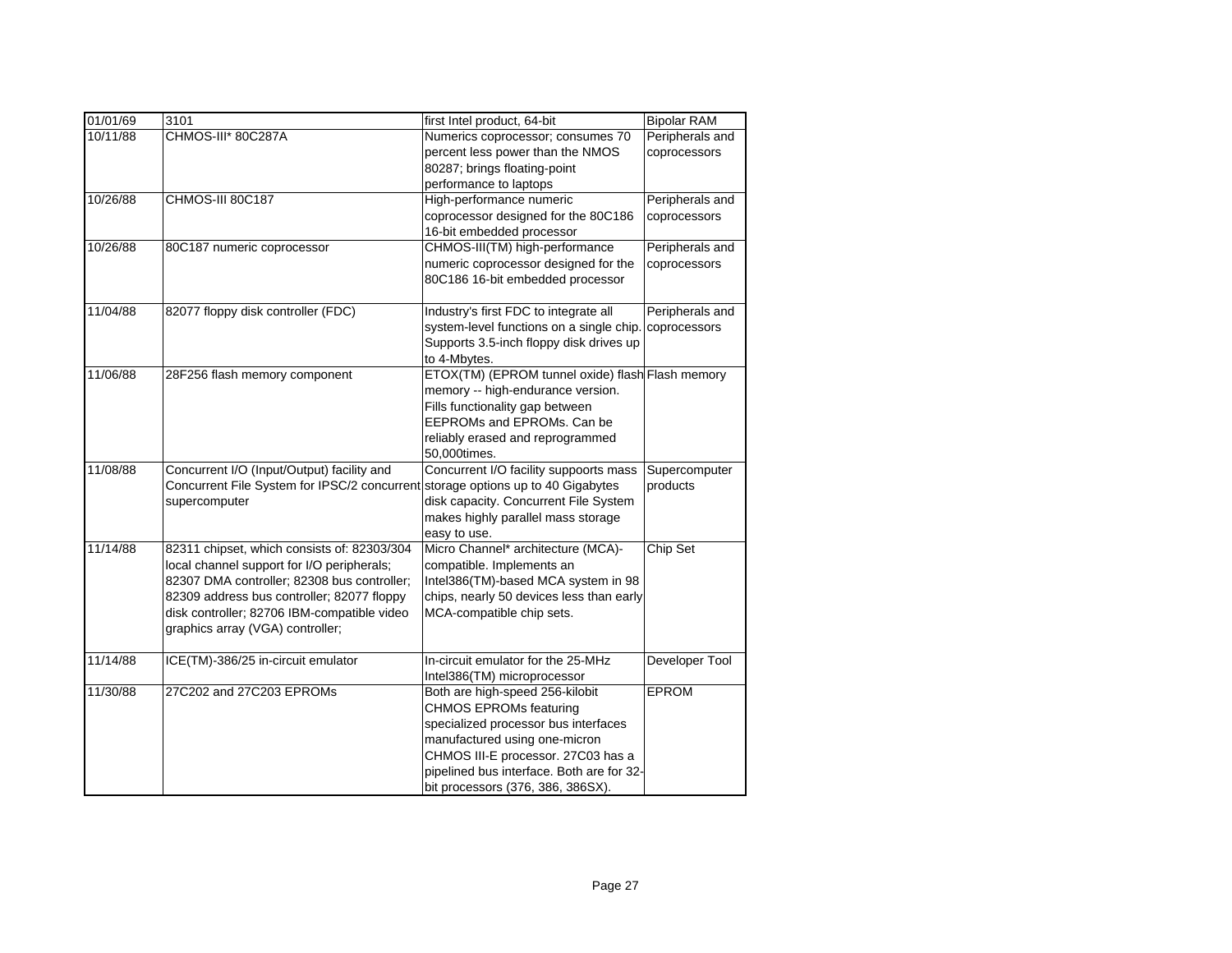| 01/01/69 | 3101                                     | first Intel product, 64-bit                   | <b>Bipolar RAM</b> |
|----------|------------------------------------------|-----------------------------------------------|--------------------|
| 12/05/88 | 89C024XE intelligent modem chipset       | Industry's first high-performance 2400        | Chip Set           |
|          |                                          | bits-per-second (bps) modem chip set          |                    |
|          |                                          | with MNP* (Microcom Networking                |                    |
|          |                                          | Protocol) Class 5. MNP is a registered        |                    |
|          |                                          | trademark of Microcom. Consists of a          |                    |
|          |                                          |                                               |                    |
|          |                                          | 16-bit application-specific                   |                    |
|          |                                          | microcontroller and more                      |                    |
| 12/05/88 | M80C186 microprocessor                   | Military version of the 16-bit CHMOS          | Microprocessor     |
|          |                                          | 80186 microprocessor.                         |                    |
| 12/05/88 | M386(TM) math coprocessor and M82380     | M386 is a military math coprocessor           | Peripherals and    |
|          | peripheral chip                          | for the M386 (military 386) processor;        | coprocessors       |
|          |                                          | M82380 integrates a variety of                |                    |
|          |                                          | peripheral functions, including a 32-bit      |                    |
|          |                                          | direct memory access (DM), a 20-              |                    |
|          |                                          | source interrupt controller and 4 16-bit      |                    |
|          |                                          | programmable interval timers. It is           |                    |
| 12/12/88 | Multibus II PC Subsystem                 | Consists of a 16-MHz 386 processor-           | Integrated         |
|          |                                          | based CPU board; a peripheral                 | system             |
|          |                                          | companion board containing a hard             |                    |
|          |                                          | disk controller, VGA graphics controller      |                    |
|          |                                          | and built-in Multibus central services        |                    |
|          |                                          | module functionality; an adapter board        |                    |
|          |                                          | that allows users to add standard hal         |                    |
|          |                                          |                                               |                    |
| 01/16/89 | ICE(TM)-376                              | Incircuit eumlator for 32-bit 376(TM)         | Developer Tool     |
|          |                                          | embedded processor                            |                    |
| 01/16/89 | 376(TM) embedded processor               | 32-bit embedded processor. It's a high-       | Embedded           |
|          |                                          | performance 386(TM) microprocessor            | control product    |
|          |                                          | derivative.                                   |                    |
| 01/25/89 | 20-MHz version of i386(TM) SX processor  | SX version has a 16-bit external bus,         | Microprocessor     |
|          |                                          | but is a low-cost version of i386             |                    |
|          |                                          | processor.                                    |                    |
| 01/25/89 | 82340 SX PC AT chip set, 82385 SX cache  | Peripherals for 20-MHz i386(TM) SX            | Peripherals and    |
|          | controller, 387(TM) SX math coprocessor, | processor                                     | coprocessors       |
|          | 82596 SX LAN coprocessor                 |                                               |                    |
| 02/03/89 | 5AC324                                   | 24-macrocell CHMOS* erasable                  | <b>EPLD</b>        |
|          |                                          | programmable logic device (EPLD)              |                    |
|          |                                          | that provides 50-MHz pipelined                |                    |
|          |                                          | performance in microprocessor- and            |                    |
|          |                                          | microcontroller-based systems.                |                    |
| 02/09/89 | 80386 Software Development Package       | 80386 native mode software debugger. Software |                    |
|          |                                          |                                               |                    |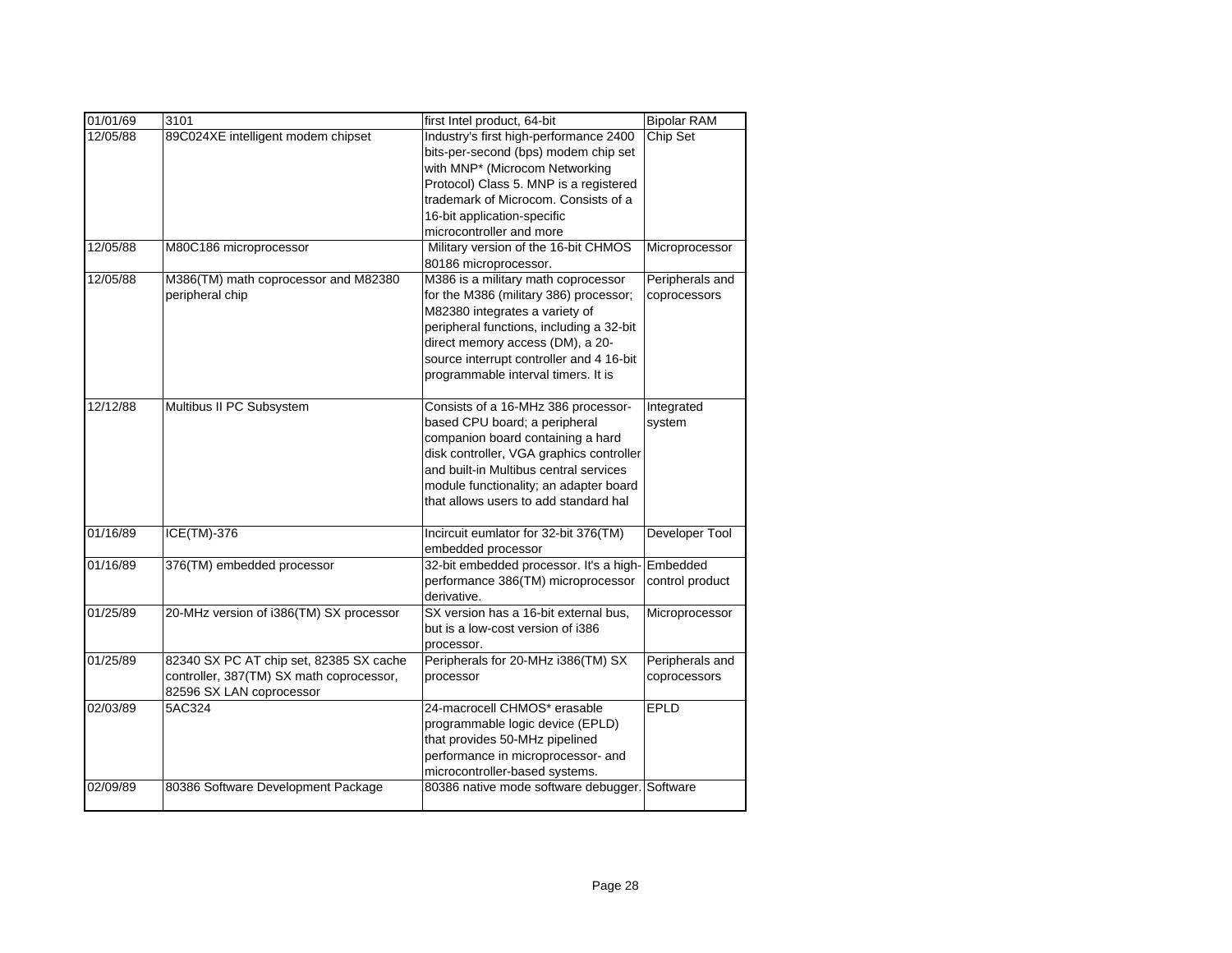| 01/01/69 | 3101                                                                                                                                                                                                                                                                               | first Intel product, 64-bit                                                                                                                                                                                                                                                         | <b>Bipolar RAM</b>              |
|----------|------------------------------------------------------------------------------------------------------------------------------------------------------------------------------------------------------------------------------------------------------------------------------------|-------------------------------------------------------------------------------------------------------------------------------------------------------------------------------------------------------------------------------------------------------------------------------------|---------------------------------|
| 02/13/89 | UCS51 library: A 1.5-micron CHMOS* Cell                                                                                                                                                                                                                                            | Cell library and development tool suite                                                                                                                                                                                                                                             | Application-                    |
|          | Library                                                                                                                                                                                                                                                                            | for the 80C51-based ASIC product line.                                                                                                                                                                                                                                              | specific circuit                |
| 02/27/89 | <b>IDK29C53</b>                                                                                                                                                                                                                                                                    | Highly integrated, self-contained kit for<br>developing and demonstrating ISDN<br>(Integrated Services Digital Network)<br>applications. Includes 2 ISDN<br>communications boards, software,<br>cables, handsets and documentation.<br>IBM PC/XTs* and PC/ATs are<br>converted into | Microcommunica<br>tions         |
| 02/27/89 | 29C53AA (upgraded version of Intel's industry<br>standard 29C53)                                                                                                                                                                                                                   | An enhanced Integrated Services<br>Digital Network (ISDN) "S" transceiver<br>with newly added support for "Q" and<br>"S" channel standards.                                                                                                                                         | Microcommunica<br>tions         |
| 02/27/89 | i860(TM) microprocessor                                                                                                                                                                                                                                                            | First 64-bit microprocessor that<br>integrates on a single chip computing<br>capabilities typically associated with<br>supercomputing systems and 3-D<br>graphics workstations. First<br>commercially available microprocessor<br>to contain more than 1 million<br>transistors.    | Microprocessor                  |
| 02/27/89 | 82560 and 82561 host interface controllers                                                                                                                                                                                                                                         | Host interface controllers for Ethernet<br>LAN adapter cards. They are<br>companion chips to the 82592 LAN<br>controller and 82C501 Ehternet serial<br>interface chips.                                                                                                             | Peripherals and<br>coprocessors |
| 02/28/89 | System V/386 UNIX product family. Includes<br>System V/386, a complete OEM UNIX<br>operating system for Multibus II systems;<br>System V/oOenNET, a complete networking<br>product; and UNIX System 520, a Multibus II<br>multiprocessor system based on the 386<br>microprocessor | Family of UNIX* procuts dsupporting<br>386(TM) microprocessor-based<br>Multibus(R) II architecture boards and<br>systems.                                                                                                                                                           | Developer Tool                  |
| 03/08/89 | 85C508 7.5NS CMOS Programmable Logic<br>Device                                                                                                                                                                                                                                     | Programmable address decoder with<br>an on-board latch; a CHMOS IIIE<br>processor product. Especially for<br>386(TM) and 386SX systems.                                                                                                                                             | <b>PLD</b>                      |
| 03/27/89 | 28F010 (1-megabit) and 28F512 (512-kilobit)<br>CHMOS* flash memories                                                                                                                                                                                                               | Both built one one-micron ETOX(TM)-II Flash memory<br>(EPROM tunnel oxide) technology                                                                                                                                                                                               |                                 |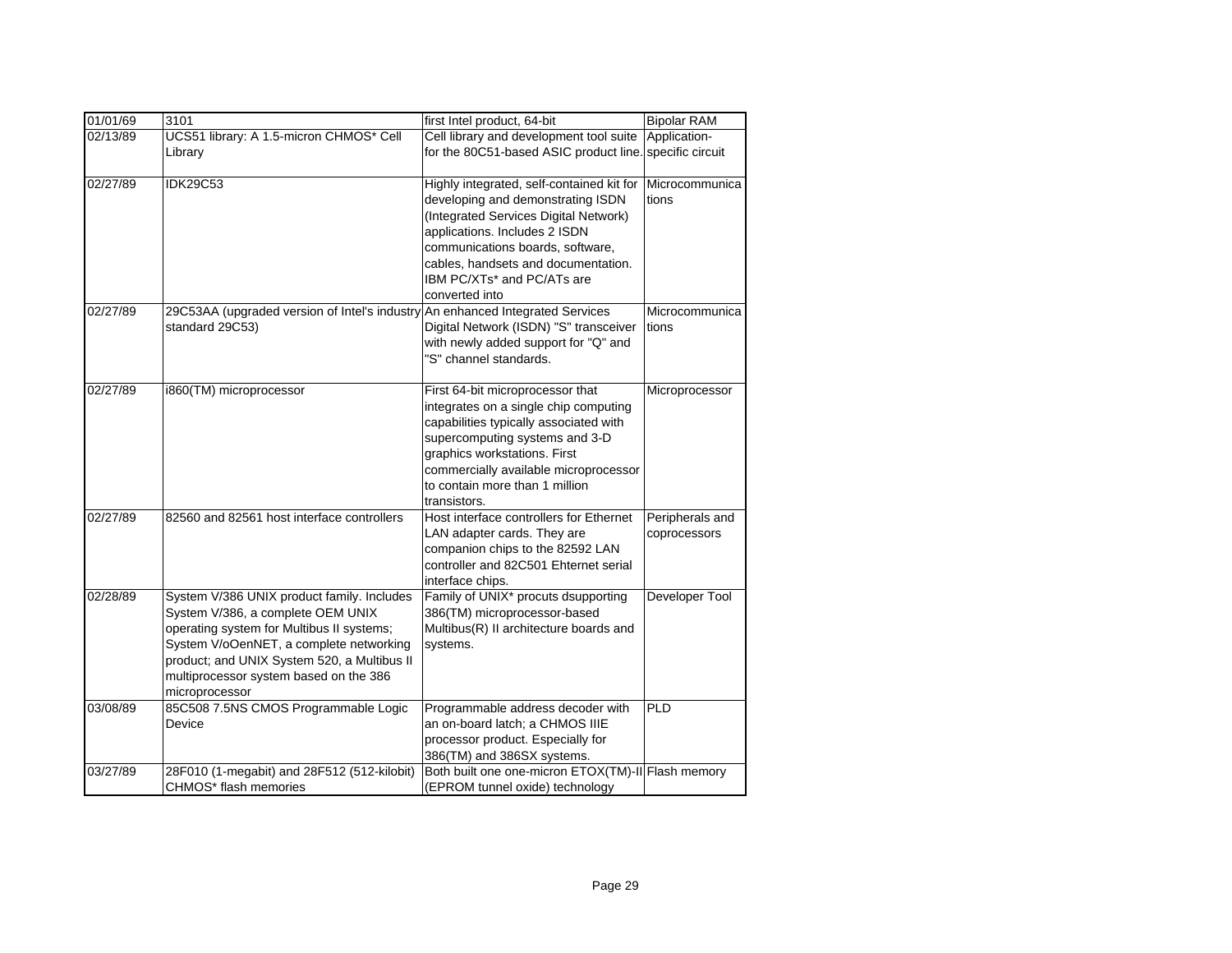| 01/01/69 | 3101                                                                        | first Intel product, 64-bit                          | <b>Bipolar RAM</b> |
|----------|-----------------------------------------------------------------------------|------------------------------------------------------|--------------------|
| 04/01/89 | 387DX(TM) math coprocessor; 82385 cache                                     | Peripherals for the 33-MHz 386DX(TM) Peripherals and |                    |
|          | controller; the 82350 Extended Industry                                     | microprocessor                                       | coprocessors       |
|          | Standard Architecture (EISA) chip set; the                                  |                                                      |                    |
|          | 82320 Micro C                                                               |                                                      |                    |
| 04/10/89 | 33-MHz 386DX(TM) microprocessor                                             | Faster 386 family of products.                       | Microprocessor     |
| 04/10/89 | 25-MHz i486(TM) microprocessor                                              | i486 produced on one-micron CHMOS*                   | Microprocessor     |
|          |                                                                             | IV process; second Intel MPU to break                |                    |
|          |                                                                             | the one-million transistor barrier.                  |                    |
|          |                                                                             | Includes full instruction sets of the                |                    |
|          |                                                                             | 386DX and 387DX math coprocessor                     |                    |
|          |                                                                             | plus more.                                           |                    |
| 04/10/89 | 82596CA local area network (LAN)                                            | Peripherals fir the 25-MHz i486(TM)                  | Peripherals and    |
|          | coprocessor; 82350 Extended Industry                                        | microprocessor                                       | coprocessors       |
|          | Standard Architecture (EISA) chip set; 82320                                |                                                      |                    |
|          | Micro Channel* Architecture (MCA)-                                          |                                                      |                    |
|          | compatible chip set; 85C508 programmable                                    |                                                      |                    |
|          | logic device;                                                               |                                                      |                    |
| 04/21/89 | ICD(TM)-486 debugger                                                        | New generation ICE(TM) technology                    | Developer Tool     |
|          |                                                                             | for i486(TM) microprocessors.                        |                    |
| 04/24/89 | FASTPATH VTAM-VTAM application kit                                          | Allows high-speed communication                      | Network product    |
|          |                                                                             | between IBM mainframes over a                        |                    |
|          |                                                                             | standard Ethernet network. Consists of               |                    |
|          |                                                                             | two Intel FASTPATH control units and                 |                    |
|          |                                                                             | System Network Architecture (SNA)                    |                    |
|          |                                                                             | Passthrough(TM) software.                            |                    |
| 05/02/89 | iSBC(R) 486/125 and iSBC 386/133 boards                                     | High-performance CPU boards for                      | Single-board       |
|          |                                                                             | MULTIBUS II architecture, based on                   | computer           |
|          |                                                                             | 25-MHz i486(TM) and 33-MHz                           |                    |
|          |                                                                             | i386(TM) processors, respectively.                   |                    |
| 05/09/89 | 82521TA TPE serial "supercomponent"                                         | Twisted-pair Ethernet (TPE) product                  | Microcommunica     |
|          |                                                                             | that connects Ethernet LAN controllers               | tions              |
|          |                                                                             | directly to twisted-pair wire connectors.            |                    |
| 06/05/89 | Intel386(TM) MicroComputer Models 303, 302 Powered by the 33-MHz 386DX, 20- |                                                      | Integrated         |
|          | 20, and 300SX                                                               | MHz 386DX and 16-MHz 386SX                           | System             |
|          |                                                                             | microprocessors, respectively. They                  |                    |
|          |                                                                             | join two existing Intel platforms based              |                    |
|          |                                                                             | on the 386DX microprocessor;;the                     |                    |
|          |                                                                             | Model 302 based on the 25-MHz chip                   |                    |
|          |                                                                             | and the Model 301Z based on the 16-                  |                    |
|          |                                                                             | MHz chip.                                            |                    |
| 06/06/89 | 27C240 EPROM                                                                | 4-megabit EPROM                                      | EPROM              |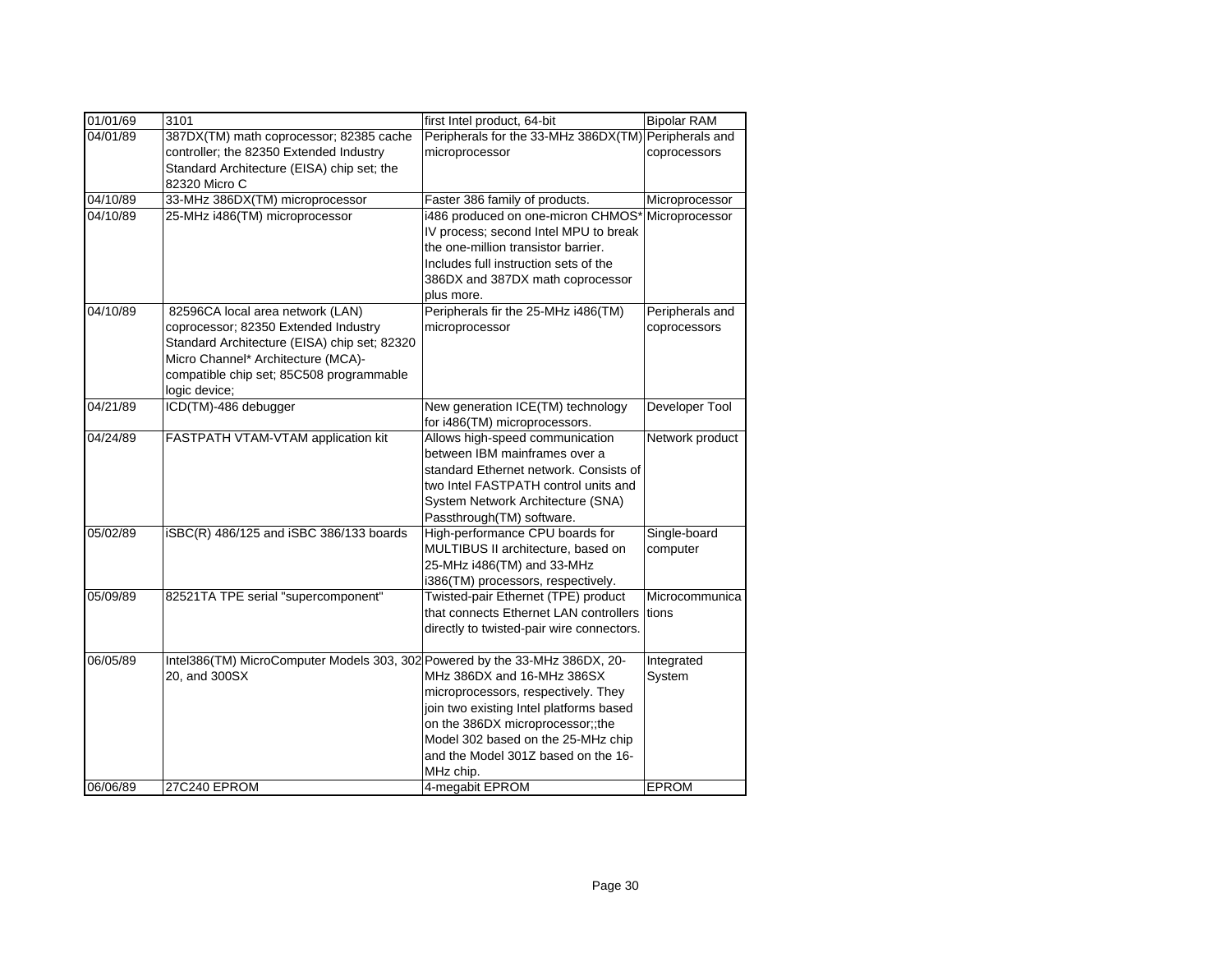| 01/01/69 | 3101                                                                                                                    | first Intel product, 64-bit                                                                                                                                                                                                                                                                | <b>Bipolar RAM</b>              |
|----------|-------------------------------------------------------------------------------------------------------------------------|--------------------------------------------------------------------------------------------------------------------------------------------------------------------------------------------------------------------------------------------------------------------------------------------|---------------------------------|
| 06/06/89 | 27C010 (128K x 8) and 27C210 (64K x 16)<br>one-megabit CHMOS* EPROMs in plastic<br>leaded chip carriers (PLCC) packages | One-megabit EPROMs in PLCCs                                                                                                                                                                                                                                                                | <b>EPROM</b>                    |
| 06/07/89 | M28F256                                                                                                                 | 256-kilobit MIL-STD-883C Class-B<br>nonvolatile read/write flash memory<br>based on ETOX(TM) (EPROM tunnel<br>oxide) technology                                                                                                                                                            | Flash Memory                    |
| 06/26/89 | 82596 family of 32-bit LAN coprocessors;<br>includes the 82596CA, 82596DX and the<br>82596SX                            | Provides full 32-bit LAN processing<br>independent of the system processor                                                                                                                                                                                                                 | Network product                 |
| 06/26/89 | Release 8 of iRMX(R) I (iRMX I.8) and<br>Release 4 of iRMX II (iRMX II.4) operating<br>systems                          | iRMX I.8 is a 16-bit operating system<br>that runs in the real address mode of<br>the Intel 8086 through 386(TM)<br>processors; iRMX II.4 is a 16-bit<br>operating system that runs in the<br>protected virtual address mode of the<br>80286 and 386 microprocessors                       | Software                        |
| 07/10/89 | 82350 EISA bus chip set                                                                                                 | Chip set designed to implement the 32- Chip Set<br>bit Extended Industry Standard<br>Architecture (EISA). Consists of two<br>system board devices--82356<br>integrated system peripheral (ISP) and<br>the 82358 EISA bus controller (EBC)--<br>and a bus master device for add-in<br>cards |                                 |
| 07/11/89 | 51C68 (16-kilobit) and 51C98 (64-kilobit) fast<br>static RAMs                                                           |                                                                                                                                                                                                                                                                                            | <b>SRAM</b>                     |
| 07/12/89 | NFS for iPSC/2 parallel supercomputer                                                                                   | Network file system for iPSC parallel<br>supercomptuer for distributed file-<br>sharing across LANs - simplifies<br>porting of applications to the iPSC/2                                                                                                                                  | Software                        |
| 07/13/89 | 87C51FA and 87C51FB 8-bit CHMOS<br>controllers for high-speed automotive event<br>control applications                  | FA good for brake control; added<br>memory in FB makes it well suited for<br>brake, as well as traction control. FA<br>has 8 Kbytes of on-chip EPROM; FB<br>has 16 Kbytes                                                                                                                  | Embedded<br>control product     |
| 07/20/89 | 82526                                                                                                                   | Controller Area Network (CAN) device -<br>allows serial communication between<br>modules such as engine, transmission<br>and brakes for system integration                                                                                                                                 | Peripherals and<br>coprocessors |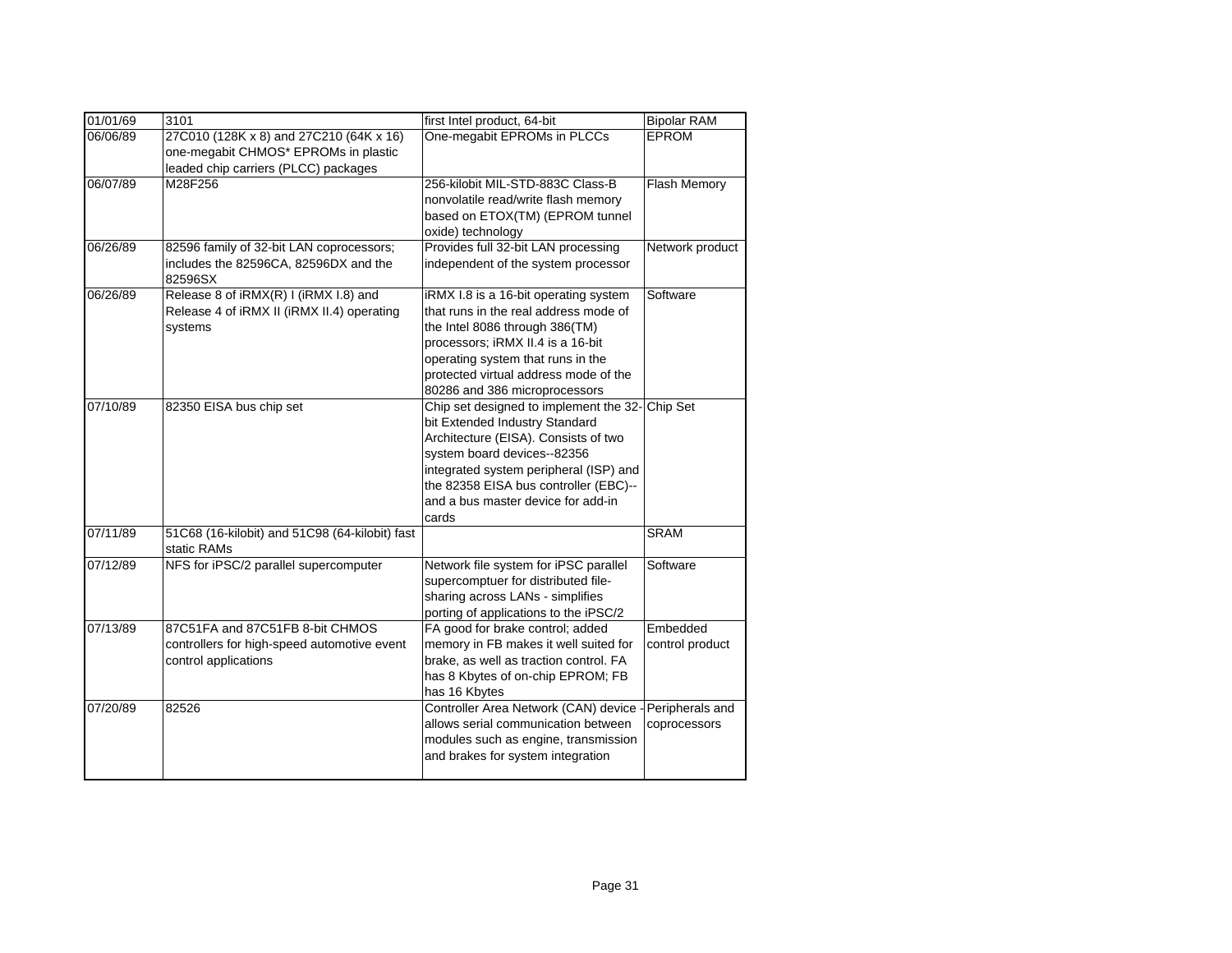| 01/01/69 | 3101                                        | first Intel product, 64-bit                          | <b>Bipolar RAM</b> |
|----------|---------------------------------------------|------------------------------------------------------|--------------------|
| 07/26/89 | 87C51FB CHMOS event controller              | Member of the MCS-51 8-bit                           | Application-       |
|          |                                             | microcontroller family; an application-              | specific circuit   |
|          |                                             | specific standard product for consumer               |                    |
|          |                                             | electronics, medical instrumentation,                |                    |
|          |                                             | high-density storage devices and                     |                    |
|          |                                             | mobile communication                                 |                    |
|          |                                             | equipment, automotive engine control                 |                    |
|          |                                             | and real-time military apps                          |                    |
| 07/26/89 | 87C51GB                                     | 8-bit CHMOS microcontroller for                      | Embedded           |
|          |                                             | automotive I/O-intensive applications                | control product    |
| 07/28/89 | 89151                                       | ISDN communications controller for                   | Microcommunica     |
|          |                                             | Northern Telecom's T-Link rate                       | tions              |
|          |                                             | adaption protocal                                    |                    |
| 07/31/89 | 85C960 programmable bus control             | Programmable device that provides                    | <b>PLD</b>         |
|          | programmable logic device (PLD)             | address decoding, wait-state and ready               |                    |
|          |                                             | generation for systms using Intel's                  |                    |
|          |                                             | 80960KA/KB embedded 32-bit                           |                    |
|          |                                             | microprocessors with speeds of 16-, 20-              |                    |
|          |                                             | and 25-MHz                                           |                    |
| 08/08/89 | M87C51FB CHMOS* controller                  | 16-MHz MIL-STD-883C Class B 8-bit                    | Embedded           |
|          |                                             | microcontroller with 16 Kbytes of                    | control product    |
|          |                                             | EPROM on chip. (For military)                        |                    |
| 08/10/89 | M80C196KB                                   | MIL-STD-883C Class B version of the                  | Embedded           |
|          |                                             | 16-bit 80C196KB microcontroller.                     | control product    |
|          |                                             | (Military version.)                                  |                    |
| 08/10/89 | VMS DB-386 software debugger                | Jointly developed with Systems &                     | Software           |
|          |                                             | Software, Inc. Used for 386(TM)                      |                    |
|          |                                             | microprocessor software debugging by                 |                    |
|          |                                             | embedded systems designers working                   |                    |
|          |                                             | in the VAX/VMS* environment                          |                    |
|          |                                             |                                                      |                    |
| 08/27/89 | M27C010                                     | One-megabit MIL_STD-883C Class B                     | <b>EPROM</b>       |
|          |                                             | CHMOS* EPROM.                                        |                    |
| 08/27/89 | M5164                                       | 64-kilobit MIL-STD-883C Class B,                     | <b>SRAM</b>        |
|          |                                             | DESC-compliant fast static RAM                       |                    |
|          |                                             | (SRAM) based on the CHMOS*                           |                    |
|          |                                             | process                                              |                    |
| 09/12/89 | 32-bit i960 CA processor                    | Superscalar microprocessor developed Embedded        |                    |
|          |                                             | for embedded applications                            | control product    |
| 09/14/89 | Modular Interface eXtension (MIX) family of | MULTIBUS(R) II I/O products based on Network product |                    |
|          | products: MIX 386/020 baseboard; MIX 450    | the MULTIBUS II modular I/O (MIX)                    |                    |
|          | asynchronous terminal controller; MIX 420   | technology                                           |                    |
|          | high-performance communications module;     |                                                      |                    |
|          | MIX 560 Ethernet module                     |                                                      |                    |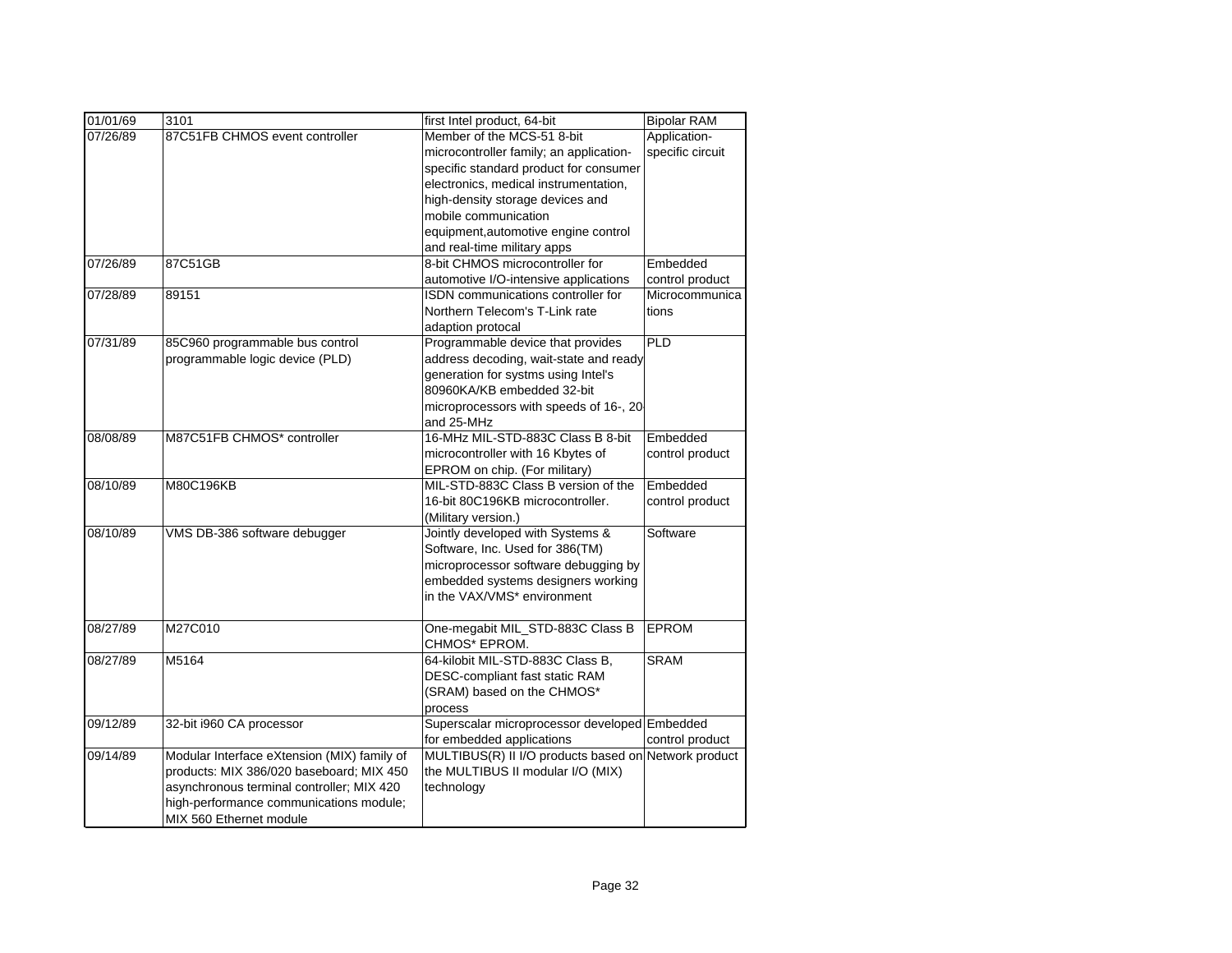| 01/01/69 | 3101                                      | first Intel product, 64-bit                     | <b>Bipolar RAM</b> |
|----------|-------------------------------------------|-------------------------------------------------|--------------------|
| 09/14/89 | MULTIBUS II Peripheral Interface (MPI)    | Bus interface device that provides              | Single-board       |
|          |                                           | designers with a low-cost, compatible           | computer           |
|          |                                           | subset of the Message Passing                   |                    |
|          |                                           | Coprocessor that is ideal for use on I/O        |                    |
|          |                                           | boards and subsystems                           |                    |
| 09/14/89 | iSBC(\$) MPI/450 and iSBC MPI/519 I/O     | For MULTIBUS II system designers                | Single-board       |
|          | boards                                    |                                                 | computer           |
| 09/15/89 | M82389                                    | Military version of the 82389 Message           | Peripherals and    |
|          |                                           | Passing Coprocessor. A MULTIBUS(R) coprocessors |                    |
|          |                                           | Il bus interface controller                     |                    |
| 10/12/89 | 82506TB                                   | LAN transceiver that allows personal            | Microcommunica     |
|          |                                           | computers to be connected to Ethernet tions     |                    |
|          |                                           | LANs using standard, twisted-pair               |                    |
|          |                                           | phone wiring                                    |                    |
| 10/31/89 | iRMX(R) III                               | 32-bit, real-time operating system for          | Software           |
|          |                                           | the Intel386(TM) microprocessor                 |                    |
|          |                                           | architecture                                    |                    |
| 11/02/89 | 85C220                                    | CMOS programmable logic device                  | PLD                |
|          |                                           | (PLD) with maximum operating                    |                    |
|          |                                           | frequency of 80 MHz                             |                    |
| 11/13/89 | Intel 486(TM) MicroComputer Model 401     | microcomputer based on the i486(TM)             | Integrated         |
|          |                                           | microprocessor                                  | System             |
| 11/13/89 | Intel 486(TM) MicroComputer Model 401     | microcomputer based on the i486(TM)             | Integrated         |
|          |                                           | microprocessor                                  | System             |
| 12/04/89 | <b>iSBC 386/12S</b>                       | MULTIBUS I board that combines                  | Single-board       |
|          |                                           | functions of a CPU board and a                  | computer           |
|          |                                           | dedicated peripheral controller. Has 20         |                    |
|          |                                           | MHz 386(TM) and an on-board Small               |                    |
|          |                                           | Computer Systems Interface (SCSI).              |                    |
|          |                                           |                                                 |                    |
| 12/12/89 | System 520BX                              | Highly integrated MULTIBUS(R) II                | Integrated         |
|          |                                           | system that includes a i386 processor,          | System             |
|          |                                           | 4 Mbytes of memory and an integrated            |                    |
|          |                                           | SCSI controller, and mass storage               |                    |
|          |                                           | devices                                         |                    |
| 12/14/89 | M28F010                                   | MIL-STD-883C Class B one-megabit                | Flash Memory       |
|          |                                           | CMOS flash memory (for military)                |                    |
| 12/20/89 | Release 3.0 of VMSNET networking software | Lets networking customers effect file           | Software           |
|          |                                           | transfor and other resource sharing             |                    |
|          |                                           | with DEC hardware and software                  |                    |
| 01/08/90 | 82340SX and 82340DX chip sets             | Two chip sets for the Intel386(TM)              | Chip Set           |
|          |                                           | processor architecture                          |                    |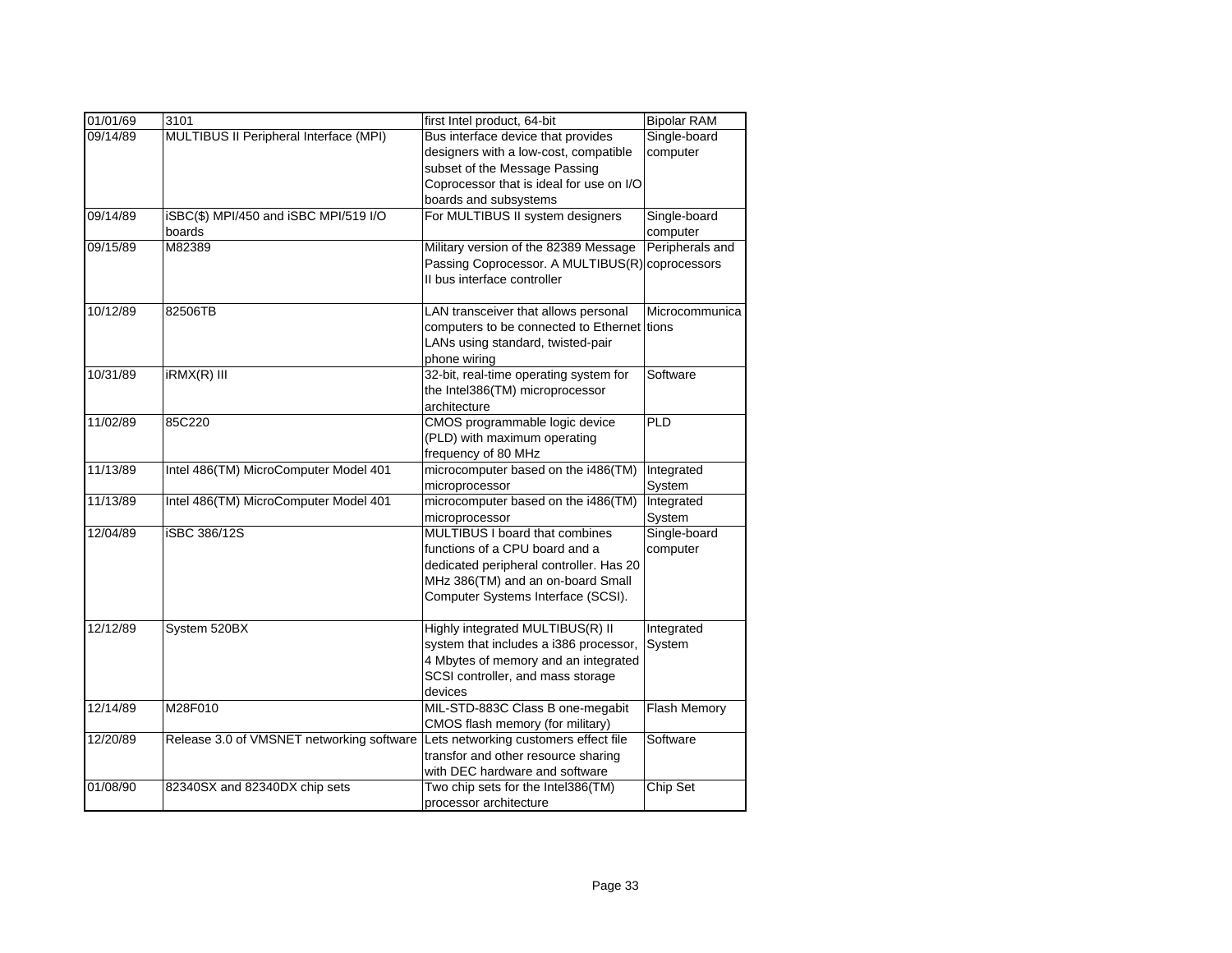| 01/01/69 | 3101                                                                                         | first Intel product, 64-bit                                                                                                                                  | <b>Bipolar RAM</b>              |
|----------|----------------------------------------------------------------------------------------------|--------------------------------------------------------------------------------------------------------------------------------------------------------------|---------------------------------|
| 01/08/90 | iPSC(R)/860 supercomputer                                                                    | High-performance supercomputer<br>based on i860(R) microprocessor<br>technology                                                                              | Supercomputer<br>products       |
| 01/15/90 | 82521TB serial supercomponent and 82523<br>TB medium attachment unit (MAU)<br>supercomponent | Two twisted-pair Ethernet* (TPE)<br>supercomponents; they combine<br>analog interface circuitry, Intel silicon<br>and custom magnetics on a circuit<br>board | Network product                 |
| 01/21/90 | 85C060-10                                                                                    | 10-nanosecond. 16-macrocell CMOS<br>microcomputer programmable logic<br>device (muPLD)                                                                       | PLD                             |
| 01/22/90 | Intel MicroSystem Series 4000, 3000 and<br>1000                                              | Ready-to-use OEM workstations for<br>the i486, i386 DX and i386 SX<br>microprocessors, respectively                                                          | Integrated<br>System            |
| 01/22/90 | iMX-PORT/8 intelligent serial expansion card;<br>and the iMX-LAN-586 Ethernet card           | Expansion cards for UNIX*-based AT<br>systems with 80286, i386 and i486<br><b>CPUs</b>                                                                       | Network product                 |
| 01/23/90 | ICE(TM)-51/PC series of emulators                                                            | Low-cost in-circuit emulator for current<br>and MCS-51 microcontroller products                                                                              | Developer Tool                  |
| 01/23/90 | 87C51FC                                                                                      | Version of MCS-51 8-bit, single-chip<br>microcontroller - doubles memory<br>capacity (to 32 Kbytes) of the<br>preceding 87C51FB (16 Kbytes).                 | Embedded<br>control product     |
| 01/25/90 | 82430 SC PC AT chip set                                                                      | For the 20-MHz version of the 386(TM)<br>SX microprocessor                                                                                                   | Chip Set                        |
| 01/25/90 | ICE(TM)-386SX-20 in-circuit emulator                                                         | For the 20-MHz version of the 386(TM) Developer Tool<br>SX microprocessor                                                                                    |                                 |
| 01/25/90 | 20 MHz-version of the 386(TM) SX<br>microprocessor                                           | For entry-level desktop and portable<br>computing                                                                                                            | Microprocessor                  |
| 01/25/90 | 82385 SX cache controller, 387(TM) SX math<br>coprocessor, 82596 SX LAN coprocessor          | Peripherals for the 386SX(TM)<br>microprocessor                                                                                                              | Peripherals and<br>coprocessors |
| 01/25/90 | 82385 SX cache controller, 387(TM) SX math<br>coprocessor, 82596 SX LAN coprocessor          | Peripherals for the 386SX(TM)<br>microprocessor                                                                                                              | Peripherals and<br>coprocessors |
| 01/25/90 | M51256 and M51256L                                                                           | Military static RAMs; second one is<br>also DESC-compliant                                                                                                   | <b>SRAM</b>                     |
| 01/29/90 | SM28F001AX Flash single in-line memory<br>module (SIMM)                                      | Based on ETOX(TM)-II flash memory<br>technology; built with eight Intel<br>28F010 1-Mbit CHMOS Flash<br>Memories in PLCCs                                    | Flash memory                    |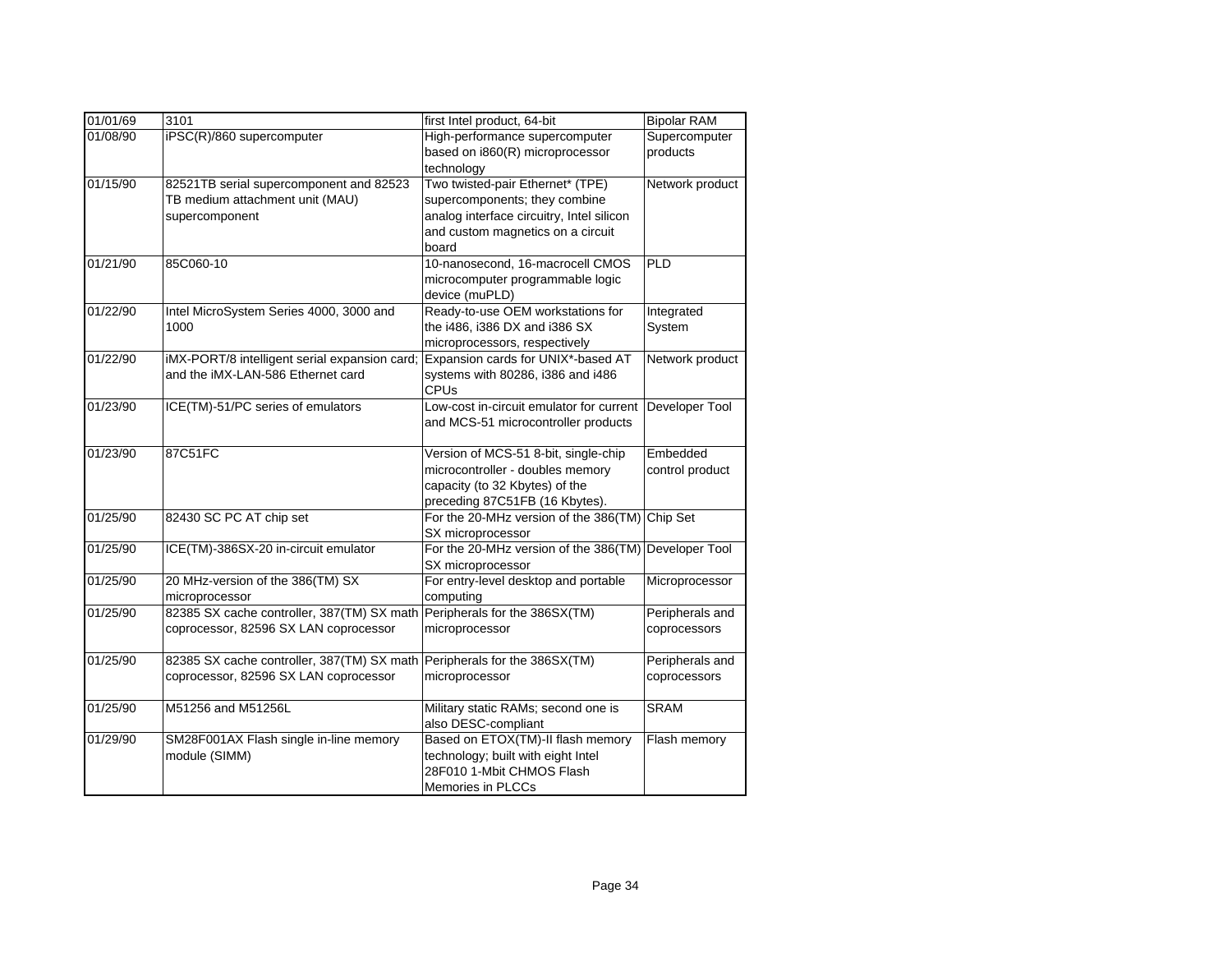| 01/01/69 | 3101                                                                                                                                                                                                    | first Intel product, 64-bit                                                                                                                                                                                                                                                                   | <b>Bipolar RAM</b>          |
|----------|---------------------------------------------------------------------------------------------------------------------------------------------------------------------------------------------------------|-----------------------------------------------------------------------------------------------------------------------------------------------------------------------------------------------------------------------------------------------------------------------------------------------|-----------------------------|
| 02/05/90 | ActionMedia 750 DVI products, a 2-board<br>solution that reduces number of boards and<br>cost to implement DVI technology. (Intel<br>acquired DVI technology from General<br>Electric in October 1988)  | DVI products                                                                                                                                                                                                                                                                                  | Video products              |
| 03/05/90 | 87C51FC and 87C54 automotive versions of<br>the MCS-51 family of 8-bit CHMOS* single-<br>chip microcontrollers                                                                                          | FC offers 32 Kbytes of EPROM<br>capacity, double that of the 87C51FB<br>predecessor; 87C54 is cost-reduced<br>version of the existing 87C51FB minus<br>the programmable counter array (PCA)<br>and is directed at brake control designs<br>requiring only 16 Kbytes of EPROM.                 | Embedded<br>control product |
| 03/19/90 | 80C198 and 80C194 entry-level<br>microcontrollers with 8-bit external buses-<br>80C198 includes A/D converter; 80C196KC,<br>80C196KR, 80C196JR, 80C196KQ,<br>80C196JQ high-performance microcontrollers | New versions of 16-bit embedded<br>control family; provide path for easier 8-control product<br>bit to MCS(R)-96 migration                                                                                                                                                                    | Embedded                    |
| 04/02/90 | 89C024LT chip set: comprised of 89C026LT<br>microcontroller and the 89027 analog front-<br>end                                                                                                          | Low-power, high-performance, error-<br>correcting laptop model chip set                                                                                                                                                                                                                       | Chip Set                    |
| 04/09/90 | ICE(TM)-960SB in-circuit emulator                                                                                                                                                                       | Designed for i960 SA and i960 SB<br>microprocessor-based system<br>development. For hardware and<br>software debugging. I960 SA and i960<br>SB were introduced in late 1990. They<br>(S series [processors] feature 32-bit<br>performance with 16-bit external bus<br>for cost-sensitive apps | Developer Tool              |
| 04/25/90 | 5AC324-25                                                                                                                                                                                               | 25-nanosecond version of the<br>advanced architecture, 24-macrocell,<br>CHMOS EPLD. Doubles the density of<br>the first advanced family member, the<br>5AC312                                                                                                                                 | EPLD                        |
| 05/07/90 | 82350 EISA 32-bit Bus Architecture Chip Set                                                                                                                                                             | Chip set for 33-MHz i486(TM)<br>microprocessor                                                                                                                                                                                                                                                | Chip Set                    |
| 05/07/90 | ICE(TM) i486 33-MHz In-Circuit Emulator                                                                                                                                                                 | For development of 33-MHz i486(TM)<br>microprocessor systems                                                                                                                                                                                                                                  | Developer Tool              |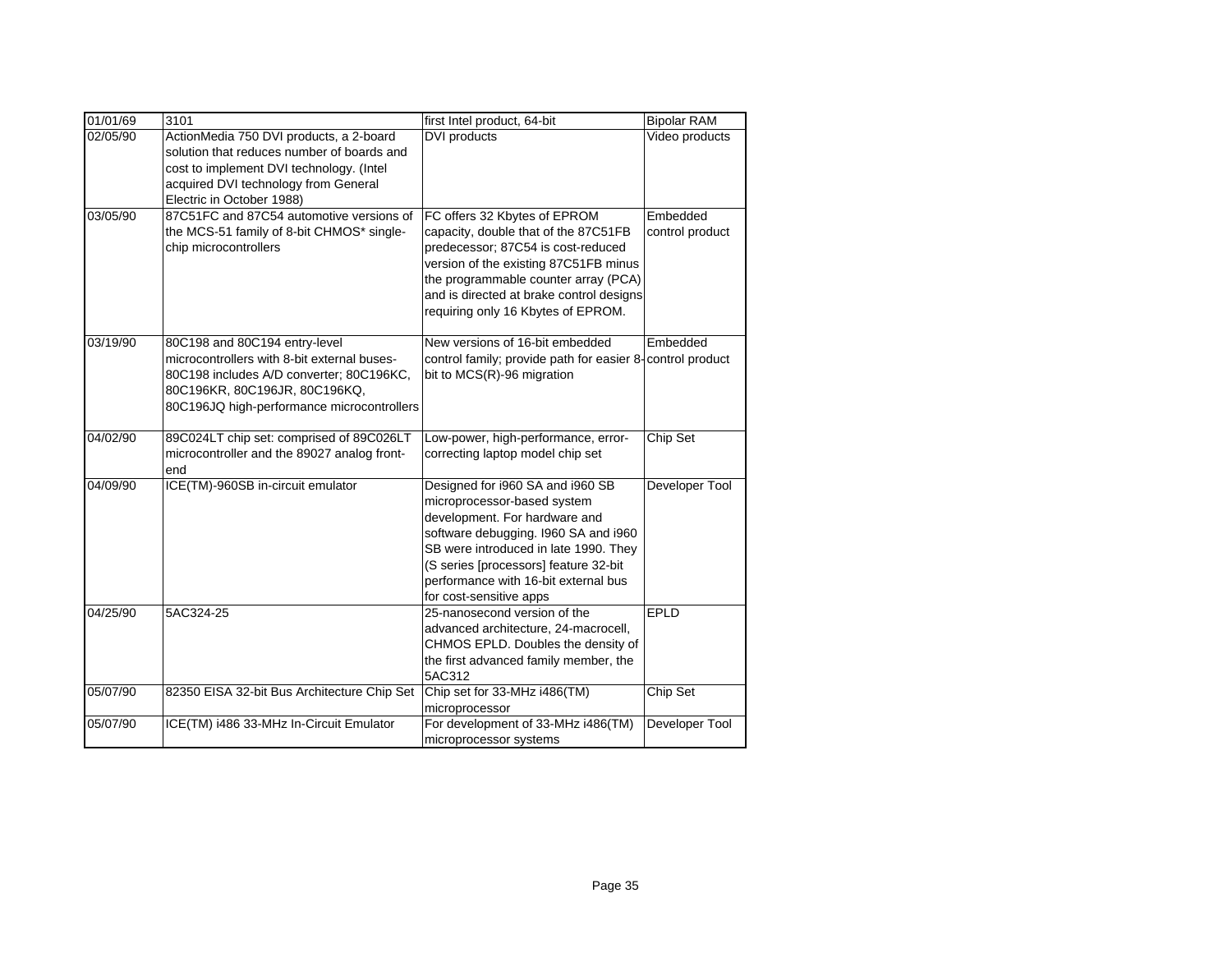| 01/01/69 | 3101                                                                | first Intel product, 64-bit                                                                                                                                                                                                                                                             | <b>Bipolar RAM</b>               |
|----------|---------------------------------------------------------------------|-----------------------------------------------------------------------------------------------------------------------------------------------------------------------------------------------------------------------------------------------------------------------------------------|----------------------------------|
| 05/07/90 | 33-MHz i486(TM) microprocessor and the<br>Turbocache486(TM) Module; | Microprocessor is 32 percent faster<br>than the earlier 25-MHz version.<br>Turbocache486 Module is highly<br>integrated single-socket optional<br>second-level cache memory product<br>that boosts i486 microprocessor-based<br>system performance up to 15 percent.                    | Microprocessor                   |
| 05/07/90 | 85C224 High-Speed Programmable Logic<br>Device                      | For use with the 33-MHz i486(TM)<br>microprocessor                                                                                                                                                                                                                                      | PLD                              |
| 05/24/90 | Low Power 12-MHz 386 SX microprocessor                              | For battery-powered laptop/notebook<br>PC market. Follow-on to earlier Low<br>Power 16- and 20-MHz 386 SX<br>microprocessors                                                                                                                                                            | Microprocessor                   |
| 05/29/90 | Intel 287XL Math CoProcessor                                        | For use in any 286 microprocessor-<br>based computer. Offers 50 percent<br>higher performance than the Intel<br>80287 math coprocessor.                                                                                                                                                 | Peripherals and<br>coprocessors  |
| 06/18/90 | 80C186EB                                                            | 16-bit embedded processor -- based<br>on a fully static core and a one-micron<br>cell-based library of peripheral and<br>memory circuits. Modular design<br>technology using the cell-based<br>library's contents enables Intel to<br>deliver application-specific standard<br>products | Application-<br>specific circuit |
| 06/18/90 | 82395 DX (386 Smart Cache)                                          | Single-chip, 16-kilobyte cache memory<br>controller for 386(TM)DX<br>microprocessor-based systems. It is<br>Intel's first million-transistor peripheral<br>component.                                                                                                                   | Peripherals and<br>coprocessors  |
| 06/20/90 | 28F010 and 28F020 TSOP flash memory<br>components                   | Industry's highest density flash<br>memory in a thin, small outline<br>package (TSOP). One is one-megabit,<br>and other is 2-megabit                                                                                                                                                    | Flash memory                     |
| 07/16/90 | ICE(TM)-486 In-Circuit Emulator                                     | ICE-486 emulator - provides real-time<br>emulation for i486(TM) microprocessor<br>system designers                                                                                                                                                                                      | Developer Tool                   |
| 09/01/90 | 82586 (YEAR/MONTH UNKNOWN, but prior<br>to 9/90)                    | iEEE 802.3 8-/16-bit Ethernet LA<br>controller                                                                                                                                                                                                                                          | Peripherals and<br>coprocessors  |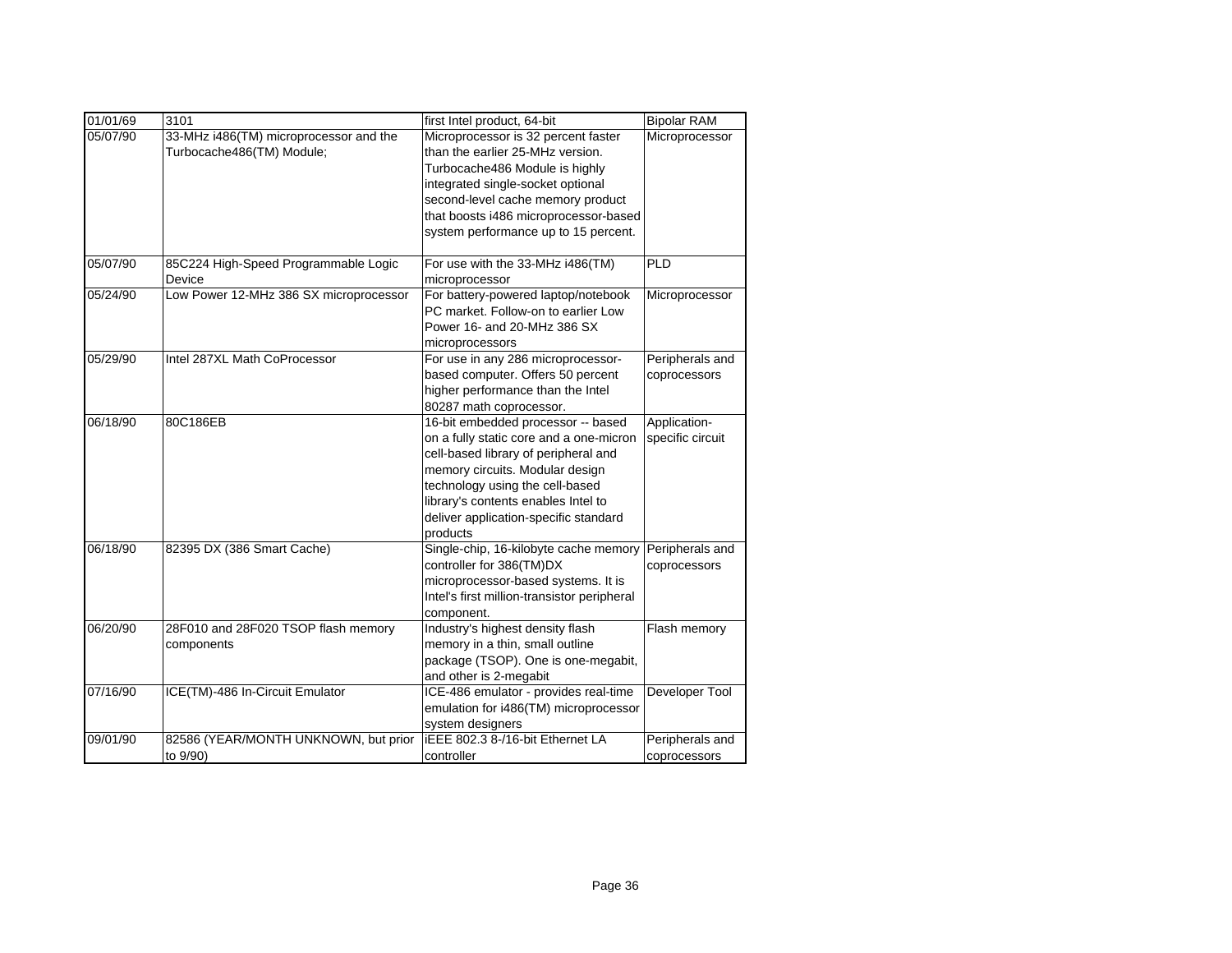| 01/01/69 | 3101                                         | first Intel product, 64-bit             | <b>Bipolar RAM</b> |
|----------|----------------------------------------------|-----------------------------------------|--------------------|
| 09/26/90 | DB960CADIC                                   | In-circuit debug monitor -- a low-cost  | Developer Tool     |
|          |                                              | development tool that allows real-time  |                    |
|          |                                              | debugging of applications based on the  |                    |
|          |                                              | 33 MHz i960 CA 32-bit embedded          |                    |
|          |                                              | RISC processor                          |                    |
| 09/26/90 | i960 SA and i960 SB 32-bit embedded RISC     | Both have 16-bit external buses,        | Embedded           |
|          | processors                                   | bringing 32-bit performance to 16-bit   | control product    |
|          |                                              | processor environments. SA targeted     |                    |
|          |                                              | for I/O processing and imaging          |                    |
|          |                                              | applications; SB includes a floating-   |                    |
|          |                                              | point unit.                             |                    |
| 10/05/90 | Intel386(TM) SL microprocessor.              | Intel386 processor designed for         | Microprocessor     |
|          |                                              | notebook-sized PCs, plus peripheral     |                    |
|          |                                              | components. 82360SL I/O subsystem       |                    |
|          |                                              | chip along with the 386 SL processor    |                    |
|          |                                              | form the 386 SL Microprocessor          |                    |
|          |                                              | SuperSet. They combine nearly all of    |                    |
|          |                                              | the logic components needed to build    |                    |
|          |                                              | an IBM 386 computer                     |                    |
| 10/05/90 | Also the 82360SL (a complete IBM PC/AT*)     | Peripherals for building low-power      | Peripherals and    |
|          | compatible peripheral subsystem chip; also a | notebook from Intel386SL processor      | coprocessors       |
|          | family of low-poweer notebook system         |                                         |                    |
|          | peripherals, including Flash Memory Cards    |                                         |                    |
|          | and ETOX(TM) flash memory components,        |                                         |                    |
|          | 80C51SL low-power no                         |                                         |                    |
| 10/08/90 | 85C090 general-purpose EPLD                  | Industry's fastest 40-pin CMOS          | <b>EPLD</b>        |
|          |                                              | erasable programmable logic device      |                    |
|          |                                              | (EPLD).                                 |                    |
| 10/08/90 | 1-megabyte (iMC001FLKA) and four-            | First PC memory cards based on flash    | Flash memory       |
|          | megabyte (iMC004FLKA) Flash Memory           | memory technology. Credit card-sized    |                    |
|          | Cards                                        | package, stands to replace floppy and   |                    |
|          |                                              | hard disk drives in portable PCs of the |                    |
|          |                                              | future.                                 |                    |
| 10/08/90 | iMC001FLKA (one-megabit) and                 | A memory solution targeted at portable  | Flash memory       |
|          | iMC004FLKA (4-megabit) Flash Memory          | PCs. Intended as substitute for floppy  |                    |
|          | Cards and Flash Memory System Developer's    | and hard disk drives. The developer's   |                    |
|          | Kit                                          | kit includes a flash memory card, and   |                    |
|          |                                              | IBM PC AT/XT* memory card interface     |                    |
|          |                                              | board an evaluation copy of Microsoft's |                    |
|          |                                              | FFS (Flash File System)                 |                    |
|          |                                              |                                         |                    |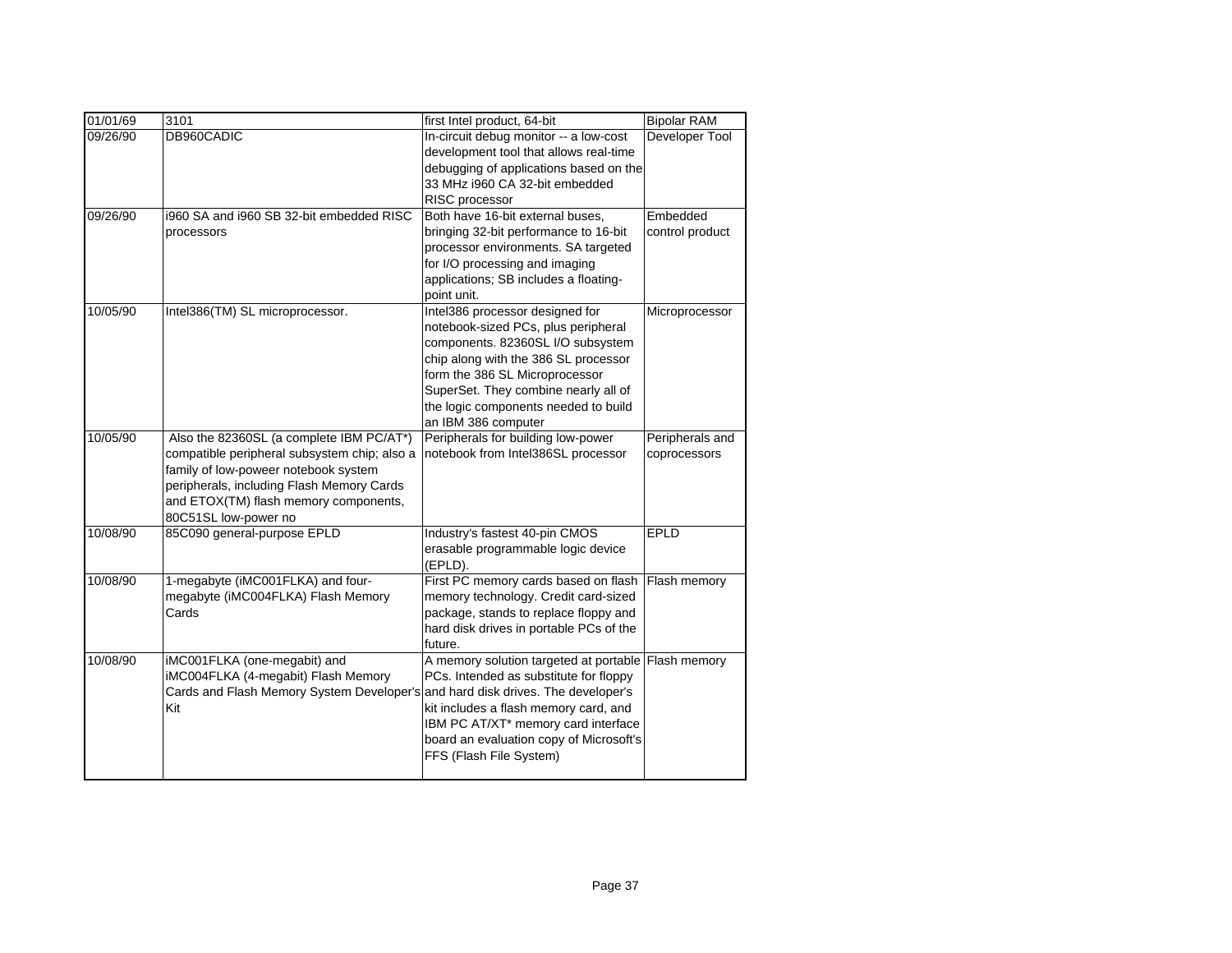| Line of flash memory devices for<br>10/10/90<br>AX28F256A (256-Kbit), AX28F512 (512-Kbit),<br>Flash memory<br>AX28F010 (1-Mbit) automotive flash memory<br>automotive applications. Available in<br>three densities and packaging types.<br>devices<br>Designed for novolatile memory in<br>automotive engine control and<br>navigation systems<br>10/10/90<br>Automotive flash memory devices --<br>256-Kbit AX28F256A; 512-Kbit AX28F512;<br>Flash memory<br>and 1-Mbit AX28F010<br>conform to automotive temperature<br>regulations<br>Low-power CMOS modem chip set<br>10/15/90<br>89C024FT 2400 bits-per-second (bps) |                |
|----------------------------------------------------------------------------------------------------------------------------------------------------------------------------------------------------------------------------------------------------------------------------------------------------------------------------------------------------------------------------------------------------------------------------------------------------------------------------------------------------------------------------------------------------------------------------------------------------------------------------|----------------|
|                                                                                                                                                                                                                                                                                                                                                                                                                                                                                                                                                                                                                            |                |
|                                                                                                                                                                                                                                                                                                                                                                                                                                                                                                                                                                                                                            |                |
|                                                                                                                                                                                                                                                                                                                                                                                                                                                                                                                                                                                                                            | Microcommunica |
|                                                                                                                                                                                                                                                                                                                                                                                                                                                                                                                                                                                                                            |                |
|                                                                                                                                                                                                                                                                                                                                                                                                                                                                                                                                                                                                                            |                |
|                                                                                                                                                                                                                                                                                                                                                                                                                                                                                                                                                                                                                            |                |
|                                                                                                                                                                                                                                                                                                                                                                                                                                                                                                                                                                                                                            |                |
|                                                                                                                                                                                                                                                                                                                                                                                                                                                                                                                                                                                                                            |                |
| allows a complete V.42/V.42bis<br>modem chip set<br>tions                                                                                                                                                                                                                                                                                                                                                                                                                                                                                                                                                                  |                |
| modem to be built in less than three                                                                                                                                                                                                                                                                                                                                                                                                                                                                                                                                                                                       |                |
| square inches--consuming as little as 5                                                                                                                                                                                                                                                                                                                                                                                                                                                                                                                                                                                    |                |
| milliwats of power. Designed for                                                                                                                                                                                                                                                                                                                                                                                                                                                                                                                                                                                           |                |
| notebooks and portable PCs                                                                                                                                                                                                                                                                                                                                                                                                                                                                                                                                                                                                 |                |
| 10/15/90<br>Intel386(TM) SL microprocessor<br>Designed for notebook PCs                                                                                                                                                                                                                                                                                                                                                                                                                                                                                                                                                    | Microprocessor |
| 386(TM) SL microprocessor and 82360 SL<br>10/15/90<br>The microprocessor has an                                                                                                                                                                                                                                                                                                                                                                                                                                                                                                                                            | Microprocessor |
| peripheral chip<br>architectural extension for power                                                                                                                                                                                                                                                                                                                                                                                                                                                                                                                                                                       |                |
| management - designed for lightweight                                                                                                                                                                                                                                                                                                                                                                                                                                                                                                                                                                                      |                |
| notebook PCs;                                                                                                                                                                                                                                                                                                                                                                                                                                                                                                                                                                                                              |                |
| 10/31/90<br>Personal computer on the Multibus I<br>iSBC(R) 386 SX(TM) Embeddable PC<br>Single-board                                                                                                                                                                                                                                                                                                                                                                                                                                                                                                                        |                |
| (IEEE 796) form factor board<br>computer                                                                                                                                                                                                                                                                                                                                                                                                                                                                                                                                                                                   |                |
| High performance Multibus I CPU<br>Single-board<br>10/31/90<br>iSBC 486/12 and iSBC 486/12S boards                                                                                                                                                                                                                                                                                                                                                                                                                                                                                                                         |                |
| boards. Only difference between the<br>computer                                                                                                                                                                                                                                                                                                                                                                                                                                                                                                                                                                            |                |
| two is that the 12S offers an on-board                                                                                                                                                                                                                                                                                                                                                                                                                                                                                                                                                                                     |                |
| SCSI peripheral interface.                                                                                                                                                                                                                                                                                                                                                                                                                                                                                                                                                                                                 |                |
| 10/31/90<br>iPSC/860 FORTRAN and C cross-compilers<br>Software<br>Software for the iPSC(R)/860                                                                                                                                                                                                                                                                                                                                                                                                                                                                                                                             |                |
| and an iPSC/860 application toolset featuring<br>supercomputers                                                                                                                                                                                                                                                                                                                                                                                                                                                                                                                                                            |                |
| the :ProSolver family of parallel matrix solvers                                                                                                                                                                                                                                                                                                                                                                                                                                                                                                                                                                           |                |
| and uniprocessor versions of the BLAS (Basic                                                                                                                                                                                                                                                                                                                                                                                                                                                                                                                                                                               |                |
| Linear Algebra Subroutines) and NAG*<br>mathematical function libraries                                                                                                                                                                                                                                                                                                                                                                                                                                                                                                                                                    |                |
|                                                                                                                                                                                                                                                                                                                                                                                                                                                                                                                                                                                                                            |                |
| 11/05/90<br>I-750(TM)-video processor (consists of<br>Chipset (2 chips) that allow personal<br>Chip set                                                                                                                                                                                                                                                                                                                                                                                                                                                                                                                    |                |
| 82750PB pixel processor and 82750 DB<br>computers to produce and interat with                                                                                                                                                                                                                                                                                                                                                                                                                                                                                                                                              |                |
| digital, full-motion video and stereo<br>display processor)                                                                                                                                                                                                                                                                                                                                                                                                                                                                                                                                                                |                |
| sound. First chips with full multimedia                                                                                                                                                                                                                                                                                                                                                                                                                                                                                                                                                                                    |                |
| capabilities                                                                                                                                                                                                                                                                                                                                                                                                                                                                                                                                                                                                               |                |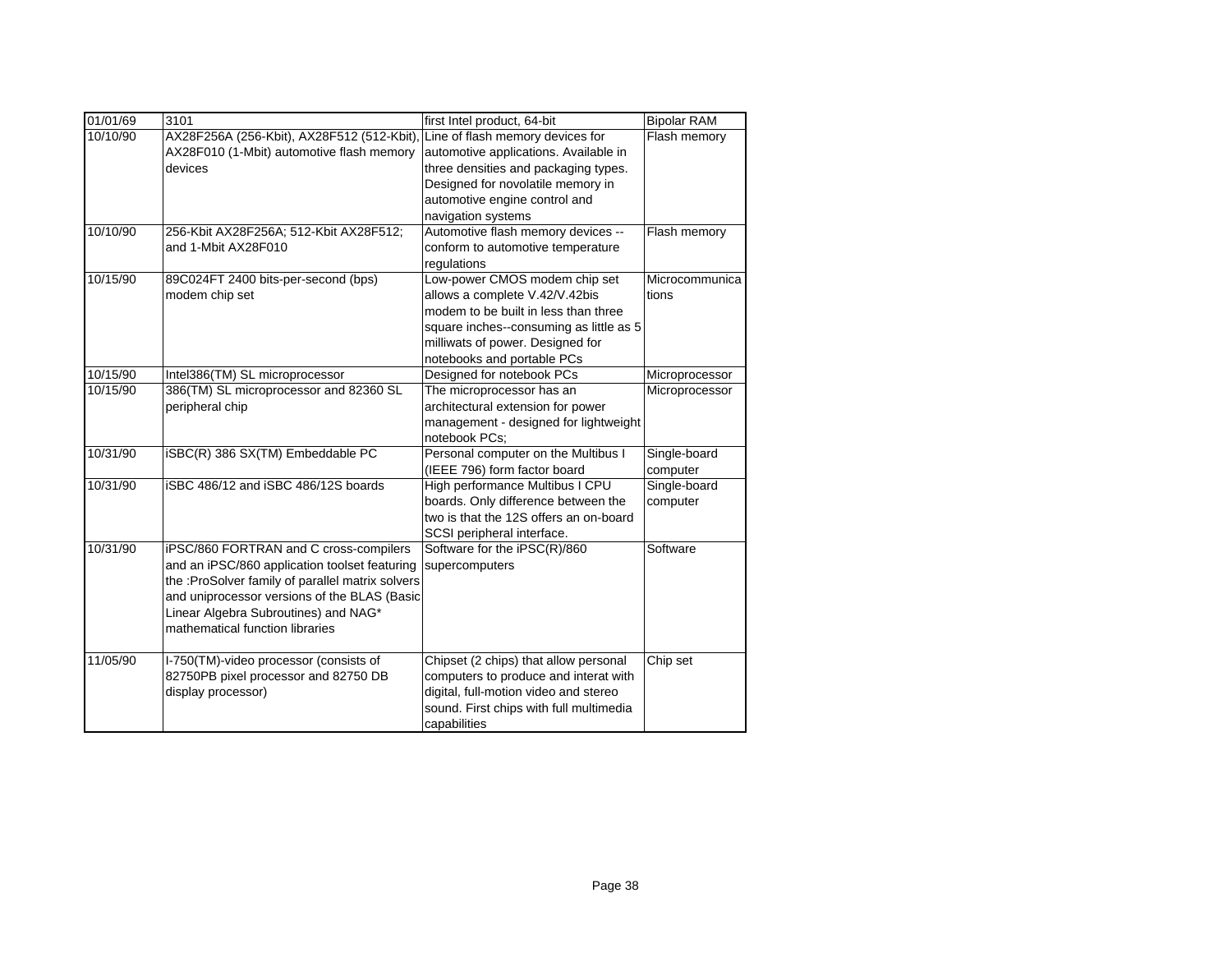| 11/05/90<br>Model 403E and Model 402; 300 LPSX-16<br>First two are high-performance<br>Integrated<br>i486(TM) microprocessor-based<br>system<br>platforms; third is a small-footprint<br>386(TM) SX(TM) microprocessor-<br>based platform. Model 403E is a |                 |
|------------------------------------------------------------------------------------------------------------------------------------------------------------------------------------------------------------------------------------------------------------|-----------------|
|                                                                                                                                                                                                                                                            |                 |
|                                                                                                                                                                                                                                                            |                 |
|                                                                                                                                                                                                                                                            |                 |
|                                                                                                                                                                                                                                                            |                 |
| deskside server based on the extended                                                                                                                                                                                                                      |                 |
| industry standard architecture (EISA)<br>bus for multiuser                                                                                                                                                                                                 |                 |
| 8XC196MC ( $X =$ on-chip memory type; $C =$<br>Based on the industry-standard 16-bit<br>11/27/90<br>Application-                                                                                                                                           |                 |
| CHMOS technology) application-specific<br>MCS(R)-96 architecture.<br>specific circuit                                                                                                                                                                      |                 |
| standard product (ASSP) version of the                                                                                                                                                                                                                     |                 |
| 8XC196 microcontroller family designed                                                                                                                                                                                                                     |                 |
| specifically for quieter and more power-                                                                                                                                                                                                                   |                 |
| conservative motor control<br>12/17/90<br>27C400<br>4-megabit EPROM that is fully pin-<br><b>EPROM</b>                                                                                                                                                     |                 |
| compatible with the emerging industry                                                                                                                                                                                                                      |                 |
| standard pinout for X16 mask ROM                                                                                                                                                                                                                           |                 |
| devices                                                                                                                                                                                                                                                    |                 |
| 12/17/90<br>82395SX (8-kilobyte); 82396SX (16-Kbyte);<br>Extension of 386(TM) Smart cache                                                                                                                                                                  | Peripherals and |
| architecture with two new versions of<br>coprocessors                                                                                                                                                                                                      |                 |
| cache memory contollers. Designed for                                                                                                                                                                                                                      |                 |
| 20-megahertz 386 SX(TM)                                                                                                                                                                                                                                    |                 |
| microprocessor-based systems                                                                                                                                                                                                                               |                 |
| 01/24/91<br>ICE(TM)-196KC/HX In-Circuit Emulator<br>Speeds development integration and                                                                                                                                                                     | Developer Tool  |
| testing of MCS(R)-96 microcontroller-                                                                                                                                                                                                                      |                 |
| based systems                                                                                                                                                                                                                                              |                 |
| PLDshell™<br>03/11/91<br>Universal Programmable logic design<br>Software                                                                                                                                                                                   |                 |
| PC software tool that supports Intel                                                                                                                                                                                                                       |                 |
| PLDs and other industry-standard<br>devices                                                                                                                                                                                                                |                 |
| Neural Network Training System (iNNTS) for<br>03/18/91<br>For neural network application                                                                                                                                                                   | Developer Tool  |
| 80170NX high-speed neural network chip.<br>development. To simulate train and                                                                                                                                                                              |                 |
| 80170 was introduced in 1989<br>operate a high-speed neural network.                                                                                                                                                                                       |                 |
|                                                                                                                                                                                                                                                            |                 |
| 04/02/91<br>Software<br>Intel 386/486 C Code Builder(TM) Kit<br>Comprehensive software toolkit for 32-                                                                                                                                                     |                 |
| bit MS-DOS applications - contains all                                                                                                                                                                                                                     |                 |
| tools necessary to create 32-bit DOS                                                                                                                                                                                                                       |                 |
| applications for Intel386(TM) and                                                                                                                                                                                                                          |                 |
| Intel486(TM) microprocessor-based<br>PCs                                                                                                                                                                                                                   |                 |
| 04/08/91<br>C8051 Compiler Kit; SimCASE<br>C and Simulation tool support for 8051<br>Software                                                                                                                                                              |                 |
| simulato4/debugger; Siml/O, a programmable<br>development                                                                                                                                                                                                  |                 |
| I/O simulator                                                                                                                                                                                                                                              |                 |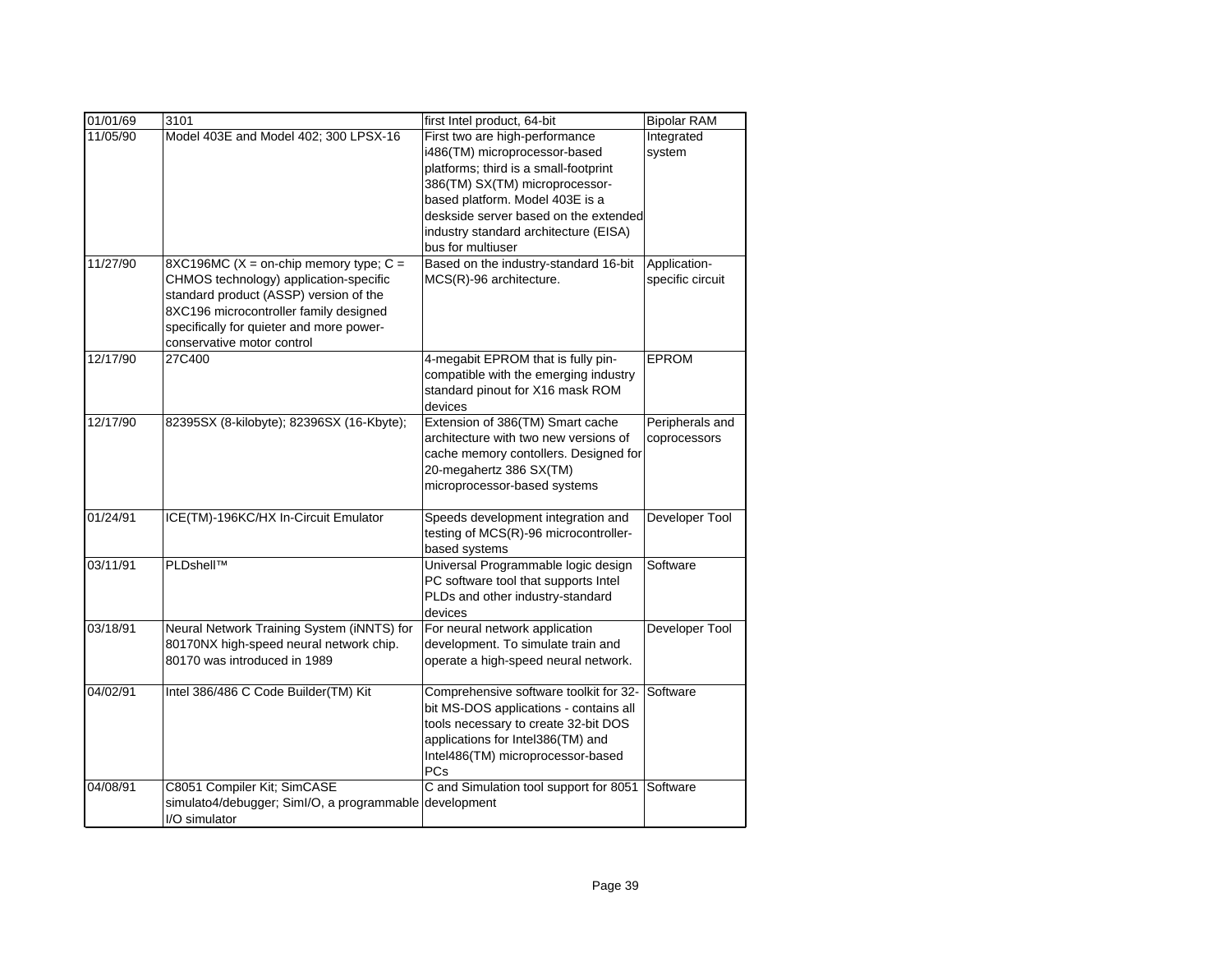| 01/01/69 | 3101                                          | first Intel product, 64-bit                            | <b>Bipolar RAM</b> |
|----------|-----------------------------------------------|--------------------------------------------------------|--------------------|
| 04/22/91 | 82350DT chip set: contains 82357 integrated   | EISA (Extended Industry Standard                       | Chip set           |
|          | system peripheral; 82358 EISA bus controller; | Architecture) chip set for the                         |                    |
|          | 82352 EISA bus buffer; 82359 DRAM             | development of a small form factor                     |                    |
|          | controller; 82353 advanced data path chip;    | Intel486(TM) microprocessor-based                      |                    |
|          | and 82351 local input/output (I/O) device.    | desktop system. This is a superset of                  |                    |
|          |                                               | Intel's original 82350 EISA chip set,                  |                    |
|          |                                               | which only had the 82357, 82358 and                    |                    |
|          |                                               | 82352.                                                 |                    |
| 04/22/91 | Intel486(TM) SX microprocessor                | Entry-level priced i486 microprocessor.                | Microprocessor     |
|          |                                               | Runs at 20 MHz. Delivers up to 40                      |                    |
|          |                                               | percent greater performance than                       |                    |
|          |                                               | Intel's highest performance i386(TM)                   |                    |
|          |                                               | microprocessor.                                        |                    |
| 04/29/91 | Matched(TM) Memory SIMMS (Single In-Line      | Motherboard memory for IBM* PS/2*                      | PC enhancement     |
|          | Memory Modules)                               | Models 90 and 95 and compatibles                       |                    |
| 05/13/91 | 28F001BX                                      | Flash memory device with block-                        | Flash memory       |
|          |                                               | erasure capability. Designed for                       |                    |
|          |                                               | updatable BIOS (basic input/output                     |                    |
|          |                                               | systems) in PCs and updatable                          |                    |
|          |                                               | firmware in minimum-chip embedded                      |                    |
|          |                                               | applications. A one-megabit device,                    |                    |
|          |                                               | "Boot Block" device                                    |                    |
| 05/13/91 | AboveBoard(TM) MC                             | Full-featured memory board that works   PC enhancement |                    |
|          |                                               | in both 16-bit and 32-bit Micro                        |                    |
|          |                                               | Channel* architecture (MCA) systems.                   |                    |
| 05/13/91 | Matched Memory LaserJet modules in 1MB        | System-specific memory products                        | PC enhancement     |
|          | and 2 MB versions                             | designed for Hewlett Packard                           |                    |
|          |                                               | LaserJet* printers. Add-in memory                      |                    |
|          |                                               | products for LaserJet printers to                      |                    |
|          |                                               | combine expandability, 4MB capacity                    |                    |
|          |                                               | and switchless installation. Both                      |                    |
|          |                                               | boards are expandable to 4MB using                     |                    |
|          |                                               | industy-standard DRAM                                  |                    |
| 05/20/91 | Snapln 386                                    | Compact upgrade module that                            | PC enhancement     |
|          |                                               | increases capability of an IBM* 80286-                 |                    |
|          |                                               | based PS/2* to that of an Intel386(TM)                 |                    |
|          |                                               | SX microprocessor-based machine.                       |                    |
|          |                                               | This module plugs directly into the                    |                    |
|          |                                               | socket of an IBM PS/2 Model 50 or                      |                    |
|          |                                               | Model 60, boosting performance as                      |                    |
|          |                                               | much as two-fold                                       |                    |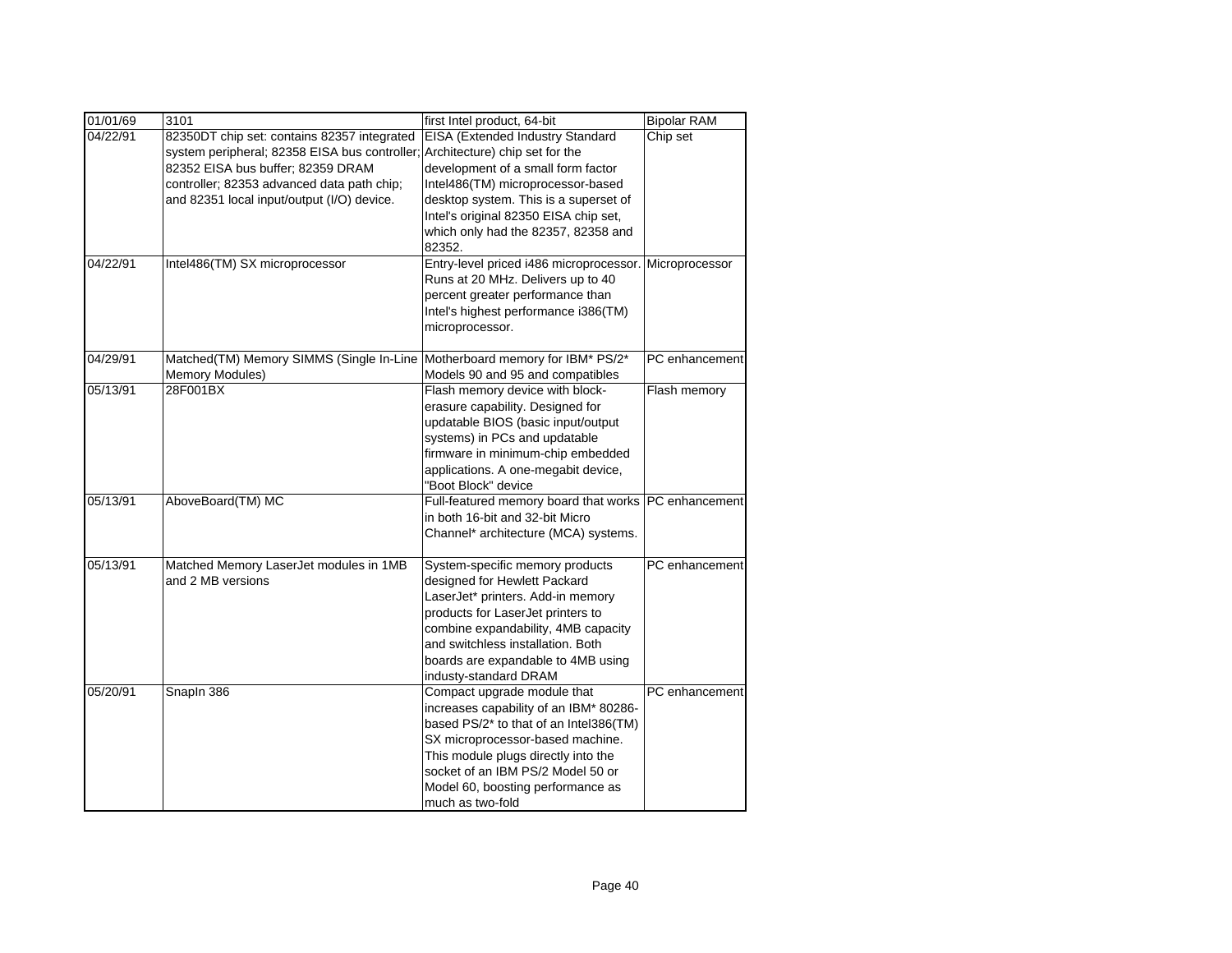| 01/01/69 | 3101                                        | first Intel product, 64-bit                            | <b>Bipolar RAM</b> |
|----------|---------------------------------------------|--------------------------------------------------------|--------------------|
| 05/20/91 | 8242WA (PC AT*-compatible device with       | Keyboard controllers for 80286,                        | Peripherals and    |
|          | LED support for 6- or 8-megahertz systems); | Intel386(TM) SX, Intel 386 and Intel486 coprocessors   |                    |
|          | and 8242WB, supporting an IBM PS/2*-style   | (TM) CPU-based systems.                                |                    |
|          | mouse                                       |                                                        |                    |
| 05/28/91 | 82077SL floppy disk controller              | Superset of Intel's industry-standard                  | Peripherals and    |
|          |                                             | 82077AA. First single-chip floppy disk                 | coprocessors       |
|          |                                             | controller with self power-management                  |                    |
|          |                                             | mode transparent to software and                       |                    |
|          |                                             | hardware. Powers down when not in                      |                    |
|          |                                             | use for one millisecond or less.                       |                    |
|          |                                             | Designed for portable PCs.                             |                    |
| 05/30/91 | Touchstone Delta sets new speed record      | Installed at Caltech 2 weeks before,                   | Supercomputer      |
|          |                                             | the Intel Touchstone Delta system                      | products           |
|          |                                             | achieved 8.6 GFLOPS (billion floating-                 |                    |
|          |                                             | point operations per second). It's a 528-              |                    |
|          |                                             | processor system. Uses 520 i860 chips                  |                    |
|          |                                             | plus i386(TM) processors                               |                    |
| 06/05/91 | i860 Station                                | Complete UNIX-based development                        | Developer Tool     |
|          |                                             | system that includes an assembler,                     |                    |
|          |                                             | linker, debugger and compilers for i860                |                    |
|          |                                             | processor-based system design                          |                    |
| 06/05/91 | 25-MHz i860 XR microprocessor               | Low-cost, lower speed version of the                   | Microprocessor     |
|          |                                             | first generation i860(TM)                              |                    |
|          |                                             | microprocessor                                         |                    |
| 06/05/91 | i860(TM) XP microprocessor                  | World's most highly integrated high-                   | Microprocessor     |
|          |                                             | performance microprocessr. Features                    |                    |
|          |                                             | 2,550,000 transistors and 100                          |                    |
|          |                                             | MFLOPS peak performance. Designed                      |                    |
|          |                                             | for high-end computing systems,                        |                    |
|          |                                             | including parallel supercomputers,                     |                    |
|          |                                             | workstations, etc. Available in 50- and                |                    |
|          |                                             | 40-MHz versi                                           |                    |
| 06/05/91 | 82495XP cache controller, 82490XP Cache     | Peripherals for the i860(TM) XP                        | Peripherals and    |
|          | <b>RAM</b>                                  | microprocessor. Work with the                          | coprocessors       |
|          |                                             | processor to reduce system bus                         |                    |
|          |                                             | utilization, allowing a single system bus              |                    |
|          |                                             | to share up to eight i860 XP                           |                    |
|          |                                             | microprocessors.                                       |                    |
| 06/10/91 | i960(TM) MX microprocessor                  | Superscalar microprocessor for military Microprocessor |                    |
|          |                                             | avionics systems                                       |                    |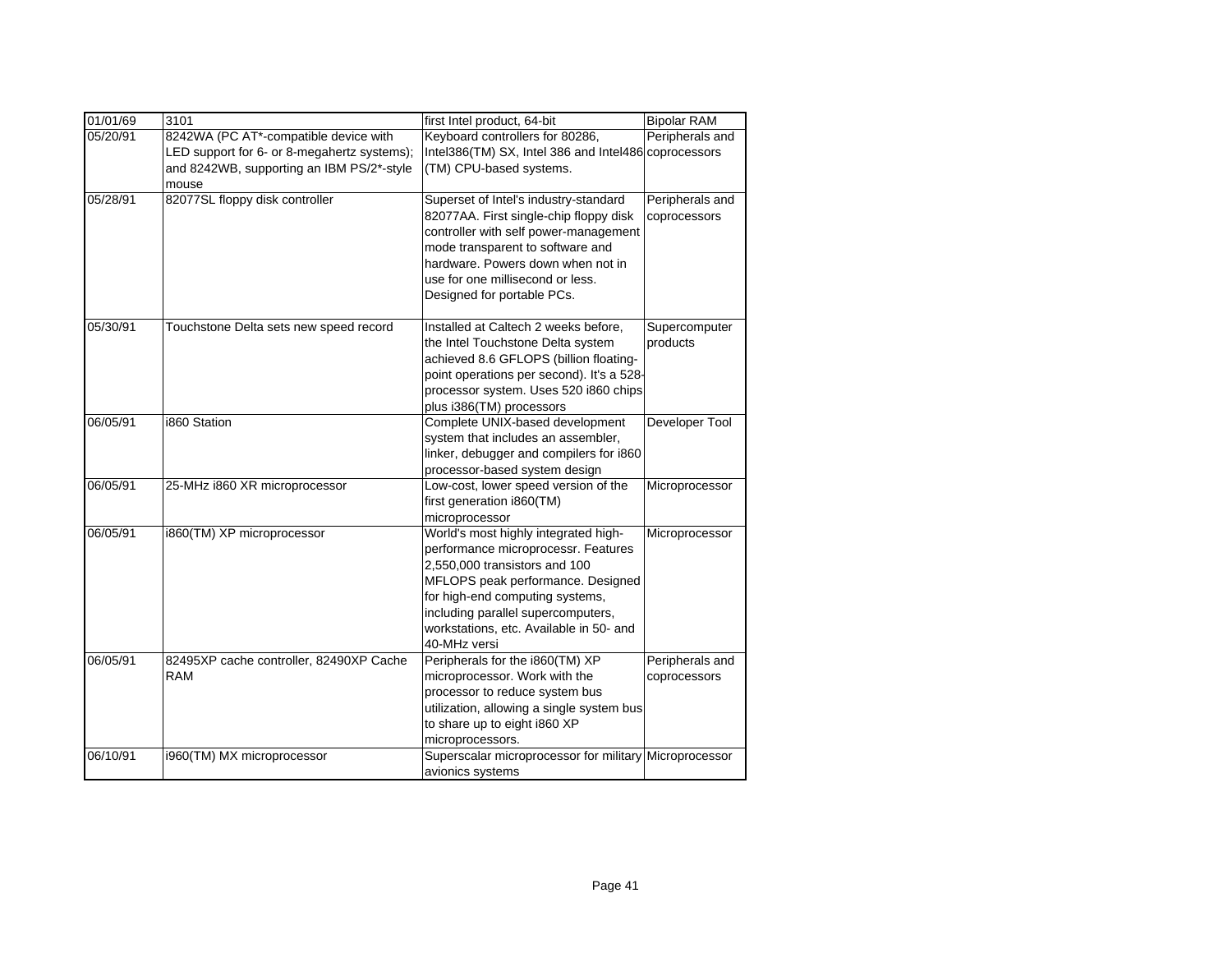| 01/01/69 | 3101                                                     | first Intel product, 64-bit                             | <b>Bipolar RAM</b>     |
|----------|----------------------------------------------------------|---------------------------------------------------------|------------------------|
| 06/17/91 | NetPort(TM) print server                                 | For token ring networks. Allows                         | <b>Network Product</b> |
|          |                                                          | printers to be connected anywhere on                    |                        |
|          |                                                          | a Novell* Netware(R) token ring LAN in                  |                        |
|          |                                                          | 10 minutes or less, without shutting                    |                        |
|          |                                                          | down the file server.                                   |                        |
| 06/17/91 | DB86A ARTIC debugger                                     | Provides debugging environment to                       | Software               |
|          |                                                          | support multitasking applications                       |                        |
|          |                                                          | program development for users of                        |                        |
|          |                                                          | IBM's 80C186 processor-based ARTIC                      |                        |
|          |                                                          | real-time interface coprocessor cards.                  |                        |
|          |                                                          | These cards usually provide special                     |                        |
|          |                                                          | coprocessing functions typically in                     |                        |
|          |                                                          | communic                                                |                        |
| 06/24/91 | 50-MHz Intel486(TM) DX microprocessor                    | Performs 50 percent faster than                         | Microprocessor         |
|          |                                                          | current 33-MHz version                                  |                        |
| 06/26/91 | Intel386 SL Microprocessor SuperSet                      | Contains all hardware, software and                     | Developer Tool         |
|          | <b>Evaluation Kit</b>                                    | documentation to observe the                            |                        |
|          |                                                          | performance of the Intel386(TM) SL                      |                        |
|          |                                                          | microprocessor under conditions that                    |                        |
|          |                                                          | simulate a notebook PC.                                 |                        |
| 06/27/91 | M85C220                                                  | Fast Programmable Logic Device                          | <b>PLD</b>             |
|          |                                                          | (PLD) that is Military qualified (MIL-                  |                        |
|          |                                                          | STD 883C)                                               |                        |
| 07/03/91 | Microcomputer Model 302i                                 | Full-featured 25-MHz Intel386(TM)                       | Integrated             |
|          |                                                          | computer that has been toughened to                     | system                 |
|          |                                                          | operate in environments with higher                     |                        |
|          |                                                          | temperatures, dirtier air and vibration.                |                        |
|          |                                                          | A ruggedized, rack-mountable OEM                        |                        |
|          |                                                          | microcomputer platform. Designed for                    |                        |
|          |                                                          | industrial and laboratory environments                  |                        |
| 09/01/91 |                                                          |                                                         |                        |
|          | NetSight Sentry and NetSight Professional<br>Enhancement | Sentry is a full-featured<br>hardware/software monitor, | Network product        |
|          |                                                          | Enhancement is a software upgrade                       |                        |
|          |                                                          | that adds full-featured multiprotocal                   |                        |
|          |                                                          | analyzer to the NetSight Sentry monitor                 |                        |
|          |                                                          |                                                         |                        |
| 09/03/91 | LS40SX Matched Memory Modules - Models:                  | Matched Memory modules for IBM                          | PC enhancement         |
|          | LTSM 1240 (2MB), LTSM 1440 (4MB) and                     | Corp.'s PS/2* Laptop 40SX (L40SX).                      |                        |
|          | LTSM 1840 (8MB)                                          | First in a line of add-in memory                        |                        |
|          |                                                          | products for portable computers.                        |                        |
|          |                                                          | Available in 2MB, 4MB, and 8MB                          |                        |
|          |                                                          | versions                                                |                        |
|          |                                                          |                                                         |                        |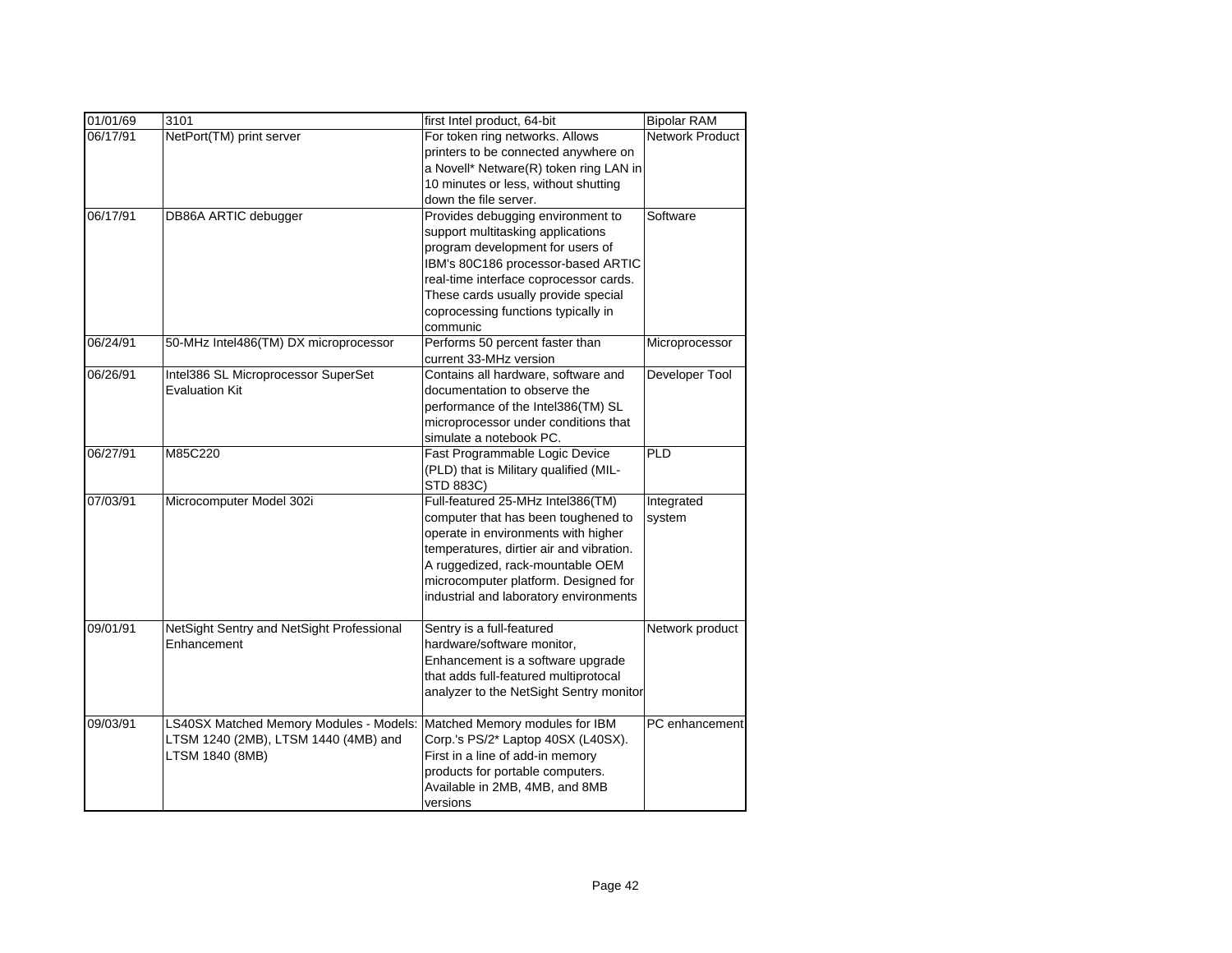| 01/01/69 | 3101                                          | first Intel product, 64-bit                               | <b>Bipolar RAM</b> |
|----------|-----------------------------------------------|-----------------------------------------------------------|--------------------|
| 09/11/91 | NET SatisFaxtion (Client/server software that | 23 separate products that fall into three Network Product |                    |
|          | extends the benefits of the SatisFAXtion      | families, as listed                                       |                    |
|          | board to all users on a LAN); LANSpool        |                                                           |                    |
|          | 286/386/LM (an upgrade of the current         |                                                           |                    |
|          | LANSpool, which is a software-based print     |                                                           |                    |
|          | spooler); LANSpool/FAX (an add-in module      |                                                           |                    |
|          | for LANS                                      |                                                           |                    |
| 09/11/91 | iSBC 486DX33 single-slot PC compatible        | All are Multibus II products designed fo Single-board     |                    |
|          | CPU board; 2 baseboards for the Multibus II   | boost flexibility for OEMs                                | computer           |
|          | modular I/O system: a 20 MHz i486(TM)         |                                                           |                    |
|          | microprocessor-based MIX baseboard and a      |                                                           |                    |
|          | 4-Mbyte i386 CPU-based MIX baseboard          |                                                           |                    |
|          | (MIX = Modular Interface eXtension); and the  |                                                           |                    |
|          | System 520                                    |                                                           |                    |
| 09/13/91 | i386(TM) SL-25 microprocessor                 | 25-MHz version of Intel386(TM) SL                         | Microprocessor     |
|          |                                               | microprocessor                                            |                    |
| 09/16/91 | Model 2400+ in certified North American and   | Exchangeable, plug-in IC cards to                         | flash memory       |
|          | Japanese versions; 2-megabyte Flash Card;     | support today's announced Personal                        |                    |
|          | 82365SL interface controller                  | <b>Computer Memory Card International</b>                 |                    |
|          |                                               | Association (PCMCIA) 2.0 specification                    |                    |
|          |                                               |                                                           |                    |
| 09/16/91 | 2-megabyte flash card                         | Announced in conjunction with                             | Flash memory       |
|          |                                               | Personal Computer Memory Card                             |                    |
|          |                                               | International Association (PCMCIA) 2.0<br>specification   |                    |
| 09/16/91 | 25- and 16-MHz versions of Intel486(TM) SX    | Microprocessors                                           | Microprocessor     |
|          | microprocessor;                               |                                                           |                    |
| 09/16/91 | Intel487(TM) SX Math coprocessor              | For the 25- and 16-MHz versions of the Peripherals and    |                    |
|          |                                               | Intel486(TM) SX microprocessor                            | coprocessors       |
| 09/16/91 | 82365SL interface controller                  | Announced in conjunction with                             | Peripherals and    |
|          |                                               | Personal Computer Memory Card                             | coprocessors       |
|          |                                               | International Association (PCMCIA) 2.0                    |                    |
|          |                                               | specification                                             |                    |
| 09/20/91 | MD27C040 EPROM                                | 32-lead, 4-megabit EPROM that is                          | <b>EPROM</b>       |
|          |                                               | military qualified.                                       |                    |
| 09/21/91 | SatisFAXtion(TM) board                        | First multifunction PC fax board with a                   | PC enhancement     |
|          |                                               | one-step What You Print is What you                       |                    |
|          |                                               | FAX (WYPIWYF[tm]) interface. It's                         |                    |
|          |                                               | Intel's second-generation PC fax                          |                    |
|          |                                               | board, combining a 9600 bps fax                           |                    |
|          |                                               | modem, 2400 bps Microcomp                                 |                    |
|          |                                               | Networking Protocol (MNP) 5 data                          |                    |
|          |                                               | modem and grayscale s                                     |                    |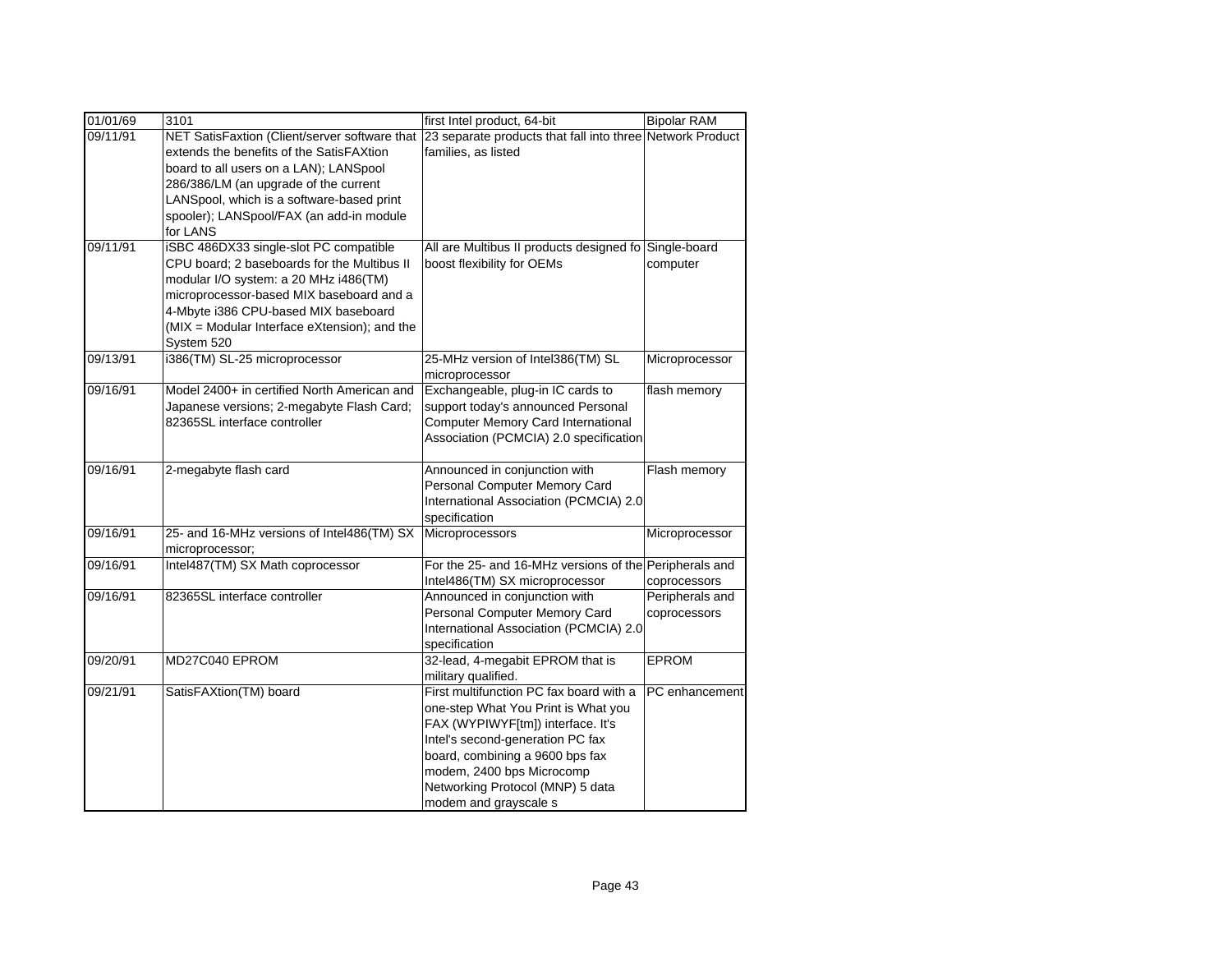| 01/01/69 | 3101                                                                                                                                                                                                              | first Intel product, 64-bit                                                                                                                                                                                                                                                       | <b>Bipolar RAM</b>               |
|----------|-------------------------------------------------------------------------------------------------------------------------------------------------------------------------------------------------------------------|-----------------------------------------------------------------------------------------------------------------------------------------------------------------------------------------------------------------------------------------------------------------------------------|----------------------------------|
| 09/30/91 | ICE(TM)-18XEB, ICE-18xLEA and ICE-<br>18xEC                                                                                                                                                                       | All deliver real-time, in-circuit emulation Developer Tool<br>for hardware and software<br>development and debugging<br>environments for the corresponding<br>80C186 processors.                                                                                                  |                                  |
| 09/30/91 | 80C186EC, 80C186EA and 80C186XL<br>processors                                                                                                                                                                     | CHMOS 16-bit microprocessors that<br>integrate additional peripherals with a<br>new static CPU core. EC is most highly<br>integrated, with 4 direct memory<br>access (DMA) channels, 2 interrupt<br>controllers, 22 I/O ports and 4 timers,<br>in addition to standard 80C186 pro | Embedded<br>control product      |
| 10/02/91 | 82961KA printer control application-specific<br>standard product (ASSP)                                                                                                                                           | Designed for printer controllers based<br>on the i960 KA/KB microprocessors.<br>It's user programmable and replaces a<br>large number of descrete TTL<br>(transistor-to-transistor logic) devices<br>for system control in priter system<br>designs.                              | Application-<br>specific circuit |
| 10/17/91 | ActionMedia(TM) II DVI products (jointly<br>developed with IBM). Include PC add-in<br>boards (PLV and RTV2.0), system software<br>and compression algorithms that run under<br>OS/2* 1.3, Windows* 3.0, and DOS*. | DVI(R) products that give developers<br>better digital video image quality, lower<br>price, OS/2, Windows                                                                                                                                                                         | Video products                   |
| 11/22/91 | Matched(TM) Memory modules for Compaq<br>Computer Corp's notebook and Laptop PCs.<br>(LTE 386s/20; LTE/286; SLT/286; and SLT<br>386s/20)                                                                          | Provide laptop and notebook users<br>with additional memory they need to<br>run Windows* 3.0 and memory-<br>intensive applications.                                                                                                                                               | PC enhancement                   |
| 12/06/91 | Snapln 386 modules for the IBM PS/2* Model<br>50Z, PS/2 Model 30 286 and PS/2 Model 25<br>286                                                                                                                     | Upgrade modules - replaces the 286<br>CPU of a compatible IBM system with<br>a 20-MHz Intel386 SX microprocessor,<br>boosting system performance up to 2<br>times.                                                                                                                | PC enhancement                   |
| 01/06/92 | CMOS 85C22V10 PLD                                                                                                                                                                                                 | CMOS 22V10 compatible PLD running<br>at 100-MHz count frequency with a 10<br>nanosecond propagation delay                                                                                                                                                                         | <b>PLD</b>                       |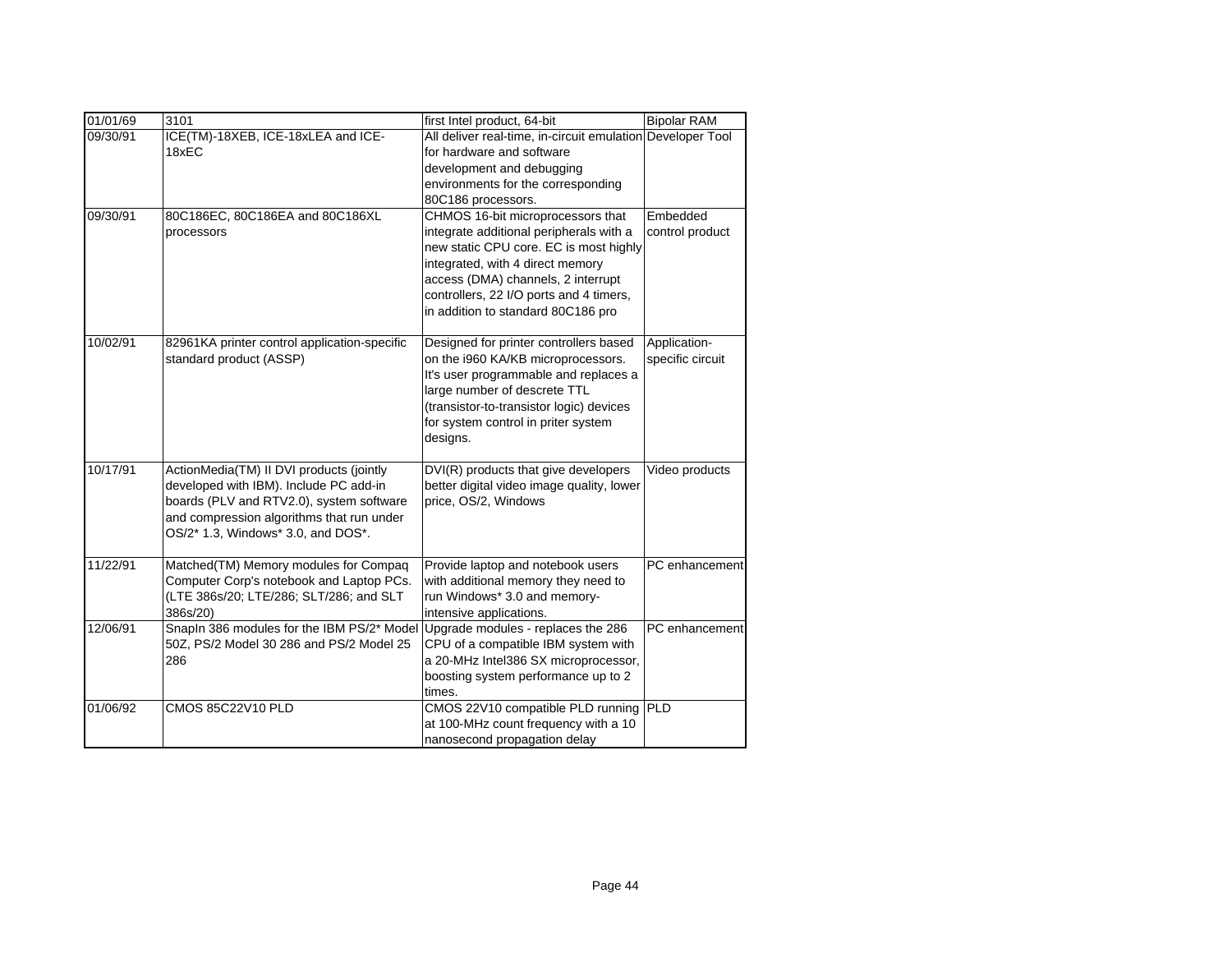| 01/01/69 | 3101                                                                                                                                                                                                                                   | first Intel product, 64-bit                                                                                                                                                                                                                                                           | <b>Bipolar RAM</b>                  |
|----------|----------------------------------------------------------------------------------------------------------------------------------------------------------------------------------------------------------------------------------------|---------------------------------------------------------------------------------------------------------------------------------------------------------------------------------------------------------------------------------------------------------------------------------------|-------------------------------------|
| 01/12/92 | EtherExpress FlashC LAN adapter (offers on-<br>board Intel flash memory) and EtherExpress<br>16CLAN adapter (can be upgraded with flash<br>memory).                                                                                    | Both are additions to Intel's<br>etherExpress(TM) adapter family.<br>Brings new level of manageability to<br>networked PCs. The FlashC model is<br>an 8/16-bit ISA card. 16C is a multi-<br>connector 8/16-bit ISA card.                                                              | <b>Network Product</b>              |
| 01/14/92 | 25-MHz version of Intel386 SX<br>microprocessor for desktop systems (Intel386<br>$SX-25$                                                                                                                                               | Microprocessor                                                                                                                                                                                                                                                                        | Microprocessor                      |
| 01/27/92 | EtherExpress TPE (twisted pair Ethernet) hub<br>boards, and EtherExpress ISA Hub Adapter                                                                                                                                               | Bring affordable, manageable<br>connectivityto 10Base-T TPE LANs.                                                                                                                                                                                                                     | <b>Network Product</b>              |
| 02/04/92 | C860 software development toolkit                                                                                                                                                                                                      | A DOS-based C cross-compiler kit that<br>generates code for the 64-bit i860(TM)<br>microprocessor                                                                                                                                                                                     | Software                            |
| 02/17/92 | RapidCAD(TM) Engineering CoProcessor                                                                                                                                                                                                   | Sold through PC retailers, dealers and<br>distributors. Improves performance on<br>technical software applications like<br>CAD, 3-D modeling, math/statistical<br>analysis. It's a two-chip engineering<br>coprocessor the improves applications<br>on Intel386(TM) DX microproce     | <b>PC</b><br>Enhancement<br>product |
| 02/28/92 | ICE(TM) 386(TM) SL in-circuit emulator                                                                                                                                                                                                 | Development tool for hardware and<br>software engineers designing products<br>for the emerging market for notebook<br><b>PCs</b>                                                                                                                                                      | Developer Tool                      |
| 03/03/92 | Intel486(TM) DX2 microprocessor; Also<br>demonstrated the OverDrive processor, the<br>retail version of the DX2, which will be<br>available within 60 days. Plugs into existing<br>upgradable Intel486 SX and DX CPU-based<br>systems. | Incorporates speed doubler technology<br>that enables the processor to operate<br>twice as fast as surrounding<br>components. Lets computer<br>manufacturers easily increase the<br>speed of their existing Intel486 CPU-<br>based systems. Runs at 50MHz while<br>interfacing with 2 | Microprocessor                      |
| 03/03/92 | 3.3-volt Intel486(TM) DX and SX<br>microprocessors                                                                                                                                                                                     | Microprocessors - Allows systems with<br>Intel486-class performance with battery<br>life and power management                                                                                                                                                                         | Microprocessor                      |
| 03/11/92 | 40-95 degrees Celsius version of<br>Intel386(TM) SL CPU                                                                                                                                                                                | Extended temperature versions of<br>power-managed Intel386 SL processor<br>and peripheral - designed for portable<br>applications.                                                                                                                                                    | Microprocessor                      |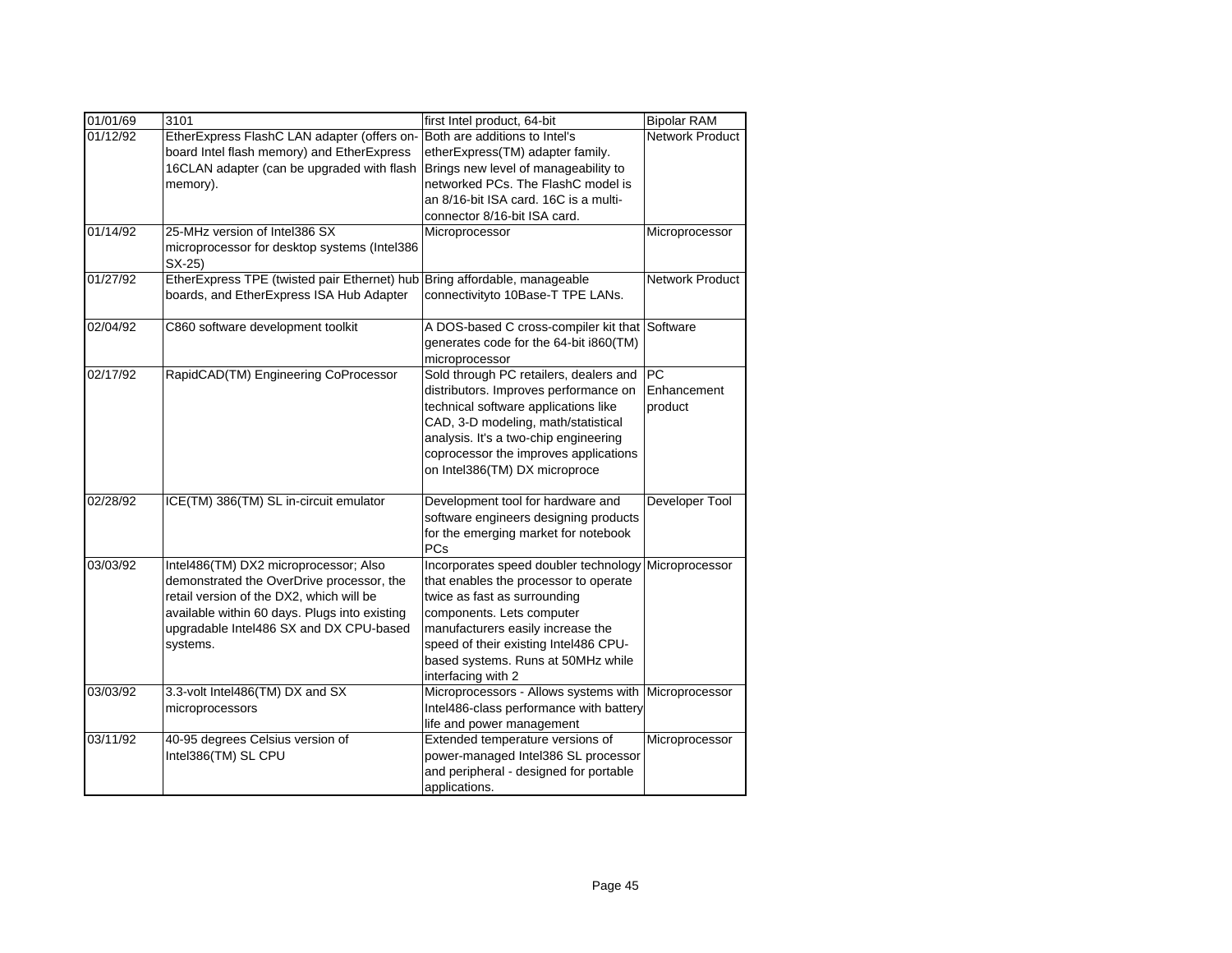| 01/01/69 | 3101                                                                     | first Intel product, 64-bit                                                                                                                                                                                                                                                         | <b>Bipolar RAM</b>              |
|----------|--------------------------------------------------------------------------|-------------------------------------------------------------------------------------------------------------------------------------------------------------------------------------------------------------------------------------------------------------------------------------|---------------------------------|
| 03/11/92 | Modem 2400+ for use in Germany, Sweden<br>and the U.K.                   | Credit-card sized modem for laptop,<br>notebook and notepad computers.<br>Plug-in modem card to support the PC<br>Memory Card International Associaion<br>(PCMCIA) 2.0 specification                                                                                                | <b>PC</b><br>Enhancement        |
| 03/11/92 | 82360 SL single-chip I/O subsystem                                       | Peripheral for 40-95-degrees Celsius<br>version of the Intel386(TM) SL CPU                                                                                                                                                                                                          | Peripherals and<br>coprocessors |
| 03/19/92 | NetSight Analyst and Ethernet version of<br>NetSight Professional        | Analyst is a portable, software-only,<br>low-cost, portable protocal analyzer;<br>Professional is a diagnostic tool giving<br>network administrators/engineers on-<br>line-monitoring and protocol analysis in<br>Ethernet networking environments.                                 | Network product                 |
| 03/30/92 | Version 1.1 of the C Code Builder(TM) Kit                                | Comprehensive package of<br>development tools for creating<br>enhanced-performance DOS<br>applications that take full advantage of<br>the Intel386(TM) and Intel486(TM)<br>microprocessor architecture.                                                                             | Software                        |
| 04/06/92 | Snapln 386(TM) upgrade module                                            | Replaces the 80286 microprocessor in<br>compatiable systems with a 20-MHz<br>Intel386(TM) SX microprocessor,<br>boosting system performance up to<br>two times. Supports OS/2* 2.0                                                                                                  | Microprocessor                  |
| 04/06/92 | NetPort(TM) II print server and LANSpool(R)<br>3.5 print server software | Hardware and software print servers<br>that bring centralized control and<br>management to distributed printers on<br>LANs. They connect printers to Novell<br>NetWare networks                                                                                                     | Network Product                 |
| 04/15/92 | Release 2.0 of iRMX(R) for Windows real-<br>time operating system        | Offers dynamic data exchange (DDE)<br>support, DOS networking, etc. for<br>Windows. Allows users to manage and<br>control equipment, machines and<br>processes from a standard PC using<br>Microsoft Windows. iRMX for Windows<br>operating system was first introduced<br>in 1991; | Software                        |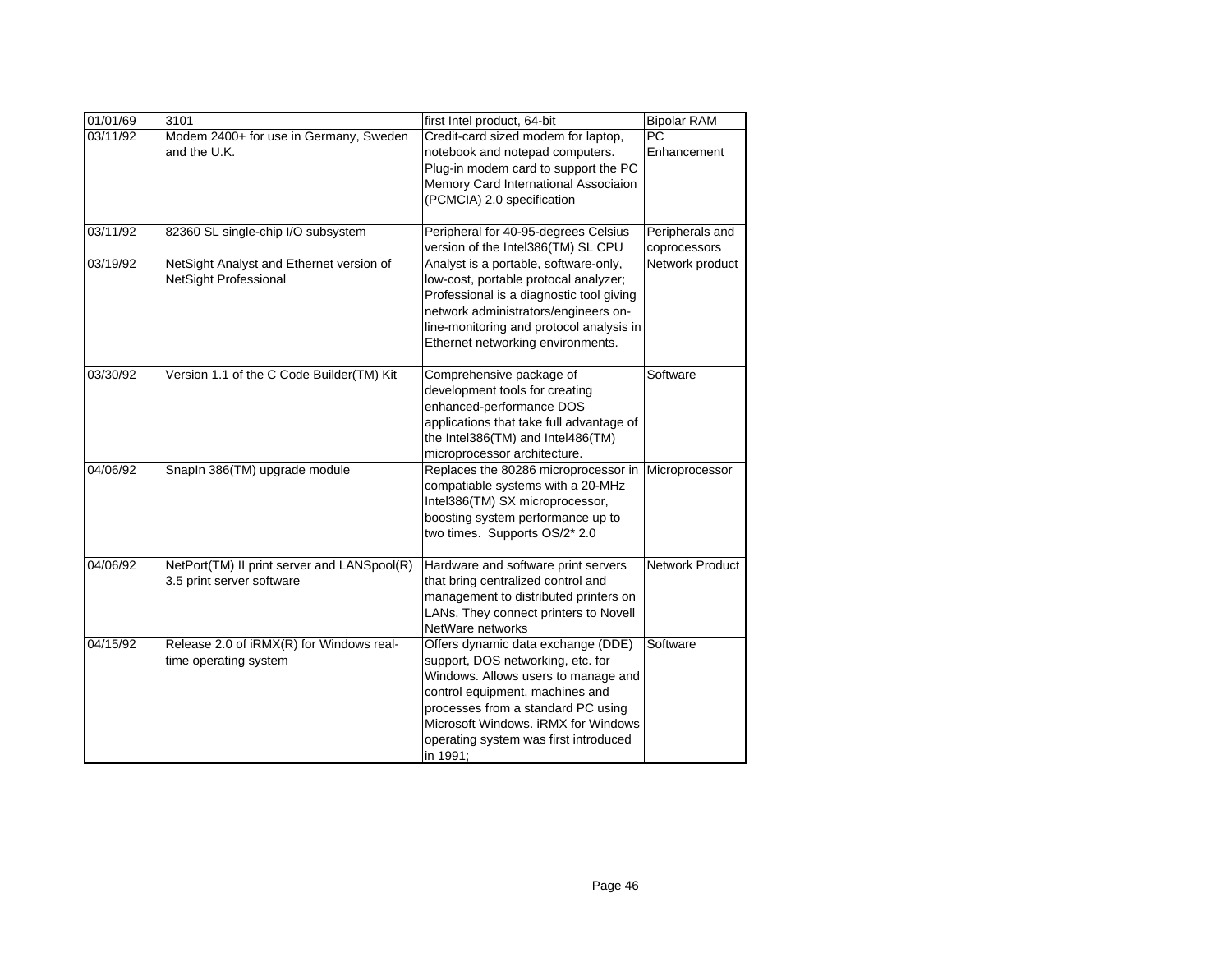| 01/01/69 | 3101                                                                                                                                                                                                                                                | first Intel product, 64-bit                                                                                                                                                                                                | <b>Bipolar RAM</b>          |
|----------|-----------------------------------------------------------------------------------------------------------------------------------------------------------------------------------------------------------------------------------------------------|----------------------------------------------------------------------------------------------------------------------------------------------------------------------------------------------------------------------------|-----------------------------|
| 04/20/92 | SatisFAXtion(R) Modem/400 (internal high-<br>speed faxmodem), SatisFAXtion<br>Modem/400e (external high-speed<br>faxmodem); SatisFAXtion Modem/200 (new<br>version of original SatisFAXtion board);<br>SatisFAXtion Modem/100 (entry-level internal | Desktop faxmodems                                                                                                                                                                                                          | <b>PC</b><br>Enhancement    |
| 04/22/92 | faxmodem for first-time mo<br>28F008SA (8-Megabit FlashFile(TM) memory<br>component) and Series 2 iMC004FLSA (4-<br>megabyte), iMC010FLSA (10-megabyte) and<br>iMC020FLSA (20-megabyte) Flash Memory<br>Cards                                       | Flash memory                                                                                                                                                                                                               | Flash memory                |
| 04/23/92 | $\overline{Ap}$ BUILDER                                                                                                                                                                                                                             | First Windows* 3.0-based software tool Software<br>that simplifies programming process of<br>embedded microcomponents. Offered<br>for free. Supports 80C186EA/EB/EC<br>16-bit microprocessor products                      |                             |
| 04/27/92 | LANSight(TM) Support 3.0 software for<br>Microsoft LAN Manager and IBM LAN Server<br>networks                                                                                                                                                       | Server-based troubleshooting tool for<br>day-to-day management of LANs                                                                                                                                                     | Network product             |
| 05/04/92 | i960(TM) CF microprocessor                                                                                                                                                                                                                          | Second member of Intel's superscalar<br>series of microprocessors. Increases<br>performance of existing CA version by<br>as much as 100 percent while<br>maintaining socket- and object-code<br>compatibility              | Embedded<br>control product |
| 05/26/92 | First OverDrive(TM) processor for retail<br>market. Includes one for 16- and 20-MHz and<br>one for 25-MHz Intel486(TM) SX CPU-based<br>systems                                                                                                      | Allow users of Intel486 SX systems to<br>double the internal speeds of their<br>computers' CPUs by adding a single<br>chip, without upgrading or modifying<br>other system components.                                     | OverDrive<br>processors     |
| 06/15/92 | Intel386 SL microprocessor with<br>Flexible Voltage operation -- designed for 3.3<br>volt systems                                                                                                                                                   | Low-voltage microprocessor for<br>lightweight PCs (subnotebooks and<br>tablets) that demand the desktop<br>performance and extended battery life<br>of full-size SL notebooks from a battery<br>as little as half the size | Microprocessor              |
| 06/18/92 | LANProtect 1.5 software                                                                                                                                                                                                                             | For network virus protection                                                                                                                                                                                               | Network product             |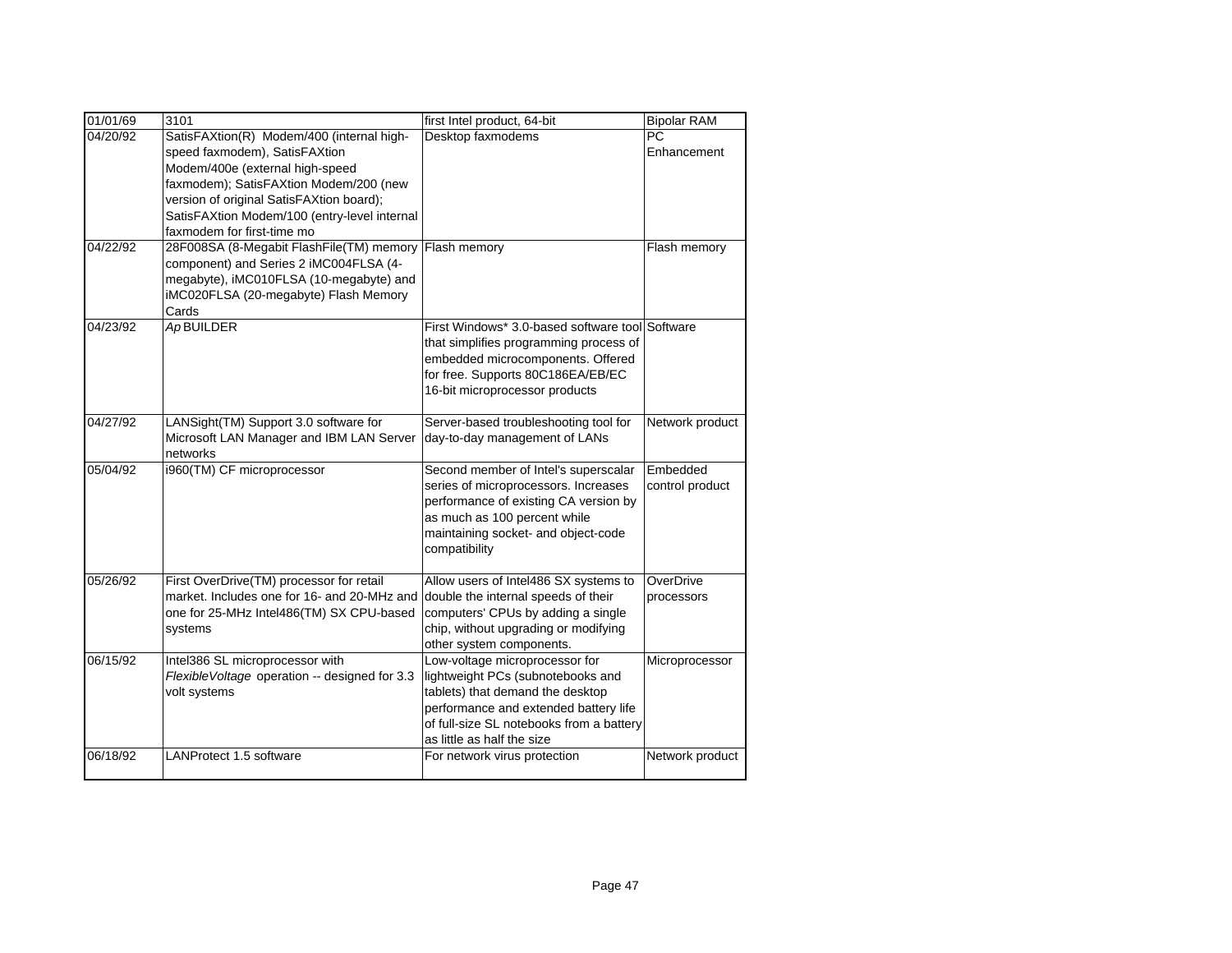| 01/01/69 | 3101                                                                                | first Intel product, 64-bit                                         | <b>Bipolar RAM</b>     |
|----------|-------------------------------------------------------------------------------------|---------------------------------------------------------------------|------------------------|
| 06/22/92 | Low-voltage ICE(TM)-386 SL emulator probe                                           | For in-circuit debug of the Intel386(TM)                            | Developer Tool         |
|          |                                                                                     | SL microprocessor. Supports                                         |                        |
|          |                                                                                     | processors with flexiblevoltage                                     |                        |
|          |                                                                                     | operation                                                           |                        |
| 06/22/92 | ICE-196KD/HX                                                                        | 20-MHz in-circuit emulator to support                               | Developer Tool         |
|          |                                                                                     | the new 16-bit 80C196KD                                             |                        |
|          |                                                                                     | microcontroller                                                     |                        |
| 06/22/92 | 87C196KD microcontroller                                                            | 16-bit product that is an upgrade to the                            | Embedded               |
|          |                                                                                     | existing 87C196KC with 32Kbytes on-                                 | control product        |
|          |                                                                                     | chip ROM and one Kbyte on-chip                                      |                        |
|          |                                                                                     | RAM. Available in both 16- and 20-                                  |                        |
|          |                                                                                     | MHz versions                                                        |                        |
| 06/22/92 | 28F400BX/004BX and 28F002BX/200BX                                                   | 400 is 4-megabit, and 200 is 2-megabit Flash memory                 |                        |
|          | Boot Block flash memories                                                           |                                                                     |                        |
| 06/22/92 | iPLD22V10, iPLD610 and iPLD910                                                      | New industry-standard programmable                                  | PLD                    |
|          |                                                                                     | logic device (PLD) line                                             |                        |
| 06/29/92 | NOS-Independent EtherExpress TPE Hubs,                                              | Family of manageable PC-based hub<br>products for 10base-T Ethernet | <b>Network Product</b> |
|          | Hub Control Panel, Ether Express TPE Hubs<br>for NetWare 3.11, Remote Hub Agent for | <b>Networks</b>                                                     |                        |
|          | NetWare Hub Services                                                                |                                                                     |                        |
| 06/29/92 | LANSight(TM) Support 3.0 software for                                               | Enhanced version of the diagnostic                                  | Network product        |
|          | <b>Novelle NetWare</b>                                                              | tool for effective management of LANs.                              |                        |
|          |                                                                                     | Runs under Windows 3.X or DOS                                       |                        |
|          |                                                                                     |                                                                     |                        |
| 08/03/92 | FAXability Plus and FAXability PLUS/OCR                                             | Two versions of fax application                                     | Software               |
|          | Software for Windows                                                                | designed to run on any industry-                                    |                        |
|          |                                                                                     | standard faxmodem. Second version                                   |                        |
|          |                                                                                     | has support for optical character                                   |                        |
|          |                                                                                     | recognition (OCR) technology                                        |                        |
| 08/04/92 | 82961KD printer coprocessor chip                                                    | Complements 32-bit RISC i960(TM) Kx Peripherals and                 |                        |
|          |                                                                                     | series microprocessors in printer                                   | coprocessors           |
|          |                                                                                     | system applications                                                 |                        |
| 08/10/92 | 66 MHz Intel486 DX2 microprocessor                                                  | Extension of Intel486(TM) processor                                 | Microprocessor         |
|          |                                                                                     | line                                                                |                        |
| 08/10/92 | 82527 CAN 2.0 chip                                                                  | Controller Area Network (CAN)                                       | Peripherals and        |
|          |                                                                                     | Protocol Specification 2.0 chip; for                                | coprocessors           |
|          |                                                                                     | automotive networking. First available                              |                        |
|          |                                                                                     | implementation of the CAN protocol                                  |                        |
|          |                                                                                     | specification 2.0. Jointly developed by                             |                        |
|          |                                                                                     | Robert Bosch, GmbH and Intel                                        |                        |
| 08/24/92 | i860(TM) XR microprocessor                                                          | Military-qualified 40-MHz processor.                                | Microprocessor         |
|          |                                                                                     | Ideal for digital signal processing,                                |                        |
|          |                                                                                     | imagina applications such as radar,                                 |                        |
|          |                                                                                     | sonar and terrain mapping                                           |                        |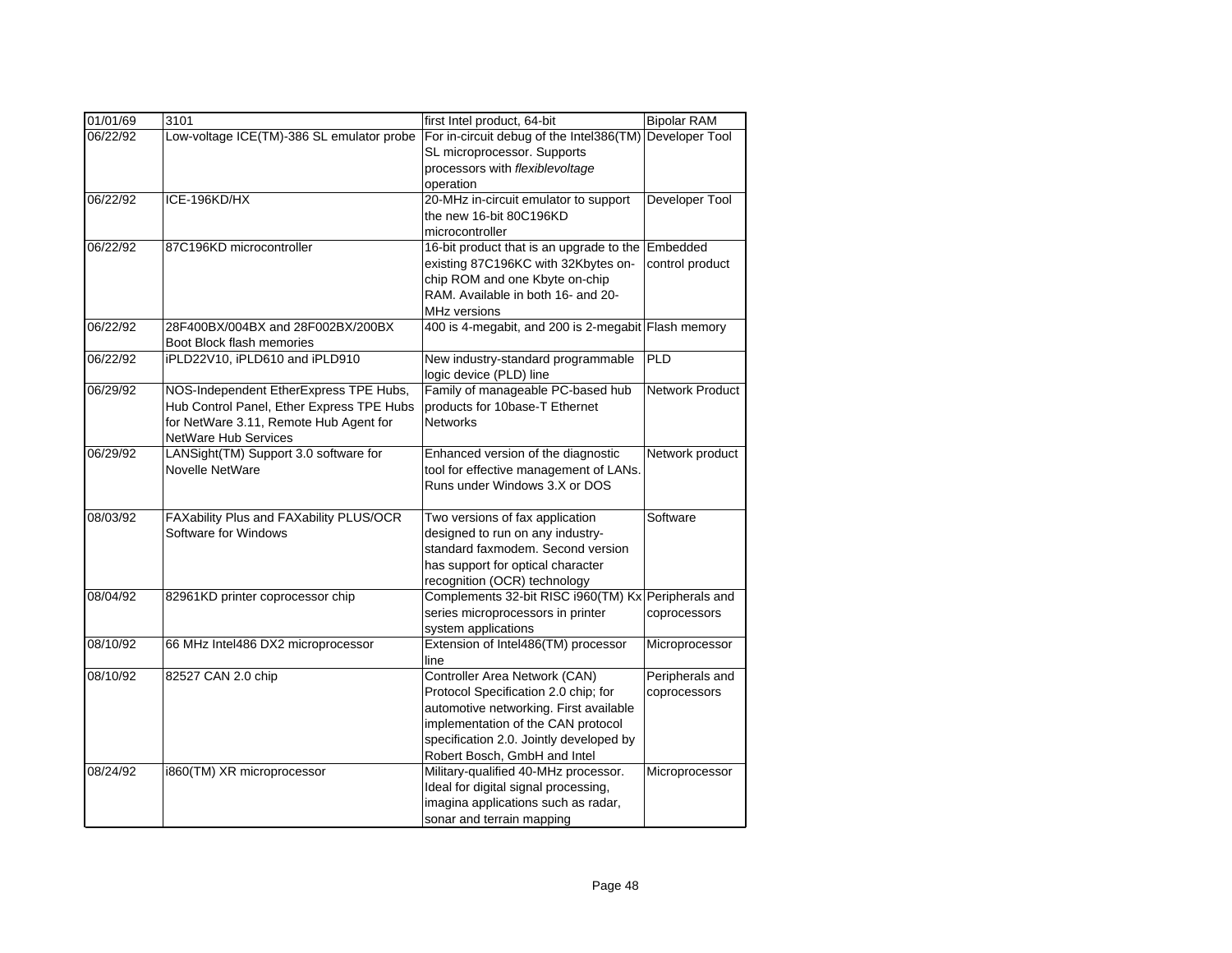| 01/01/69 | 3101                                       | first Intel product, 64-bit                       | <b>Bipolar RAM</b> |
|----------|--------------------------------------------|---------------------------------------------------|--------------------|
| 08/31/92 | iFX780 chip                                | First device in Intel's FlexLogic Field           | <b>PLD</b>         |
|          |                                            | programmable gate array (FPGA)                    |                    |
|          |                                            | family.                                           |                    |
| 09/01/92 | 82593 LAN coprocessor                      | LAN coprocessor for portable PC                   | Network product    |
|          |                                            | networking applications; introduced               |                    |
|          |                                            | prior to 9/1/92                                   |                    |
| 09/14/92 | OverDrive(TM) processors for Intel486(TM)  | Available in 168- and 169-pin versions; OverDrive |                    |
|          | DX CPU-based systems                       | second version in the line of retail              | processors         |
|          |                                            | OverDrive processors                              |                    |
| 09/21/92 | 82596CA coprocessor                        | 32-bit Ethernet LAN coprocessors in               | Network product    |
|          |                                            | 16- and 20-MHz clock speeds                       |                    |
| 09/21/92 | CTOOLS960 Release 4.0                      | Industry's first superscalar                      | Software           |
|          |                                            | microprocessor-tyned C language                   |                    |
|          |                                            | compiler                                          |                    |
| 10/05/92 | Ethernet LAN Card and Fax 9600 Card        | PCMCIA-compatible cards for I/O.                  | PC enhancement     |
|          |                                            | Ethernet LAN card based on Intel's                |                    |
|          |                                            | LAN controller and serial interface               |                    |
|          |                                            | technology; provides client driver                |                    |
|          |                                            | support on industry-standard network              |                    |
|          |                                            | operating systems. Fax 9600 card                  |                    |
|          |                                            | provides high-performance fax and                 |                    |
|          |                                            | data communications                               |                    |
| 10/09/92 | Intel486(TM) SL microprocessors            | Designed for mobile computing.                    | Microprocessor     |
|          |                                            | Delivers twice the processing speed of            |                    |
|          |                                            | the fastest Intel386 SL CPU, has 3.3-             |                    |
|          |                                            | bolt CPU and advanced power                       |                    |
|          |                                            | management.Available in three                     |                    |
|          |                                            | different packages and in 25-MHz, 20-             |                    |
|          |                                            | MHz and 16-MHz versions                           |                    |
| 10/12/92 | 82489DX                                    | Industry's first commercially available           | Peripherals and    |
|          |                                            | interrupt controller that supports                | coprocessors       |
|          |                                            | multiprocessing systems. First                    |                    |
|          |                                            | implementation of the Advanced                    |                    |
|          |                                            | Programmable Interrupt Controller                 |                    |
|          |                                            | (APIC) architecture, which is optimized           |                    |
|          |                                            | for modern operating systems. Can                 |                    |
|          |                                            | operate al                                        |                    |
| 11/09/92 | Low-voltage 82360SL I/O chips and Intel SL | Companion I/O chip for Intel486 SL                | Peripherals and    |
|          | <b>Evaluation Kit</b>                      | processor.                                        | coprocessors       |
| 11/10/92 | Intel's Indeo(TM) technology               | Software developed to bring video to              | Video products     |
|          |                                            | PCs based on Intel386(TM) or                      |                    |
|          |                                            | Intel486(TM) processors.                          |                    |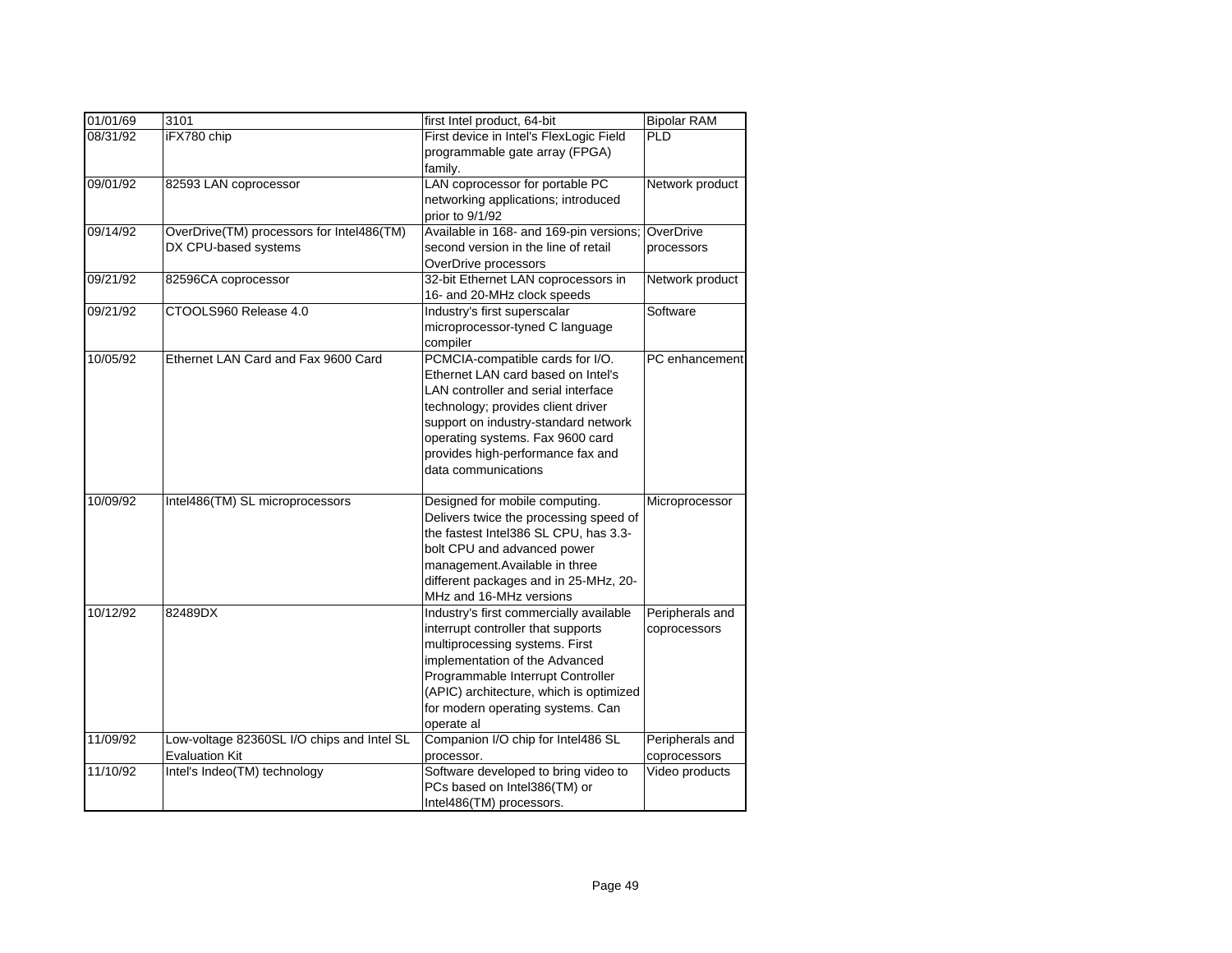| 01/01/69 | 3101                                          | first Intel product, 64-bit                           | <b>Bipolar RAM</b> |
|----------|-----------------------------------------------|-------------------------------------------------------|--------------------|
| 11/11/92 | Intel Paragon(TM) XP/S supercomputer          | Scalable from 5 to 300 gigaFLOPS,                     | Supercomputer      |
|          |                                               | i860(TM) processor-based. Installed at                | products           |
|          |                                               | DOE's Oak Ridge National Laboratory.                  |                    |
|          |                                               | First installation of an Intel Paragon                |                    |
|          |                                               | supercomputer. 35 gigaFLOPS                           |                    |
|          |                                               | system. Will be scaled to 150 GFLOPS                  |                    |
|          |                                               | in 1993.                                              |                    |
| 12/07/92 | 82078                                         | Floppy disk controller suited for both                | Peripherals and    |
|          |                                               | desktop and notebook applications.                    | coprocessors       |
|          |                                               | Based on Intel's 82077AA/SL--the                      |                    |
|          |                                               | industry-standard floppy disk controller.             |                    |
|          |                                               | Features 3.3-volt support and                         |                    |
|          |                                               | enhanced power management for                         |                    |
|          |                                               | longer battery life.                                  |                    |
| 01/11/93 | SatisFAXtion Modem/300                        | Internal faxmodem that supports the                   | <b>PC</b>          |
|          |                                               | V.32bis industry modem standard for                   | Enhancement        |
|          |                                               | data transfer. Comes with                             |                    |
|          |                                               | SatisFAXtion DOS faxing software,                     |                    |
|          |                                               | enabling fax sending and receiving at                 |                    |
|          |                                               | 9,600 bps.                                            |                    |
| 02/12/93 | Ni1000                                        | Second-generation neural network chip Peripherals and |                    |
|          |                                               | jointly developed with Nestor Inc. for                | coprocessors       |
|          |                                               | the Defense Advanced Research                         |                    |
|          |                                               | Projects Agency (DARPA). Has 1,024                    |                    |
|          |                                               | artificial neurons                                    |                    |
| 03/22/93 | 82430 PCIset for Pentium(TM) processor        | Peripheral Component Interconnect                     | Chip Set           |
|          |                                               | (PCI) chipset designed exclusively for                |                    |
|          |                                               | the Pentiurm processor. Enables                       |                    |
|          |                                               | OEMs to develop fifth-generation                      |                    |
|          |                                               | desktop PCs that exploit full                         |                    |
|          |                                               | performacne of the processor and the                  |                    |
|          |                                               | high I/O bandwidth of the PCI                         |                    |
| 03/22/93 | Pentium(TM) processor                         | architecture.<br>112 MIPS, five times more powerful   | Microprocessor     |
|          |                                               | than original Intel486(TM) processor,                 |                    |
|          |                                               | 300 times faster than 8088. Contains                  |                    |
|          |                                               | 3.1 million transistors. Available in 66-             |                    |
|          |                                               | and 60 MHz speeds. .8-micron                          |                    |
|          |                                               | BiCMOS process. 2 on-chip 8K                          |                    |
|          |                                               | caches. Integrated floating-point unit.               |                    |
| 03/22/93 | System building blocks for Pentium            | Peripherals for the Pentium processor.                | Peripherals and    |
|          | processor: the 82496 Advanced Cache           | Designed for OEMs to build systems                    | coprocessors       |
|          | Controller, the 82489 DX interrupt controller |                                                       |                    |
|          |                                               |                                                       |                    |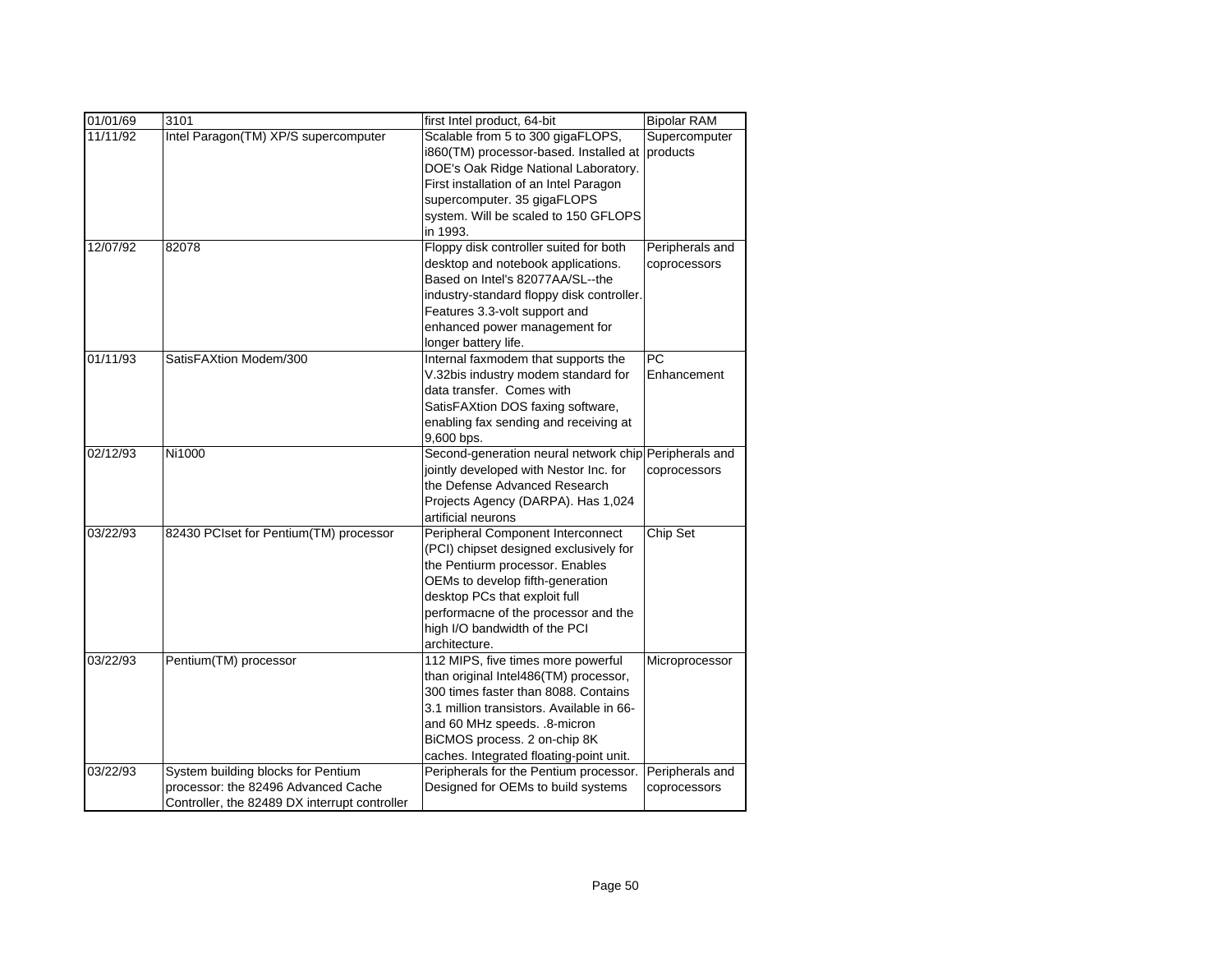| 01/01/69 | 3101                                               | first Intel product, 64-bit                                                                                                                                                                                                                                                                     | <b>Bipolar RAM</b>          |
|----------|----------------------------------------------------|-------------------------------------------------------------------------------------------------------------------------------------------------------------------------------------------------------------------------------------------------------------------------------------------------|-----------------------------|
| 03/22/93 | 82491 cache (custom SRAMs)                         | System building blocks for Pentium<br>processor                                                                                                                                                                                                                                                 | <b>SRAM</b>                 |
| 03/29/93 | 8xC196MD controller (initial version:<br>87C196MD) | Motor control member of Intel's<br>MCS(R)-96 advanced 16-bit<br>microcontroller family. Applications<br>may include electric motors. VCRs,<br>consumer/industrial motor control, etc.                                                                                                           | Embedded<br>control product |
| 03/29/93 | TokenExpress(TM) EISA/32 LAN adapter               | High-performance 32-bit network<br>interface card for EISA-based systems<br>linked to token ring LANs. Ensures<br>high throughput for servers and 32-bit<br>workstations                                                                                                                        | Network product             |
| 03/30/93 | Intel Smart Video Recorder                         | Retail video add-in card for PCs.<br>Allows users to record and save<br>motion video in a single step. The<br>video can then be incorporated into<br>presentations, training and electronic<br>mail. Typical user can record video<br>from laser disks, camers or VCRs.<br>They can             | PC enhancement              |
| 04/06/93 | ProjectBUILDER 196                                 | Low-cost application project kit with<br>modeling software for the<br>196KB/KC/KD microcontrollers.<br>Includes ModelBUILDER, a system-<br>level application modeling and<br>performance analysis tool; a<br>retargetable symbolic debug monitor; a<br>demo version of ASM96 Macro<br>Assembler | Developer Tool              |
| 04/14/93 | <b>MBIIUNIXODK</b>                                 | Software solution that gives Intel's<br>MULTIBUS II embedded workstation<br>family (iSBC 48486/DS6600V, iSBC<br>486/DX3300V, and iSBC<br>486/SX2500V)) the power of standard<br>off-the-shelf UNIX software from<br>UNIVEL*, Combines the off-the-shelf<br>UNIVEL software, standard PC         | Software                    |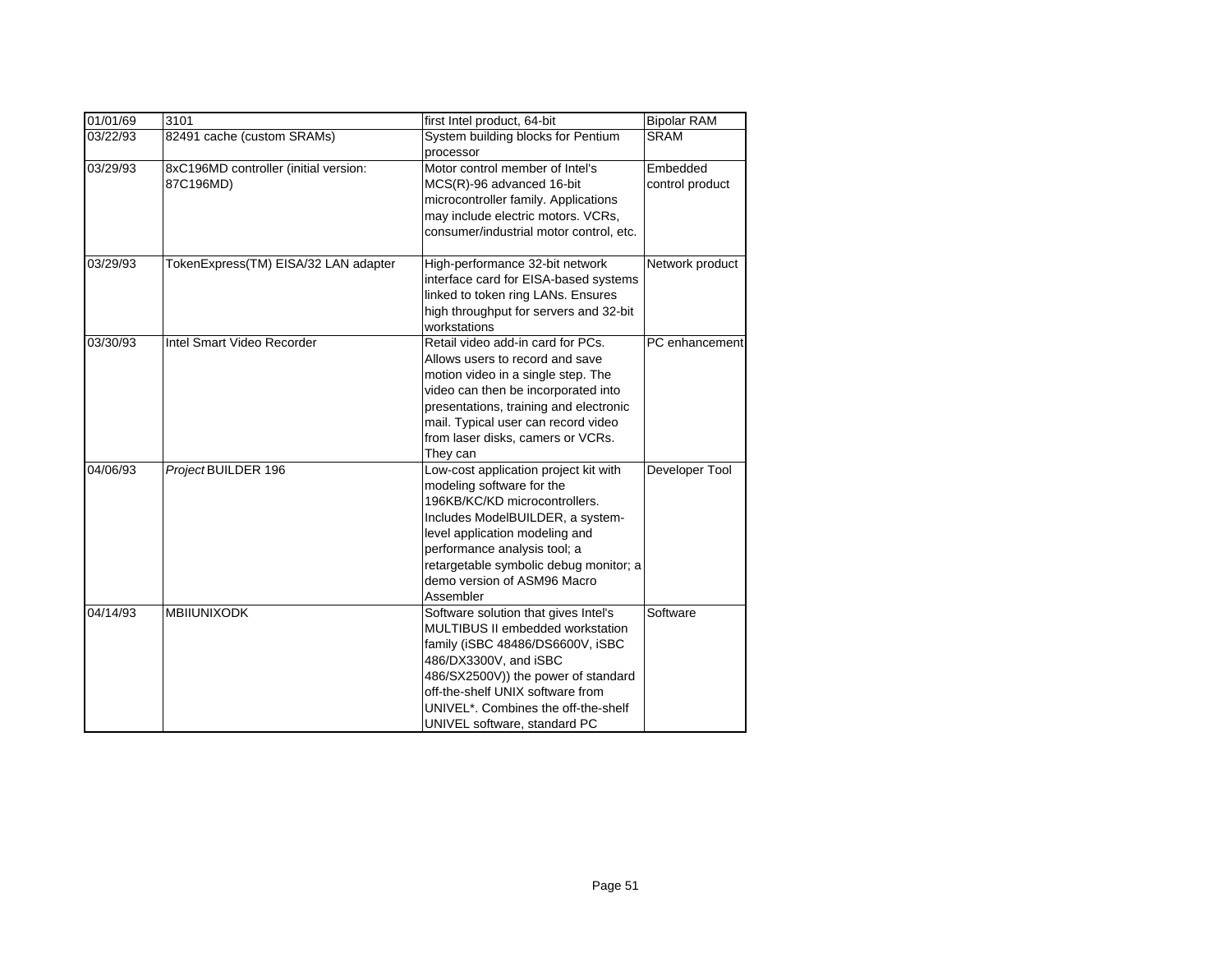| 01/01/69 | 3101                                                                                                                                                                                                                                                      | first Intel product, 64-bit                                                                                                                                                                                                                                                          | <b>Bipolar RAM</b>              |
|----------|-----------------------------------------------------------------------------------------------------------------------------------------------------------------------------------------------------------------------------------------------------------|--------------------------------------------------------------------------------------------------------------------------------------------------------------------------------------------------------------------------------------------------------------------------------------|---------------------------------|
| 05/10/93 | FLEXlogic PLUS Design Kits                                                                                                                                                                                                                                | Advanced design kits that support<br>design environments for Intel FPGAs<br>and iPLDs on Cadence, Mentor and<br>VIEWlogic CAE systems. Intel's first<br>FLEXlogic FPGA is the iFX780, a<br>CMOS device that combines the<br>predictable speed, low cost and east-of-<br>use of a PLD | Developer Tool                  |
| 06/14/93 | NetSight Trend Reporter                                                                                                                                                                                                                                   | Software utility that enables LAN<br>service providers or OEMs to interpret<br>easily the raw network data captured<br>by Intel's NetSight Sentry network<br>monitor or NetSight Professional<br>protocol analyzer (which includes the<br>monitor features of Sentry). Trend<br>Repo | Network product                 |
| 06/15/93 | Intel Wireless Modem                                                                                                                                                                                                                                      | Compact, lightweight transceiver that<br>allows users of IA mobile PCs to send<br>and receive messages wirelessly over<br>the Ram Mobile Data networks, which<br>cover 6,000 cities and towns in the top<br>200 U.S. metropolitan areas. Its the<br>result of a cooperative effor    | PC<br>Enhancement               |
| 06/21/93 | SL Enhanced Intel486(TM) microprocessors.<br>Includes the Intel486 SX CPU at 25- and 33-<br>MHz; the Intel486 DX CPU at 33- and 50-MHz<br>(5 volt only); and Intel486 DX2 at 40- (3.3-volt<br>only) and 50-MHz (5-volt only) and 66-MHz (5<br>volt only). | Designed for energy-efficient<br>computers. Announcement says the<br>company's entire Intel486(TM)<br>processor family is now available with<br>energy-efficient technology, the same<br>technology as in the Intel486 SL<br>microprocessors.                                        | Microprocessor                  |
| 07/26/93 | 82C42PE                                                                                                                                                                                                                                                   | Keyboard controller designed for PC<br>products participating in the EPA's<br>Energy Star (energy-efficient) Program.                                                                                                                                                                | Peripherals and<br>coprocessors |
| 07/27/93 | IntelFaxmodems (24/96i-internal, 24v/96i,<br>internal; 24v/96e, external; 96/96i, internal;<br>96/96e, external; 144/144i, internal; 144/144e,<br>external)                                                                                               | Expansion of Intel's product line fo<br>offer a complete spectrum of<br>faxmodems, from the SatisFAXtion<br>modems to these new ones. They are<br>low-cost versions.                                                                                                                 | <b>PC</b><br>Enhancement        |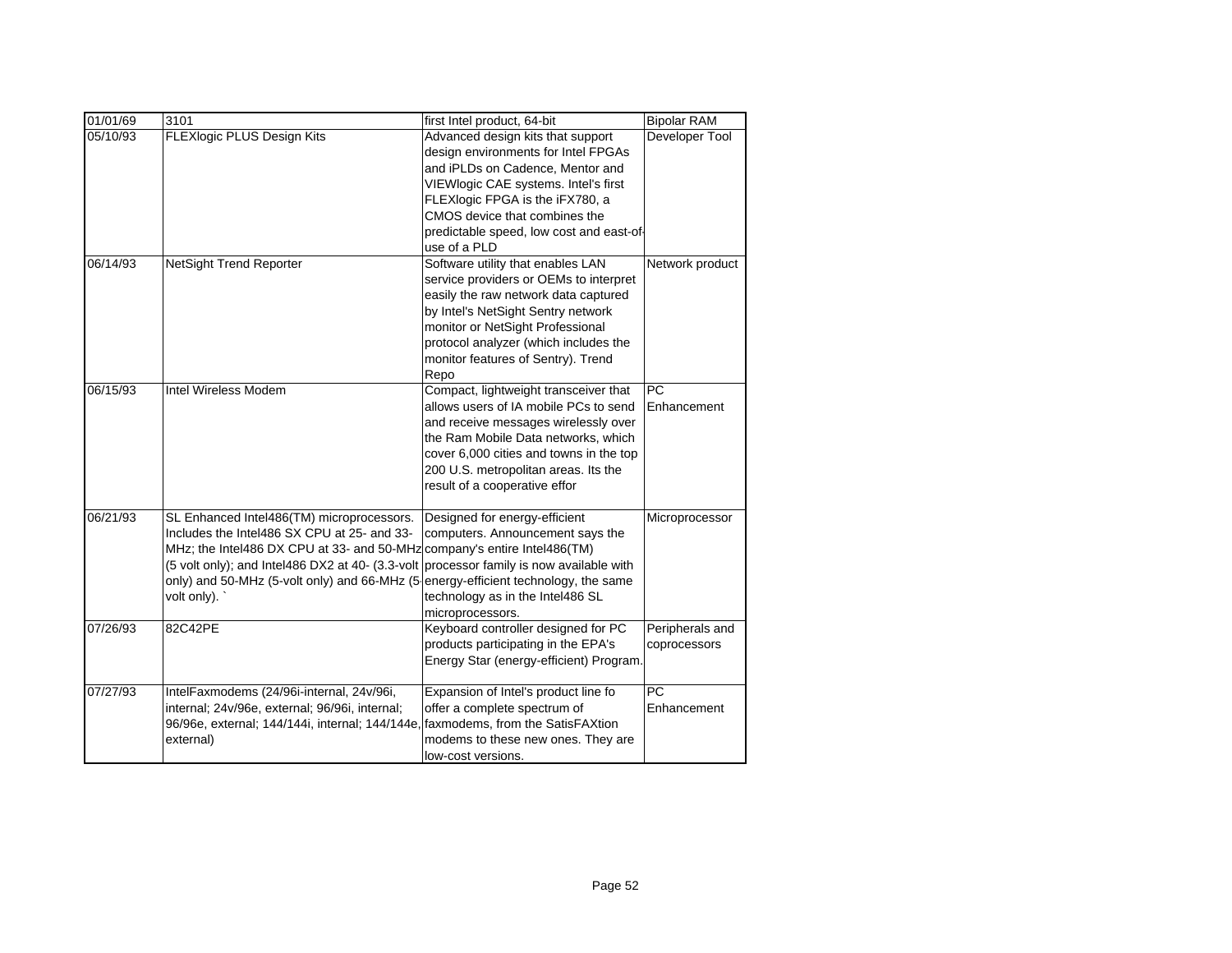| 01/01/69 | 3101                                                                                                                                                                                                                                                                                 | first Intel product, 64-bit                                                                                                                                                                                                                                                       | <b>Bipolar RAM</b>          |
|----------|--------------------------------------------------------------------------------------------------------------------------------------------------------------------------------------------------------------------------------------------------------------------------------------|-----------------------------------------------------------------------------------------------------------------------------------------------------------------------------------------------------------------------------------------------------------------------------------|-----------------------------|
| 09/20/93 | iFX740 FLEXlogic Field Programmable Gate<br>Array (FPGA)                                                                                                                                                                                                                             | Second member of Intel's family of<br>FPGAs. (First was the iFX 780).<br>Designed to provide customizable logic<br>solutions for I/O and memory control<br>functions in high-performance<br>computing and communication<br>systems.                                               | <b>FPGA</b>                 |
| 10/04/93 | 386CX(??) Embedded processor based on<br>the Intel386(TM) architecture                                                                                                                                                                                                               | Applications are diverse -- take the<br>functionality around a desktop-<br>compatible Intel386 core to serve<br>embedded applications                                                                                                                                             | Embedded<br>control product |
| 10/04/93 | 28F010 (1 Mbit) and 28F020 (2-Mbit) flash<br>components                                                                                                                                                                                                                              | Bulk-erase flash components with<br>access times of 65 and 70 seconds,<br>respectively. Previously available with<br>access times as low as 90 seconds.                                                                                                                           | Flash memory                |
| 10/25/93 | 82750PD video processor                                                                                                                                                                                                                                                              | Latest member of the family of i750(R)<br>video processors. Supports real-time<br>single-step compression of analog<br>video input from a camcorder, laser<br>kisk or VHS unit to create Indeo(TM)<br>video format files and store them on<br>hard disk. Supports the shared fram | Video products              |
| 10/27/93 | 16-Mbit flash memory component<br>(28F016SA), 32 MB<br>components (DD28F032SA, which is two 16-<br>Mbit chips in a single package) and Series 2+<br>PCMCIA flash memory cards in 4, 20 and 40<br>Mbyte capacities. Also a new line of PCMCIA-<br>AT flash drives with storage capaci | Flash products targeted at the sub-<br>notebook and handheld computers and<br>communications device market.                                                                                                                                                                       | Flash memory                |
| 11/15/93 | Plug and Play Kit for MS-DOS* and<br>Windows*; Plug and Play BIOS<br>Enhancements Kit; and Plug and Play ISA<br>Hardware Demo Kit                                                                                                                                                    | Plug and Play (new class of PC add-in<br>cards that can be easily inserted into a<br>PC) development kits, created by Intel<br>Architecture Labs to assist system and<br>add-in board developers in making<br>PCs easier to configure                                             | Developer Tool              |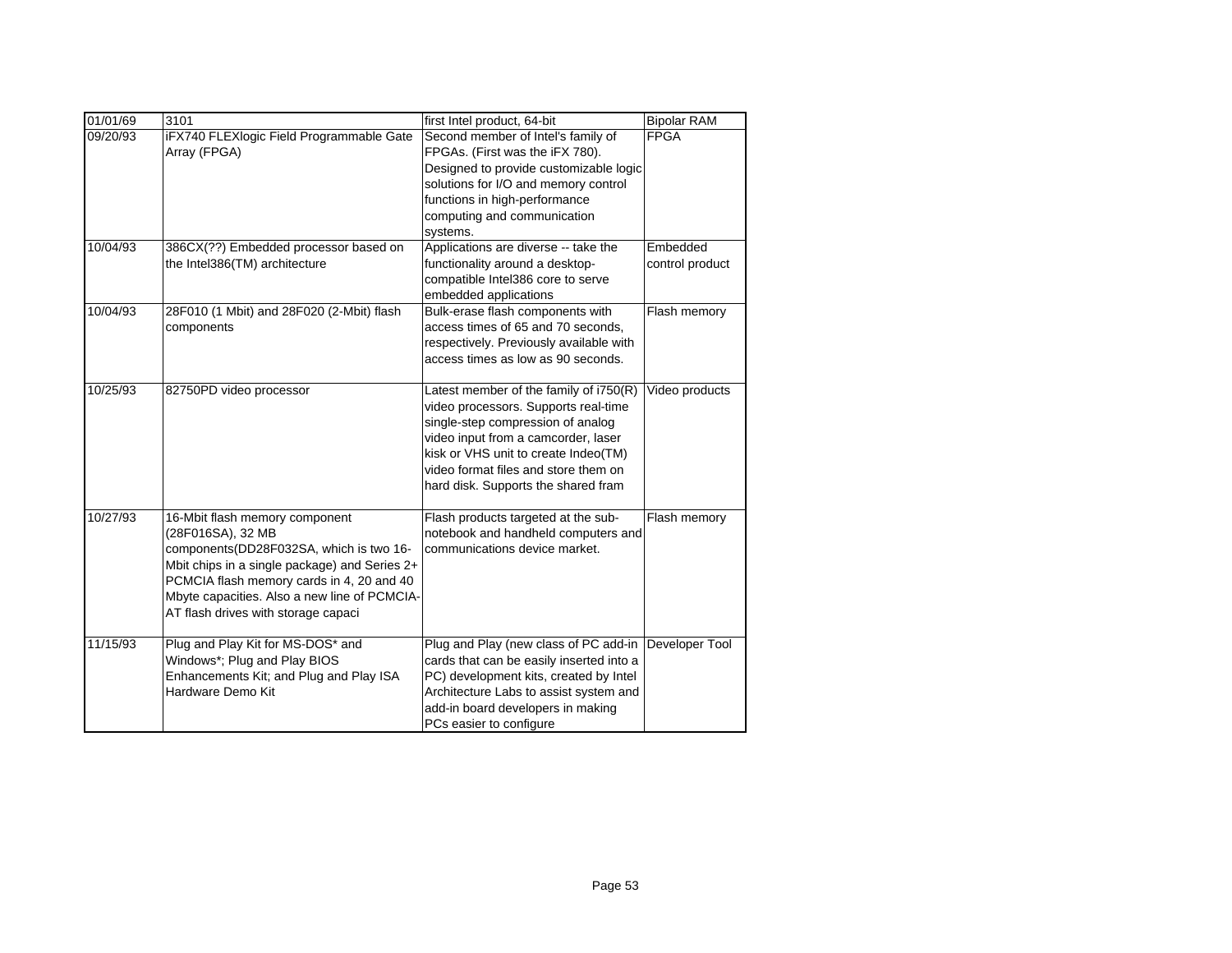| 01/01/69 | 3101                                                                             | first Intel product, 64-bit                                                   | <b>Bipolar RAM</b>    |
|----------|----------------------------------------------------------------------------------|-------------------------------------------------------------------------------|-----------------------|
| 01/25/94 | ProShare(TM) Personal Conferencing product<br>family (ProShare Video System 200) | Line of PC-based products that allow<br>people to work together on documents, | Video<br>conferencing |
|          |                                                                                  | spreadsheets and other applications                                           | product               |
|          |                                                                                  | and to see each other using video                                             |                       |
|          |                                                                                  | conferencing. Includes Intel ProShare                                         |                       |
|          |                                                                                  | Standard Edition software, ProShare                                           |                       |
|          |                                                                                  | Personal Conferencing Standard Editi                                          |                       |
| 03/07/94 | DX4??? 33-MHz Intel486?                                                          | Faster Intel486(TM) processor                                                 | Microprocessor        |
| 03/07/94 | 90- and 100 MHz Pentium processors                                               | Faster versions of the Pentium                                                | Microprocessor        |
|          |                                                                                  | processor                                                                     |                       |
| 04/11/94 | NetportExpress(TM) EL print server for                                           | Joins the NetportExpress XL, Intel's                                          | Network product       |
|          | Novell(R) Netware(R) environments                                                | print server for multi-protocol PC,                                           |                       |
|          |                                                                                  | UNIX* and Macintosh* network printing                                         |                       |
|          |                                                                                  | environments                                                                  |                       |
| 04/18/94 | IntelSX2(TM) OverDrive processor                                                 | Lower-cost upgrade for Intel486(TM)                                           | OverDrive             |
|          |                                                                                  | SX CPU-based systems. Doubles the                                             | processors            |
|          |                                                                                  | processor speed of Intel486 SX CPU-                                           |                       |
|          |                                                                                  | based systems and is suited for non-                                          |                       |
|          |                                                                                  | math intensive applications.                                                  |                       |
| 05/09/94 | iFX730 and iFX760 FLEXlogic Field                                                | 730 contains 30 macrocells, 760 has                                           | <b>FPGA</b>           |
|          | Programmable Gate Arrays (FPGAs)                                                 | 60. Designed to provide customizable                                          |                       |
|          |                                                                                  | logic solutions for I/O and memory                                            |                       |
|          |                                                                                  | control functions in high-performance                                         |                       |
|          |                                                                                  | computing and communication                                                   |                       |
|          |                                                                                  | systems, including telecommunications                                         |                       |
|          |                                                                                  | and data communications applications.                                         |                       |
| 09/13/94 | RemoteExpress(TM) ISDN LAN adapter                                               | Provide telecommuters access to an                                            | Network product       |
|          | products                                                                         | office LAN from a home or remote                                              |                       |
|          |                                                                                  | location. Operate over ISDN phone                                             |                       |
|          |                                                                                  | lines.                                                                        |                       |
| 09/17/94 | Enhanced 286/310 System                                                          | Enhanced 286 based Xenix and real-                                            | Integrated            |
|          |                                                                                  | time OEM systems with more storage                                            | system                |
|          |                                                                                  | and software                                                                  |                       |
| 10/10/94 | 75-MHz Pentium(R) processor in TCP (tape                                         | Power dissipation of 3 watts, power                                           | Microprocessor        |
|          | carrier package)                                                                 | management technology, light-weight                                           |                       |
|          |                                                                                  | packaging. Designed for notebook                                              |                       |
|          |                                                                                  | computers                                                                     |                       |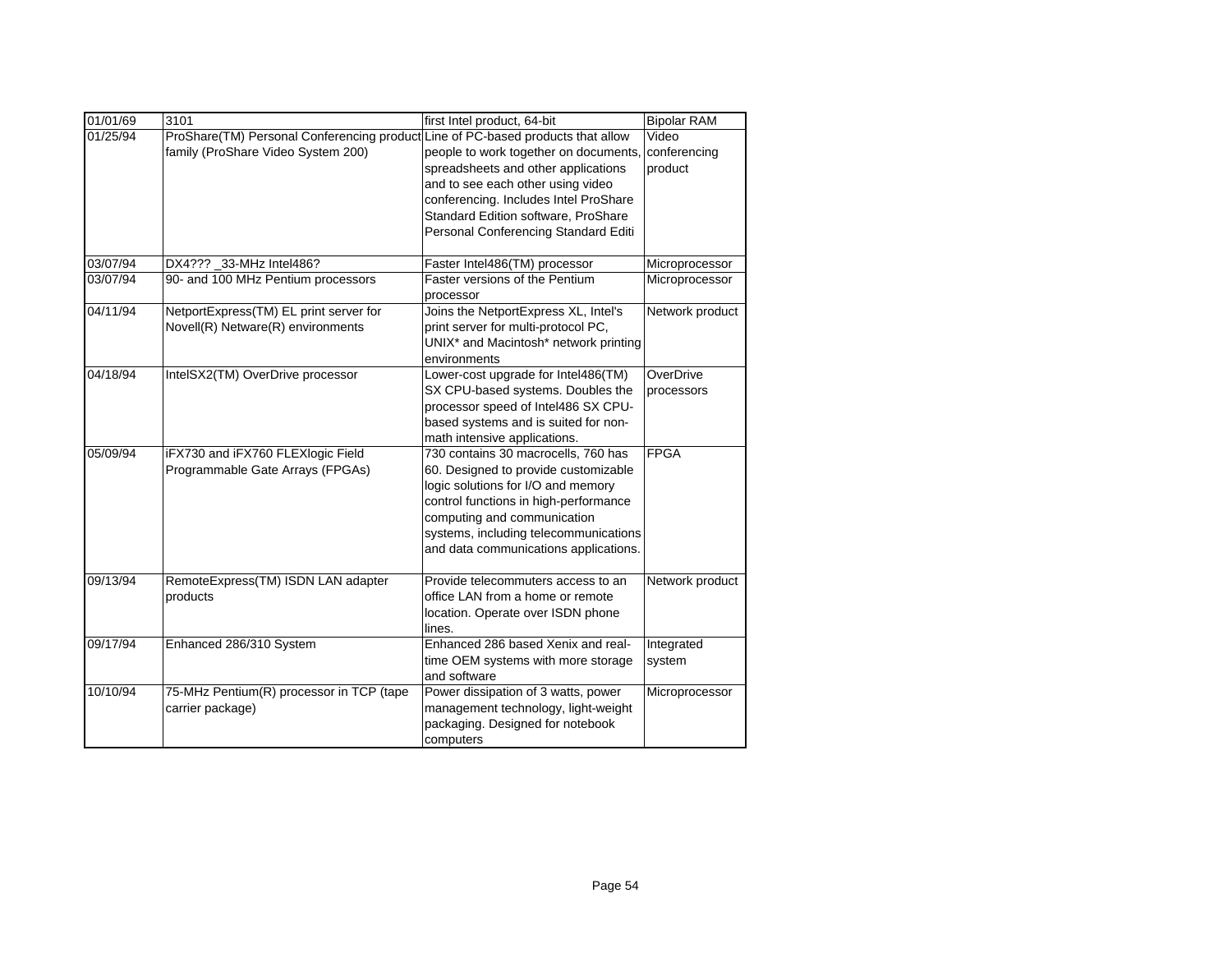| 01/01/69 | 3101                                      | first Intel product, 64-bit              | <b>Bipolar RAM</b> |
|----------|-------------------------------------------|------------------------------------------|--------------------|
| 10/24/94 | 28F016XS embedded flash RAM, 28F016XD     | New flash architecture that combines     | Flash memory       |
|          | embedded flash RAM                        | high-speed execution capability of       |                    |
|          |                                           | DRAMS with non-volatile, updatable       |                    |
|          |                                           | code storage of flash. Both are 16-      |                    |
|          |                                           | megabit (2-megabyte) products. XD        |                    |
|          |                                           | has a DRAM interface, making it easy     |                    |
|          |                                           | for designers to replace redundant       |                    |
|          |                                           | DRAMs.                                   |                    |
| 11/14/94 | LANDesk(TM) Personal Conferencing         | Allows a network administrator to        | Network product    |
|          | Manager                                   | control and monitor the number of        |                    |
|          |                                           | simultaneous video conferences over a    |                    |
|          |                                           | LAN. Lets administrators guarantee the   |                    |
|          |                                           | performance of existing network          |                    |
|          |                                           | applications while taking advantage of   |                    |
|          |                                           | video conferencing                       |                    |
| 11/14/94 | ProShare Video System 150                 | Video conferencing system and            | Video              |
|          |                                           | application sharing product exclusively  | conferencing       |
|          |                                           | for LAN networks.                        | product            |
| 01/23/95 | First Pentium OverDrive processor         | <b>DATA MISSING FROM FILE</b>            | OverDrive          |
|          |                                           |                                          | processors         |
| 01/31/95 | 82430FX (AKA "Triton") - a four-component | Includes The Triton System               | Chip set           |
|          | chip set                                  | Component (TSC), 2 Triton Data Path      |                    |
|          |                                           | (TDP) chips, and the PCI ISA/IDE         |                    |
|          |                                           | accelerator (PIIX). Chipset for          |                    |
|          |                                           | Pentium(R) processors; Brings new        |                    |
|          |                                           | levels of performance for multimemdia,   |                    |
|          |                                           | video conferencing and other PC          |                    |
|          |                                           | applications                             |                    |
| 02/01/95 | 80C196NU 16-bit microcontroller           | Doubles existing performance of the      | Embedded           |
|          |                                           | current highest performaing Intel 16-bit | control product    |
|          |                                           | controller (8xC196NP) on the market.     |                    |
|          |                                           | Operates at 50 MHz by using clock        |                    |
|          |                                           | doubling technology. A drop-in           |                    |
|          |                                           | replacement to the 80C196NP              |                    |
|          |                                           | controller.                              |                    |
| 02/13/95 | 8xC251SB microcontroller                  | First MCS(R) 251 microcontroller.        | Embedded           |
|          |                                           | Binary code- and pin-compatible with     | control product    |
|          |                                           | MCS 51 microcontrollers. Allows drop-    |                    |
|          |                                           | in replacement upgrade to existing       |                    |
|          |                                           | MCS 51 controller. Increases             |                    |
|          |                                           | performance 5 to 15 times at the same    |                    |
|          |                                           | clock speed.                             |                    |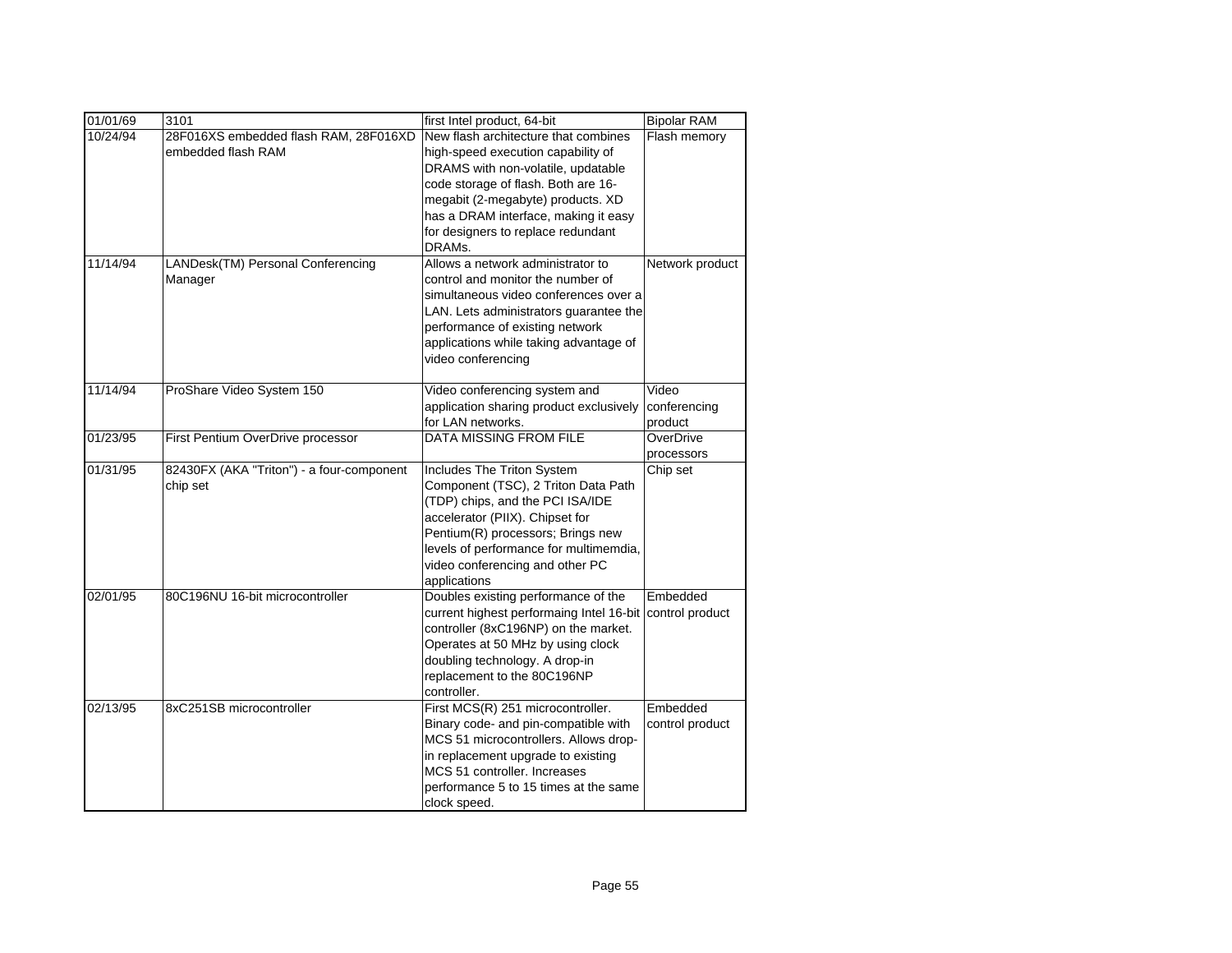| 01/01/69 | 3101                                               | first Intel product, 64-bit                                                 | <b>Bipolar RAM</b>     |
|----------|----------------------------------------------------|-----------------------------------------------------------------------------|------------------------|
| 03/13/95 | 28F004BV-120 and 28F400-120                        | Combines Boot Block architecture with                                       | Flash memory           |
|          | SmartVoltage technology Boot Block flash           | Intel's SmartVoltage technology.                                            |                        |
|          | devices                                            | Enables low-power operation.                                                |                        |
| 03/27/95 | 8-bit microcontrollers with 512 bytes of<br>RAM??? |                                                                             | Microprocessor         |
| 03/27/95 | 120-MHz Pentium(R) processor                       | For desktops and notebooks                                                  | Microprocessor         |
| 04/13/95 | H.320 enhancement for ProShare Video               | Lets users conduct video and audio                                          | Video                  |
|          | System 200                                         | conferences with multiple users at the                                      | conferencing           |
|          |                                                    | same time. Connects with H.320                                              | product                |
|          |                                                    | multipoint bridging systems such as                                         |                        |
|          |                                                    | those available from AT&T, Sprint and                                       |                        |
|          |                                                    | ITC.                                                                        |                        |
| 05/15/95 | LANDesk(R) Virus Protect v3.0                      | Comprehensive solution for centrally                                        | Network product        |
|          |                                                    | managed enterprise-wide virus                                               |                        |
|          |                                                    | protection.                                                                 |                        |
| 05/22/95 | EtherExpress(TM) PRO/100 Smart Adapter             | First intelligent 10/100Mbps server                                         | <b>Network Product</b> |
|          | card                                               | card; gives users faster access to                                          |                        |
|          |                                                    | information across a network.                                               | <b>Network Product</b> |
| 05/22/95 | StorageExpress(TM) II System                       | High-bandwidth networking product. A                                        |                        |
|          |                                                    | hardware platform that ships standard<br>with a Pentium processor, PCI bus, |                        |
|          |                                                    | and 100Mbps Fast Ethernet interface,                                        |                        |
|          |                                                    | along with new software release                                             |                        |
|          |                                                    | version 1.50 in the XLC, XLD and XLE                                        |                        |
|          |                                                    | models. It's a dedicated backup server                                      |                        |
|          |                                                    |                                                                             |                        |
| 05/28/95 | 90-MHz Pentium(R) processor for mobile             | Reference from 6/12/95 announcement Microprocessor                          |                        |
|          | computers                                          | of 133-MHz processor                                                        |                        |
|          |                                                    |                                                                             |                        |
| 06/12/95 | 133-MHz Pentiurm(R) processor                      | Targeted for both high-end desktops                                         | Microprocessor         |
|          |                                                    | and high-performance servers                                                |                        |
| 06/19/95 | i960(R) RP processor                               | A single-chip intelligent I/O subsystem                                     | Microprocessor         |
|          |                                                    | for PC servers in the enterprise                                            |                        |
|          |                                                    | computing environment. I/O                                                  |                        |
|          |                                                    | subsystems based on this processor                                          |                        |
|          |                                                    | improve the speed at which users                                            |                        |
|          |                                                    | access and manipulate text, graphics,                                       |                        |
|          |                                                    | video and audio data from PC servers                                        |                        |
| 07/05/95 | EtherExpress PRO/10 PCI Adapter card.              | Optimized for Pentium and Intel486TM                                        | Network product        |
|          |                                                    | processor-based systems. It's an Intel                                      |                        |
|          |                                                    | Ethernet connection for systems.                                            |                        |
|          |                                                    |                                                                             |                        |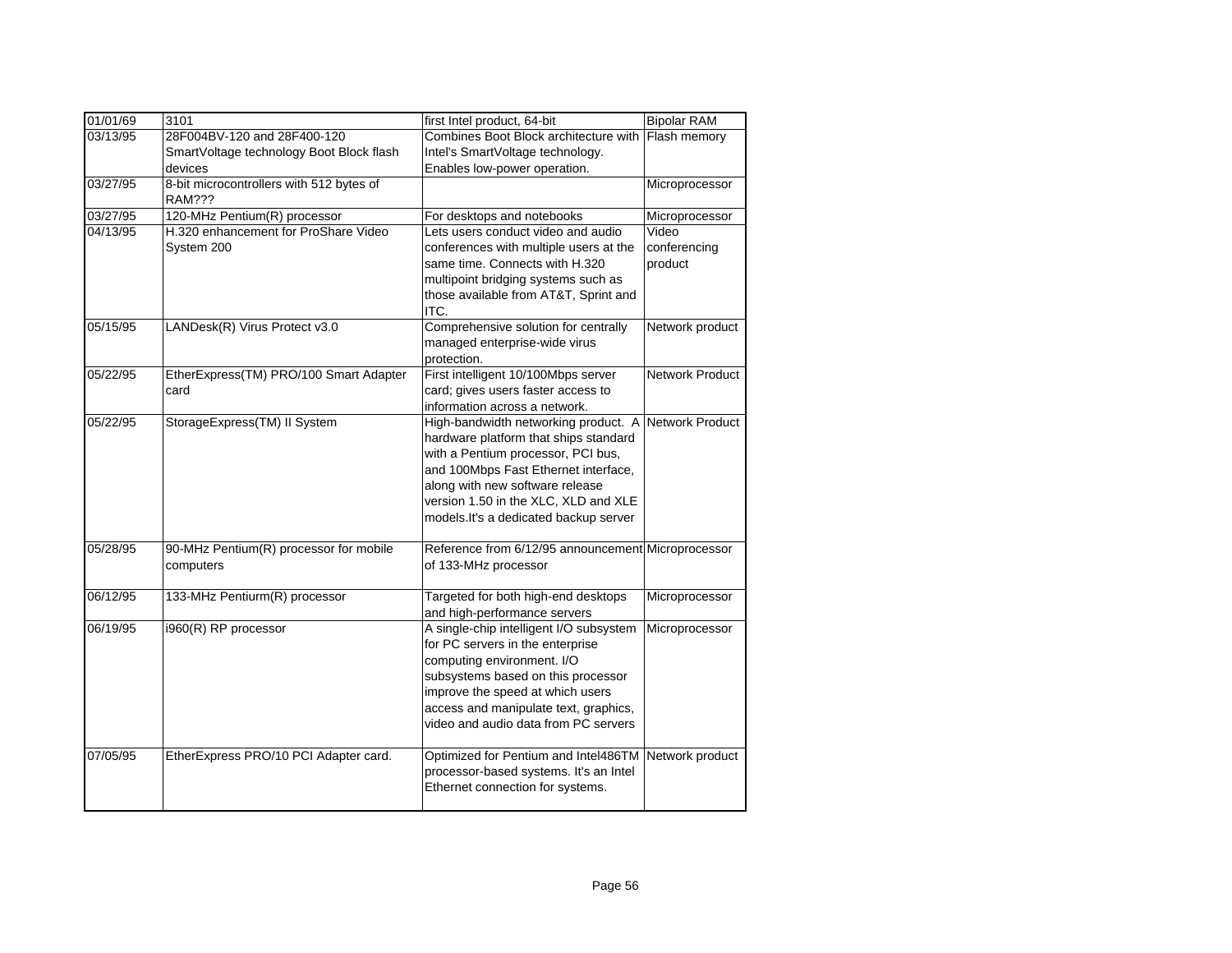| 01/01/69 | 3101                                      | first Intel product, 64-bit                    | <b>Bipolar RAM</b> |
|----------|-------------------------------------------|------------------------------------------------|--------------------|
| 09/01/95 | 82557 Fast Ethernet controller            | Mentioned in 5/20/16 Web                       | Peripherals and    |
|          |                                           | announcement                                   | coprocessors       |
| 09/11/95 | 83-MHz Pentirum(R) OverDrive(R) processor | Designed for the IntelDX2(TM) 66-MHz OverDrive |                    |
|          | upgrade                                   | and Intel486(TM) 33-MHz CPU-based              | Processor          |
|          |                                           | systems                                        |                    |
| 09/19/95 | 100BASE-TX Intel Express stackable hub    | High-bandwidth network product for             | Network product    |
|          |                                           | Fast Ethernet workgroups. Developed            |                    |
|          |                                           | hand-in-hand with Bay Networks.                |                    |
|          |                                           |                                                |                    |
| 10/23/95 | 120-MHz Pentium(R) processor for mobile   | Others released earlier in 1995: 75-           | Microprocessor     |
|          | computers                                 | MHz processor and 90-MHz (5/28/95)             |                    |
|          |                                           | processor for mobile computers. 3.3            |                    |
|          |                                           | volt, TCP package                              |                    |
| 11/01/95 | 82430MX Mobile PCIset                     | PCI chip set increases performance of          | Chip set           |
|          |                                           | Pentium(R) processor-based mobile              |                    |
|          |                                           | systems to 30 percent. Consists of 4           |                    |
|          |                                           | components: 82437 MX System                    |                    |
|          |                                           | controller; two 82438 MX Data Path             |                    |
|          |                                           | chips, and the 82371MX I/O and IDE             |                    |
|          |                                           | Accelerator.                                   |                    |
| 11/01/95 | 82450GX and 82450KX PCI Chip Set family   | GX is for servers, KX is for                   | Chip set           |
|          | for Pentium(R) Pro processors             | workstations and high-performance              |                    |
|          |                                           | desktops. The provide first PCI chip set       |                    |
|          |                                           | solution for Pentium Pro processors.           |                    |
|          |                                           | Each comprised of four components: a           |                    |
|          |                                           | PCI bridge, a data path (DP), a data           |                    |
|          |                                           | controller (DC), and a memory                  |                    |
|          |                                           | interface                                      |                    |
| 11/01/95 | Pentium(R) Pro processor                  | Debuting at 150-, 180-, and 200-MHz            | Microprocessor     |
|          |                                           | speeds. For workstations and servers.          |                    |
|          |                                           | 5.5 million transistors                        |                    |
| 11/06/95 | LANDesk Server Manager Pro                | Combined hardware and software                 | Network product    |
|          |                                           | solution that provides remote control          |                    |
|          |                                           | access to critical servers, along with in-     |                    |
|          |                                           | card battery backup, multi-NOS                 |                    |
|          |                                           | parameter monitorig, etc. Results in           |                    |
|          |                                           | improved network stability. Supports           |                    |
|          |                                           | both Windows NT servers and Novell             |                    |
|          |                                           | <b>NetW</b>                                    |                    |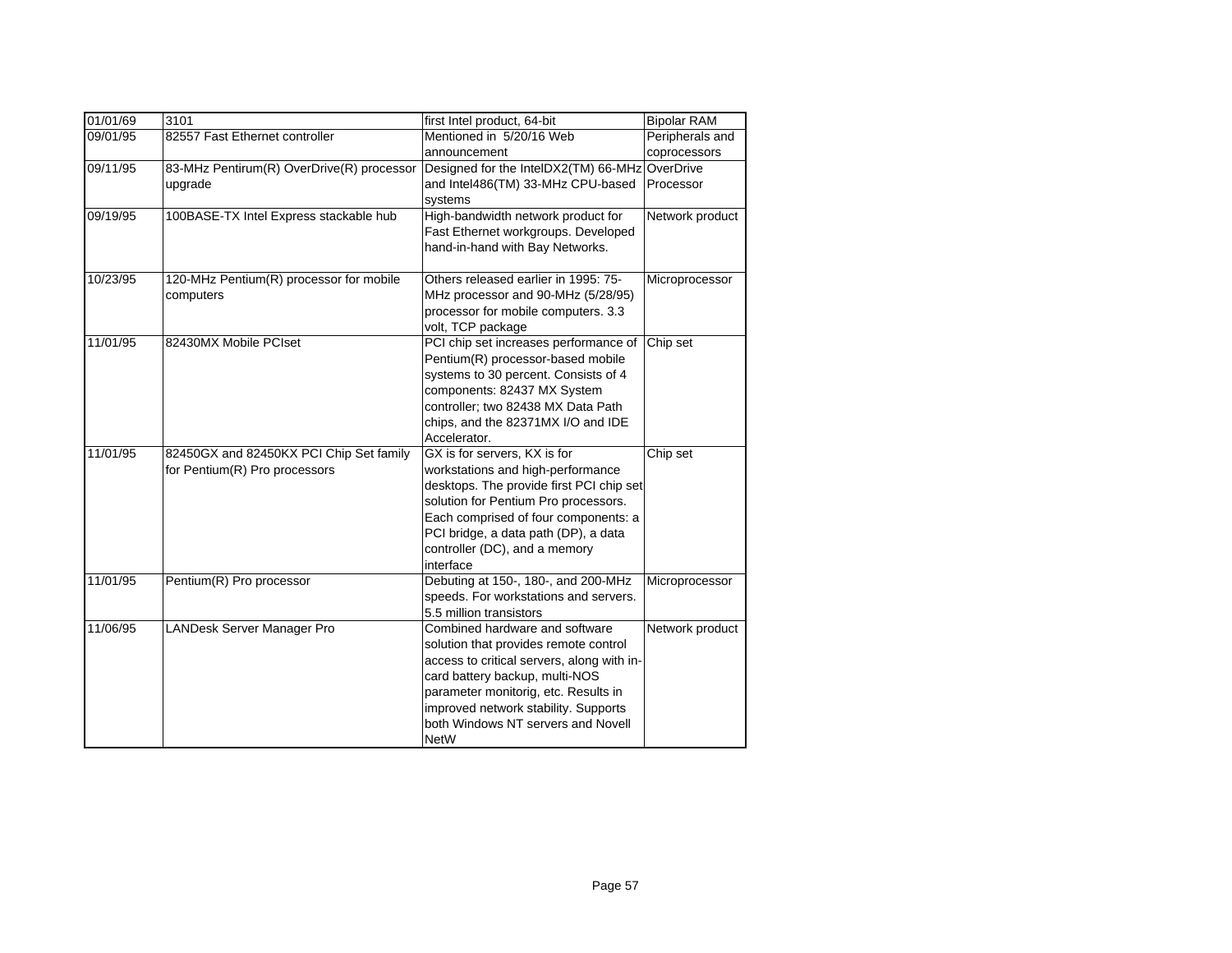| 01/01/69 | 3101                                                 | first Intel product, 64-bit               | <b>Bipolar RAM</b> |
|----------|------------------------------------------------------|-------------------------------------------|--------------------|
| 11/06/95 | LANDesk Workgroup Manager                            | Software that brings entry-level          | Network product    |
|          |                                                      | Windows NT management to a                |                    |
|          |                                                      | workgroup. Does client remote control,    |                    |
|          |                                                      | electronic software distribution,         |                    |
|          |                                                      | workstation diagnostics and server        |                    |
|          |                                                      | monitoring.                               |                    |
| 11/25/95 | 80186-12 Microprocessor                              | A 12.5 megahertz version of the 16-bit    | Embedded           |
|          |                                                      | 80186 microprocessor                      | control product    |
| 12/11/95 | Value Series 100 flash memory card product           | Each contains a flash memory array of     | Flash memory       |
|          | line in 2-, 4- and 8-Mbyte densities                 | two, four or eight 28F008SA TSOP          |                    |
|          |                                                      | memory devices, respectively.             |                    |
| 01/04/96 | 166-MHz Pentium(R) processor                         | No release - announcement on Web          | Microprocessor     |
| 01/11/96 | 80296SA microcontroller with integrated              | Based on the MCS(R) 296                   | Embedded           |
|          | Digital Signal Processing (DSP) capability           | architecture, Intel's next-generation 16- | control product    |
|          |                                                      | bit MCS(R) 96 architecture. Used in       |                    |
|          |                                                      | fax/modem cards, scanners, copiers,       |                    |
|          |                                                      | printers, optical drives, etc.            |                    |
| 02/05/96 | 100-MHz Pentium(R) processor for mobile<br>computers | No release - announcement on Web          | Microprocessor     |
| 02/08/96 | 82930A USB-compliant controller for PC               | For applications like PC monitors,        | Peripherals and    |
|          | peripherals.                                         | keyboards, digital phones, joysticks      | coprocessors       |
|          |                                                      | and game pads.                            |                    |
| 02/12/96 | 430HX and 430VX PCIsets                              | Fourth-generation PCI Chip Set family     | Chip Set           |
|          |                                                      | for Pentium(R) processors. Deliver        |                    |
|          |                                                      | concurrent PCI and USB for Pentium        |                    |
|          |                                                      | processor-based business and home         |                    |
|          |                                                      | PCs. HX is for business PCs, and VX       |                    |
|          |                                                      | is for home and small business PCs.       |                    |
|          |                                                      | HX has two components: 82439HX            |                    |
|          |                                                      | system controller (TXC) and 82371SB       |                    |
|          |                                                      | PCI ISA IDE Accelerator (PIIX3). VX       |                    |
|          |                                                      | has four components: 82437VX              |                    |
|          |                                                      | system controller (TVX), 82438VX          |                    |
|          |                                                      | Data Path Unit (TDX), and the             |                    |
|          |                                                      | 82371SB PCI ISA IDE Xcelerator            |                    |
|          |                                                      | (PIIX3)                                   |                    |
| 03/04/96 | 133-MHz Pentium processor for notebook               | 133-MHz Pentium processor for             | Microprocessor     |
|          | computers                                            | notebooks                                 |                    |
| 03/04/96 | First in family of Pentium(R) OverDrive              | On Web, no release                        | OverDrive          |
|          | processors for upgradable Pentium(R)                 |                                           | processors         |
|          | processor-based systems                              |                                           |                    |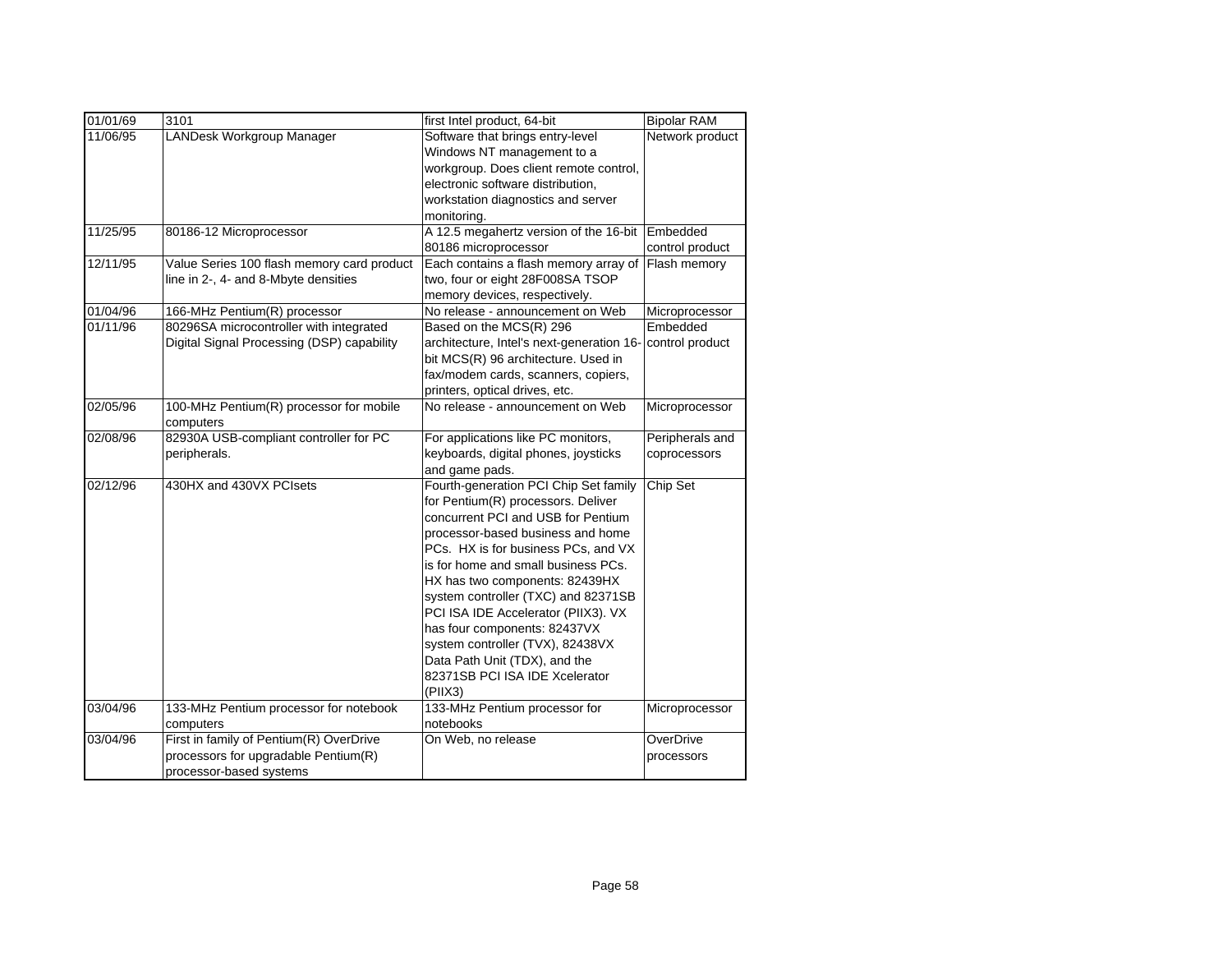| 01/01/69 | 3101                                                                           | first Intel product, 64-bit                                                   | <b>Bipolar RAM</b>  |
|----------|--------------------------------------------------------------------------------|-------------------------------------------------------------------------------|---------------------|
| 03/16/96 | i960(R) JT processor                                                           | Higher-performance version of the i960 Embedded                               |                     |
|          |                                                                                | Jx series chips. Offers up to 100 MHz                                         | control product     |
|          |                                                                                | performance and has increased on-                                             |                     |
| 03/18/96 | Intel Express 100BASE-TX Switching Hub                                         | chip cache.                                                                   | Network Product     |
|          |                                                                                | High-speed switching hub product that<br>minimizes network bottlenecks across |                     |
|          |                                                                                | a PC LAN. Delivers low-cost, 100-                                             |                     |
|          |                                                                                | megabit-per-second (Mbps) networking                                          |                     |
|          |                                                                                | performance for workgroups with                                               |                     |
|          |                                                                                | hundreds of client PCs. Works with                                            |                     |
|          |                                                                                | Intel's network adapters and stackable                                        |                     |
|          |                                                                                | hub.                                                                          |                     |
| 03/25/96 | 80486SXSF (32-bit, 33MHz), 80486GXSF (16 Platform solution for Ultra Low-Power |                                                                               | Microprocessor      |
|          | bit, 33MHz) Intel486 SX/GX Ultra Low-Power                                     | Intel486 processor                                                            |                     |
|          | Intel486(TM) processors, Ultra Low-Power                                       |                                                                               |                     |
|          | Intel486 evaluation board for low-power                                        |                                                                               |                     |
|          | system development, chipsets and system                                        |                                                                               |                     |
|          | BIOS and tools solutions.                                                      |                                                                               |                     |
| 03/31/96 | 87C196LB 16-bit microcontroller; also the low-                                 | LB is the first 16-bit microcontroller to                                     | Embedded            |
|          | priced 83C196LC and 83C196LD controllers                                       | integrate SAE Class B J1850                                                   | control product     |
|          | for low-cost ABS systems. All are 16-bit                                       | communication protocol (standard                                              |                     |
|          | microcontrollers for automotive systems.                                       | medium-speed in-vehicle                                                       |                     |
|          |                                                                                | communication protocol)                                                       |                     |
| 04/08/96 | 80C151                                                                         | Addition fo MCS 51 8-bit Controller                                           | Embedded            |
|          |                                                                                | Family. Offers intermediate                                                   | control product     |
|          |                                                                                | performance and prices level between                                          |                     |
|          |                                                                                | original 80C51 device and the recently                                        |                     |
|          |                                                                                | introduced 8XC251 series                                                      |                     |
|          |                                                                                | microcontrollers. Up to a 5X<br>performance increase over the                 |                     |
|          |                                                                                | traditional MCS 51 products.                                                  |                     |
| 04/15/96 | 87C251SB                                                                       | QML-qualified (Qualified Manufacturers Embedded                               |                     |
|          |                                                                                | Listing, for defense, industrial and                                          | control product     |
|          |                                                                                | special environment market segments)                                          |                     |
|          |                                                                                | version of the MCS(R) 251                                                     |                     |
|          |                                                                                | microcontroller                                                               |                     |
| 04/15/96 | <b>QML-qualified (Qualified Manufactures</b>                                   | Military and other special environment                                        | <b>Flash Memory</b> |
|          | Listing, for defense, industrial and special                                   | versions of flash chips                                                       |                     |
|          | environment market segments) versions of                                       |                                                                               |                     |
|          | the 28F016XS 16-Mbit synchronous flash                                         |                                                                               |                     |
|          | memory                                                                         |                                                                               |                     |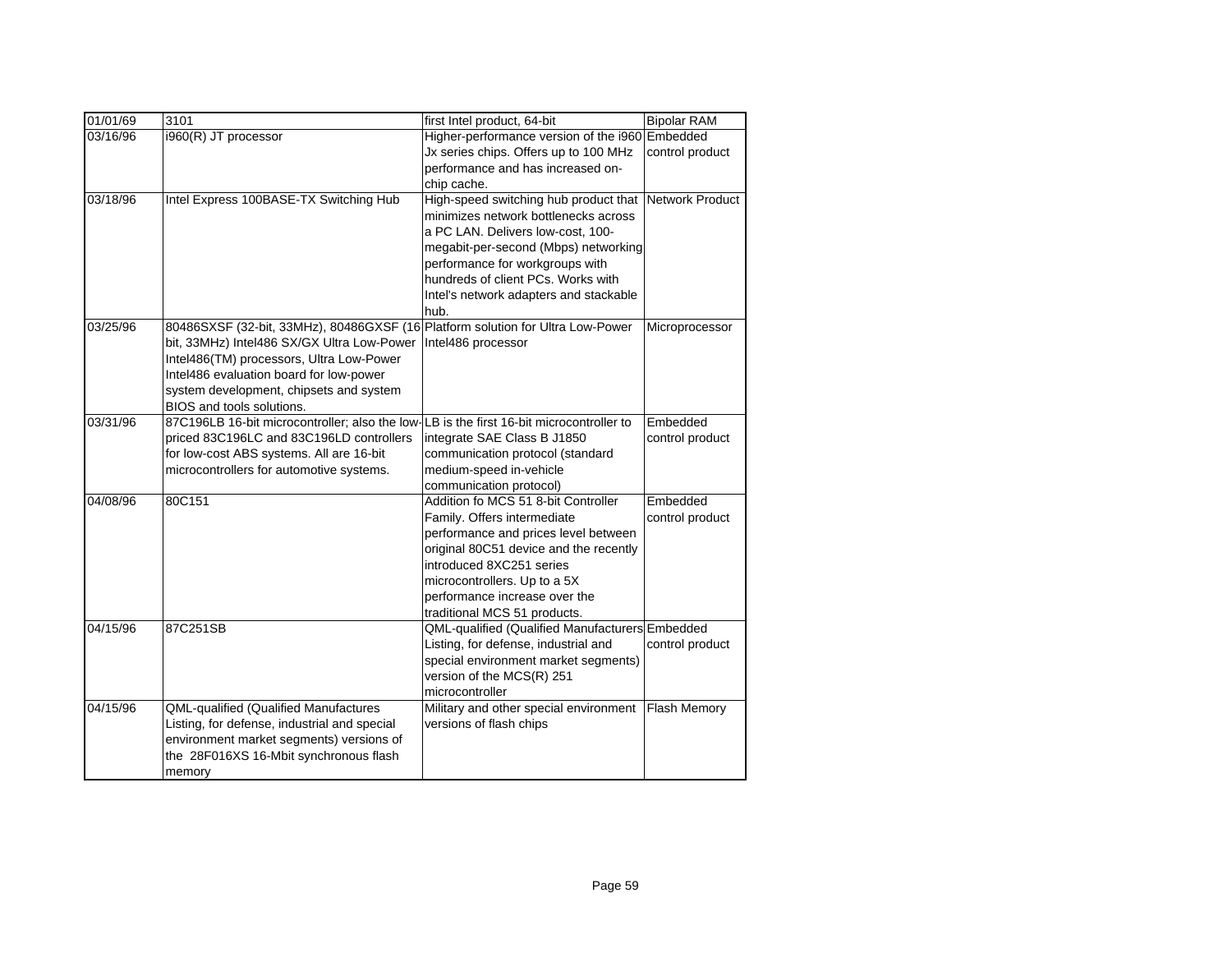| 01/01/69 | 3101                                                                                                                                                               | first Intel product, 64-bit                                                                                                                                                                                                                                                       | <b>Bipolar RAM</b>               |
|----------|--------------------------------------------------------------------------------------------------------------------------------------------------------------------|-----------------------------------------------------------------------------------------------------------------------------------------------------------------------------------------------------------------------------------------------------------------------------------|----------------------------------|
| 04/15/96 | QML-qualified (Qualified Manufactures<br>Listing, for defense, industrial and special<br>environment market segments) versions of<br>the Pentium processor (80502) | Military and other special environment<br>versions of microprocessors, flash<br>chips and microcontrollers                                                                                                                                                                        | Microprocessor                   |
| 04/22/96 | LANDesk(R) Management Suite v2.5                                                                                                                                   | Designed to lower cost of business<br>computing. For managing clients and<br>servers over a network. For systems<br>based on Pentium(R) Pro and<br>Pentium(R) processors                                                                                                          | Network product                  |
| 04/23/96 | 28F008SC, an 8-Mbit die manufactured using<br>0.4-micron lithography.                                                                                              | Family of FlashFile SmartVoltage<br>devices. Will put out 4- and 16-Mbit<br>devices in Q4. Codeveloped with<br>Sharp. Represent the fifth process<br>generation of Intel's ETOX (EPROM<br>tunnel oxide) technology.                                                               | Flash memory                     |
| 04/30/96 | ProShare(TM) Conferencing Video System<br>200, Release 2.0                                                                                                         | Allows up to 24 people to<br>simultaneously participate in a video<br>conference from their individual<br>desktop PCs.                                                                                                                                                            | Video<br>conferencing<br>product |
| 05/06/96 | 440FX chip set                                                                                                                                                     | Rounds out the Pentium Pro processor<br>platform building blocks available for<br>OEMs to deliver sub-\$3,000 desktops.<br>32-bit performance.                                                                                                                                    | Chip Set                         |
| 05/06/96 | Pentium(R) Pro processor motherboards                                                                                                                              | Rounds out the Pentium Pro processor<br>platform building blocks available for<br>OEMs to deliver sub-\$3,000 desktops.<br>32-bit performance.                                                                                                                                    | Motherboard                      |
| 05/06/96 | <b>LANDesk Client Manager</b>                                                                                                                                      | A DMI-compliant application for local<br>and network management of desktop<br>client systems                                                                                                                                                                                      | Software                         |
| 05/20/96 | <b>Adaptive Technology</b>                                                                                                                                         | Fast Ethernet technology that allows<br>customers to easily upgrade a network<br>adapter's microcode and optimize it for<br>ever-changing network environments.<br>Allows hands-off upgradability.<br>Foundation is the 82557 Fast Ethernet<br>controller, which is included on m | <b>Network Product</b>           |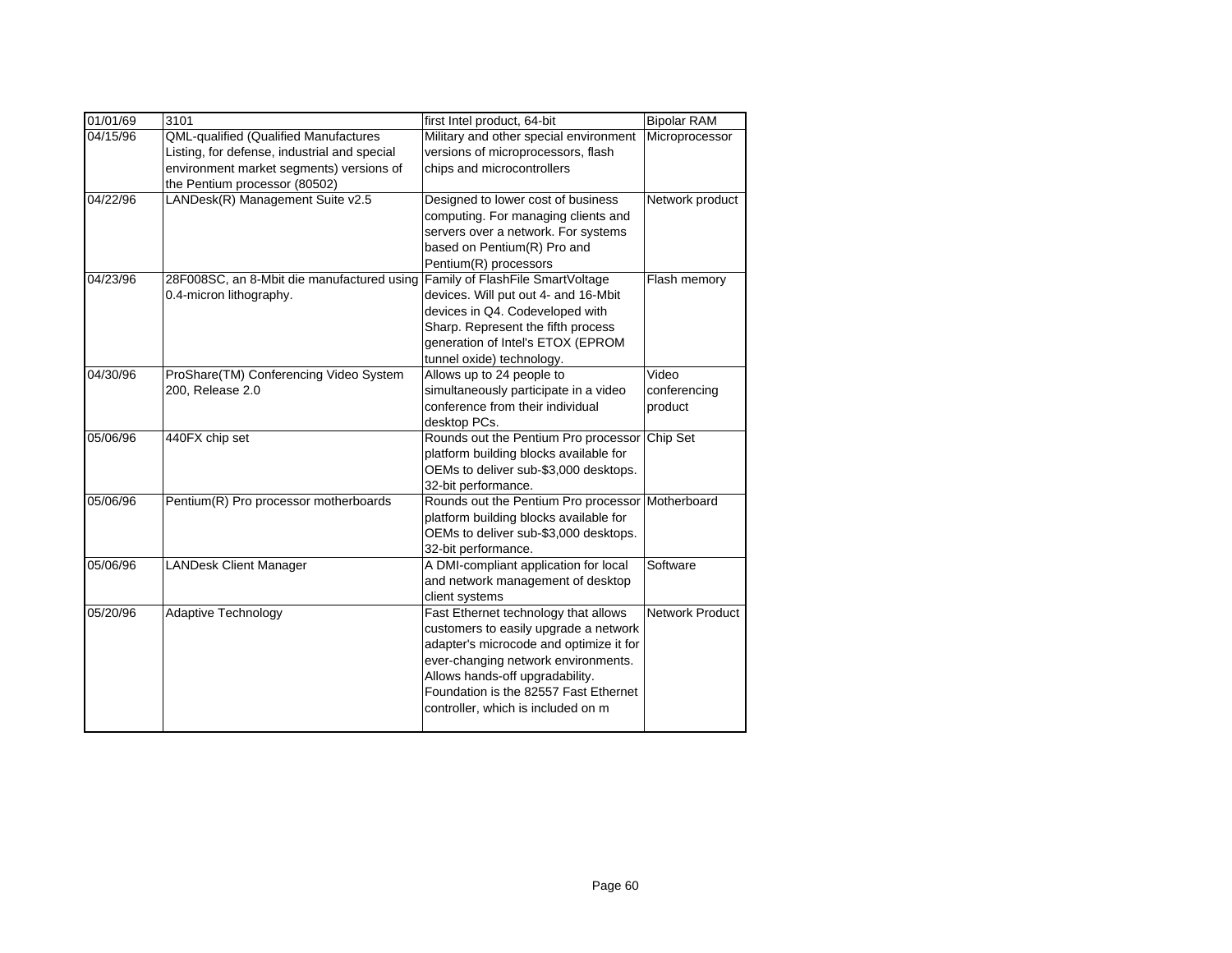| 01/01/69 | 3101                                         | first Intel product, 64-bit                                                      | <b>Bipolar RAM</b> |
|----------|----------------------------------------------|----------------------------------------------------------------------------------|--------------------|
| 05/28/96 | Express 10/100 Downlink, EtherExpress(TM)    | Three new products designed to allow                                             | Network product    |
|          | PRO/100 ISA Adapter, EtherExpress            | users to integrate Fast Ethernet                                                 |                    |
|          | PRO/10+PCI Adapter                           | products with legacy 10Mbps Ethernet                                             |                    |
|          |                                              | workgroups. Downlink is a two-port                                               |                    |
|          |                                              | device that allows simple connection of                                          |                    |
|          |                                              | Fast Ethernet workgroups to existing                                             |                    |
|          |                                              | 10Mbps LANs. ISA Adapter allows                                                  |                    |
|          |                                              | LAN                                                                              |                    |
| 05/30/96 | Intel Video Phone                            | Uses ProShare(TM) videoconferencing PC                                           |                    |
|          |                                              | technology. Allows consumers to                                                  | Enhancement        |
|          |                                              | enhance a standard phone call by                                                 |                    |
|          |                                              | adding video to see who they are                                                 |                    |
|          |                                              | calling, all from a Pentium(R)                                                   |                    |
| 06/03/96 | NetportExpress(TM) #153 PRO Print Servers    | processor-based PC.<br>Fourth-generation product in Intel's five Network product |                    |
|          |                                              | years in the print server market                                                 |                    |
|          |                                              | segment. Allow LAN administrators to                                             |                    |
|          |                                              | connect printers directly to the network                                         |                    |
|          |                                              | (up to three printers for each external                                          |                    |
|          |                                              | print server). Uses Netport Manager, a                                           |                    |
|          |                                              | Windows*-based centrali                                                          |                    |
|          |                                              |                                                                                  |                    |
| 06/10/96 | 200-MHz Pentium(R) processor                 | For desktop systems. Earlier in the                                              | Microprocessor     |
|          |                                              | year, 150- and 166-MHz versions were                                             |                    |
|          |                                              | introduced.                                                                      |                    |
| 06/10/96 | LANDesk(R) Virus Protect v1.6 for Windows    | Provides real-time virus scanning for                                            | Network product    |
|          | NT* Servers                                  | Intel(R) Architecture-based servers                                              |                    |
| 06/24/96 | 100BASE-T4 models of the                     | Enables customers to achieve                                                     | Network product    |
|          | EtherExpress(TM) PRO/100 Adapter and         | 100Mbps networking performance with                                              |                    |
|          | Express Stackable Hub; Also LANDesk(R)       | older installed cabling. The software                                            |                    |
|          | Network Manager software                     | provides easy, cost-effective                                                    |                    |
|          |                                              | management of Intel's workgroup hubs                                             |                    |
|          |                                              | and switches                                                                     |                    |
| 07/02/96 | Intel Series 100 Flash Memory Miniature Card | Low-cost, removable digital memory<br>medium used to store image, text and       | Flash Memory       |
|          |                                              | voice data in consumer electronic                                                |                    |
|          |                                              | devices                                                                          |                    |
| 07/22/96 | Intel Internet Phone                         | Beta version applet available free from Internet product                         |                    |
|          |                                              | Intel's Web site. For PCs running                                                |                    |
|          |                                              | Windows* 95 and designed to                                                      |                    |
|          |                                              | interoperate with other upcoming                                                 |                    |
|          |                                              | H.323-based communications software                                              |                    |
|          |                                              | from Microsoft and other vendors.                                                |                    |
|          |                                              |                                                                                  |                    |
|          |                                              |                                                                                  |                    |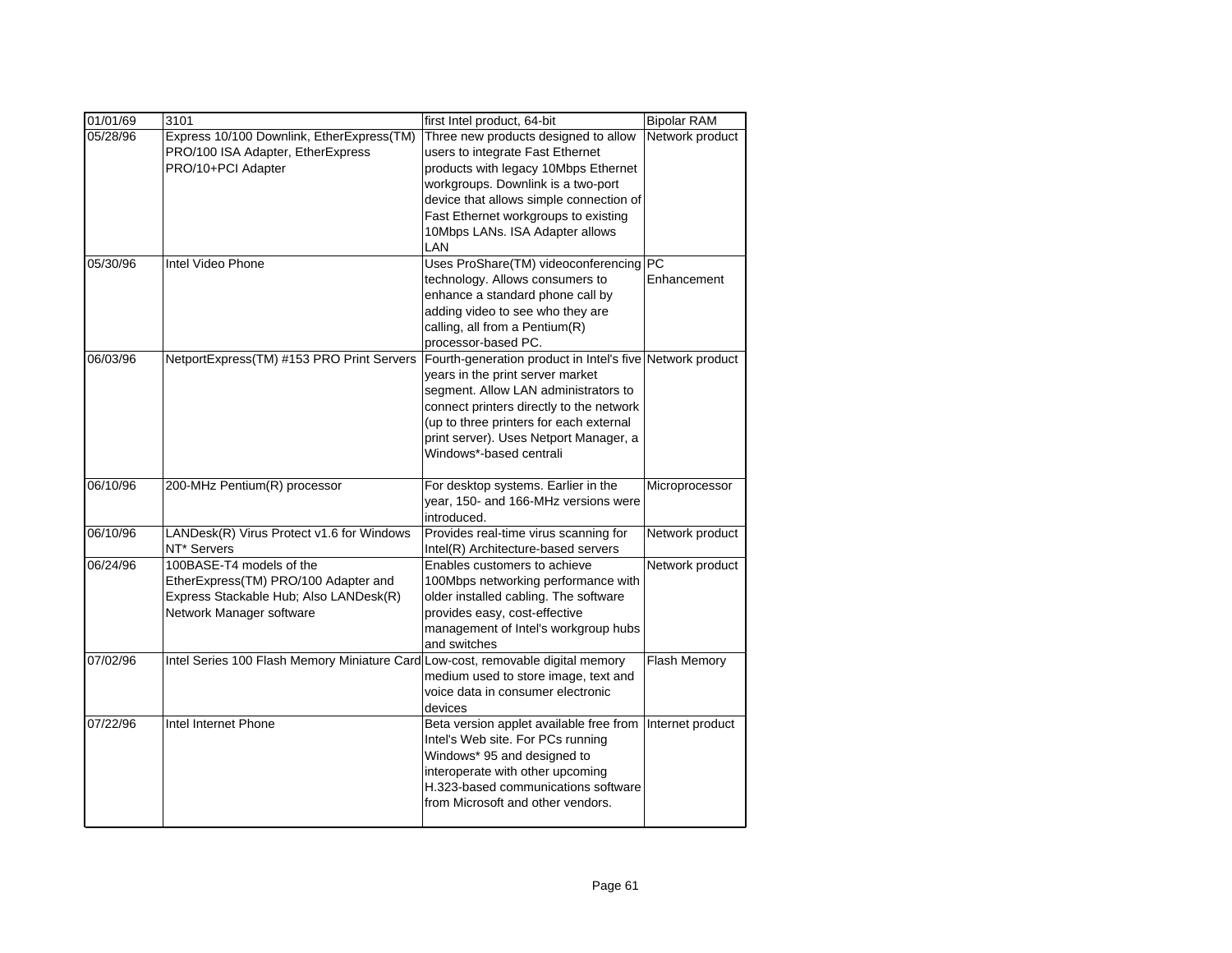| 01/01/69 | 3101                                                                         | first Intel product, 64-bit                                                                                                                                                                                                                                                        | <b>Bipolar RAM</b>   |
|----------|------------------------------------------------------------------------------|------------------------------------------------------------------------------------------------------------------------------------------------------------------------------------------------------------------------------------------------------------------------------------|----------------------|
| 07/24/96 | Intel Internet Software Update Manager; and<br><b>Intel Guided Tour</b>      | Beta applications available on Intel's<br>Web site; Update manager allows uers<br>to automatically retrieve, install and<br>update plug-ins or other software over<br>the Internet; Guided tour allows visitors<br>to Intel Web site to experience a<br>"virtual tour" of the sit  | Internet product     |
| 08/05/96 | EXPLR2 board                                                                 | Intel386(TM) EX processor-based<br><b>Embedded PC Evaluation Board</b><br>developed in conjunction with RadiSys<br>Corp. Enables embedded designers to<br>test several new technologies on<br>board.                                                                               | Developer Tool       |
| 08/05/96 | 150-MHz Pentium(R) processor for mobile<br>computers                         | Sixth Pentium(R) processor for mobile<br>computers                                                                                                                                                                                                                                 | Microprocessor       |
| 09/20/96 | New beta version of the Intel Internet Phone<br>(first available in July 96) | New features include busy line<br>indicator, call progress indicator, etc.<br>Available free as a Web download.                                                                                                                                                                    | Internet product     |
| 09/24/96 | RC440FX UP, BB440FXDP, and AP450GX<br>MP server platforms                    | All based on the Pentium(R) Pro<br>processor; provide building blocks for<br>OEM server manufacturers; first one is<br>entry-level with single processor;<br>second one has dual processors and is<br>mid-range; third one is scalable, high-<br>end multi-processing platform tha | Integrated<br>system |
| 09/24/96 | LANDesk(R) Support Center                                                    | Enables help desk analysts to rapidly<br>solve PC problems from a remote<br>location.                                                                                                                                                                                              | Network product      |
| 09/24/96 | 10/100Mbps NetportExpress(TM) PRO/100<br><b>Print Server</b>                 | Allows work groups to easily and<br>affordably connect and manage<br>printers at 10Mbps Ethernet or<br>100Mbps Fast Ethernet                                                                                                                                                       | Network product      |
| 10/14/96 | <b>Intel Power Monitor</b>                                                   | Aimed at developers whose<br>applications run on Pentium(R)<br>processor-based mobile PCs. Detects<br>and reports inefficient software code<br>that hinders the advanced power<br>management, thus decreasing battery<br>life unnecessarily                                        | Developer Tool       |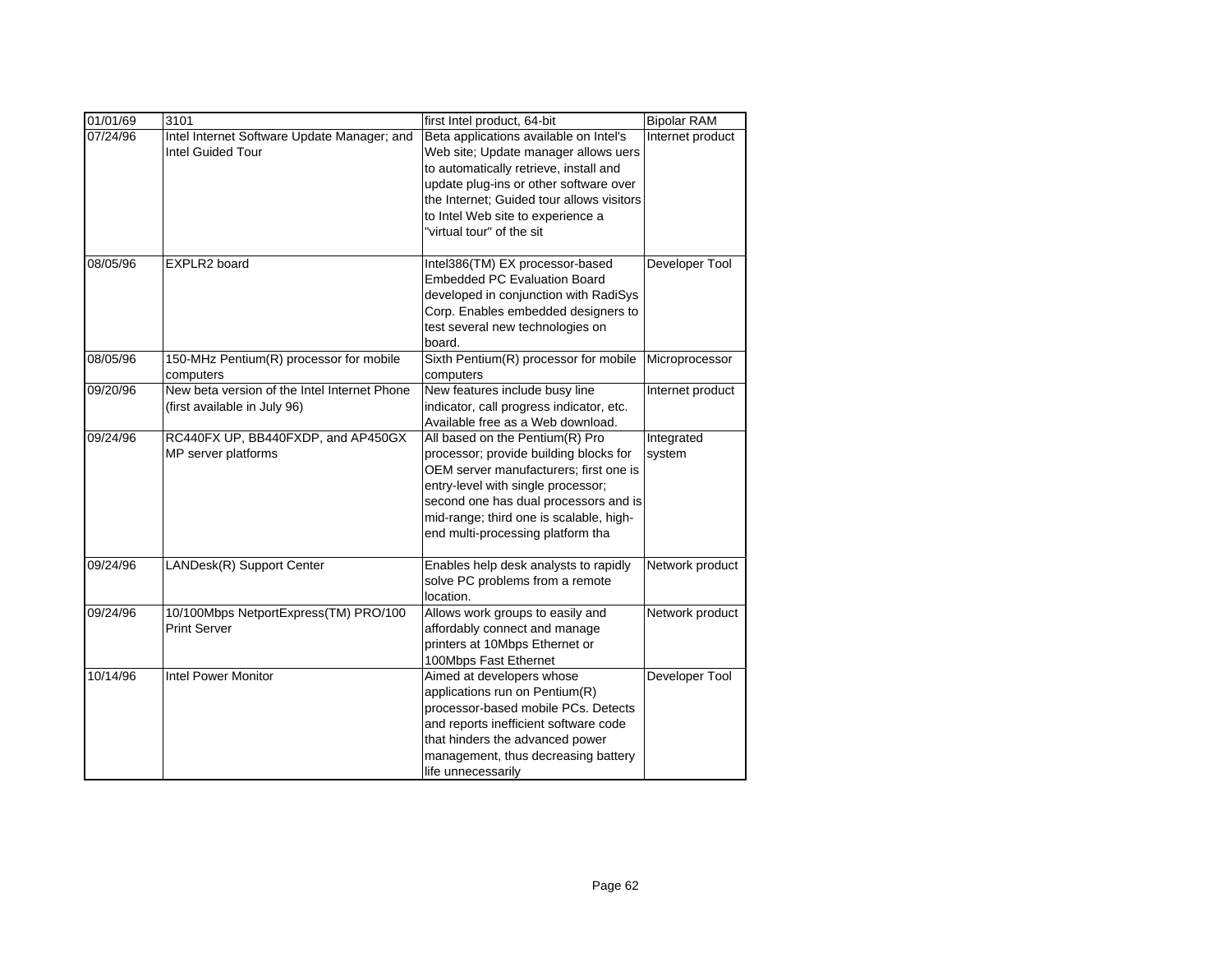| 01/01/69 | 3101                                       | first Intel product, 64-bit                                                         | <b>Bipolar RAM</b> |
|----------|--------------------------------------------|-------------------------------------------------------------------------------------|--------------------|
| 10/15/96 | Express Stackable Hub Expansion Module     | Fast Ethernet modules enables                                                       | Network product    |
|          |                                            | customers to add 12 Fast Ethernet                                                   |                    |
|          |                                            | ports to their exisging Express                                                     |                    |
|          |                                            | Stackable Hubs.                                                                     |                    |
| 10/29/96 | Smart 3 and Smart 5 SmartVoltage flash     | Provide embedded systems designers                                                  | Flash memory       |
|          | products                                   | with 3- or 5-volt read/write capability,                                            |                    |
|          |                                            | respectively. Products feature fast                                                 |                    |
|          |                                            | programming capability.                                                             |                    |
| 11/01/96 | 8x930Hx controller                         | Single-chip hub controller that allows                                              | Network product    |
|          |                                            | PC peripherals such as monitors and                                                 |                    |
|          |                                            | keyboards to serve as hub devices for                                               |                    |
|          |                                            | other Universal Serial Bus (USB)                                                    |                    |
| 11/04/96 | Smart Video Recorder III                   | peripherals.<br>Lets PC Users create video and Web                                  |                    |
|          |                                            |                                                                                     | Internet product   |
|          |                                            | sites by capturing and compressing                                                  |                    |
|          |                                            | video from VCRs, camcorders, edit it                                                |                    |
|          |                                            | on PCs and store it to a computer disk<br>or send it on the Internet. Includes both |                    |
|          |                                            | hardware and software                                                               |                    |
|          |                                            |                                                                                     |                    |
| 11/11/96 | LANDesk Virus Protect v1.7 for Windows NT  | Allows real-time virus scanning of IA-                                              | Network product    |
|          | and LANDesk Virus Protect v. 4.0 for       | based desktops                                                                      |                    |
|          | NetWare                                    |                                                                                     |                    |
| 12/09/96 | Internet video phone                       | Allows users to talk to and see each                                                | Internet product   |
|          |                                            | other while using other Internet                                                    |                    |
|          |                                            | applications such as Web browsing,                                                  |                    |
|          |                                            | ecxhanging photos or playing games.                                                 |                    |
|          |                                            | Available free of charge at Intel's                                                 |                    |
|          |                                            | Connected PC Web site                                                               |                    |
| 12/10/96 | CablePort(TM) family of products, which    | Products for cable operators that fully                                             | Internet product   |
|          | includes: CablePort Cable Modem, CablePort | integrate all the functions required to                                             |                    |
|          | Data Delivery System (CDDS) and the        | deliver broadband Internet                                                          |                    |
|          | <b>CablePort Install Software</b>          | communications for the PC.                                                          |                    |
| 01/08/97 | Pentium(R) processor with MMX(TM)          | First processor to incorporate Intel's                                              | Microprocessor     |
|          | technology                                 | new technology (MMX) for improved                                                   |                    |
|          |                                            | performance on media-rich                                                           |                    |
|          |                                            | applications. Available in both desktop                                             |                    |
|          |                                            | (166- and 200-MHz) and mobile                                                       |                    |
|          |                                            | versions (150- and 166-MHz).                                                        |                    |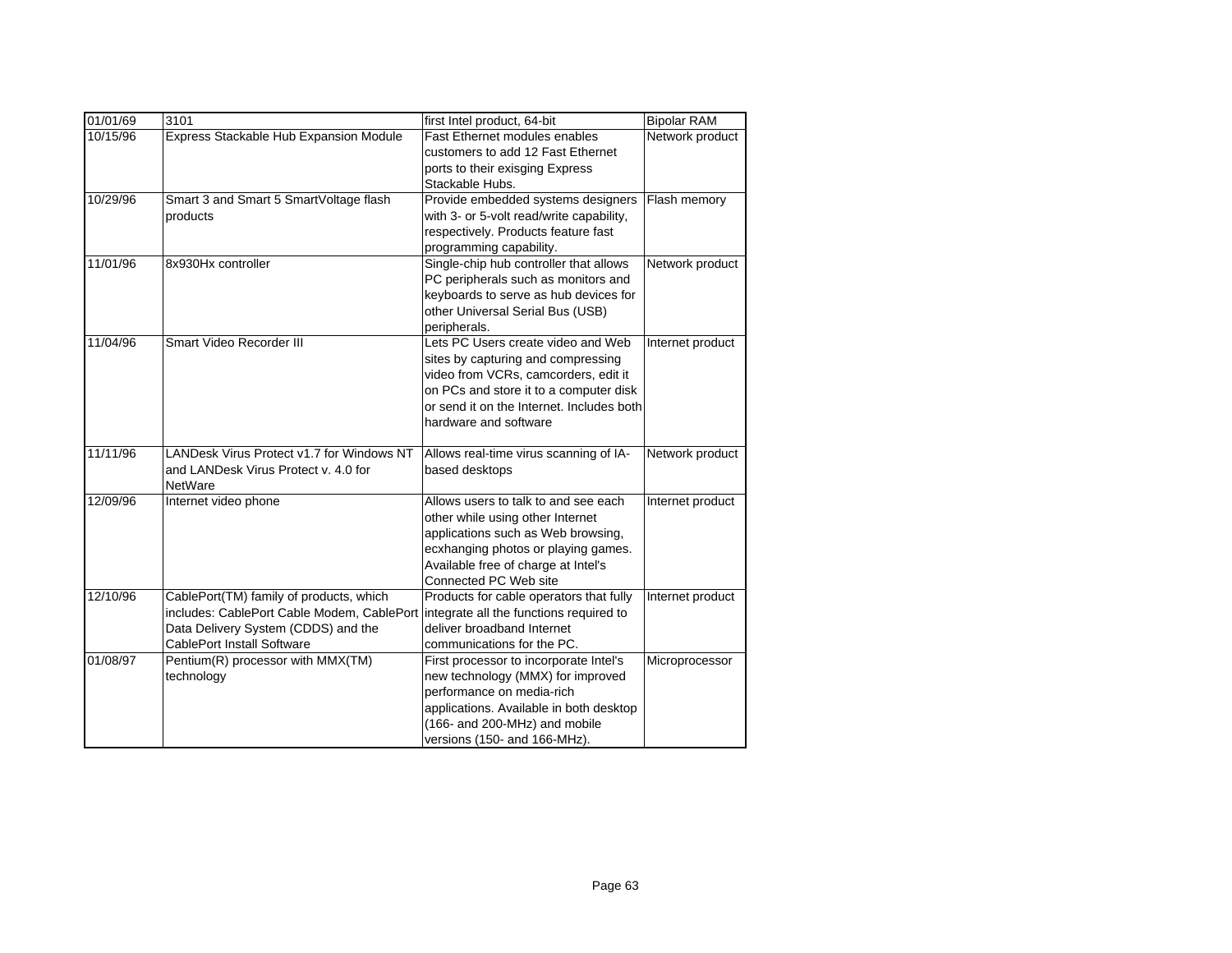| 01/01/69 | 3101                                                                                                                                                         | first Intel product, 64-bit                                                                                                                                                                                                                                                                                                                                                                                                                                                                                                                                                                     | <b>Bipolar RAM</b>               |
|----------|--------------------------------------------------------------------------------------------------------------------------------------------------------------|-------------------------------------------------------------------------------------------------------------------------------------------------------------------------------------------------------------------------------------------------------------------------------------------------------------------------------------------------------------------------------------------------------------------------------------------------------------------------------------------------------------------------------------------------------------------------------------------------|----------------------------------|
| 01/13/97 | Express 10/100 Fast Ethernet Switch                                                                                                                          | Has 10 or 100-megabit-per-second<br>autosensing operation. Helps lower<br>costs of migrating business networks<br>to 100 Mbps technology, while<br>removing bandwidth bottlenecks.                                                                                                                                                                                                                                                                                                                                                                                                              | Network product                  |
| 02/03/97 | i960(R) RD I/O processor                                                                                                                                     | For standard high-volume servers.<br>High-performance I/O processor.<br>Second in a series of I/O processors;<br>doubles performance of the existing<br>I/O processor                                                                                                                                                                                                                                                                                                                                                                                                                           | Peripherals and<br>coprocessors  |
| 02/03/97 | Intel ProShare(R) Conferencing Plus Package                                                                                                                  | <b>Enhances Intel ProShare Conferencing</b><br>Video System 200 with greater<br>communication capabilities such as a<br>video answering machine.                                                                                                                                                                                                                                                                                                                                                                                                                                                | Video<br>Conferencing<br>product |
| 02/17/97 | Intel Mobile Module, Intel 430TX PCIset and<br>Intel380FB Dock Set                                                                                           | Mobile Module designed for notebook<br>manufacturers to reduce design<br>difficulties in the transition from one<br>processor generation to another.<br>Places the latest Intel processor and<br>PCIset on a common, integrated<br>module that plugs into the mobile<br>system's motherboard. The 430TX<br>PCIset is for both desktop and mobile<br>sysems. The 380FB Dock Set enables<br>hot docking for Pentium processor-<br>based PCI notebook systems. Allows<br>users to remove and re-install notbook<br>computers from docking stations<br>without shutting them down and<br>rebooting. | Chip set                         |
| 02/24/97 | Pentium(R) processor with MMX(TM)<br>Technology at 150- and 166-MHz for mobile<br>market (SmartDie(R) product solutions for<br>mini-notebooks (under 3 lbs.) | The platform includes the mobile<br>Pentium(R) processor with MMX(TM)<br>technology (at 150- and 166-MHz) and<br>82439TX system controller.)                                                                                                                                                                                                                                                                                                                                                                                                                                                    | Microprocessor                   |
| 02/24/97 | 82439TX system controller                                                                                                                                    | 82439TX system controller<br>SmartDie(R) product is available as<br>part of the 430TX PCIset. These are<br>the latest mobile products, and are<br>announced as "SmartDie(R)" products.                                                                                                                                                                                                                                                                                                                                                                                                          | Peripherals and<br>coprocessors  |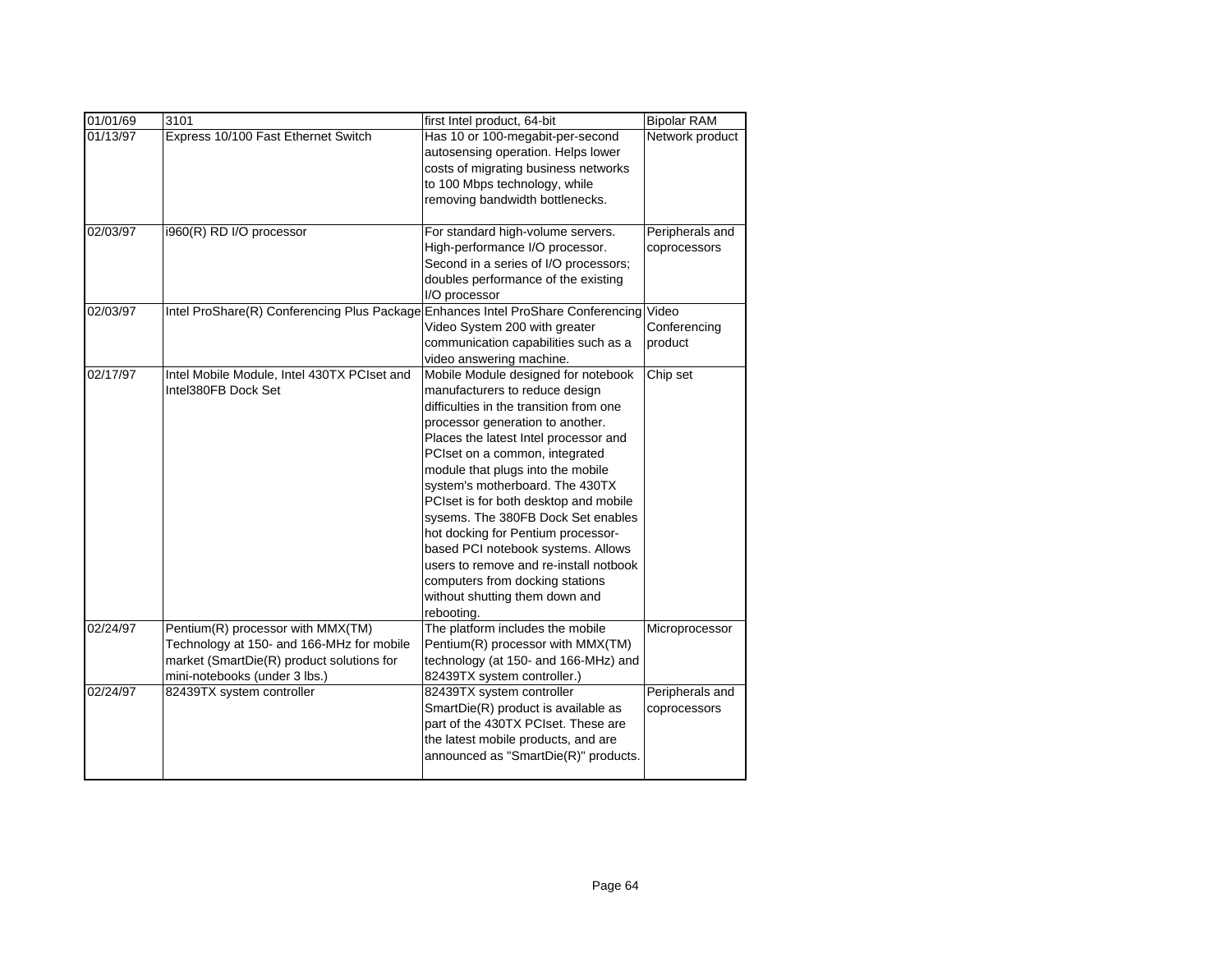| 01/01/69 | 3101                                     | first Intel product, 64-bit                            | <b>Bipolar RAM</b> |
|----------|------------------------------------------|--------------------------------------------------------|--------------------|
| 02/25/97 | EtherExpress(TM) PRO/100 Mobile Adapters | Two new adapters for network                           | Network product    |
|          |                                          | connections of portable PCs. Available                 |                    |
|          |                                          | in both 16-bit PC Card and 32-bit                      |                    |
|          |                                          | CardBus versions.                                      |                    |
| 03/03/97 | Pentium(R) OverDrive(R) processors with  | Takes 100-MHz systems to 166; 75 to                    | OverDrive          |
|          | MMX(TM) media enhancement technology for | 125; and 90 to 150. Three different                    | processors         |
|          | upgradable Pentium processor-based       | products.                                              |                    |
|          | systems with speeds of 100-, 90- and 75- |                                                        |                    |
|          | MHz.                                     |                                                        |                    |
| 03/17/97 | NetportExpress(TM) PRO/100               | Single-port external print server.                     | Network product    |
|          |                                          | 10/100 megabits-per-second.                            |                    |
| 03/31/97 | LANDesk(R) Configuration Manager         | Integrated hardware/software product                   | Network product    |
|          |                                          | that enables companies to remotely                     |                    |
|          |                                          | install operating systems, workgroup-                  |                    |
|          |                                          | specific productivity swuites and                      |                    |
|          |                                          | applications on PCs over corporate                     |                    |
|          |                                          | LANs.                                                  |                    |
| 04/07/97 | EtherExpress(TM) PRO/100 Server Adapter  | Intelligent 10/100 megabits-per-second Network product |                    |
|          |                                          | server adapter designed to maximize                    |                    |
|          |                                          | LAN server resources. Supports Cicso                   |                    |
|          |                                          | Systems' ISL Virtual LANs and                          |                    |
|          |                                          | includes an i960(R) processor that off-                |                    |
|          |                                          | loads the server's CPU. Improves end-                  |                    |
|          |                                          | user response times by increasing                      |                    |
|          |                                          | performance at the server level,                       |                    |
|          |                                          | particularly for multiple server adapters              |                    |
|          |                                          | applications                                           |                    |
| 04/15/97 | Intel Express 100FX Switch               | 8-port Fast Ethernet fiber optic switch                | Network product    |
|          |                                          | that extends benefits of high-                         |                    |
|          |                                          | performance desktop PCs through                        |                    |
|          |                                          | campus networks (typically 100 to                      |                    |
|          |                                          | 1,000 nodes spread out over a broad                    |                    |
|          |                                          | geographic area)                                       |                    |
| 04/21/97 | Smart 3 Advanced Boot Block flash        | 4- (28F400b3-120), 8-(28F800B3-120)                    | Flash Memory       |
|          |                                          | and 16-Mbit (28F160B3-120) flash                       |                    |
|          |                                          | devices that allow a single flash                      |                    |
|          |                                          | memory to read code and write data in                  |                    |
|          |                                          | real-time systems. Designed for low-                   |                    |
|          |                                          | power, space-constrained applications                  |                    |
|          |                                          | such as digital cellular phones and                    |                    |
|          |                                          | advanced pagers.                                       |                    |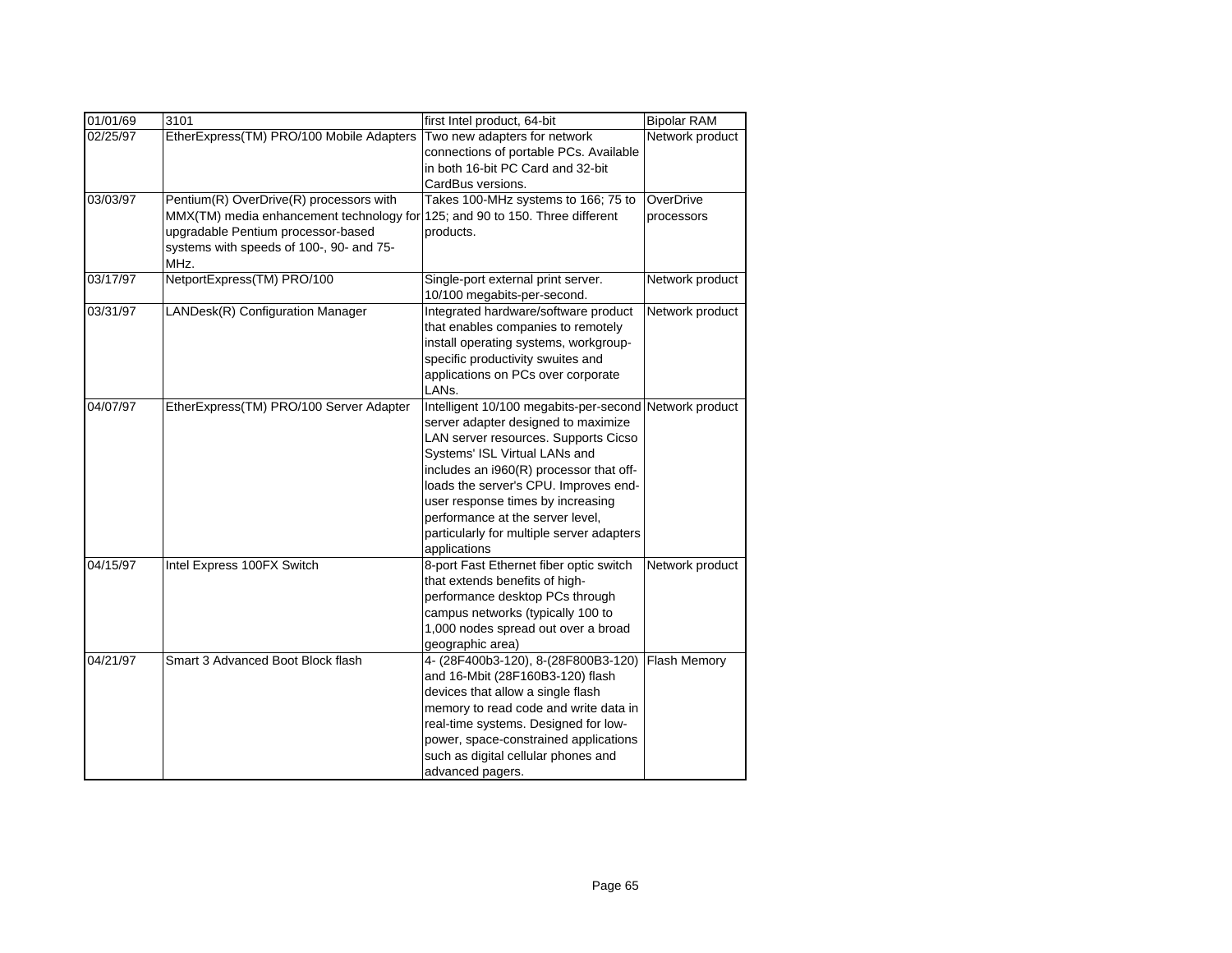| 01/01/69 | 3101                                       | first Intel product, 64-bit                   | <b>Bipolar RAM</b> |
|----------|--------------------------------------------|-----------------------------------------------|--------------------|
| 04/21/97 | Intel Express 10/100 Stackable Hub         | Gives customers a flexible transition to      | Network product    |
|          |                                            | Fast Ethernet for under \$100 per port.       |                    |
|          |                                            | Operates at either 10 or 100 Mbps.            |                    |
|          |                                            |                                               |                    |
| 04/21/97 | 82558                                      | Industry's first single-chip Fast             | Peripherals and    |
|          |                                            | Ethernet solution for networking at           | coprocessors       |
|          |                                            | speeds of 10 or 100 megabits per              |                    |
|          |                                            | second (Mbps). Enhances LAN-on-               |                    |
|          |                                            | motherboard designs by integrating            |                    |
|          |                                            | advanced networking and power-                |                    |
|          |                                            | management capabilities that are key          |                    |
|          |                                            | to remotely managing connected PCs.           |                    |
| 04/22/97 | ManagedPC ToolKit                          | Helps developers and IT professionals         | Developer Tool     |
|          |                                            | boost the manageability and reduce            |                    |
|          |                                            | support costs of connected PCs.               |                    |
|          |                                            | Provides key tools, utilities and test        |                    |
|          |                                            | suites for Desktop Management                 |                    |
|          |                                            | Interface (DMI) specification version<br>2.0. |                    |
| 04/30/97 | Intel Power Monitor version 2.0            | Diagnostic Tool designed to help              | Developer Tool     |
|          |                                            | software vendors develop power-               |                    |
|          |                                            | efficient applications. Downloadable          |                    |
|          |                                            | from Intel Web site for free.                 |                    |
| 05/06/97 | Intel Video Phone Send/Receive Upgrade Kit | Camera upgrade kit for PCs with Intel         | Internet product   |
|          |                                            | Video Phone and ProShare(R)                   |                    |
|          |                                            | technology software.                          |                    |
| 05/07/97 | Pentium(R) II processor                    | Introduced at 300-, 266- and 233-MHz.         | Microprocessor     |
|          |                                            | Combines advanced technologies of             |                    |
|          |                                            | Pentium(R) Pro processor with the             |                    |
|          |                                            | capabilities of Intel's MMX(TM) media         |                    |
|          |                                            | enhancement technology.                       |                    |
|          |                                            |                                               |                    |
| 05/19/97 | 133-MHz Pentium(R) processor with MMX      | Expansion of mobile processor line            | Microprocessor     |
|          | Technology for notebooks                   |                                               |                    |
| 05/19/97 | Smart Video Recorder III with PAL and      | Enhancement of the existing product           | Video products     |
|          | SECAM video formats.                       | (introduced in November 1996) allows          |                    |
|          |                                            | PC users to capture and share video           |                    |
|          |                                            | worldwide. Comes with Intel's Indel(R)        |                    |
|          |                                            | video software, an RCA* and an S-             |                    |
|          |                                            | Video cable, user's manual, two               |                    |
|          |                                            | software packages (Asymetrix Digital          |                    |
|          |                                            | Video Producer* and Asymetrix                 |                    |
|          |                                            | WebPublisher*).                               |                    |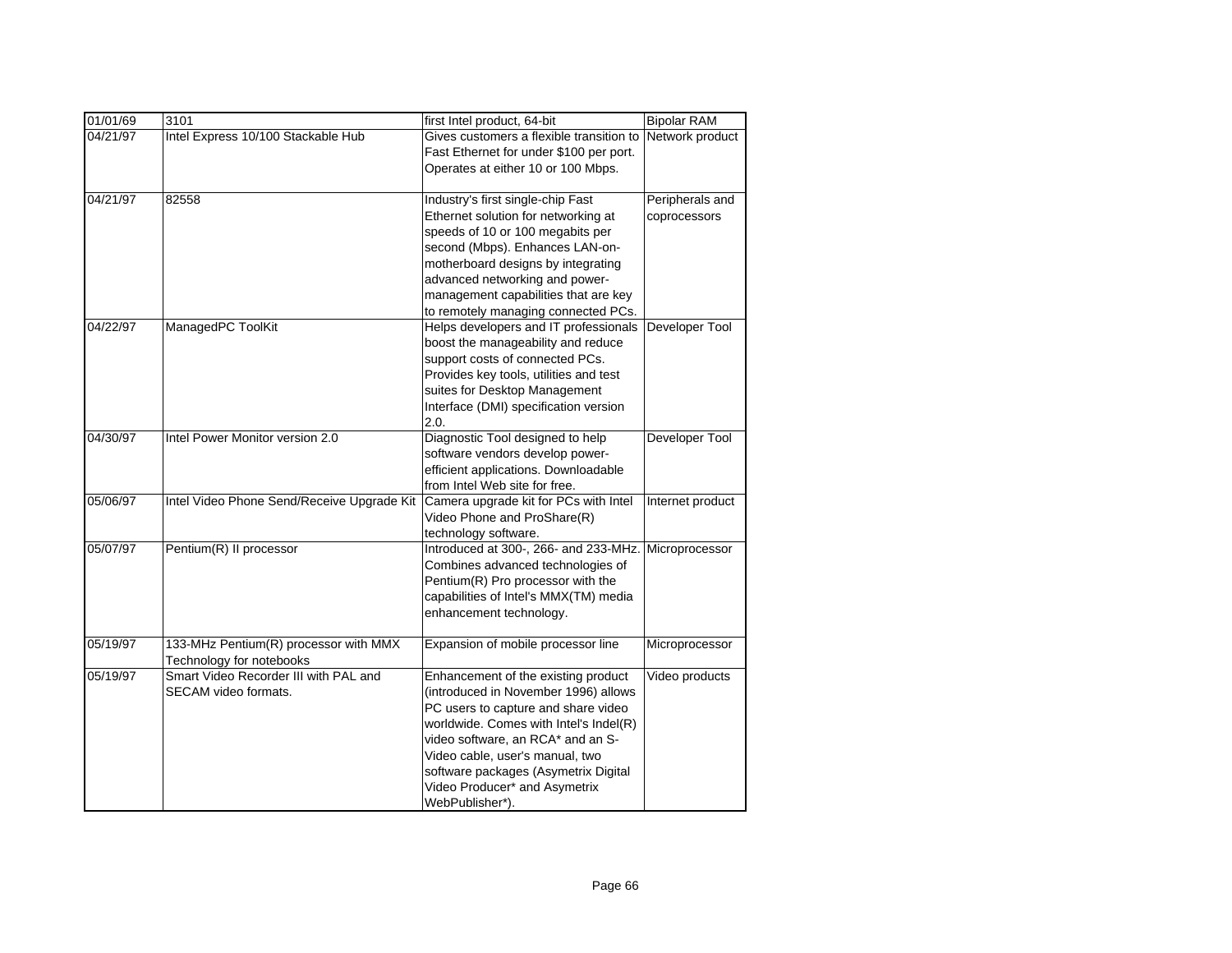| 01/01/69 | 3101                                   | first Intel product, 64-bit                            | <b>Bipolar RAM</b> |
|----------|----------------------------------------|--------------------------------------------------------|--------------------|
| 05/23/97 | LANDesk(R) Server Manager Pro v2.8     | New version of the integrated hardware Network product |                    |
|          |                                        | and software solution for remote                       |                    |
|          |                                        | management of servers. Provides                        |                    |
|          |                                        | remote-control capability--even when                   |                    |
|          |                                        | the network is down--for servers                       |                    |
|          |                                        | running either Microsoft Windows NT*                   |                    |
|          |                                        | or Novelle NetWare*.                                   |                    |
| 06/02/97 | 233-MHz Pentium(R) processor with MMX  | For mainstream consumer PCs, 11th                      | Microprocessor     |
|          | technology for desktop                 | microprocessor with MMX technology.                    |                    |
|          |                                        | Others include 200- and 166-MHz                        |                    |
|          |                                        | desktop PCs; 233, 200 and 166                          |                    |
|          |                                        | versions as boxed products for                         |                    |
|          |                                        | systems integrators and VARs through                   |                    |
|          |                                        | distis; Pentium II processors at 300-,                 |                    |
|          |                                        | 266 and 233-MHz; two choices of                        |                    |
|          |                                        | Pentium(R) OverDrive processors with                   |                    |
|          |                                        | MMX technology that may be used with                   |                    |
|          |                                        | three speeds of upgradable Pentium                     |                    |
|          |                                        | processor-based systems, and 166-,                     |                    |
|          |                                        | 150- and 133-MHz processors for                        |                    |
|          |                                        | notebooks.                                             |                    |
| 06/02/97 | Intel Business Video Conferencing with | Delivers audio/video/data conferencing                 | Video              |
|          | ProShare technology for desktop PCs    | over ISDN and LAN/intranet                             | Conferencing       |
|          |                                        | connections. Includes an audio/video                   | product            |
|          |                                        | board, ISDN adapter, NTSC camera,                      |                    |
|          |                                        | headset and microphone, desktop                        |                    |
|          |                                        | microphone, built-in acoustic echo                     |                    |
|          |                                        | cancellation, and software.                            |                    |
| 06/02/97 | Intel(R) TeamStation(TM) system        | Delivers video conferencing, Internet                  | Video              |
|          |                                        | access, presentation tools and                         | Conferencing       |
|          |                                        | application sharing for conference                     | product            |
|          |                                        | rooms. It's a PC-based multifunction                   |                    |
|          |                                        | video conferencing solution. Its                       |                    |
|          |                                        | standard configuration includes a 233-                 |                    |
|          |                                        | MHz Pentium(R) II processor, Intel                     |                    |
|          |                                        | Proshare(R) technology, Intel                          |                    |
|          |                                        | EtherExpress(TM) PRO/100 LAN                           |                    |
|          |                                        | Adapter, a large, high-resolution                      |                    |
|          |                                        | multimedia monitor, full-duplex audio                  |                    |
|          |                                        | speaker phone, a built-in scan                         |                    |
|          |                                        | converter, wireless keyboard and                       |                    |
|          |                                        | mouse and an auto-tracking, high-                      |                    |
|          |                                        | resolution camera.                                     |                    |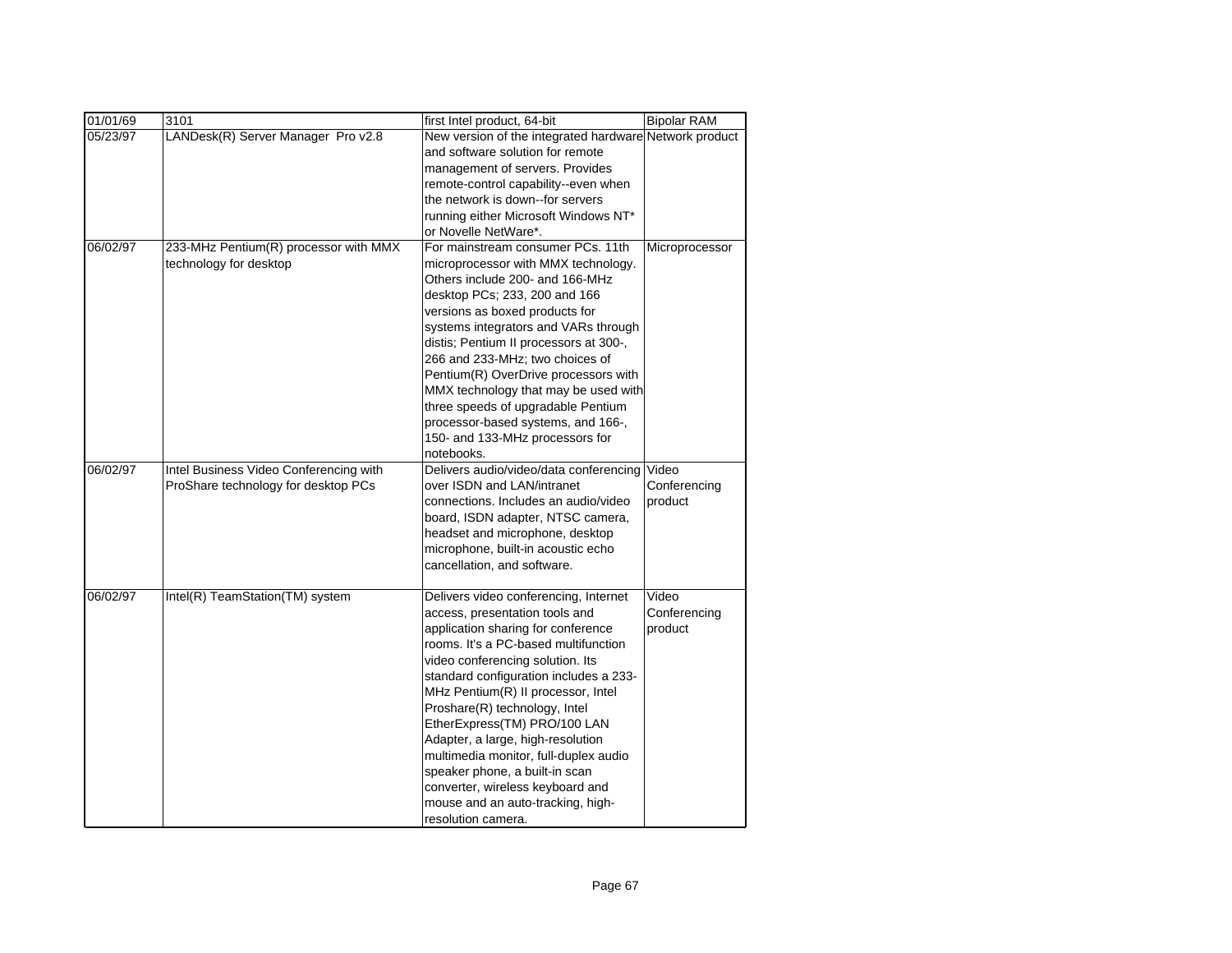| 01/01/69 | 3101                                        | first Intel product, 64-bit                                       | <b>Bipolar RAM</b> |
|----------|---------------------------------------------|-------------------------------------------------------------------|--------------------|
| 06/09/97 | 133-MHz Pentium(R) processor Embedded       | First member in a new Embedded                                    | Embedded           |
|          | <b>Processor Module</b>                     | Processor Module family that provides                             | control product    |
|          |                                             | embedded designers with an easy-to-                               |                    |
|          |                                             | use building block for high-                                      |                    |
|          |                                             | performance embedded applications.                                |                    |
|          |                                             | Features a 133-MHz Pentium(R)                                     |                    |
|          |                                             | processor, 82439HX system controller                              |                    |
|          |                                             | and L2 cache.                                                     |                    |
| 06/17/97 | 8-Mbyte Series 100 Flash Memory Miniature   | Previous versions were 2- and 4-                                  | Flash Memory       |
|          | Card                                        | Megabytes. PC-compatible digital                                  |                    |
|          |                                             | media that stores image, text and voice                           |                    |
|          |                                             | data in consumer electronic devices.                              |                    |
|          |                                             | Can exchange data with a PC. Used                                 |                    |
|          |                                             | for low-cost data storage in portable                             |                    |
|          |                                             | electronic systems, such as digital                               |                    |
|          |                                             | voice recorders, companion PCs,                                   |                    |
|          |                                             | digital cameras                                                   |                    |
| 06/17/97 | Intel Video Phone, release 2.0              | Allows people to see each other while                             | Internet product   |
|          |                                             | they talk via PC. Uses the Internet and                           |                    |
|          |                                             | standard phone lines. Has                                         |                    |
|          |                                             | ProShare(R) technology. Includes                                  |                    |
|          |                                             | application-sharing features.                                     |                    |
| 07/09/97 | New line of 16- (28F160S3/S5) and 32-       | First Intel flash chips to be suported by Flash memory            |                    |
|          | Megabit (28f320S3/S5) density fast-write    | the Common Flash Memory Interface                                 |                    |
|          | flash memory products.                      | (CFI) industry specification. Operate at<br>3.3 Volts or 5 volts. |                    |
| 07/14/97 | New version of Pentium(R) II processor that | Enables servers to and workstations to Microprocessor             |                    |
|          | conatins Error Correction Code (ECC) on the | operate in business computing                                     |                    |
|          | L <sub>2</sub> cache                        | environments, where data integrity,                               |                    |
|          |                                             | transmission and reliability are critical.                        |                    |
|          |                                             | For entry-level servers.                                          |                    |
| 07/28/97 | Intel Device View for Web                   | Web-based management tool to                                      | Network product    |
|          |                                             | control, install, configure and                                   |                    |
|          |                                             | troubleshoot supported Intel network                              |                    |
|          |                                             | hubs and switches.                                                |                    |
| 08/04/97 | LANDesk(R) Virus Protect v5.0               | First product to offer unified Windows*                           | Network product    |
|          |                                             | NT and Novelle NetWare* client and                                |                    |
|          |                                             | server protection that can be managed                             |                    |
|          |                                             | from a single screen.                                             |                    |
| 08/04/97 | 200- and 180- MHz Pentium(R) OverDrive(R)   | 200 version is for upgradeable 100-,                              | OverDrive          |
|          | processors with MMX(TM) technology          | 133- and 166-MHz Pentium processor-                               | processors         |
|          |                                             | based PCs. 180 version is for 90-, 120-                           |                    |
|          |                                             | and 150-MHz Pentium processor-                                    |                    |
|          |                                             | based PCs.                                                        |                    |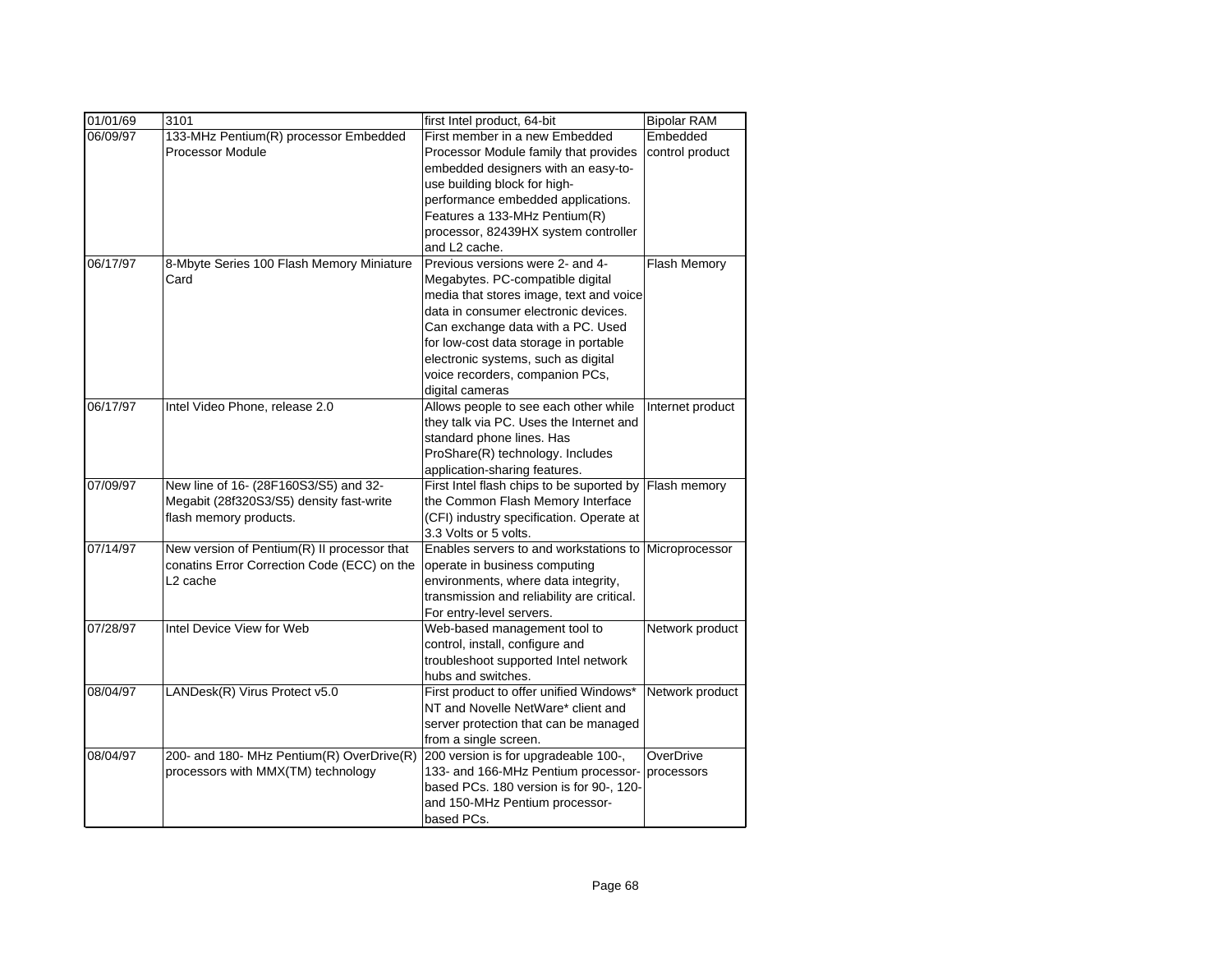| 01/01/69 | 3101                                       | first Intel product, 64-bit                           | <b>Bipolar RAM</b> |
|----------|--------------------------------------------|-------------------------------------------------------|--------------------|
| 08/12/97 | New member of the Intel EtherExpress(TM)   | First network adapter for advanced PC                 | Network product    |
|          | PRO/100 family                             | management. Enables system                            |                    |
|          |                                            | administrators to remotely wake up,                   |                    |
|          |                                            | boot and service PCs, allowing off-                   |                    |
|          |                                            | hours maintenance and lowering                        |                    |
|          |                                            | support costs. Includes the 82557 and                 |                    |
|          |                                            | 82555 Fast Ethernet controllers.                      |                    |
| 08/18/97 | Pentium(R) Pro processor with one megabyte | Operates at 200 MHz. Intel's highest                  | Microprocessor     |
|          | of integrated Level 2 cache.               | performance processor for four-way                    |                    |
|          |                                            | and beyond server systems. Earlier                    |                    |
|          |                                            | version has 512 KB cache. Built using                 |                    |
|          |                                            | 0.35-micron technology.                               |                    |
| 08/25/97 | Intel Express Routers v2.3                 | Software upgrade for Intel's Express                  | Network product    |
|          |                                            | Routers -- utilize encryption and                     |                    |
|          |                                            | tunneling technologies to enable                      |                    |
|          |                                            | customers to establish virtual private                |                    |
|          |                                            | networks (VPNs) using the Internet.                   |                    |
| 08/27/97 | Intel 440LX AGPset                         | For Pentium II processor. Highly                      | Chip set           |
|          |                                            | integrated chip set featuring                         |                    |
|          |                                            | Accelerated Graphics Port technology.                 |                    |
|          |                                            | Along with the Pentium II processor,                  |                    |
|          |                                            | lays the foundation for new class of                  |                    |
|          |                                            | visual computing PCs.                                 |                    |
| 09/08/97 | 200- and 233-MHz mobile Pentium            | First products manufactured using 0.25 Microprocessor |                    |
|          | processors with MMX technology             | micron process technology. Have low                   |                    |
|          |                                            | power consumption.                                    |                    |
| 09/08/97 | EtherExpress(TM) PRO/100+ adapter          | New generation of Fast Ethernet                       | Network product    |
|          |                                            | adapters. Has a single-chip Fast                      |                    |
|          |                                            | Ethernet solution based on Intel's                    |                    |
|          |                                            | 82558 chip. This chip integrates four                 |                    |
|          |                                            | adapter functions onto a single chip.                 |                    |
| 09/15/97 | Web Netport Manager and 32-bit version of  | Allows Web-based management for                       | Network product    |
|          | Windows*-based Netport Manager             | Intel print servers (NetportExpress(TM)               |                    |
|          |                                            | PRO/100 and Netport Express Pro)                      |                    |
|          |                                            | Available free for existing customers.                |                    |
| 09/15/97 | Intel(R) Create & Share(TM) Camera Pack    | Photo and video editing package that                  | <b>PC</b>          |
|          |                                            | plugs into Pentium(R) processor-based                 | Enhancement        |
|          |                                            | high-performance PCs. Includes an                     |                    |
|          |                                            | Intel PC camera, hardware and an                      |                    |
|          |                                            | integrated suite of communications and                |                    |
|          |                                            | image-editing software. Also includes                 |                    |
|          |                                            | Intel Video Phone with ProShare(R)                    |                    |
|          |                                            | technology.                                           |                    |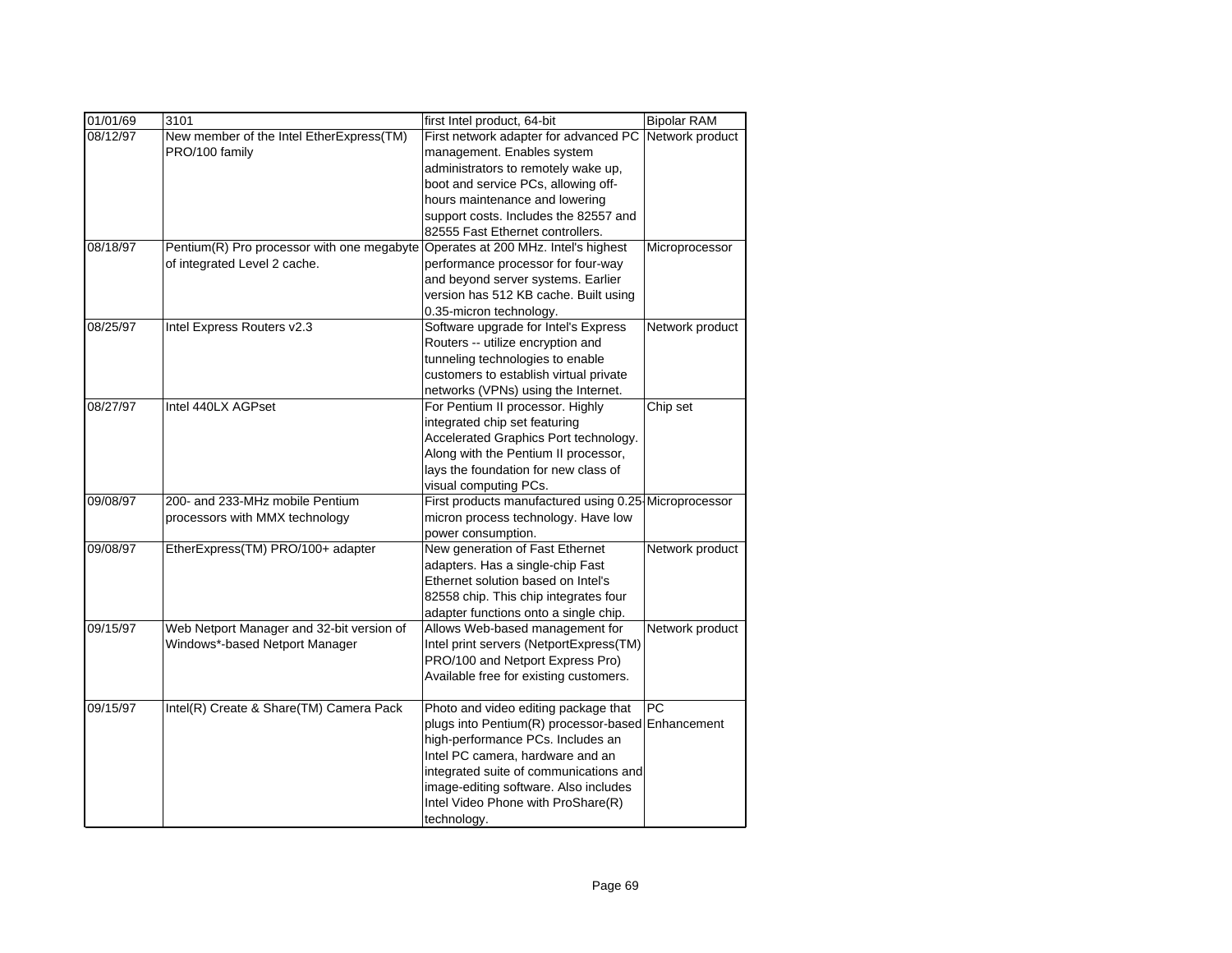| 01/01/69 | 3101                                                                    | first Intel product, 64-bit              | <b>Bipolar RAM</b> |
|----------|-------------------------------------------------------------------------|------------------------------------------|--------------------|
| 09/17/97 | 27F640J5 and 28F320J5 StrataFlash memory                                | First StrataFlash memory products.       | Flash Memory       |
|          | components                                                              | Stores multiple bits of information in   |                    |
|          |                                                                         | each cell, 650 is 64-Mbit and 320 is 32- |                    |
|          |                                                                         | Mbit.                                    |                    |
| 09/22/97 | PRO/100 LAN+Modem56 PC Card                                             | Designed for notebooks. Combines a       | Network product    |
|          |                                                                         | 10/100 Mbps Ethernet adapter and a       |                    |
|          |                                                                         | high-speed 56 Kbps modem in a single     |                    |
|          |                                                                         | PC card. Offers options to portable PC   |                    |
|          |                                                                         | users who need to access information     |                    |
|          |                                                                         | from remote locations, office or home.   |                    |
| 09/29/97 | 82430TX PCI set;                                                        | PCIset that supports SDRAM - for         | Chip set           |
|          |                                                                         | telecommunications and other             |                    |
|          |                                                                         | embedded applications                    |                    |
| 09/29/97 | Three Intel Performance Evaluation and                                  | Designed to help PC OEMs and IHVs        | Developer Tool     |
|          | Analysis (IPEAK) tools: Graphics Toolkit,                               | improve analysis and diagnostic          |                    |
|          | Storate Toolkit and Power Management                                    | capabilities in platform integration and |                    |
|          | Toolkit                                                                 | performance tuning.                      |                    |
| 09/29/97 | Embedded Processor Module with the 166-                                 | Microprocessor for embedded apps,        | Embedded           |
|          | MHz Pentium processor with MMX technology module for embedded designers |                                          | control product    |
|          | (EMDMOD166); Embedded 200-MHz                                           |                                          |                    |
|          | Pentium processor with MMX technology                                   |                                          |                    |
| 09/29/97 | LANDesk Client Manager v3.1                                             | Software tool that monitors and helps    | Network product    |
|          |                                                                         | maintain the health of desktop and       |                    |
|          |                                                                         | mobile business PCs via local and        |                    |
|          |                                                                         | remote diagnostic alerts, remote power   |                    |
|          |                                                                         | management and support for industry      |                    |
|          |                                                                         | specifications.                          |                    |
| 10/08/97 | LANDesk(R) Server Manager Pro v3.0 and                                  | New versions of Intel's solution for     | Network product    |
|          | Intel LANDesk Server Manager Software v3.0                              | maximizing server uptime. Extend         |                    |
|          |                                                                         | proactive health monitoring and server   |                    |
|          |                                                                         | performance tracking. One is a           |                    |
|          |                                                                         | software-only solution that enables      |                    |
|          |                                                                         | remote control of live network servers.  |                    |
|          |                                                                         | Pro version is an integrated             |                    |
|          |                                                                         | hardware/software product that           |                    |
|          |                                                                         | expands on LANDesk Server                |                    |
|          |                                                                         | Manager's capabilities with an added     |                    |
|          |                                                                         | emergency management card, allowing      |                    |
|          |                                                                         | remote control of both live and crashed  |                    |
|          |                                                                         | servers.                                 |                    |
| 10/20/97 | 120-MHz Mobile Pentium(R) processor with                                | Brings MMX technology to mini-           | Microprocessor     |
|          | MMX technology                                                          | notebook PCs.                            |                    |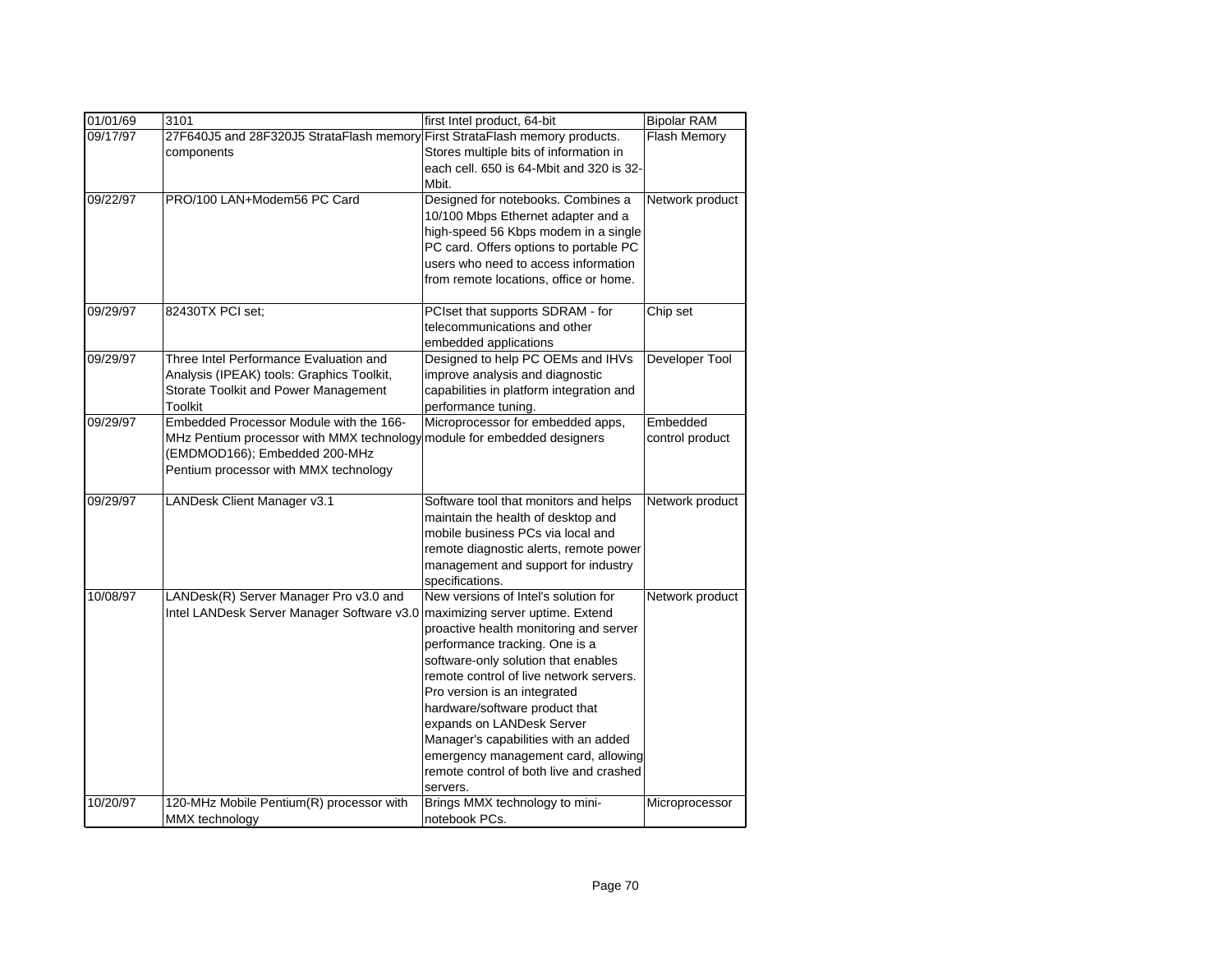| 01/01/69 | 3101                                    | first Intel product, 64-bit              | <b>Bipolar RAM</b>  |
|----------|-----------------------------------------|------------------------------------------|---------------------|
| 10/21/97 | LANDesk(R) Management Suite 6           | Integrated set of 32-bit services that   | Network product     |
|          |                                         | allows PCs in mixed Windows NT* and      |                     |
|          |                                         | NetWare* environments to be remotely     |                     |
|          |                                         | managed and repaired from a single       |                     |
|          |                                         | control point. Helps IT managers better  |                     |
|          |                                         | control configuration, deployment and    |                     |
|          |                                         | persistent management of networks.       |                     |
| 11/03/97 | Intel 971 PC Camera kit                 | Enables manufacturers to produce         | <b>PC</b>           |
|          |                                         | affordable, easy-to-use portable PC      | Enhancement         |
|          |                                         | cameras. Includes Intel PC camera        |                     |
|          |                                         | silicon, software, schematics, design    |                     |
|          |                                         | documentation and suggested              |                     |
|          |                                         | manufacturing procedures. For OEMs       |                     |
| 11/05/97 | Intel Business Video Conferencing 4.0   | Works on LAN, ISDN and Internet, and     | Video               |
|          |                                         | on Multiple Windows* Operating           | Conferencing        |
|          |                                         | Systems. A desktop video                 | product             |
|          |                                         | conferencing system. Incorporates        |                     |
|          |                                         | ProShare(R) tehcnology. AKA iBVC         |                     |
|          |                                         | 4.0. Includes an audio/video board.      |                     |
|          |                                         | ISDN adapter, camera, headset with       |                     |
|          |                                         | microphone, desktop microphone, buil-    |                     |
|          |                                         | in acoustic echo cancellation and        |                     |
|          |                                         | software.                                |                     |
| 11/10/97 | Intel Series 200 Flash Memory Miniature | Available in 4-, 8- and 16-Mbyte         | <b>Flash Memory</b> |
|          | Cards                                   | densities. Offer cost-effective memory   |                     |
|          |                                         | for Intel PC Camera Initiative. Based    |                     |
|          |                                         | on Intel StrataFlash memory. 4-Mbyte     |                     |
|          |                                         | uses one 28F320J5 TSOP component.        |                     |
|          |                                         | 8-Mbyte version uses one 28F640J5        |                     |
|          |                                         | mBGA* component. 16-Mbyte card           |                     |
|          |                                         | uses two 28F640J5 mBGA                   |                     |
|          |                                         | components.                              |                     |
| 11/10/97 | 8x931 product line of high-performance, | Serial bus controllers with and without  | Network product     |
|          | single-chip hub (8x931Hx) and hubless   | hubs. MSC(R) 51 hardware-based           |                     |
|          | (8x931Ax) Universal Serial Bus (USB)    | devices. Designed for monitors and       |                     |
|          | controllers. Also the 931 CHUB board.   | other peripherals. 931 CHUB board is     |                     |
|          |                                         | a platform for compatibility testing and |                     |
|          |                                         | a reference for customer hardware and    |                     |
|          |                                         | firmware design. Used by developers      |                     |
|          |                                         | using USB hub devices.                   |                     |
|          |                                         |                                          |                     |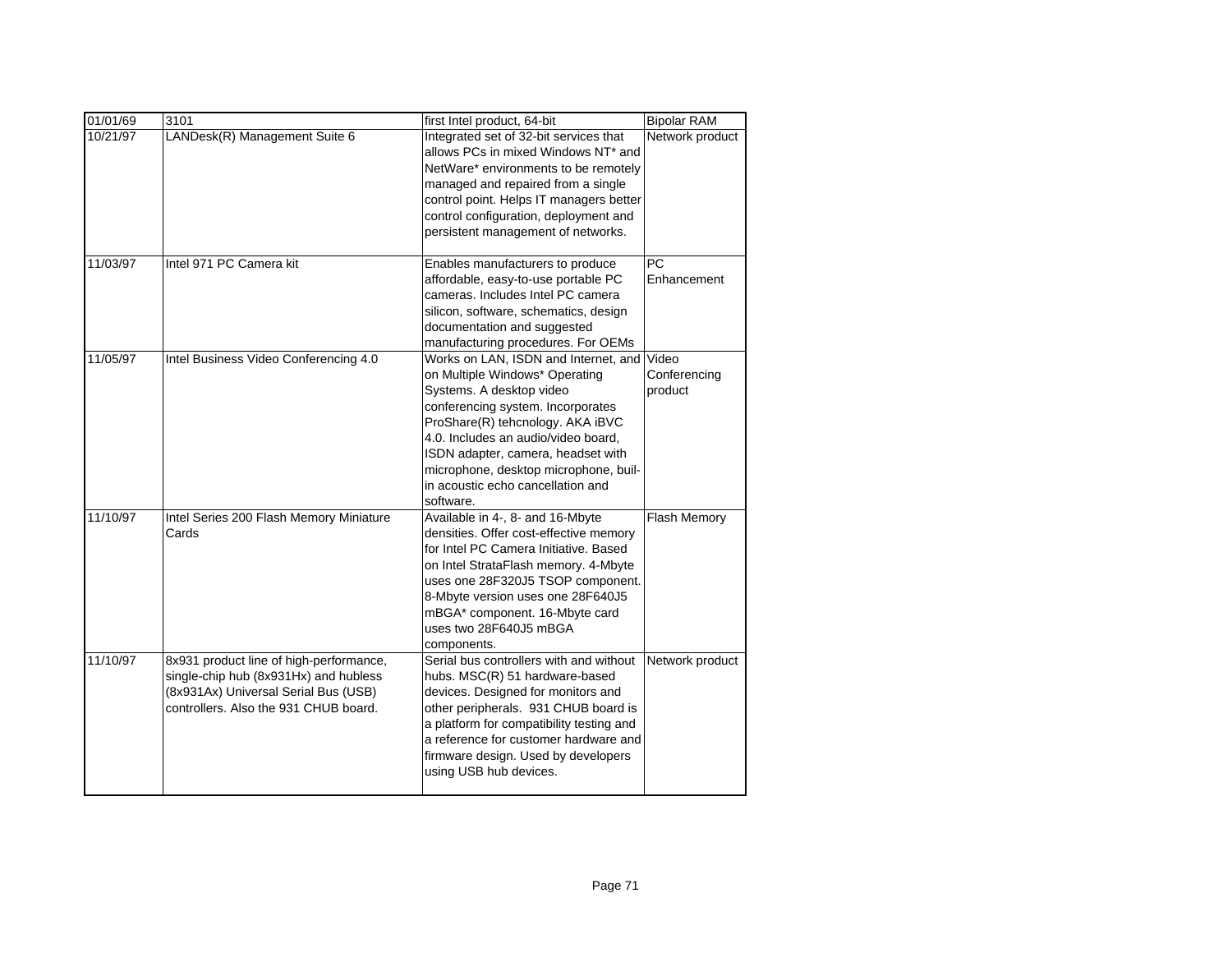| 01/01/69 | 3101                                                                                                                                                                                                                                                                                                                                                            | first Intel product, 64-bit                                                                                                                                                                                                                                                                                                                         | <b>Bipolar RAM</b> |
|----------|-----------------------------------------------------------------------------------------------------------------------------------------------------------------------------------------------------------------------------------------------------------------------------------------------------------------------------------------------------------------|-----------------------------------------------------------------------------------------------------------------------------------------------------------------------------------------------------------------------------------------------------------------------------------------------------------------------------------------------------|--------------------|
| 11/10/97 | LANDesk(R) Configuration Manager v1.5                                                                                                                                                                                                                                                                                                                           | New version of Intel's deployment<br>product that helps administrators<br>integrate Network PCs and other<br>managed PCs into corporate networks.<br>Includes software "push" technology<br>and remote wake-up capabilities.<br>Allows IT administrators to schedule<br>automatic configuration changes and<br>software distribution after business | Network product    |
|          |                                                                                                                                                                                                                                                                                                                                                                 | hours, without a technician at the<br>desktop.                                                                                                                                                                                                                                                                                                      |                    |
| 11/17/97 | Intel Express 510T Switch                                                                                                                                                                                                                                                                                                                                       | Scalable workgroup switch that<br>provides 10/100 Mbps connectivity<br>directly to the desktop. First in a series<br>of Express switching solutions to come<br>later. Helps administrators scale<br>network bandwith and connections<br>over time.                                                                                                  | Network product    |
| 01/08/98 | New Version of Create & Share(TM) Camera<br>Pack                                                                                                                                                                                                                                                                                                                | Includes 56 kbps video phone-ready<br>modem, capture card -- both integrated<br>into a single PCI card                                                                                                                                                                                                                                              | PC enhancement     |
| 01/20/98 | Intel InBusiness(TM) family of networking<br>products. Includes three 10 Mbps Ethernet<br>hubs (5 Port, 8 Port, 8 Port hub with BNC),<br>three 100 Mbps Fast Ethernet hubs (4 Port<br>Fast Hub, 8 Port Fast Hub, 8 Port Fast Hub<br>Plus), two Ethernet switches (8 Port Switch<br>and 8 Port Switch Plus) and the Internet<br>Station (a connectivity device). | To help small businesses with 2 to 50<br>users interconnect their PCs and gain<br>Internet access simply and affordably.<br>Help small businesses share<br>resources.                                                                                                                                                                               | Network product    |
| 01/26/98 | 333-MHz Pentium(R) II processor                                                                                                                                                                                                                                                                                                                                 | For desktop computers and high-<br>volume servers and workstations                                                                                                                                                                                                                                                                                  | Microprocessor     |
| 02/04/98 | Intel Express 8100 Router; Express 130T<br>Standalone Hub                                                                                                                                                                                                                                                                                                       | Networking solutions designed to help<br>companies create simple and<br>affordable branch office networks.<br>8100 helps create WAN connectivitiy<br>between company sites. 130T supports<br>up to 8 users connected to a network<br>at either 10Mbps or 100 Mbps.                                                                                  | Network product    |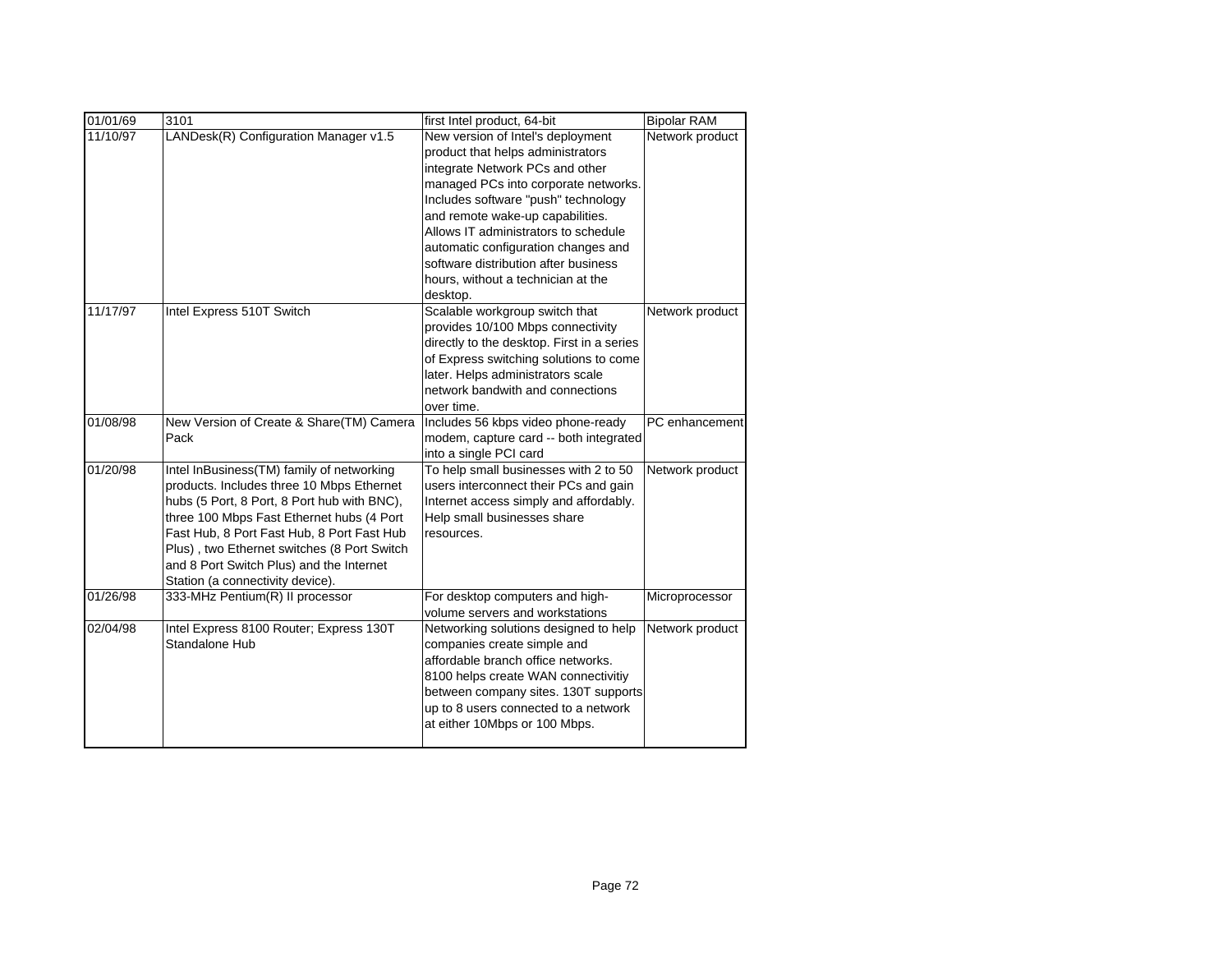| 01/01/69 | 3101                                          | first Intel product, 64-bit                              | <b>Bipolar RAM</b> |
|----------|-----------------------------------------------|----------------------------------------------------------|--------------------|
| 02/09/98 | Vtune 3.0                                     | Visual performance tool (software) for                   | Developer Tool     |
|          |                                               | tuning and optimizing software written                   |                    |
|          |                                               | in C, C++, Fortran, Java* and Visual                     |                    |
|          |                                               | Basic on the Intel platform. Available                   |                    |
|          |                                               | through free Intel Web site download.                    |                    |
|          |                                               |                                                          |                    |
| 02/10/98 | LANDesk(R) Client Manager v3.2                | PC health monitoring tool - this version Network product |                    |
|          |                                               | is for mobile PCs.                                       |                    |
| 02/10/98 | Intel740 graphics accelerator chip            | Optimized for the Pentium(R) II                          | Peripherals and    |
|          |                                               | processor platform with Intel's                          | coprocessors       |
|          |                                               | AGPsets. Heightens visual experience                     |                    |
|          |                                               | for PC users. For 3D and 2D                              |                    |
| 02/12/98 | 266- and 166-MHz Pentium(R) processors        |                                                          | Microprocessor     |
|          | with MMX technology for mobile PCs            |                                                          |                    |
| 02/17/98 | Iometer                                       | Server I/O performance storage                           | Developer Tool     |
|          |                                               | measurement tool. Available through                      |                    |
|          |                                               | free Intel Web site download                             |                    |
| 02/18/98 | Intel Performance Evaluation and Analysis Kit | Graphics kit enables software and                        | Developer tool     |
|          | (IPEAK) tools. Includes the IPEAK Graphics    | hardware vendors to analyze and                          |                    |
|          | Performance Toolkit; The IBASES (Intel        | improve 3D graphics hardware and                         |                    |
|          | Baseline AGP System Evaluation Suite); the    | software. IBASES validates and tests                     |                    |
|          | IPEAK Storage Toolkit; and the Intel Power    | the driver, memory and hardware                          |                    |
|          | Management Analysis Tool.                     | controller to deliver best AGP                           |                    |
|          |                                               | solutions; Storage Toolkit provides                      |                    |
|          |                                               | analysis to optimize performance of                      |                    |
|          |                                               | storage peripherals; IPMAT provides                      |                    |
|          |                                               | automated testing capabilities.                          |                    |
| 02/24/98 | Intel Express 550T (8 TX ports) and 550F (8   | Stackable, scalable, layer 3 switches                    | Network product    |
|          | fiber ports) Routing Switches                 | designed for campus networking                           |                    |
|          |                                               | environments. Compatible with Intel's                    |                    |
|          |                                               | Express 510T Switch for                                  |                    |
|          |                                               | workgroups. The boost speed and                          |                    |
|          |                                               | capacity.                                                |                    |
| 03/03/98 | TeamStation(TM) System 3.0a                   | Next-generation of Intel's PC-based                      | Video              |
|          |                                               | multifunction videoconferencing                          | Conferencing       |
|          |                                               | system designed for use in conference                    | product            |
|          |                                               | rooms. Offers enhanced video quality,                    |                    |
|          |                                               | processing power and camera controls.                    |                    |
|          |                                               | Has Intel Pentium(R) II 300-MHz                          |                    |
|          |                                               | processor and accelerated graphics                       |                    |
|          |                                               | port (AGP) technology                                    |                    |
|          |                                               |                                                          |                    |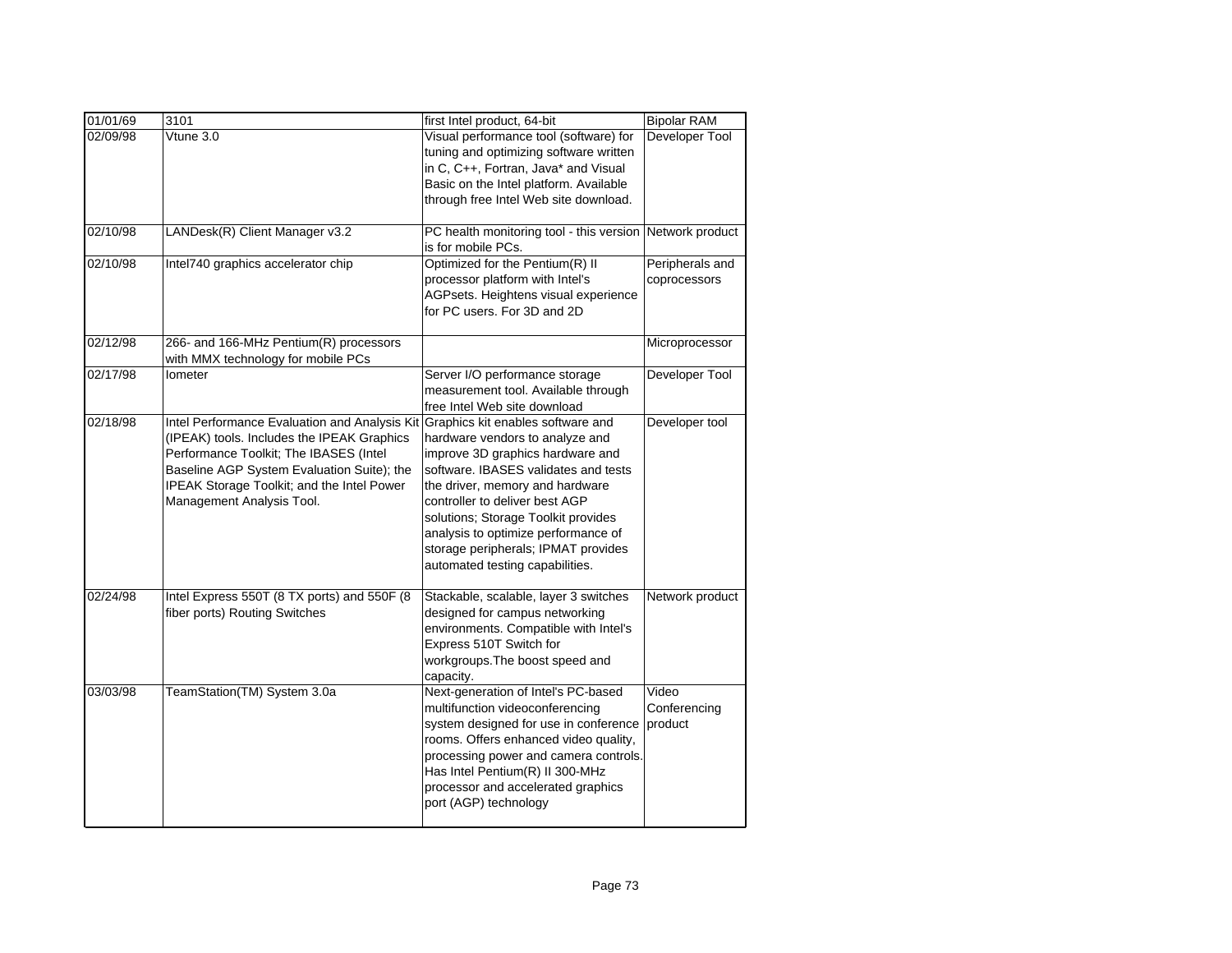| 01/01/69 | 3101                                            | first Intel product, 64-bit               | <b>Bipolar RAM</b> |
|----------|-------------------------------------------------|-------------------------------------------|--------------------|
| 03/09/98 | EtherExpress(TM) PRO/100+ Server Adapter;       | Based on 82558 single-chip                | Network product    |
|          | New version of the EtherExpress PRO/100         | architecture. Provides high-              |                    |
|          | Intelligent Server Adapter.                     | performance, cost-effective network       |                    |
|          |                                                 | connection for departmental and           |                    |
|          |                                                 | workgroup servers. Second product         |                    |
|          |                                                 | increases server throughput by            |                    |
|          |                                                 | offloading network functions onto its on- |                    |
|          |                                                 | board i960(R) processor.                  |                    |
| 03/11/98 | Intel Web Design Effects; Intel Indeo(R)        | Additions to Intel's Web developer tool   | Internet product   |
|          | Media Kit                                       | offerings. Design Effects is a design     |                    |
|          |                                                 | tool that allows Web developers to        |                    |
|          |                                                 | create animated effects. Media Kit is a   |                    |
|          |                                                 | software package that provides            |                    |
|          |                                                 | progressive download technology and       |                    |
|          |                                                 | audio and video tools for Web             |                    |
|          |                                                 | developers to produce high-quality        |                    |
|          |                                                 | multimedia content.                       |                    |
|          |                                                 |                                           |                    |
| 04/02/98 | 233- and 266-MHz Pentium II processors for      | First Pentium II processors for mobile    | Microprocessor     |
|          | mobile PCs                                      | PCs. Also 233- and 266-MHz mobile         |                    |
|          |                                                 | Pentium II processor modules, which       |                    |
|          |                                                 | include the "north bridge" portion of the |                    |
|          |                                                 | Mobile 440BX chip set.                    |                    |
| 04/07/98 | Intel(R) Application Integration Modules        | Allow IT managers to integrate system     | Network product    |
|          | (AIMs)                                          | health management capabilities            |                    |
|          |                                                 | already installed on millions of servers, |                    |
|          |                                                 | desktops, and mobile PCs with their       |                    |
|          |                                                 | existing enterprise management            |                    |
|          |                                                 | solutions. Available free through         |                    |
|          |                                                 | download from Intel Web site.             |                    |
| 04/15/98 | 350- and 400-MHz Pentium(R) II processors;      | 350 and 400 are for corporate and         | Microprocessor     |
|          | and the first Intel Celeron processor for Basic | home users. Celeron is for Basic PC       |                    |
|          | PCs, operating at 266 MHz.                      | segment                                   |                    |
|          |                                                 |                                           |                    |
| 04/15/98 | Intel(R) LANDesk(R) Client Manager v3.3;        | Alert on LAN alerts network               | Network product    |
|          | LAN on Motherboard Chip Set. These two          | administrators when a PC has a            |                    |
|          | things combine to create "Alert on LAN" for     | problem, even if the PC is powered        |                    |
|          | PC OEMs                                         | down or the operating system is not       |                    |
|          |                                                 | available.                                |                    |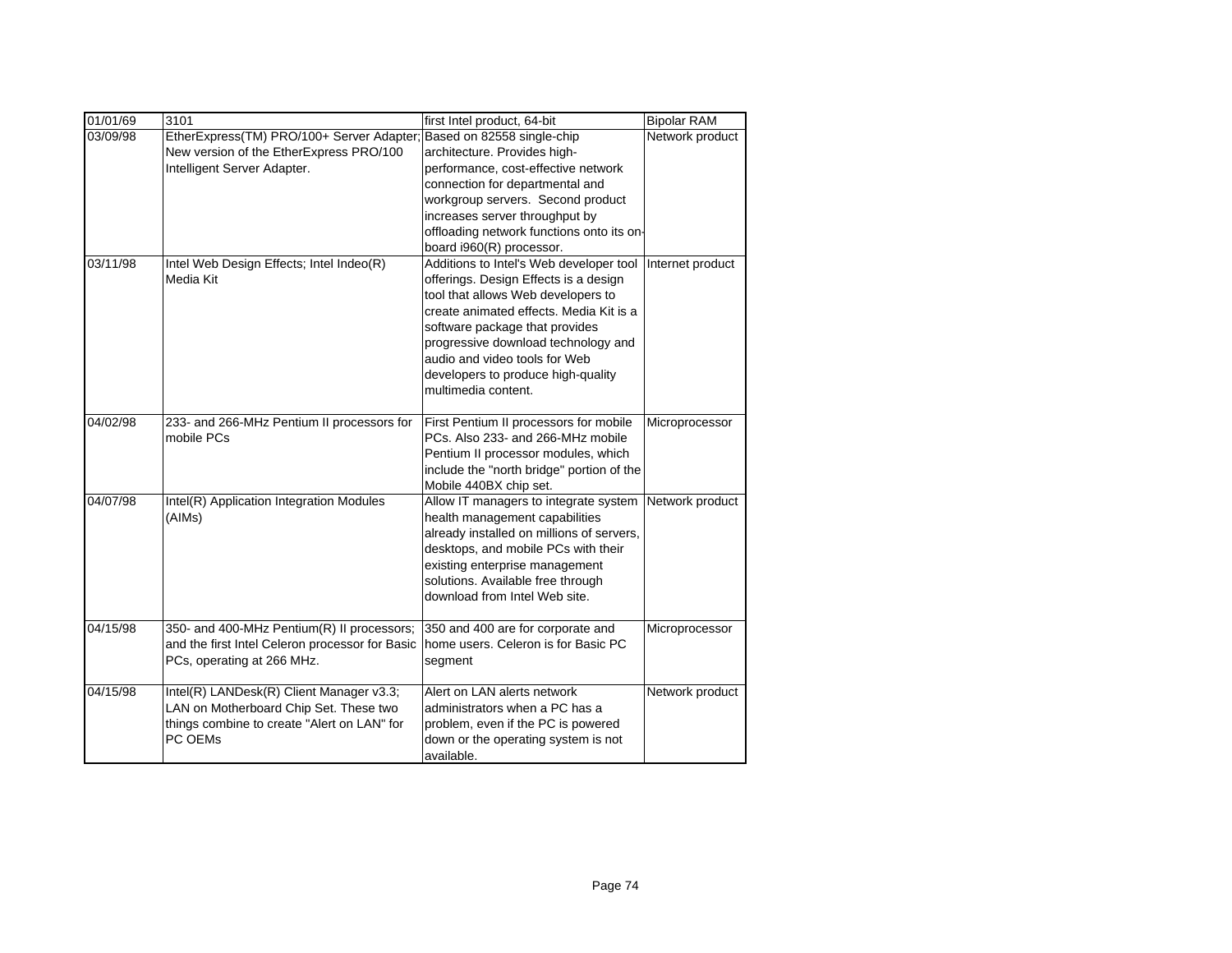| 01/01/69 | 3101                                       | first Intel product, 64-bit              | <b>Bipolar RAM</b> |
|----------|--------------------------------------------|------------------------------------------|--------------------|
| 04/15/98 | Intel(R) Express 3D graphics card          | High-quality graphics solution for Intel | Single-board       |
|          |                                            | Pentium(R) II processor resellers, Intel | computer           |
|          |                                            | product dealers and system               |                    |
|          |                                            | integrators. Targeted at mainstream      |                    |
|          |                                            | PC market. Based on the Intel740(TM)     |                    |
|          |                                            | graphics chip. Available in 2- and 4-MB  |                    |
|          |                                            | versions. It's a graphics card.          |                    |
| 04/27/98 | Intel(R) TeamStation(TM) System 4.0        | Conference room workstation that         | Video              |
|          |                                            | combines video conferencing, Internet    | conferencing       |
|          |                                            | access, corporate network access and     | product            |
|          |                                            | PC applications                          |                    |
| 04/28/98 | Intel(R) Express Gigabit Switch; Intel     | Switch provides a 32 Gbps                | Network product    |
|          | PRO/1000 Gigabit Server Adapter;           | nonblocking wire-speed throughput on     |                    |
|          |                                            | all ports and modules on a network.      |                    |
|          |                                            | Server adapter speeds up server          |                    |
|          |                                            | performance at a low price               |                    |
| 05/05/98 | Intel 740(TM) graphics accelerator         | For software developers using the        | Developer Tool     |
|          | Performance Software Developer's Kit (SDK) | Pentium(R) II processor platform with    |                    |
|          |                                            | Intel740 chip. Helps developers          |                    |
|          |                                            | optimize applications for the graphics   |                    |
|          |                                            | accelerator. Available free as a         |                    |
|          |                                            | download from Intel Web site.            |                    |
| 05/05/98 | Intel(R) Express 220T 12- and 24-port      | 10/100 Mbps per-port, auto-sensing       | Network product    |
|          | Stackable Hubs                             | hubs for campus network                  |                    |
|          |                                            | environments.                            |                    |
| 05/13/98 | Advanced+ Boot Block Flash; also Fast Boot | Adds a unique "silicon serial number"    | Flash Memory       |
|          | <b>Block flash</b>                         | which, when coupled with an              |                    |
|          |                                            | unalterable, one-time programmable       |                    |
|          |                                            | module, enables manufacturers to put     |                    |
|          |                                            | a second level of unique serial          |                    |
|          |                                            | numbers in a phone; Fast Boot Block      |                    |
|          |                                            | flash reduces memory bottlenecks by      |                    |
|          |                                            | increasing memory performance in         |                    |
|          |                                            | embedded systems.                        |                    |
| 05/20/98 | 21150-BC and 21154-BC 66-MHz PCI-to-PCI    | Used on motherboards and add-in          | Chip set           |
|          | bridge chips                               | cards to increase data throughput in a   |                    |
|          |                                            | variety of data-intensive server,        |                    |
|          |                                            | workstatin and high-end PC               |                    |
|          |                                            | applications, including networking and   |                    |
|          |                                            | data storage. Available in 32- and 64-   |                    |
|          |                                            | bit versions. Individual chips used in   |                    |
|          |                                            | chip sets.                               |                    |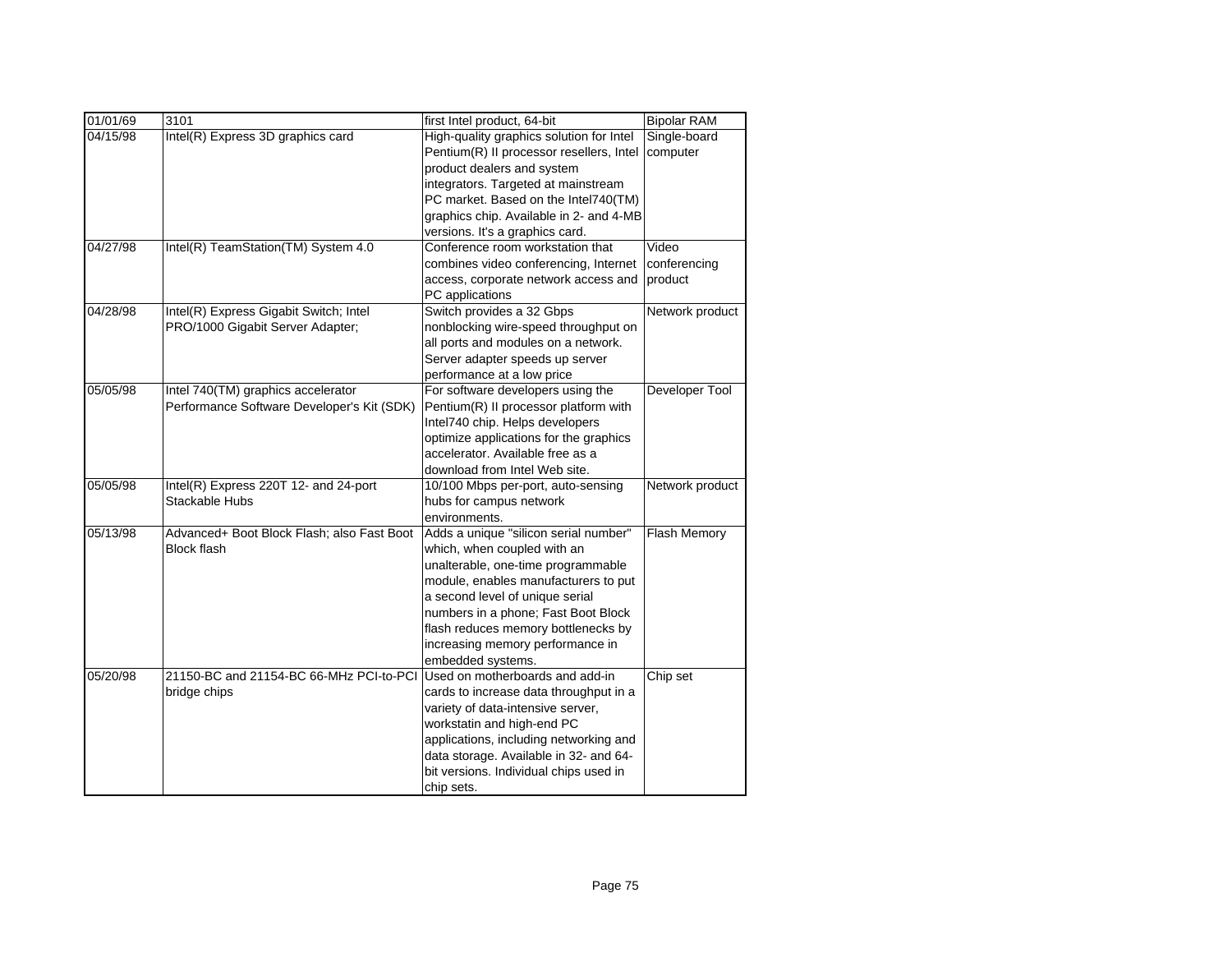| first Intel product, 64-bit<br>Multiplatform solution; for multiple Intel<br>Peripherals and<br>05/26/98<br>82559 single-chip fast Ethernet controller<br>(R) Architecture platforms -- servers,<br>coprocessors<br>desktops, Network PCs and mobile<br>clients. Eliminates the need for IT<br>managers to test, support and manage |
|-------------------------------------------------------------------------------------------------------------------------------------------------------------------------------------------------------------------------------------------------------------------------------------------------------------------------------------|
|                                                                                                                                                                                                                                                                                                                                     |
|                                                                                                                                                                                                                                                                                                                                     |
|                                                                                                                                                                                                                                                                                                                                     |
| different networking solutions for each                                                                                                                                                                                                                                                                                             |
| of these platforms                                                                                                                                                                                                                                                                                                                  |
| 266-MHz Intel Pentium II processor mobile<br>Includes mobile Intel Pentium II<br>Motherboard<br>06/01/98                                                                                                                                                                                                                            |
| processor, the "northbridge" of the<br>module                                                                                                                                                                                                                                                                                       |
| 440BX chip set and 512 level 2 cache.                                                                                                                                                                                                                                                                                               |
| 06/01/98<br>NetportExpress(TM) 10/100 Print Server<br>Industry's fastest print server.<br>Network product                                                                                                                                                                                                                           |
| Connects virtually any parallel-port                                                                                                                                                                                                                                                                                                |
| printer to 10- or 100-Mbps networks                                                                                                                                                                                                                                                                                                 |
| and operates at more than 800 KBps.                                                                                                                                                                                                                                                                                                 |
| 06/08/98<br>Intel(R) Celeron(TM) processor 300 MHz<br>Second member of that family;<br>Microprocessor                                                                                                                                                                                                                               |
| designed for sub-\$1200 Basic PC                                                                                                                                                                                                                                                                                                    |
| market segment. Supported by the                                                                                                                                                                                                                                                                                                    |
| IntelEX AGPset (which is designed                                                                                                                                                                                                                                                                                                   |
| specifically for the Basic PC market)                                                                                                                                                                                                                                                                                               |
| 06/16/98<br>Integrates a 10/100-Mpbs Ethernet<br>Intel(R) PRO/100 LAN+Model56 CardBus<br>Network product                                                                                                                                                                                                                            |
| mobile adapter<br>adapter and a 56-Kbps modem in a                                                                                                                                                                                                                                                                                  |
| sinble adapter                                                                                                                                                                                                                                                                                                                      |
| 06/22/98<br>Intel(R) SE440BX motherboard-<br>New DVD solution targeted at Intel<br>Video products                                                                                                                                                                                                                                   |
| Graphics/DVD Edition<br>Product Dealers and system                                                                                                                                                                                                                                                                                  |
| integrators. Combines the Intel                                                                                                                                                                                                                                                                                                     |
| SD440BX motherboard, Intel Express                                                                                                                                                                                                                                                                                                  |
| 3D graphics card and Zoran's* Soft                                                                                                                                                                                                                                                                                                  |
| DVD*. Enables VARs to offer a high-                                                                                                                                                                                                                                                                                                 |
| quality, low-cost DVD platform.                                                                                                                                                                                                                                                                                                     |
| Based on the Intel740 graphics chip.<br>06/22/98<br>Stand-alone (with SoftDVD software) Intel<br>Video products                                                                                                                                                                                                                     |
| Express 3D graphics card.<br>Delivers compelling, lifelike 3D                                                                                                                                                                                                                                                                       |
| graphics and high-performance 2D and                                                                                                                                                                                                                                                                                                |
| video playback.<br>06/29/98<br>440GX AGPset<br>For workstations and servers with one<br>Chip set                                                                                                                                                                                                                                    |
| or two processors. (Pentium(R) II                                                                                                                                                                                                                                                                                                   |
| Xeon(TM) processor generation                                                                                                                                                                                                                                                                                                       |
| 450NX PCIset<br>06/29/98<br>For servers with four processors and<br>Chip set                                                                                                                                                                                                                                                        |
| greater. (Pentium(R) II Xeon(TM                                                                                                                                                                                                                                                                                                     |
| processor generation                                                                                                                                                                                                                                                                                                                |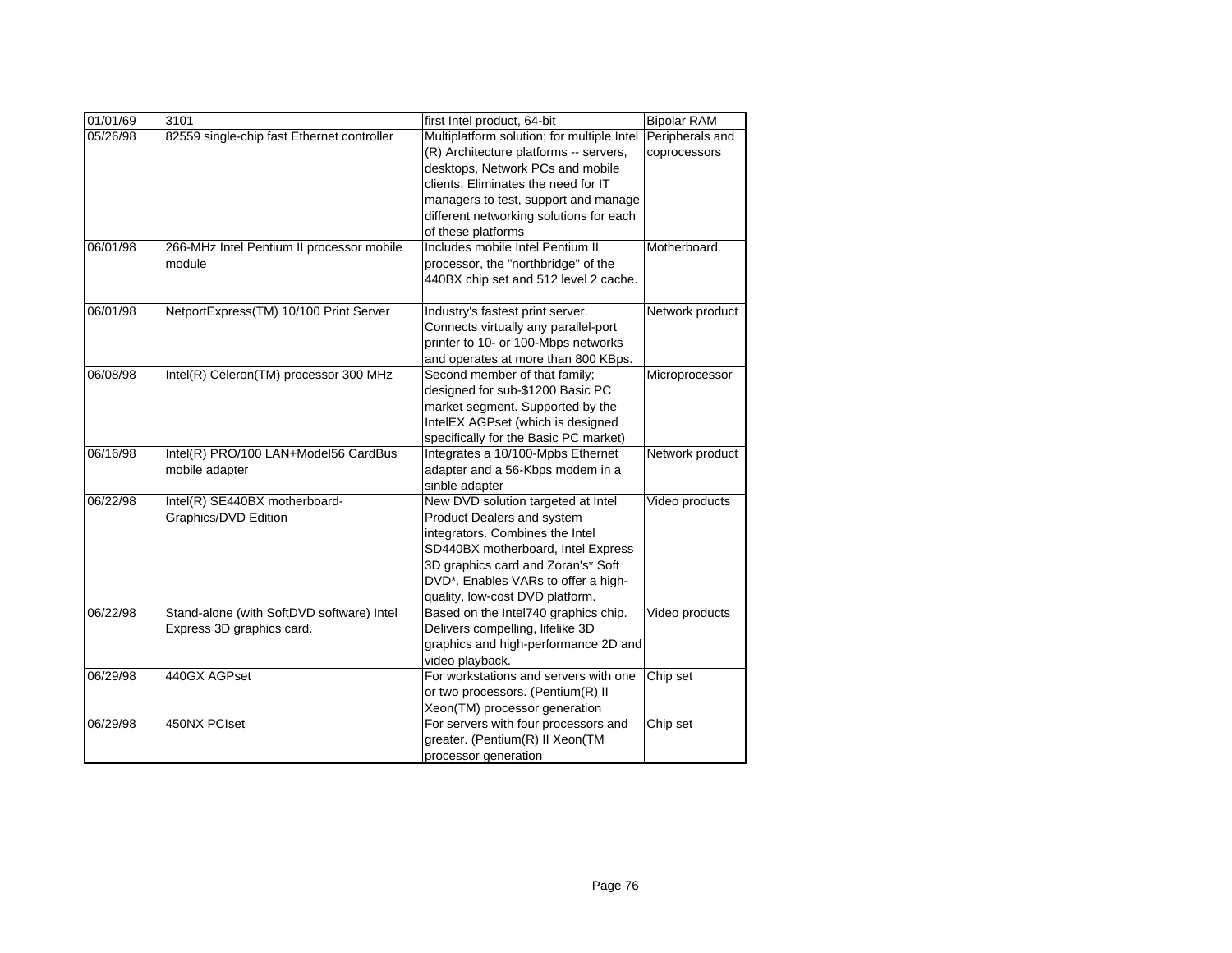| 01/01/69 | 3101                                                                                         | first Intel product, 64-bit                                                                                                                                                                                                                                                                  | <b>Bipolar RAM</b>               |
|----------|----------------------------------------------------------------------------------------------|----------------------------------------------------------------------------------------------------------------------------------------------------------------------------------------------------------------------------------------------------------------------------------------------|----------------------------------|
| 06/29/98 | Pentium(R) II Xeon(TM) processors                                                            | Designed for workstations and servers.<br>Runs at 400 MHz and comes with<br>either 512 KB L2 cache, or 1MB L2<br>cache. Used with the the 440GX<br>AGPset for workstations and servers<br>with one and two processors or the<br>450NX PCIset for servers with four<br>processors and greater | Microprocessor                   |
|          |                                                                                              |                                                                                                                                                                                                                                                                                              |                                  |
| 07/13/98 | Intel(R) InBusiness(TM) 8-Port 10/100 Fast<br>Hub                                            | Designed to help small businesses<br>increasing office productivity by<br>working on a faster speed network.                                                                                                                                                                                 | Network product                  |
| 07/13/98 | <b>TeamStation Manager</b>                                                                   | Management software for the Intel(R)<br>TeamStation(TM) System 4.0. Allows<br>an IT manager to maintain and<br>troubleshoot multiple TeamStation<br>systems from a centralized location.                                                                                                     | Video<br>Conferencing<br>product |
| 08/03/98 | Intel LANDesk(R) Client Manager cv                                                           | New version of LANDesk Client<br>Manager that provides migration path<br>for customers who want to increase the<br>management level of older PCs.                                                                                                                                            | Network product                  |
| 08/10/98 | Pentium(R) II OverDrive(R) processor for<br>Pentium Pro processor-based systems.             | Upgrades existing upgradable 150- and OverDrive<br>18-MHz Pentium Pro processor-based<br>systems to 300 MHz. And Upgrades<br>existing 166- and 200-MHz Pentium<br>Pro processor-based systems to 333<br>MHz.                                                                                 | processors                       |
| 08/11/98 | Intel(R) PRO/100+ Dual Port Server Adapter                                                   | First dual port addition to Intel's server<br>adapter family.                                                                                                                                                                                                                                | Network product                  |
| 08/24/98 | 450-MHz Pentium(R) II processor; Intel(R)<br>Celeron(TM) processors 333 MHz and 300A<br>MHz; | 450 is designed for performance PCs,<br>entry-level servers and workstations;<br>Celeron processors are for basic PC<br>market. 333 and 300A give up to 38%<br>and 25% performance improvement,<br>respectively, over the Intel Celeron<br>processor 300 MHz.                                | Microprocessor                   |
| 08/24/98 | 450-MHz Pentium(R) II Xeon(TM) processor                                                     | Designed for use in dual-processor<br>workstations and servers.                                                                                                                                                                                                                              | Microprocessor                   |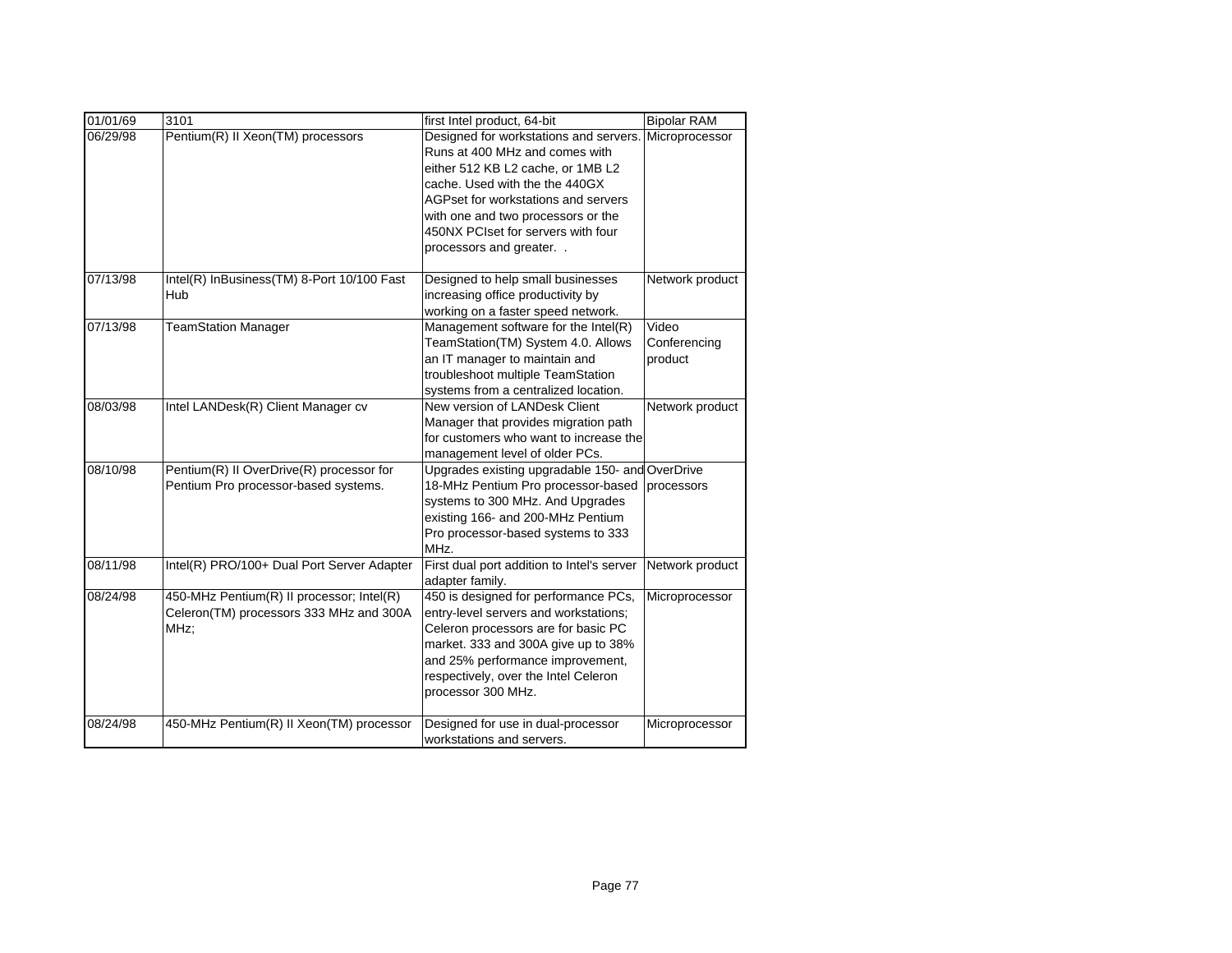| 01/01/69 | 3101                                           | first Intel product, 64-bit                                                 | <b>Bipolar RAM</b> |
|----------|------------------------------------------------|-----------------------------------------------------------------------------|--------------------|
| 08/31/98 | Intel(R) ProShare(R) Video System 500          | Low-cost business-quality video                                             | Video              |
|          |                                                | conferencing system; includes                                               | Conferencing       |
|          |                                                | ProShare software with integrated                                           | product            |
|          |                                                | Microsoft NetMeeting and Photo                                              |                    |
|          |                                                | Exchange; PCI ISDN/audio/video                                              |                    |
|          |                                                | capture card; headset with                                                  |                    |
|          |                                                | microphone; composite color video                                           |                    |
|          |                                                | camera; boom microphone; dual video                                         |                    |
|          |                                                | input cable for two camera inputs;                                          |                    |
|          |                                                | quick install guide; and optional NT-1                                      |                    |
| 09/09/98 | 300-MHz mobile Pentium(R) II processor         |                                                                             | Microprocessor     |
| 09/15/98 | 21145 Phoneline/Ethernet LAN controller        | Single-chip home networking silicon                                         | Peripherals and    |
|          |                                                | solution. Enables home networking                                           | coprocessors       |
|          |                                                | over existing phone lines.                                                  |                    |
| 09/17/98 | Intel Digital Versatile Disc Qualification and | All are Intel Performance Evaluation                                        | Developer tool     |
|          | Integration Tool Kit (DQUIK); and Intel I/O    | and Analysis Kit (IPEAK) tools to help                                      |                    |
|          | Subsystem Performance Monitor (I/O Mon);       | developers integrate next-generation                                        |                    |
|          | and Intel 1394 Integration Toolkit             | platform advances. DQUIK helps build                                        |                    |
|          |                                                | systems that include DVD. I/O product                                       |                    |
|          |                                                | is a software tool that monitors I/O.                                       |                    |
|          |                                                | 1394 is a software suite designed to<br>test Microsoft's bus class drivers. |                    |
|          |                                                |                                                                             |                    |
| 10/05/98 | Intel(R) Express 520T Switch; Express 140T     | Switch provides customers with                                              | Network product    |
|          | Standalone Hub;                                | dedicated 10/100-Mbps connections                                           |                    |
|          |                                                | for up to 12 users or 12 workgroups                                         |                    |
|          |                                                | within a stack of Intel's 500 series                                        |                    |
|          |                                                | switches. Hub is available in 16- and                                       |                    |
|          |                                                | 24-port versions and is 10/100-Mbps                                         |                    |
|          |                                                | autosensing per port. Helps customers                                       |                    |
|          |                                                | design and expand networks.                                                 |                    |
| 10/12/98 | Intel(R) TeamStation(TM) System 4.0a           | Next-generation of the conference                                           | Video              |
|          |                                                | room workstation that combines                                              | Conferencing       |
|          |                                                | standards-based ISDN and LAN video                                          | product            |
|          |                                                | conferencing, Internet access,                                              |                    |
|          |                                                | corporate network access and PC                                             |                    |
|          |                                                | applications in one system. Now can                                         |                    |
|          |                                                | combine up to three ISDN lines for                                          |                    |
|          |                                                | transmission speed of 384 KBps -                                            |                    |
|          |                                                | bandwidth that contributes to improved                                      |                    |
|          |                                                | audio and video conferencing quality.                                       |                    |
|          |                                                |                                                                             |                    |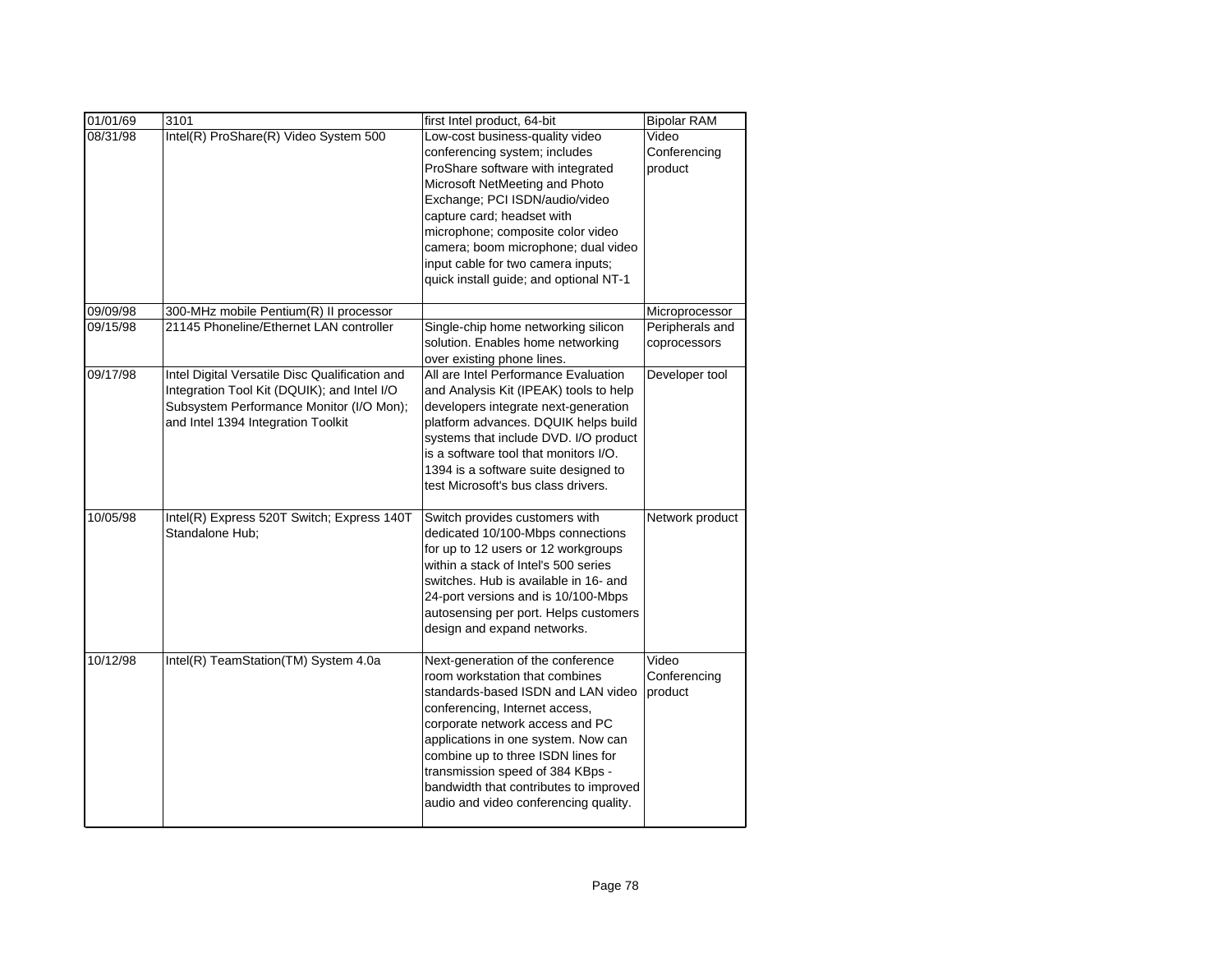| 01/01/69 | 3101                                          | first Intel product, 64-bit              | <b>Bipolar RAM</b> |
|----------|-----------------------------------------------|------------------------------------------|--------------------|
| 10/13/98 | Embedded processor products: 166- and 266-    | Three embedded processor products        | Embedded           |
|          | MHz low-power Pentium processors with         | that enable new types of computing       | control product    |
|          | MMX(TM) technology in new, high-thermal,      | devices (handheld consumer               |                    |
|          | low-profile plastic ball grid array (HL-PBGA) | applicances, communications              |                    |
|          | package for space-constrained embedded        | equipment, POS terminals, etc.) to       |                    |
|          | applications. Also the 100-MHz i960 VH        | connect to or interact with PCs. SA-     |                    |
|          | Embedded-PCI processor (has a single PCI      | 1001 companion chip, in combination      |                    |
|          | interface); SA-1100 and SA-1101               | with the SA-1100 processor, provides     |                    |
|          | (StrongARM*) processors.                      | low-power, high-performance and          |                    |
|          |                                               | highly integrated solution for handheld  |                    |
|          |                                               | PC market.                               |                    |
| 10/15/98 | 82360 SL peripheral chip                      | Peripheral device for intel386(TM) SL    | Peripherals and    |
|          |                                               | microprocessor                           | coprocessors       |
| 10/26/98 | Intel(R) NetportExpress(TM) 10/100 3-port     | For connecting up to three printers to   | Network product    |
|          | <b>Print Server</b>                           | Ethernet and Fast Ethernet networks.     |                    |
| 10/30/98 | LANDesk(R) Server Manager Pro v6              | New release of the LANDesk Server        | Network product    |
|          |                                               | Manager Pro product, which helps         |                    |
|          |                                               | dramatically redue the cost of           |                    |
|          |                                               | maintaining server health. Allows        |                    |
|          |                                               | monitoring server health and             |                    |
|          |                                               | performance, and diagnosis and repair    |                    |
|          |                                               | via a LAN or remote connection.          |                    |
|          |                                               | Integrated hardware and software         |                    |
|          |                                               | server management solution.              |                    |
| 11/02/98 | Intel(R) InBusiness(TM) eMail Station         | Device that provides small businesses    | Network product    |
|          |                                               | with professional e-mail capabilities at |                    |
|          |                                               | a price they can afford. Designed for    |                    |
|          |                                               | businesses with fewer than 50            |                    |
|          |                                               | employees. Provides LAN and Internet     |                    |
|          |                                               | e-mail capabilities, including           |                    |
|          |                                               | automated send and retrieval of          |                    |
|          |                                               | messages, remote dial-in e-mail and      |                    |
|          |                                               | other benefits.                          |                    |
|          |                                               |                                          |                    |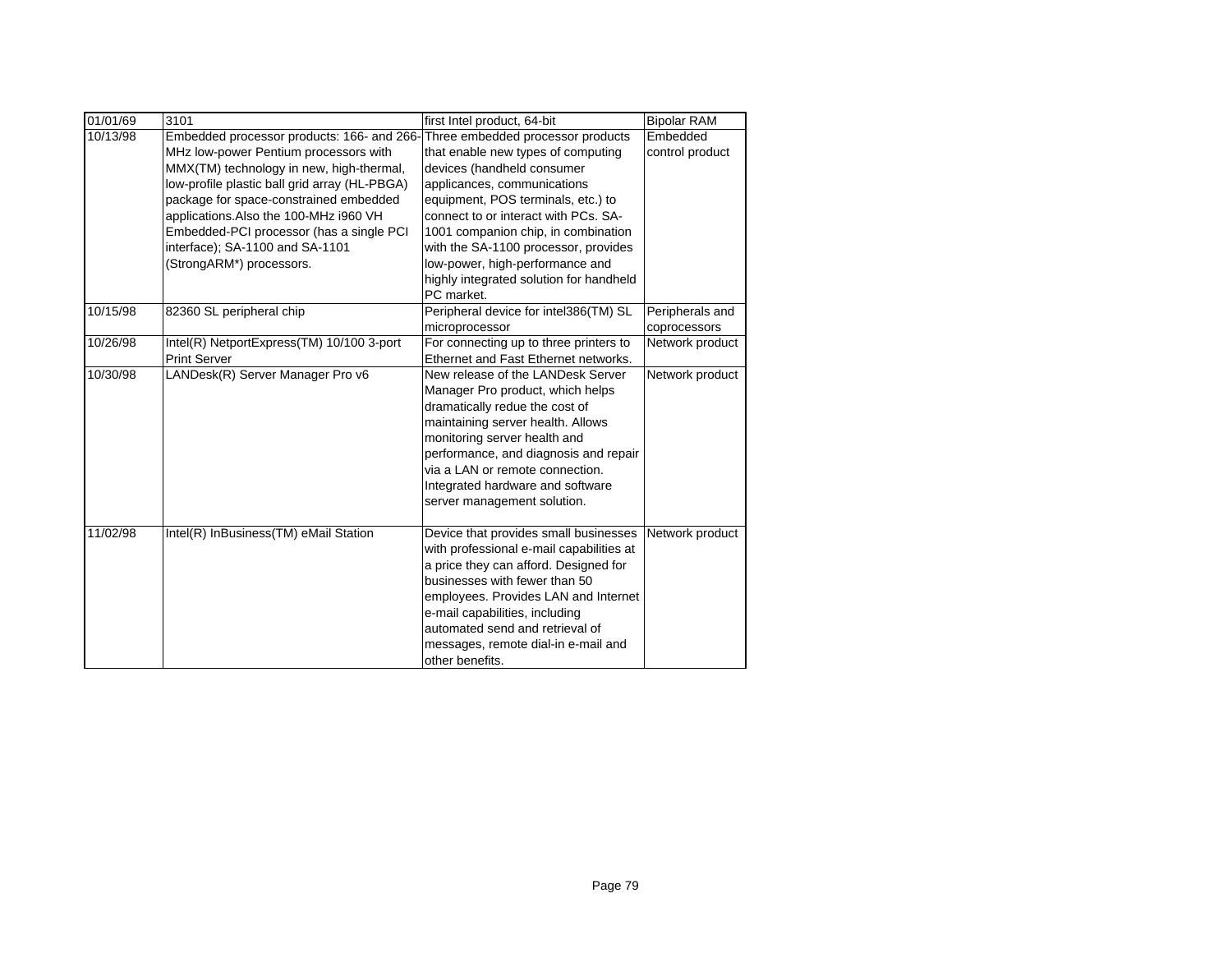| 01/01/69 | 3101                                                                       | first Intel product, 64-bit              | <b>Bipolar RAM</b> |
|----------|----------------------------------------------------------------------------|------------------------------------------|--------------------|
| 11/04/98 | Intel(R) LANDesk(R) Management Suite 6.2                                   | New version of the systems               | Network product    |
|          |                                                                            | management suite that helps network      |                    |
|          |                                                                            | administrators diagnose and resove       |                    |
|          |                                                                            | PC problems from a Web-based             |                    |
|          |                                                                            | management console that can be           |                    |
|          |                                                                            | launched from any system on their        |                    |
|          |                                                                            | network with an Internet connection      |                    |
|          |                                                                            | and standard Web browser. Now            |                    |
|          |                                                                            | available in French, German and          |                    |
|          |                                                                            | Japanese language versions for the       |                    |
|          |                                                                            | first time.                              |                    |
| 01/04/99 | 440ZX AGPset for low-cost PC systems                                       | Used in conjunction with Intel(R)        | Chip set           |
|          |                                                                            | Celeron(TM) processors at 400MHz         |                    |
|          |                                                                            | and 366 MHz for desktops                 |                    |
| 01/04/99 | Intel(R) Celeron(TM) processors at 400 MHz                                 | For low-cost desktops                    | Microprocessor     |
|          | and 366 MHz for desktops;                                                  |                                          |                    |
| 01/05/99 | 450 MHz Pentium(R) II Xeon(TM) processors                                  | To support servers and workstations      | Microprocessor     |
|          | with 512 KB, 1MB and 2MB of Level 2 cache.                                 | using four or more processors            |                    |
|          |                                                                            |                                          |                    |
| 01/07/99 | 300-MHz version of Pentium(R) processor                                    |                                          | Microprocessor     |
|          | with MMX technology for low-cost mobile PCs                                |                                          |                    |
|          | and mini-notebooks.                                                        |                                          |                    |
| 01/25/99 | Pentium II processors at 333 and 366 MHz                                   | All are for low-cost mobile PCs.         | Microprocessor     |
|          | for mobile users; Intel(R) Celeron(TM) mobile                              | Pentium II processors are first Pentium  |                    |
|          | processors at 266 and 300 MHz.                                             | Il processors built on a single          |                    |
|          |                                                                            | processor silicon die (have 256KB of     |                    |
|          |                                                                            | on-die Level 2 cache).                   |                    |
| 02/01/99 | Intel(R) PRO/100+ Management Adapter;                                      | New family of 10/100 Fast Ethernet       | Network product    |
|          | Intel(R) PRO/100 Server Adapter; Intel(R)                                  | adapters and LAN-on-motherboard          |                    |
|          | PR0/100 CardBus II; and Intel(R) PR0/100                                   | (LOM) solutions. Based on the 82559      |                    |
|          | LAN+Modem56 CardBus II                                                     | Fast Ethernet Controller (a 3.3V single- |                    |
|          |                                                                            | chip controller)                         |                    |
| 02/03/99 | Intel(R)Play(TM) line of PC enhanced toys.                                 | First two toys are the Intel Play X3(TM) | Toys               |
|          | Developed in conjunction with Mattel                                       | Microscope and the Intel Play            |                    |
|          |                                                                            | Me2Cam(TM). Both will be available       |                    |
| 02/09/99 |                                                                            | from Mattel in fall of 1999.             |                    |
|          | Intel(R) InBusiness(TM) 8-Port 1O/100 Switch For small business networking |                                          | Network product    |
| 02/17/99 | Vtune 4.0 performance engancement                                          | For Pentium(R) III processor.            | Software           |
|          | environment                                                                | Development toolset. Provides            |                    |
|          |                                                                            | software analysis and tuning. Includes   |                    |
|          |                                                                            | upgrade to the Intel C/C++ compiler      |                    |
|          |                                                                            | and new versions of the Intel            |                    |
|          |                                                                            | Performance Libraries                    |                    |
|          |                                                                            |                                          |                    |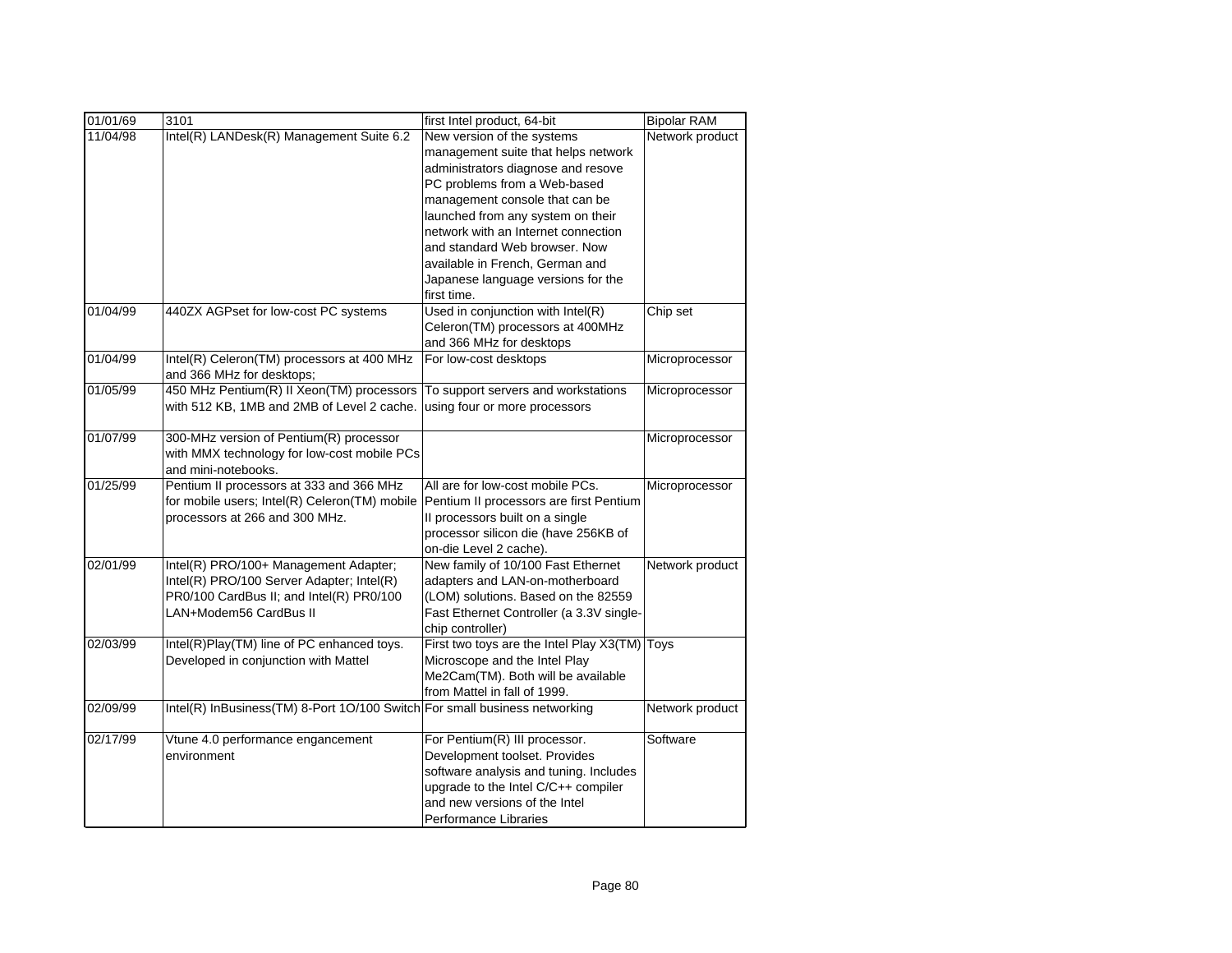| 01/01/69 | 3101                                                       | first Intel product, 64-bit                                                   | <b>Bipolar RAM</b> |
|----------|------------------------------------------------------------|-------------------------------------------------------------------------------|--------------------|
| 02/22/99 | Extended Temperature 430TX PCIset                          | For in-car computing. Used in                                                 | Chip set           |
|          |                                                            | conjunction with 166-MHz Extended                                             |                    |
|          |                                                            | Pentium Processor with MMX                                                    |                    |
|          |                                                            | technology                                                                    |                    |
| 02/22/99 | 166 MHz Extended Temperature Pentium                       | For in-car computing. Used in                                                 | Microprocessor     |
|          | Processor with MMX technology; Extended                    | conjunction with Extended                                                     |                    |
| 02/22/99 | Temperature 430TX PCIset                                   | Temperature 430TX PCIset.                                                     | Motherboard        |
|          | Intel(R) L440GX+ Server Board                              | Offers large PCI bandwidth; it's a dual<br>processor board. Computer reseller |                    |
|          |                                                            | building block. Supports 2 Pentium ***                                        |                    |
|          |                                                            | or Pentium II processors and other                                            |                    |
|          |                                                            | hardware.                                                                     |                    |
| 02/24/99 | New members of iPEAK family of platform                    |                                                                               | Developer tool     |
|          | performance and integration tools. Graphic                 |                                                                               |                    |
|          | Performance Toolkit (GPT) version 2.0;                     |                                                                               |                    |
|          | Graphics Performance toolkit; updates on all               |                                                                               |                    |
|          | other iPEAK tools                                          |                                                                               |                    |
| 02/25/99 | Embedded Intel(R) Celeron(TM) processors                   | For data and telecommunications,                                              | Embedded           |
|          | at 300- and 366 MHz                                        | transaction terminals and industrial                                          | control product    |
|          |                                                            | computing                                                                     |                    |
| 02/26/99 | Pentium(R) III processor                                   | Designed for Internet experiences filled Microprocessor                       |                    |
|          |                                                            | with rich audio, video animations and 3-<br>D. Available in 450- and 500-MHz  |                    |
|          |                                                            | versions                                                                      |                    |
| 03/08/99 | Intel NetportExpress 10 print servers -                    | Low cost; provide simple, reliable                                            | Network product    |
|          | available in both a single-port version for                | printing solutions for 10 megabit-per-                                        |                    |
|          | standalone printers and a 3-port version for a             | second Ethernet networks.                                                     |                    |
|          | lower connection cost with multiple printers.              |                                                                               |                    |
|          |                                                            |                                                                               |                    |
| 03/15/99 | Intel PRO/100 CardBus II and Intel PRO/100                 | Latest members of Intel's family of                                           | Network product    |
|          | LAN+Modem56 CardBus II                                     | 10/100 Fast Ethernet adapters and                                             |                    |
|          |                                                            | LOM (LAN-on Motherboard) solutions.                                           |                    |
|          |                                                            | Based on the 82559 Fast Ethernet                                              |                    |
|          |                                                            | Controller (new). Designed for mobile                                         |                    |
|          |                                                            | PCs.                                                                          |                    |
| 03/16/99 | Intel(R) InBusiness(TM) Print Station network<br>appliance | For small businesses for print sharing.                                       | Network product    |
| 03/17/99 | Pentium(R) III Xeon(TM) processor for                      | Initially in 500 MHz with 512 kilobyte 1                                      | Microprocessor     |
|          | workstations and servers                                   | megabyte and 2 megabyte Level 2                                               |                    |
|          |                                                            | cache ersions for 2-, 4- and 8-way and                                        |                    |
|          |                                                            | higher servers and workstations.                                              |                    |
|          |                                                            |                                                                               |                    |
| 03/22/99 | Intel(R) Celeron(TM) at 433 MHz for value                  |                                                                               | Microprocessor     |
|          | PCs                                                        |                                                                               |                    |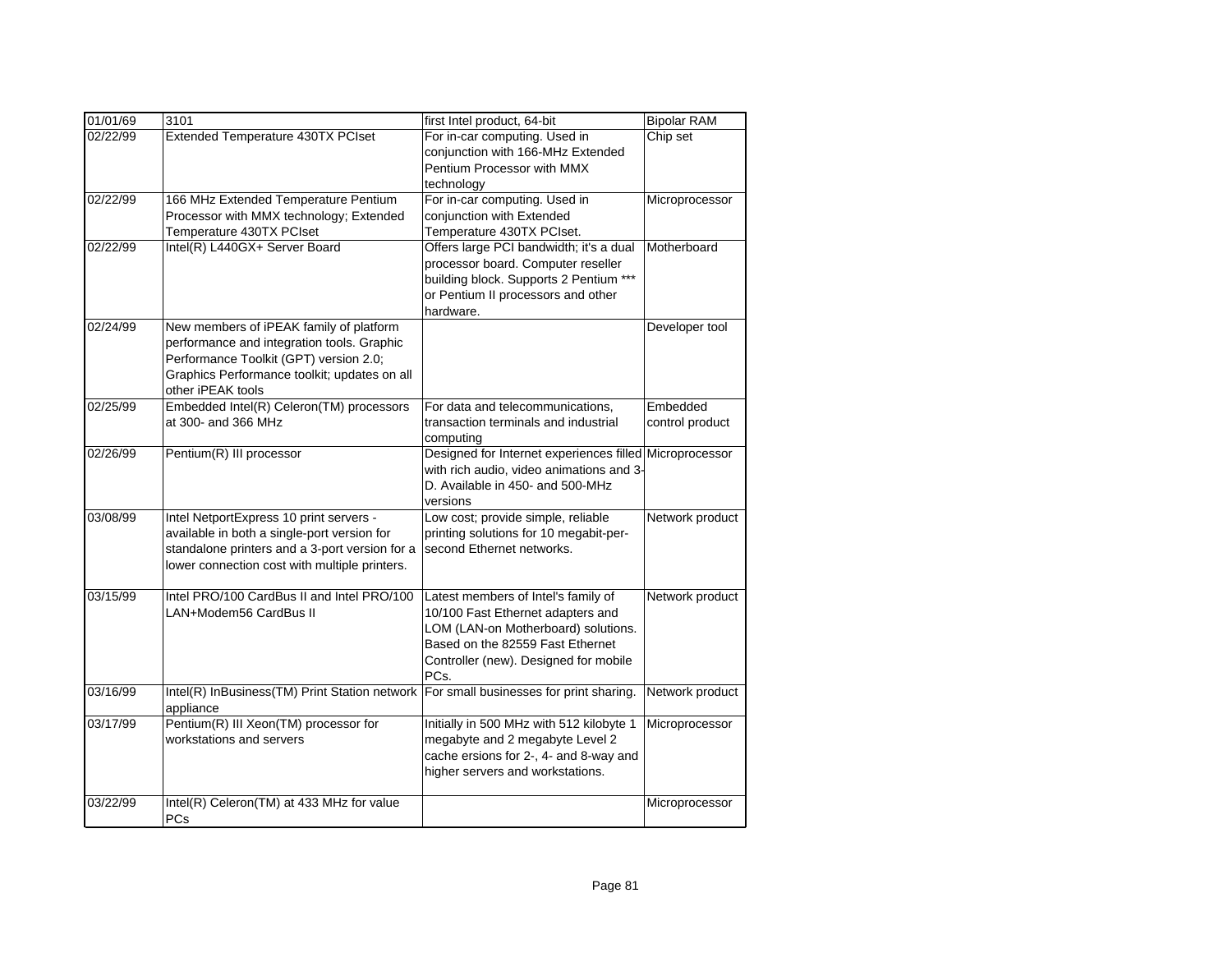| 01/01/69 | 3101                                                                                                                                                        | first Intel product, 64-bit                                                                                                                                                                                                                                                                                                                                                                                                              | <b>Bipolar RAM</b> |
|----------|-------------------------------------------------------------------------------------------------------------------------------------------------------------|------------------------------------------------------------------------------------------------------------------------------------------------------------------------------------------------------------------------------------------------------------------------------------------------------------------------------------------------------------------------------------------------------------------------------------------|--------------------|
| 03/29/99 | 1.8 Volt Intel(R) Advanced+ Boot Block flash<br>28F160C18                                                                                                   | Low-voltage flash for battery-powered<br>handheld devices                                                                                                                                                                                                                                                                                                                                                                                | Flash Memory       |
| 03/31/99 | Intel(R) StrongARM(R) SA-1110 processor<br>and SA-1111 companion chip                                                                                       | Provide increased memory and design<br>flexibility for hand-held product<br>manufacturers and complement<br>performance, power and cost benefits<br>of the current SA-1100 processor and<br>SA-1101 companion chip                                                                                                                                                                                                                       | Microprocessor     |
| 04/05/99 | Mobile Celeron(TM) processor 333MHz for<br>Low-Cost Mobile PCs; also low-voltage<br>versions of the mobile Pentium II and Celeron<br>processors at 266 MHz. |                                                                                                                                                                                                                                                                                                                                                                                                                                          | Microprocessor     |
| 04/05/99 | Intel(R) Express 330T Stackable Hubs and<br>the Intel(R) Express 410T Standalone<br>Switches                                                                | Hubs avilable in both 16- and 24-port<br>versions, capable of stacking up to 5<br>units high. Switches allow users to<br>connect at either 10 or 100 Mbps                                                                                                                                                                                                                                                                                | Network product    |
| 04/06/99 | AnyPoint(TM) Home Network product line                                                                                                                      | Makes it easier for families with more<br>than one PC to share Internet access,<br>printers, files and games. Uses existing<br>phone lines to connect home PCs<br>without need for additional wiring. Can<br>be installed without opening the PC<br>chassis because it attaches to the<br>parallel port of home PCs. Includes<br>three packages (Parallel Port Model for<br>2 PCs; Parallel Port Model for one PC;<br>and a PCI adapter) | Network product    |
| 04/12/99 | Intel(R) InBusiness(TM) Internet Station with<br>Analog Modem Bonding                                                                                       | Allows two or three analog connections Network product<br>to be combined, providing larger<br>access pipe to the Internet.<br>Significantly increases the availablility<br>and speed for small business<br>customers connecting to the Internet.                                                                                                                                                                                         |                    |
| 04/26/99 | Celeron(TM) processor 466 MHz; Intel(R) 810 For value PCs. Intel 810 chipset<br>chipset                                                                     | integrates 3D AGP grpahics and<br>enables software-baed audio, modem<br>and DVD capabilities.                                                                                                                                                                                                                                                                                                                                            | Microprocessor     |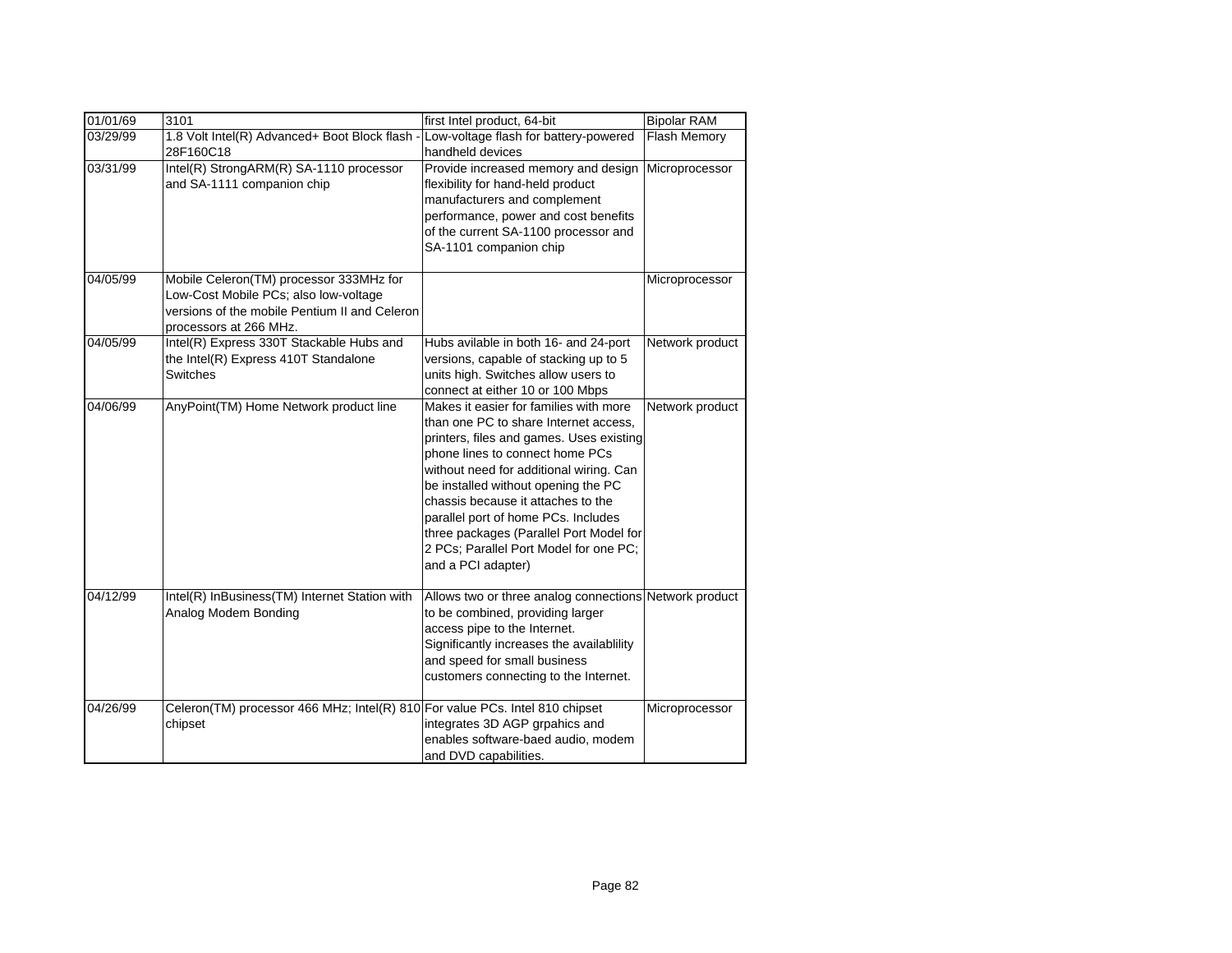| 01/01/69 | 3101                                                                                                                                                                                                                                                                                    | first Intel product, 64-bit                                                                                                                                                                                                                                                                                                                                                                                                                                                              | <b>Bipolar RAM</b>              |
|----------|-----------------------------------------------------------------------------------------------------------------------------------------------------------------------------------------------------------------------------------------------------------------------------------------|------------------------------------------------------------------------------------------------------------------------------------------------------------------------------------------------------------------------------------------------------------------------------------------------------------------------------------------------------------------------------------------------------------------------------------------------------------------------------------------|---------------------------------|
| 04/27/99 | Intel(R) 752 graphics accelerator chip                                                                                                                                                                                                                                                  | Complete multimedia solution for<br>Intel(R) Pentium(R) III processor-<br>based platforms. Delivers enriched<br>visual quality. Newest member of the<br>Intel(R) Graphics Technology (IGT)<br>family                                                                                                                                                                                                                                                                                     | Peripherals and<br>coprocessors |
| 04/28/99 | C440GX+ Server board and the Cabrillo-Ca<br>server chassis                                                                                                                                                                                                                              | Server building blocks designed to be<br>integrated with two Pentium(R) III<br>Xeon(TM) processors so that resellers<br>and integrators can build cost-effective,<br>high-performance servers.                                                                                                                                                                                                                                                                                           | Motherboard                     |
| 05/17/99 | Mobile 440MX and 440ZX chip sets                                                                                                                                                                                                                                                        | For use with Mobile(R) Celeron(TM)<br>processor at 366 MHz. 440ZX has<br>support for AGP, bringing higher<br>quality graphics to the mobile Value<br>PC market. 440MX offers integrated<br>one-chip design and support for "soft"<br>audio and modem features.                                                                                                                                                                                                                           | Chip set                        |
| 05/17/99 | Mobile Intel(R) Celeron(TM) processor at 366<br><b>MHz</b>                                                                                                                                                                                                                              | All are for low-cost notebook<br>computers. First implementation of the<br>Micro PGA processor packaging. Used<br>with Mobile 440MX and 440ZX chip<br>sets                                                                                                                                                                                                                                                                                                                               | Microprocessor                  |
| 05/17/99 | 550-MHz Pentium(R) III processor for the<br>desktop                                                                                                                                                                                                                                     | Being delivered on PC platforms based Microprocessor<br>on industry-mainstream Intel 440BX<br><b>AGPset</b>                                                                                                                                                                                                                                                                                                                                                                              |                                 |
| 05/25/99 | Intel(R) Pentium(R) II processor-Low Power<br>for applied computing applications; also a 433 function applictions, called applied<br>MHz Celeron(TM) processor, which joins the<br>300- and 366-MHz Intel Celeron processors<br>announced for non-PC applications earlier<br>this year. | For emerging class of dedicated-<br>computing, that are typically connected<br>to other systems via a network or<br>through the Internet. (e.g., embedded<br>applications such as communications<br>systems, POS terminals, ATMs, etc.)<br>Available in 266- and 233-MHz<br>versions. These were originally<br>developed for mobile PCs. Also<br>available in modules that combine the<br>processor, the "northbridge" of the<br>440BX chipset, on-chip cache and<br>voltage regulation. | Microprocessor                  |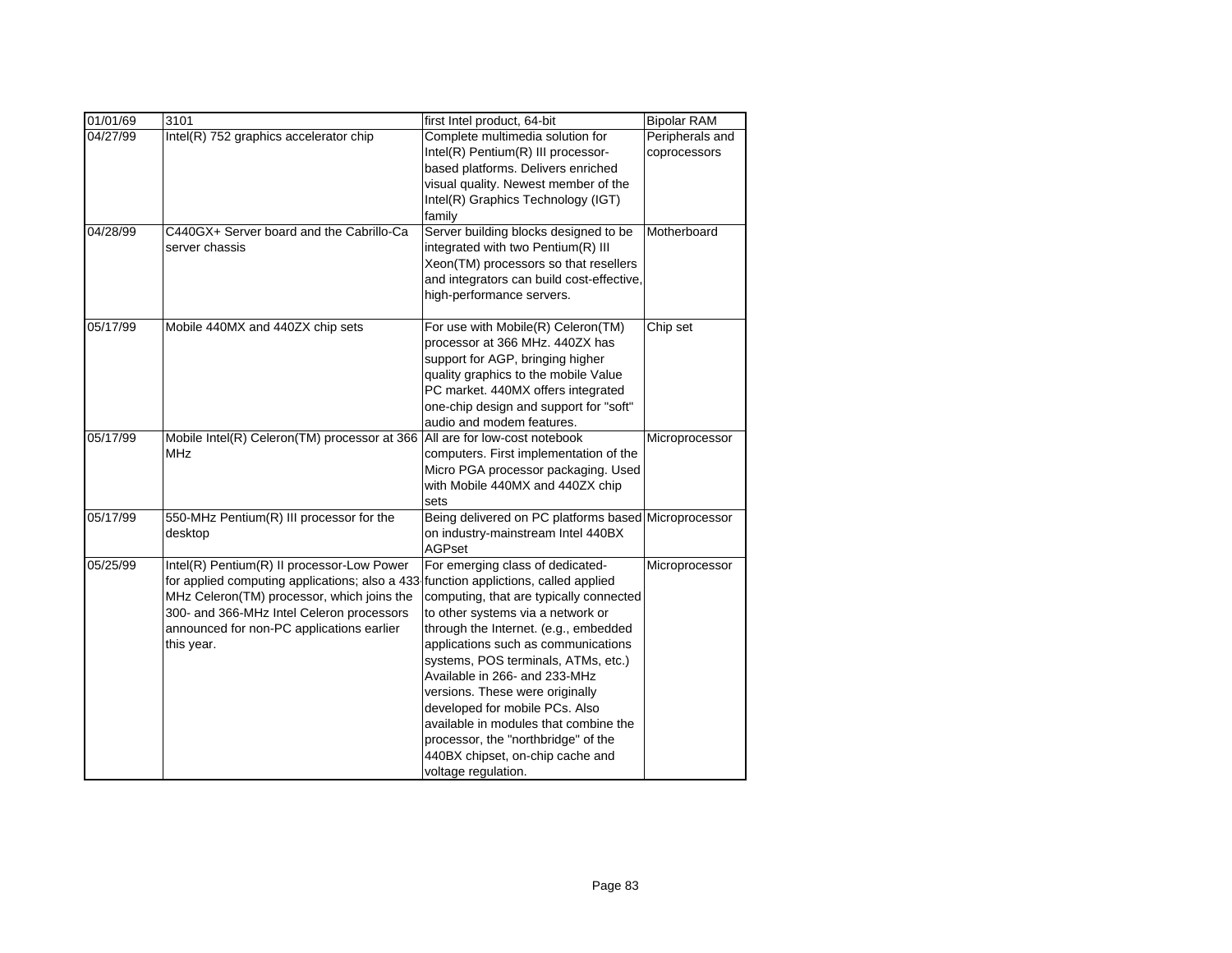| 01/01/69 | 3101                                      | first Intel product, 64-bit                                             | <b>Bipolar RAM</b> |
|----------|-------------------------------------------|-------------------------------------------------------------------------|--------------------|
| 06/01/99 | Intel(R) PC Camera Pack                   | Priced at \$79 and aimed at satisfying                                  | PC enhancement     |
|          |                                           | demand for basic PC cameras and                                         |                    |
|          |                                           | videophone capabilities. Includes                                       |                    |
|          |                                           | camera, Intel Video Phone software                                      |                    |
|          |                                           | and Intel Email Postcard and PC                                         |                    |
|          |                                           | camera games. Does not have Web                                         |                    |
|          |                                           | page, movie building and editing                                        |                    |
|          |                                           | capabilities of Intel(R) Create &                                       |                    |
|          |                                           | Share(TM) product                                                       |                    |
| 06/04/99 | Intel(R) Persistent Storage Manager       | Flash memory software solution that                                     | Flash memory       |
|          |                                           | simplfies system design by combining                                    |                    |
|          |                                           | all non-volatile memory functions into a                                |                    |
|          |                                           | single memory chip solution. Enables                                    |                    |
|          |                                           | OEMs to replace DRAM, Mask ROM                                          |                    |
|          |                                           | and Backup cards with a single-chip                                     |                    |
|          |                                           | solution                                                                |                    |
| 06/07/99 | Intel(R) LANDesk(R) Client Manager 6      | Standards-based desktop                                                 | Network product    |
|          |                                           | management product that provides                                        |                    |
|          |                                           | system administrators with access to                                    |                    |
|          |                                           | PC health, system assets,                                               |                    |
|          |                                           | troubleshooting, problem resolution                                     |                    |
|          |                                           | and desktop management information                                      |                    |
|          |                                           | from any console connected to the                                       |                    |
|          |                                           | Internet or a corporate intranet.                                       |                    |
| 06/14/99 | Mobile Pentium(R) II and Intel(R) Celeron | The Pentium processor version is                                        | Microprocessor     |
|          | processors at 400 MHz                     | Intel's first processor built on 0.18-                                  |                    |
|          |                                           | micron process technology                                               |                    |
| 06/25/99 | Intel(R) CA810 motherboard                | For systems integrators -- supports the                                 | Motherboard        |
|          |                                           | Intel Celeron(TM) processor. Brings                                     |                    |
|          |                                           | high-quality 3-D graphics and on-board                                  |                    |
|          |                                           | audio to the value PC segment.                                          |                    |
|          |                                           | MicroATX form factor. Combines 810                                      |                    |
|          |                                           | chipset with on-board Creative Labs*                                    |                    |
|          |                                           | SoundBlaster* PCI audio subsystem                                       |                    |
|          |                                           |                                                                         |                    |
| 07/20/99 | Intel(R) InBusiness(TM) Storage Station   | Network appliance designed to help                                      | Network product    |
|          |                                           | small businesses increase productivity                                  |                    |
|          |                                           | through collaborative file sharing,<br>protecting of critical files and |                    |
|          |                                           |                                                                         |                    |
|          |                                           | significantly increasing electronic file                                |                    |
| 08/02/99 | 3-volt Intel StrataFlash devices          | storage capacity<br>Uses 0.25-micron lithography; triples               |                    |
|          |                                           | the read performance over previous                                      | Flash memory       |
|          |                                           |                                                                         |                    |
|          |                                           | version. 128 Mb chip.                                                   |                    |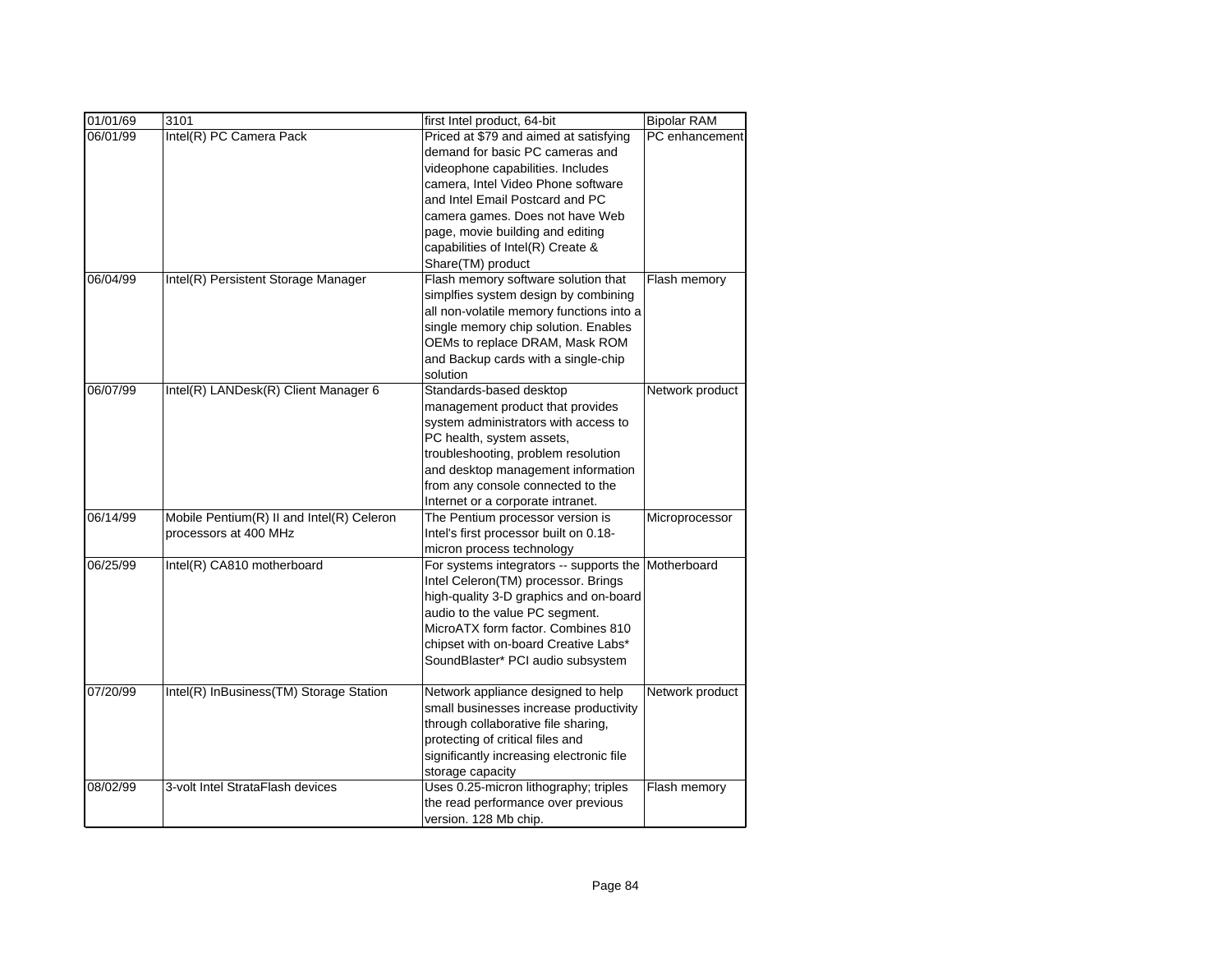| 01/01/69 | 3101                                                                          | first Intel product, 64-bit                           | <b>Bipolar RAM</b> |
|----------|-------------------------------------------------------------------------------|-------------------------------------------------------|--------------------|
| 08/02/99 | Pentium(R) III processor at 600 MHz, Intel(R)                                 | Pentium chip is for mainstream                        | Microprocessor     |
|          | Celeron(TM) processor at 500 MHz                                              | computing and the Celeron is for sub-                 |                    |
|          |                                                                               | \$1,000 PCs                                           |                    |
| 08/09/99 | New software module for Intel LANDesk                                         | Extends product so it can provide                     | Network product    |
|          | Management Suite 6.3, available for                                           | remote access and inventory for Linux-                |                    |
|          | download from the Internet                                                    | based systems                                         |                    |
| 08/09/99 | Intel(R) Express 460T Standalone Switch                                       | Affordable solution to help drive                     | Network product    |
|          |                                                                               | 100MBps swiching for faster LAN and                   |                    |
|          |                                                                               | Internet access                                       |                    |
| 08/16/99 | 27C040                                                                        | 4-megabit EPROM - Intel's first X8 four-EPROM         |                    |
|          |                                                                               | megabit device                                        |                    |
| 08/16/99 | Intel(R) InBusiness(TM) Internet Station 56K;                                 | Features built-in modem and hub.                      | Network product    |
|          | includes downloadable Intel InBusiness                                        | Makes shared Internet access simple                   |                    |
|          | Network Setup Wizard                                                          | and affordable for small businesses;                  |                    |
|          |                                                                               | it's a network appliance                              |                    |
| 08/23/99 | Profusion(R)* chipset                                                         | Enables eight-way Pentium(R) III Xeon Chip set        |                    |
|          |                                                                               | processor-based servers                               |                    |
| 08/23/99 | Pentium(R) III Xeon(TM) processor at 550                                      | For server and workstation platforms.                 | Microprocessor     |
|          | MHz with 512 KB L2 cache, 1MB L2 cache or                                     | Announced with Profusion(R)* chipset                  |                    |
|          | 2MB L2 cache                                                                  |                                                       |                    |
| 08/23/99 | Intel(R) PC Camera Pro Pack                                                   | Includes video phone, video e-mail and PC enhancement |                    |
|          |                                                                               | auto snapshot capabilities. First PC                  |                    |
|          |                                                                               | camera with a built-in video capture                  |                    |
|          |                                                                               | plug to bring live or recorded video                  |                    |
|          |                                                                               | directly into PCs                                     |                    |
| 09/01/99 | Intel(R) Internet Exchange (IX) Architecture;                                 | From Level One Communications, an                     | <b>Network</b>     |
|          | flagship product is the IXP 1200 network                                      | Intel company. For designing                          | Processor          |
|          | processor. Includes 13 supporting                                             | networking and telecommunications                     |                    |
|          | components such as family of scalable                                         | equipment based on reprogrammable                     |                    |
|          | switching (IXE 2000 - Internet Exchange                                       | silicon and open interfaces. IXP 1200                 |                    |
|          | Engine Fast Ethernet LAN switching family)                                    | is designed to replace ASICs in used in               |                    |
|          | and formatting engines (IXF 6400-Internet                                     | traditional equipment. It includes a                  |                    |
|          | Exchange Formatting & IXF 3461, IXF 1002,                                     | StrongARM(R) processor core along                     |                    |
|          | IXF440) and physical layer devices (LXT 1000 with six programmable RISC micro |                                                       |                    |
|          | Gigabit Ethernet PHY, LXT97XX Octal Fast                                      | engines. This version of the IXP 1200                 |                    |
|          | Ethernet PHY & LXT 6155 for WAN) for LANs                                     | network processor can process 2.5                     |                    |
|          | and WANs or Internet networks.                                                | million packets of data per second and                |                    |
|          |                                                                               | operates at 166 MHz.                                  |                    |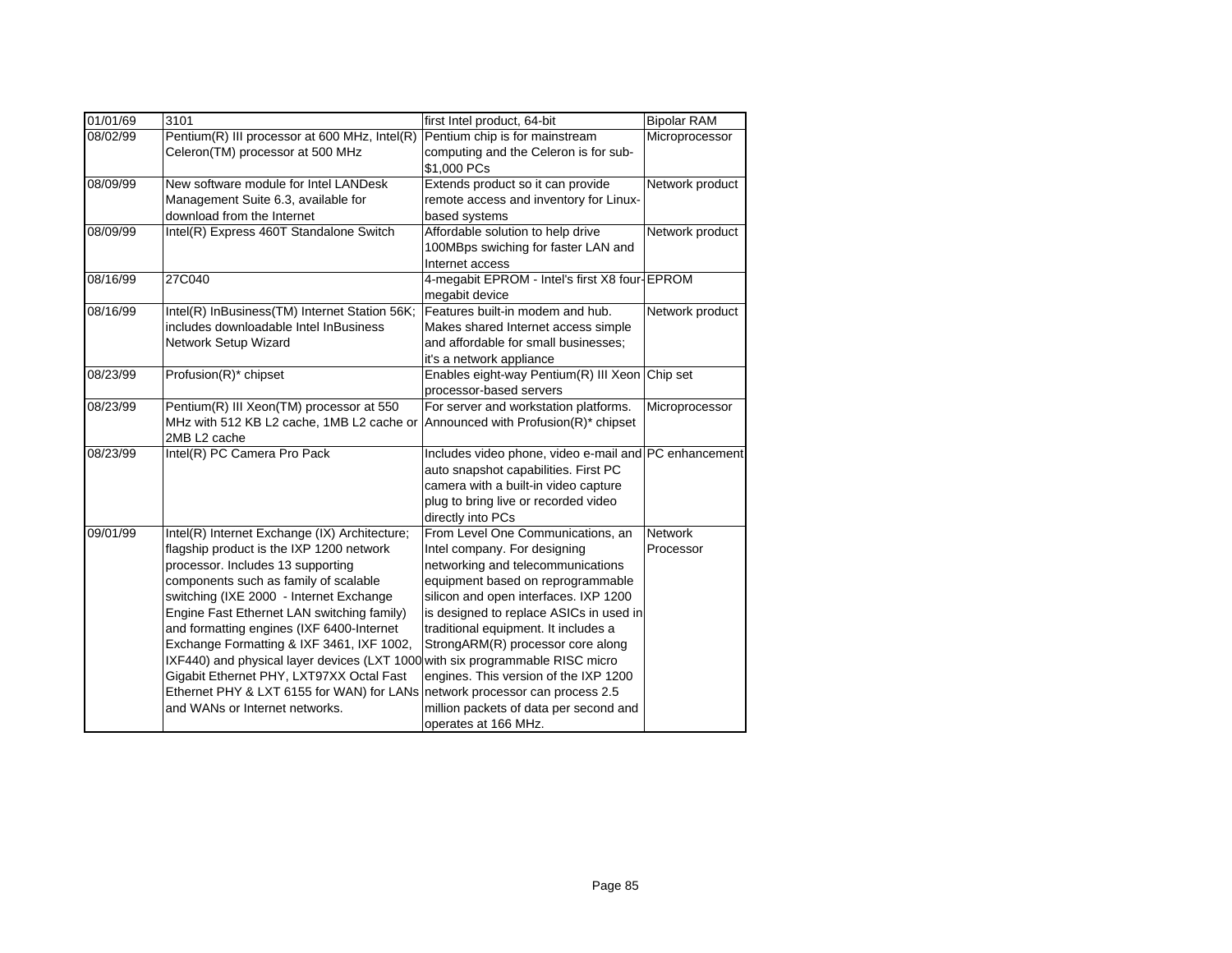| 01/01/69 | 3101                                                                                                                                                                                                                                                                                                                                                                                                                 | first Intel product, 64-bit                                                                                                                                                                                                                                                                                                                                                                                                                                                                                                                                       | <b>Bipolar RAM</b>              |
|----------|----------------------------------------------------------------------------------------------------------------------------------------------------------------------------------------------------------------------------------------------------------------------------------------------------------------------------------------------------------------------------------------------------------------------|-------------------------------------------------------------------------------------------------------------------------------------------------------------------------------------------------------------------------------------------------------------------------------------------------------------------------------------------------------------------------------------------------------------------------------------------------------------------------------------------------------------------------------------------------------------------|---------------------------------|
| 09/01/99 | 13 supporting components such as family of<br>scalable switching (IXE 2000 - Internet<br>Exchange Engine Fast Ethernet LAN<br>switching family) and formatting engines (IXF<br>6400-Internet Exchange Formatting & IXF<br>3461, IXF 1002, IXF440) and physical layer<br>devices (LXT 1000 Gigabit Ethernet PHY,<br>LXT97XX Octal Fast Ethernet PHY & LXT<br>6155 for WAN) for LANs and WANs or<br>Internet networks. | Announced in conjunction with IXP<br>1200 network processor                                                                                                                                                                                                                                                                                                                                                                                                                                                                                                       | Peripherals and<br>coprocessors |
| 09/07/99 | Intel 6000 Series Switch; Intel Express 9500<br>and 8200 routers help network administrators<br>connect branch offices and regional sites to<br>each other and to central sites. They<br>complement the existing Intel Express 8100<br>router family. The routers support broad<br>range of Wide Area Network (WAN)<br>protocols.                                                                                    | Broadens Intel's network systems<br>product line to provide medium-sized<br>enterprise customers with flexible, and<br>manageable networking solutions. Intel<br>6000 Series Switch is a gigabit<br>Ethernet switch; routers                                                                                                                                                                                                                                                                                                                                      | Network product                 |
| 09/14/99 | Network security chipset that includes the<br>Intel(R) 82559C Fast Ethernet Controller and<br>the Intel(R) 82594ED Network Encryption Co-<br>processor.                                                                                                                                                                                                                                                              | Family of products to help companies<br>develop protected networks; security-<br>enabled connectivity products that<br>defend against hackers with<br>accelerated hardware for high-speed<br>encryption. For adapters and LAN-on-<br>Motherboard (LAN) applications;<br>incorporate a new security chipset<br>used by companies to protect<br>proprietaryinformation. Available to PC,<br>server and Net PC platform vendors.<br>Chipset combines the Intel(R) 82559C<br>Fast Ethernet Controller and the<br>Intel(R) 82594ED Network Encryption<br>Co-processor. | Network product                 |
| 09/15/99 | Mobile Intel(R) Celeron(TM) processors<br>running at 466 and 433 MHz                                                                                                                                                                                                                                                                                                                                                 | Higher performance for value mobile<br>market segment                                                                                                                                                                                                                                                                                                                                                                                                                                                                                                             | Microprocessor                  |
| 09/20/99 | Intel 1.8 volt Dual-Plane Flash Memory in 32<br>Mb capacity                                                                                                                                                                                                                                                                                                                                                          | High-performance code execution and<br>data storage solution in 32 Mb capacity<br>for cellular phones and other handheld<br>wireless devices                                                                                                                                                                                                                                                                                                                                                                                                                      | Flash memory                    |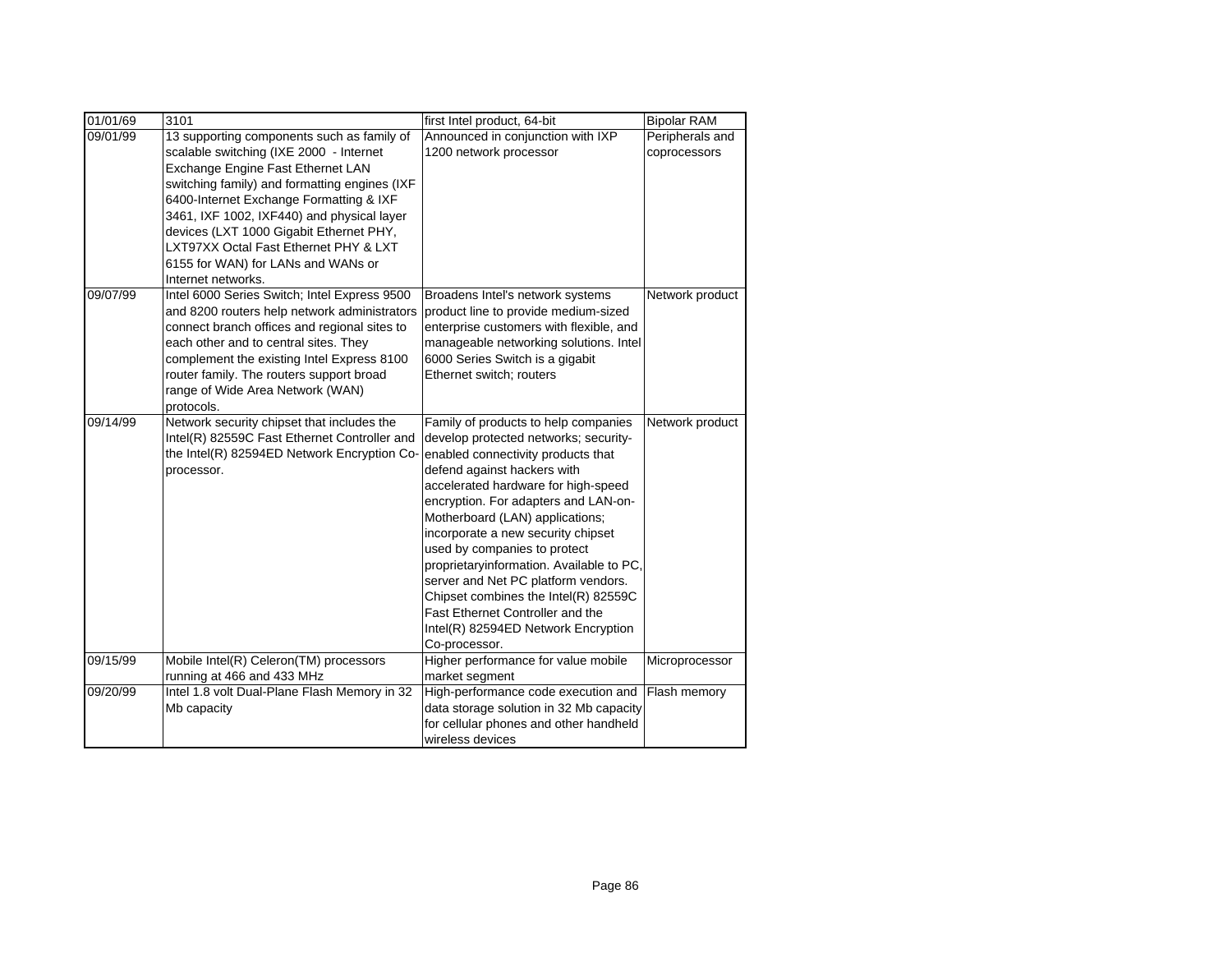| 01/01/69 | 3101                                                                                          | first Intel product, 64-bit                                                                                                                                                                                                                                                                                       | <b>Bipolar RAM</b> |
|----------|-----------------------------------------------------------------------------------------------|-------------------------------------------------------------------------------------------------------------------------------------------------------------------------------------------------------------------------------------------------------------------------------------------------------------------|--------------------|
| 09/22/99 | AnyPoint(TM) Phoneline Home Network USB<br>model                                              | USB Home networking solution; allows Network product<br>owners of PCs with USB ports to easily<br>network their computers to share a<br>single Internet connection wihtout the<br>need for a second phone line or<br>Internet account. Also can enjoy multi-<br>player games from separate rooms in<br>the house. |                    |
| 09/27/99 | Intel(R) 810E Chipset;                                                                        | Chipset targets Pentium(R) III<br>processor-based systems -<br>mainstream performance segment.<br>Extends the capabilities of the Intel(R)<br>810 Chipset for Intel(R) Celeron(TM)<br>processor-based PCs into the<br>mainstream                                                                                  | Chip set           |
| 09/27/99 | Pentium(R) III processors at 600 MHz and<br>533 MHz, each supporting a 133-MHz system<br>bus. | Supported by the Intel(R) 810E Chipset Microprocessor                                                                                                                                                                                                                                                             |                    |
| 09/28/99 | Intel(R) Online Services                                                                      | Internet services hosting business;<br>Second-generation - in addition to<br>providing and managing the facilities<br>and a network, Intel will purchase,<br>integrate and deploy all the hardware<br>and software necessary to run Internet<br>applications.                                                     | Internet product   |
| 09/29/99 | Intel(R) InBusiness(TM) 4-Port 10/100 Switch                                                  | Designed to help small-business and<br>home-office customers increase their<br>network comunication speed and<br>efficiency more affordably.                                                                                                                                                                      | Network product    |
| 09/29/99 | 82559ER Fast Ethernet controller                                                              | For embedded applications; delivers<br>high performance, low power while<br>utilizing smallest area of circuit board<br>space. For high-speed connectivity in<br>non-PC devices such as kiosks,<br>transaction terminals, office printers<br>and Windows*-based terminals                                         | Network product    |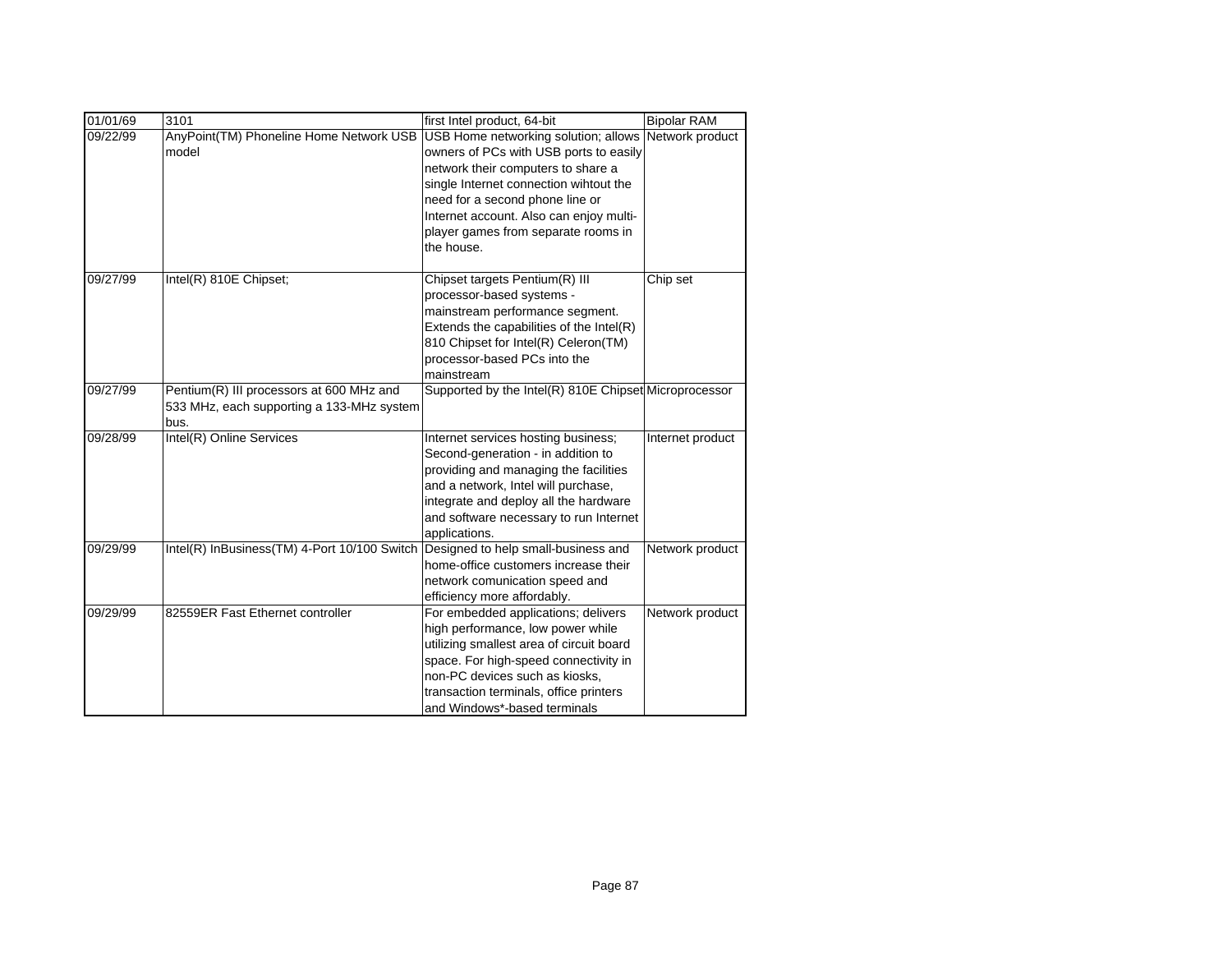| 01/01/69             | 3101                                                                                                                                                                                                                                                                                             | first Intel product, 64-bit                                                                                                                                                                                                                                                                                                                                  | <b>Bipolar RAM</b>                  |
|----------------------|--------------------------------------------------------------------------------------------------------------------------------------------------------------------------------------------------------------------------------------------------------------------------------------------------|--------------------------------------------------------------------------------------------------------------------------------------------------------------------------------------------------------------------------------------------------------------------------------------------------------------------------------------------------------------|-------------------------------------|
| 10/04/99<br>10/12/99 | Shiva* Access Manager (SAM) 5.0<br>Intel(R) Internet Authentication Services                                                                                                                                                                                                                     | Remote-access authentication,<br>authorization and accounting tool<br>designed to help network<br>administrators and Internet Service<br>Providers (ISPs) manage and integrate<br>direct-dial and virtual private<br>networking (VPN) solutions. A type of<br>management software<br>Business that develops online<br>credential services designed to enable | Network product<br>Internet product |
| 10/18/99             | New version of Intel(R) InBusiness(TM)<br><b>Remote Services Center</b>                                                                                                                                                                                                                          | trusted health communications and<br>transactions on the Internet<br>Enables value-added resellers (VARs)<br>to provide comprehemsive and cost-<br>effective remote support for the PCs<br>and servers of small-business<br>customers.                                                                                                                       | Network product                     |
| 10/19/99             | Enhancements to Intel(R) LANDesk(R)<br>Management Suite Version 6.3                                                                                                                                                                                                                              | Provides improved flexibility and<br>control, increased scalability, faster<br>performance of software distributions<br>over corporate networks.                                                                                                                                                                                                             | Network product                     |
| 10/19/99             | Intel(R) LANDesk(R) Management Suite 6.3                                                                                                                                                                                                                                                         | Extension of this systems<br>management solution for heterogenous<br>operating environments. Extends its<br>Web-based architecture to include<br>Web-based reporting of system<br>informaiton and delivers heightened<br>scalability to provide support for large,<br>networked systems                                                                      | Network product                     |
| 10/25/99             | Intel(R) 840 Chipset                                                                                                                                                                                                                                                                             | For workstation and server market<br>segments; came out in conjunction<br>with 15 new Pentium(R) II and<br>Pentium(R) III Xeon(TM) processors                                                                                                                                                                                                                | Chip set                            |
| 10/25/99             | Mobile Pentium(R) III processors in 500, 450<br>and 400 MHz speeds; Desktop Pentium III<br>processors at 733, 700, 667, 650, 550, 533<br>and 500 MHz. Pentium III processors at 550<br>and 500 MHz in flip-chip (FC-PGA) package;<br>Pentium III Xeon(TM) processors at 733, 667<br>and 600 MHz. | Pentium(R) II and Pentium(R) III<br>Xeon(TM) processors built using 0.18-<br>micron technology. All feature an<br>Advanced Transfer Cache that delivers<br>up to 25% performance boost<br>compared to earlier Pentium III<br>processors running at the same clock<br>speed. Numerous packaging options.                                                      | Microprocessor                      |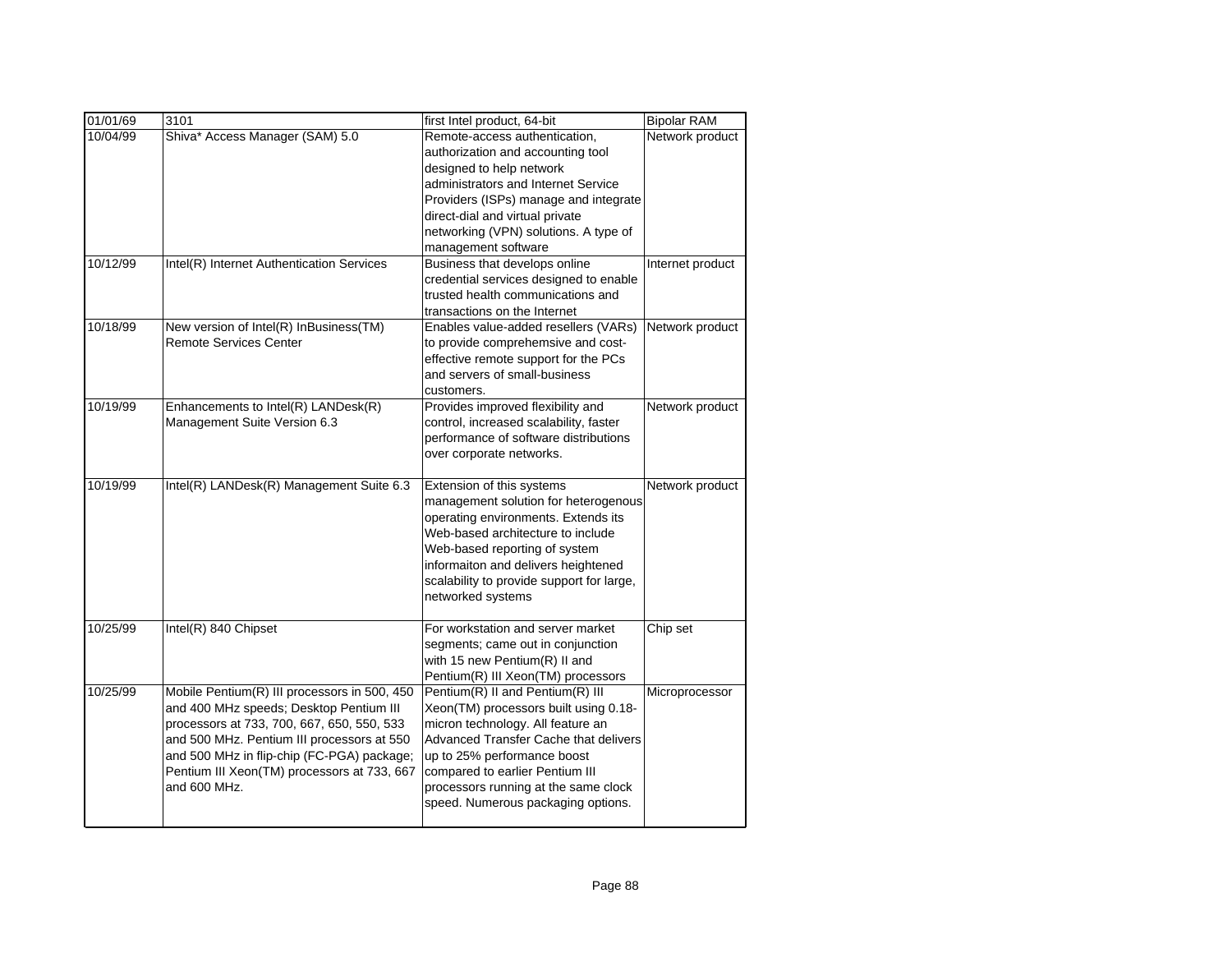| 01/01/69 | 3101                                      | first Intel product, 64-bit              | <b>Bipolar RAM</b> |
|----------|-------------------------------------------|------------------------------------------|--------------------|
| 11/01/99 | Shiva(R)* VPN Client Deployment Tool      | Intelligent, Web-based solution that     | Network product    |
|          |                                           | helps network managers and medium        |                    |
|          |                                           | enterprises and ISPs easily, quickly     |                    |
|          |                                           | and accurately deploy large numers of    |                    |
|          |                                           | fully configured Intel VPN software      |                    |
|          |                                           | clients. Supports Intel's Shiva(R)       |                    |
|          |                                           | LanRover VPN Gateway Plus,               |                    |
|          |                                           | Gateway Express, versions 6.7            |                    |
| 11/08/99 | Intel AnyPoint Phoneline Home Network 10  | Part of the AnyPoint 1Mbps products.     | Network product    |
|          | Mbps PCI Card                             | Provides speed for demanding             |                    |
|          |                                           | networking functions over existing       |                    |
|          |                                           | phone lines, such as transfer of high-   |                    |
|          |                                           | resolution graphics and other large      |                    |
|          |                                           | files.                                   |                    |
| 11/09/99 | Intel(R) Software Integrity System        | Designed to enhance secure online        | Software           |
|          |                                           | distribution of premium digital content, |                    |
|          |                                           | such as music, video, documents and      |                    |
|          |                                           | books. Designed for developers of        |                    |
|          |                                           | content distribution platforms           |                    |
| 11/15/99 | Intel(R) 820 Chipset for Pentium(R) III   | <b>Features Direct RDRAM Memory</b>      | Chip set           |
|          | processors                                | Technology and AGP 4x graphics           |                    |
|          |                                           | capabilities. Targeted at performance    |                    |
|          |                                           | desktop market.                          |                    |
| 12/20/99 | Pentium(R) III processors at 800 MHz and  | For desktop PC market segment. Like      | Microprocessor     |
|          | 750 MHz                                   | all Intel 0.18-micron Pentium III        |                    |
|          |                                           | processors, they have Advanced           |                    |
|          |                                           | Transfer Cache and Advanced System       |                    |
|          |                                           | <b>Buffering</b>                         |                    |
| 01/04/00 | Intel(R) Celeron(TM) processor 533 MHz    | For sub-\$1,000 PCs                      | Microprocessor     |
| 01/05/00 | Intel(R) Play(TM) Me2Cam(TM) Virtual Game | Jointly introduced with Mattel.          | Toys               |
|          | System with Fun Fair(TM) CD-ROM           | Transports children into a computer      |                    |
|          |                                           | game where they can see themselves       |                    |
|          |                                           | play on the computer screen. Child's     |                    |
|          |                                           | body movements control the action in     |                    |
|          |                                           | five games.                              |                    |
| 01/06/00 | Intel(R) PR0/DSL 3100 modem               | Provides users with digital subscriber   | PC enhancement     |
|          |                                           | line (DSL) access that is up to 150      |                    |
|          |                                           | times faster than analog modems.         |                    |
|          |                                           | Supports G.Lite and G.DMT DSL            |                    |
|          |                                           | standards                                |                    |
| 01/12/00 | Pentium(R) III Xeon(TM) processor at 800  | Targets front-end Internet server and    | Microprocessor     |
|          | MHz                                       | power workstation market                 |                    |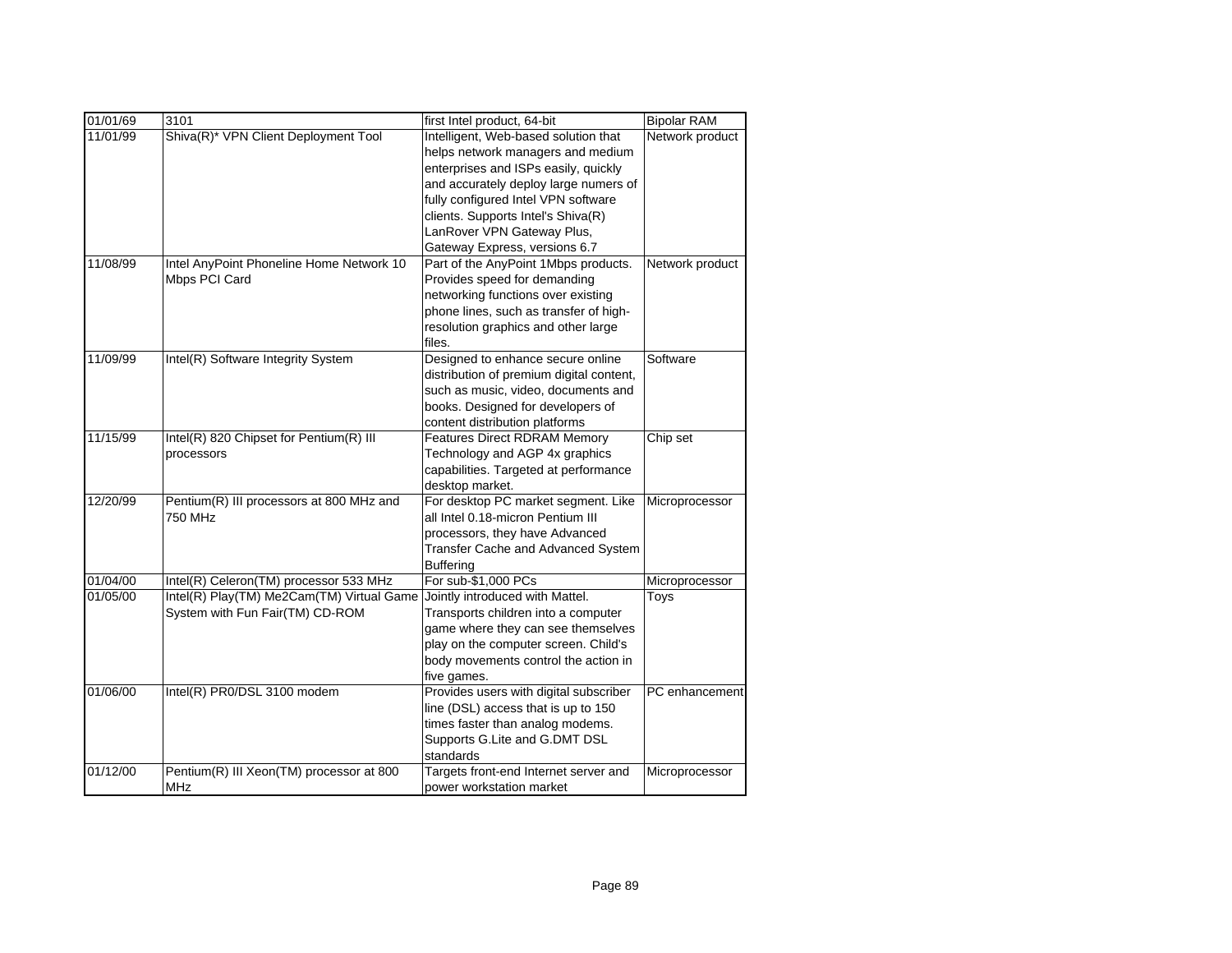| 01/01/69 | 3101                                                    | first Intel product, 64-bit                                                           | <b>Bipolar RAM</b>    |
|----------|---------------------------------------------------------|---------------------------------------------------------------------------------------|-----------------------|
| 01/18/00 | Mobile Pentium(R) III processors featuring              | Allow notebook computers to function                                                  | Microprocessor        |
|          | Intel(R) SpeedStep(TM) technology at 650<br>and 600 MHz | at desk-top class speeds.                                                             |                       |
| 01/18/00 | Intel(R) PRO/100 S Management Adapter                   | New family of Intel(R) PRO/100 S                                                      | Network Product       |
|          | and Intel(R) PRO/100 S Server Adapter                   | network security-enabled adapters.                                                    |                       |
|          |                                                         | Help accelerate network security over                                                 |                       |
|          |                                                         | a LAN; designed for e-Business                                                        |                       |
|          |                                                         | network environment.                                                                  |                       |
| 01/19/00 | Intel Integrated RAID Design Kit SMU 22R,               | Two-channel Ultra2 SCSI RAID                                                          | Developer Tool        |
|          | Integrated RAID Controller KMU21 (single-               | (redundant array of independent disks)                                                |                       |
|          | channel) Ultra2SCSI RAID controller for use             | design based on high performance and                                                  |                       |
|          | in server and workstation platforms.                    | integrated data flow architecture of the                                              |                       |
|          |                                                         | Intel i960(R) RM I/O processor.                                                       |                       |
| 02/14/00 | Mobile Intel Celeron(TM) processors at 500              | First Celeron processor built on 0.18-                                                | Microprocessor        |
|          | and 450 MHz                                             | micron process. For value mobile PC                                                   |                       |
|          |                                                         | market.                                                                               |                       |
| 02/14/00 | Low-Power mobile Intel Celeron processor at             | Runs at 1.35 volts. For thinnest,                                                     | Microprocessor        |
| 02/14/00 | <b>400 MHz</b>                                          | lightest mini-notebooks                                                               |                       |
|          | Intel(R) Play(TM) Digital Movie Creator and             | Jointly introduced with Mattel. PC-                                                   | Toys                  |
|          | Editing CD-ROM                                          | enhanced toy. Lets children direct, film,<br>star in and edit their own movies on the |                       |
|          |                                                         | computer.                                                                             |                       |
| 02/14/00 | Intel(R) Play(TM) Computer Sound Morpher                | Jointly introduced with Mattel. Listening Toys                                        |                       |
|          | and CD-ROM                                              | toy that lets children record the voices                                              |                       |
|          |                                                         | and sounds around them and then                                                       |                       |
|          |                                                         | morph and mix them on the computer                                                    |                       |
|          |                                                         | in funny and surprising ways.                                                         |                       |
| 02/15/00 | 33-MHz 21555-AA and 66-MHz 21555 BA                     | Fast, non-transparent PCI bridges for                                                 | <b>Bridge Product</b> |
|          | Non-Transparent PCI-to-PCI Bridges.                     | communications and embedded                                                           |                       |
|          |                                                         | applications. Designed to interconnect                                                |                       |
|          |                                                         | separate host and local processor                                                     |                       |
|          |                                                         | domains within a computer system                                                      |                       |
| 02/15/00 | Pentium(R) III processor/840 Development                | For Applied Computing applications.                                                   | Developer tool        |
|          | Kit                                                     |                                                                                       |                       |
| 02/15/00 | Pentium(R) III processor Low Power<br>Development Kit   | For low-power module. For Applied<br>Computing applications.                          | Developer tool        |
| 02/15/00 | Intel(R) 440BX Flexible Motherboard                     | For Applied Computing applications.                                                   | Developer tool        |
|          | Development Kit                                         |                                                                                       |                       |
| 02/15/00 | Intel Applied Computing System Firmware                 | For Applied Computing applications.                                                   | Developer tool        |
|          | Library v1.1, with Pentium III processor                |                                                                                       |                       |
|          | support                                                 |                                                                                       |                       |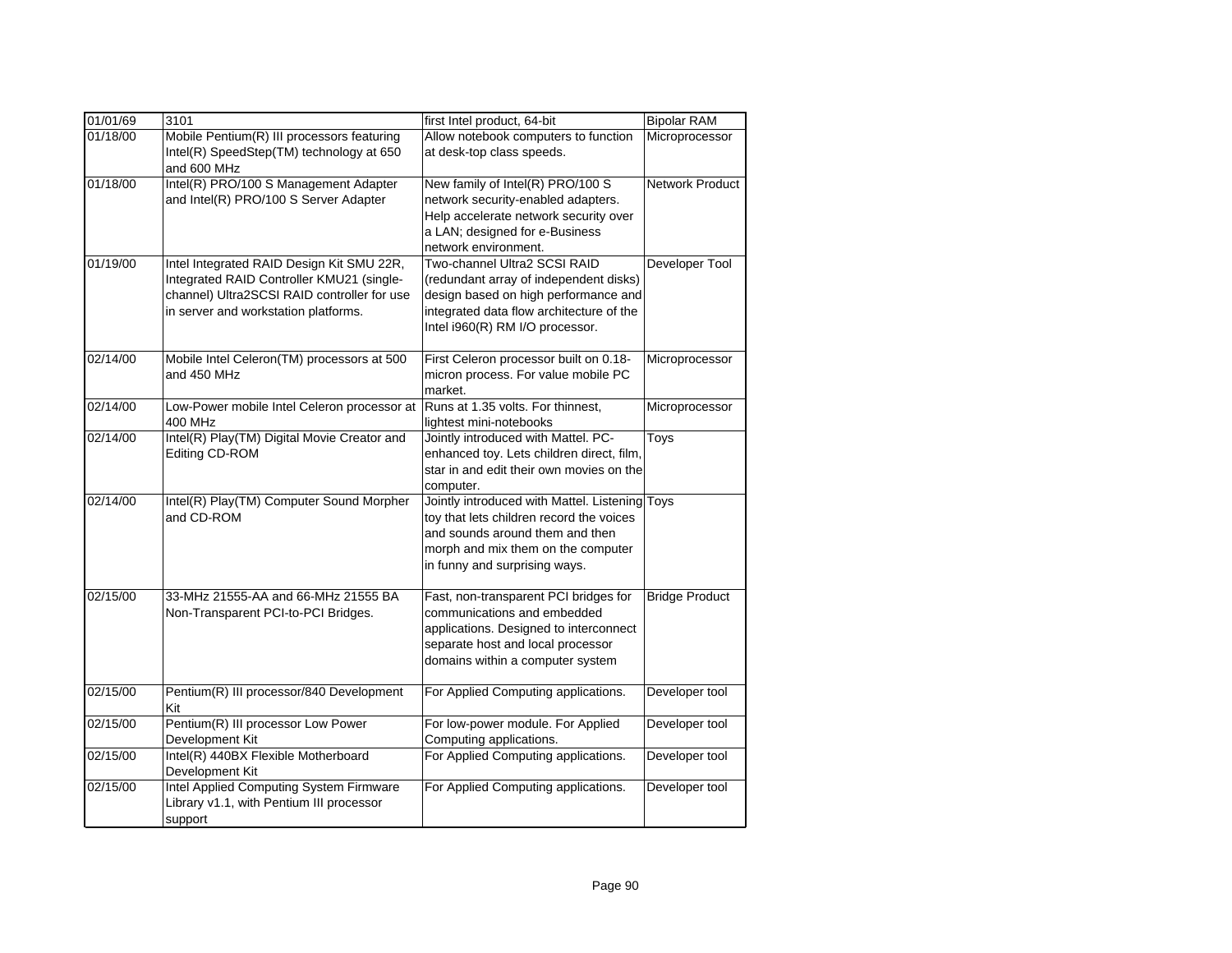| 01/01/69 | 3101                                                                                                                                                                                                                                                                                                                                                                                                                                                                                                | first Intel product, 64-bit                                                                                                                                                                                                                                                                      | <b>Bipolar RAM</b> |
|----------|-----------------------------------------------------------------------------------------------------------------------------------------------------------------------------------------------------------------------------------------------------------------------------------------------------------------------------------------------------------------------------------------------------------------------------------------------------------------------------------------------------|--------------------------------------------------------------------------------------------------------------------------------------------------------------------------------------------------------------------------------------------------------------------------------------------------|--------------------|
| 02/15/00 | Pentium(R) III processor, 600 MHz, in FC-                                                                                                                                                                                                                                                                                                                                                                                                                                                           | 256K L2 cache on die and Intel 840                                                                                                                                                                                                                                                               | Microprocessor     |
| 02/15/00 | PGA package<br>Pentium(R) III processor-Low Power, 400<br><b>MHz</b>                                                                                                                                                                                                                                                                                                                                                                                                                                | chipset<br>256K L2 cache on die. For Applied<br>Computing applications.                                                                                                                                                                                                                          | Microprocessor     |
| 02/15/00 | Pentium(R) III processor-Low Power Module,<br>500 MHz                                                                                                                                                                                                                                                                                                                                                                                                                                               | 256K L2 cache on die. For Applied<br>Computing applications.                                                                                                                                                                                                                                     | Microprocessor     |
| 02/15/00 | Vtune Performance Analyzer V4.5                                                                                                                                                                                                                                                                                                                                                                                                                                                                     | Allows software developers to find and<br>fix application bottlenecks that may<br>limit software performance. Works with<br>C/C++, Fortran, Java, Visual Baxis*<br>and ASM.                                                                                                                      | Software           |
| 02/15/00 | Intel C/C++ Compiler V4.5                                                                                                                                                                                                                                                                                                                                                                                                                                                                           | Compiler                                                                                                                                                                                                                                                                                         | Software           |
| 02/15/00 | Intel Fortran Compiler V4.5                                                                                                                                                                                                                                                                                                                                                                                                                                                                         | Compiler                                                                                                                                                                                                                                                                                         | Software           |
| 02/16/00 | Intel(R) NetStructure(TM) brand name and<br>seven products within it: Intel(R)<br>NetStructure(TM) Cache 1500:Internet<br>Caching appliance; Intel(R) NetStructure(TM)<br>7180 e-Commerce Director; Intel(R)<br>Netstructure(TM) 7110 e-Commerce<br>Accelerator; Intel(R) NetStructure(TM) 7140<br>Traffic Director; Intel(R) NetStructure(TM)<br>7170 Traffic Director; Intel(R)<br>NetStructure(TM) 7190 Multi-Site Traffic<br>Director; and the Intel(R) NetStructure(TM)<br>6000 Series Switch. | Target businesses that are evolving<br>into e-Businesses. The family of<br>products improves e-commerce<br>transactions through faster online<br>connections, security authentication<br>and server response time.                                                                               | Network product    |
| 02/27/00 | Intel(R) LANDesk(R) Targeted Multicasting<br>Software                                                                                                                                                                                                                                                                                                                                                                                                                                               | Software distribution tools based on IP<br>multicast technology. Speeds<br>distribution of software over a network<br>while reducing bandwidth consumption<br>and removing the need to reconfigure<br>routers. Optional software component<br>for the Intel LANDesk Management<br>Suite product. | Software           |
| 03/01/00 | Intel(R) InBusiness(TM) Small Office Network<br>products - Includes 2 versions of the Intel<br>InBusiness Small Office Network to help<br>VARs and ISPs connect to the Internet.                                                                                                                                                                                                                                                                                                                    | "Network-in-a-Box" products. Family of<br>sealed, multifunction appliances to<br>help small business launch or enhance<br>e-Business and communication efforts.                                                                                                                                  | Network product    |
| 03/08/00 | Pentium(R) III processor at 1 gigahertz                                                                                                                                                                                                                                                                                                                                                                                                                                                             | Pentium(R) III processor                                                                                                                                                                                                                                                                         | Microprocessor     |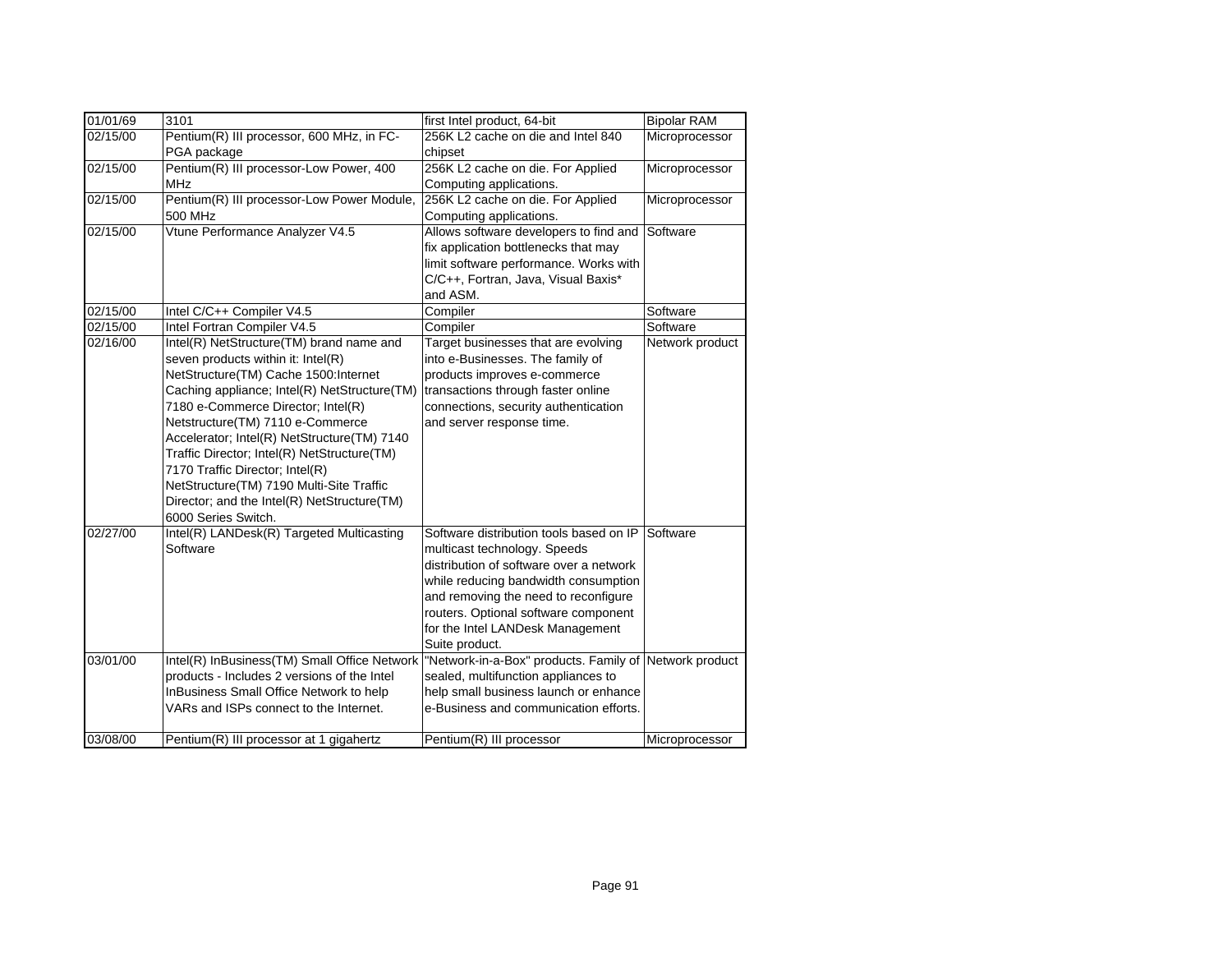| 01/01/69             | 3101                                     | first Intel product, 64-bit                                                     | <b>Bipolar RAM</b> |
|----------------------|------------------------------------------|---------------------------------------------------------------------------------|--------------------|
| 03/14/00             | Enhanced Intel(R) InBusiness(TM) Storage | Enhancements include increased hard-Network product                             |                    |
|                      | Station                                  | drive capacity to 30 gigabytes (GB)                                             |                    |
|                      |                                          | and 60GB, data mirroring for increased                                          |                    |
|                      |                                          | protection of information through                                               |                    |
|                      |                                          | reduncancy, and inclusion of Second                                             |                    |
|                      |                                          | Copy 2000*, which enables automated                                             |                    |
|                      |                                          | databackup for individual PCs. The                                              |                    |
|                      |                                          | storage station is a single-function                                            |                    |
|                      |                                          | appliance that helps small businesses                                           |                    |
|                      |                                          | increase productivity thorugh                                                   |                    |
|                      |                                          | collaborative file sharing, protection of                                       |                    |
|                      |                                          | critical data and automated backup of                                           |                    |
|                      |                                          | personal computer files.                                                        |                    |
| 03/20/00             | Pentium(R) III processors at 866 and 850 | Pentium III microprocessors                                                     | Microprocessor     |
|                      | Mhz                                      |                                                                                 |                    |
| 03/27/00             | Intel(R) LANDesk(R) Group Manager        | Software that expands the                                                       | Network product    |
|                      |                                          | management functionality currently                                              |                    |
|                      |                                          | available from Intel(R) LANDesk Client                                          |                    |
|                      |                                          | Manager, which ships of PCs from                                                |                    |
|                      |                                          | OEMs. Allows customers to monitor                                               |                    |
|                      |                                          | system health, receive alerts and                                               |                    |
|                      |                                          | remotely perform upadates for up to                                             |                    |
|                      |                                          | 250 desktops and servers from a                                                 |                    |
|                      |                                          | single console.                                                                 |                    |
| 03/27/00             | Intel(R) LANDesk(R) Management Suite 6.4 | Update to older version. Allows IT                                              | Network product    |
|                      |                                          | professionals to eaxily distribute                                              |                    |
|                      |                                          | software applications and files, take                                           |                    |
|                      |                                          | control of remote desktops to fix                                               |                    |
|                      |                                          | problems, etc.                                                                  |                    |
| 03/29/00<br>04/01/00 | Celeron(R) processors at 600 and 566 MHz | For sub-\$1,000 PCs                                                             | Microprocessor     |
|                      | Intel LANDesk(R) Management Suite 6.4    | Allows IT professionals to distribute<br>software applications and files and to | Network product    |
|                      |                                          | take control of remote desktops to fix                                          |                    |
|                      |                                          | problems.                                                                       |                    |
|                      |                                          |                                                                                 |                    |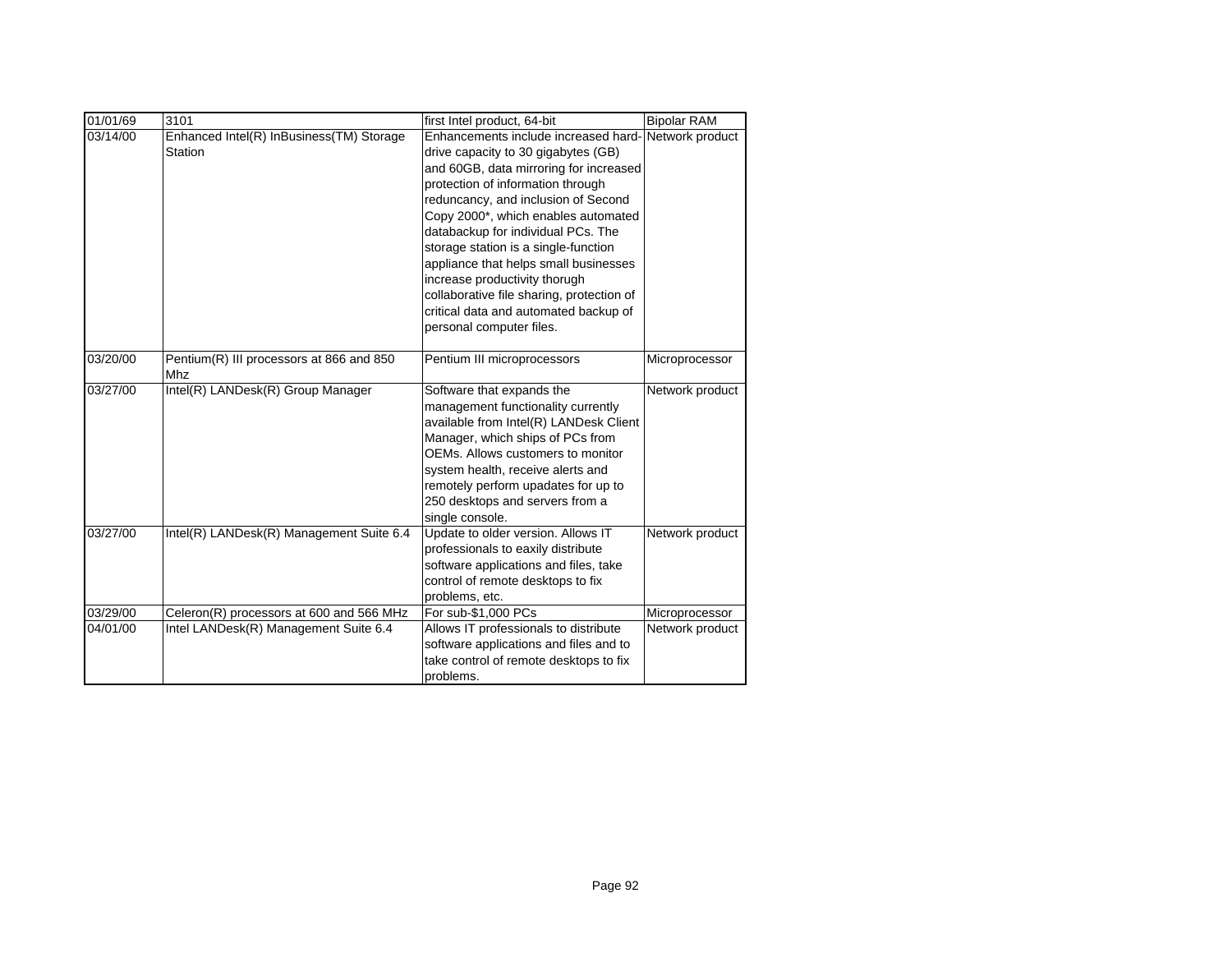| 01/01/69 | 3101                                                                                                                                                   | first Intel product, 64-bit                                                                                                                                                                                                                                                                                                                                                                                                                                                                                                                                                                                                                                                                     | <b>Bipolar RAM</b> |
|----------|--------------------------------------------------------------------------------------------------------------------------------------------------------|-------------------------------------------------------------------------------------------------------------------------------------------------------------------------------------------------------------------------------------------------------------------------------------------------------------------------------------------------------------------------------------------------------------------------------------------------------------------------------------------------------------------------------------------------------------------------------------------------------------------------------------------------------------------------------------------------|--------------------|
| 04/03/00 | Intel(R) NetStructure(SM) Support Services                                                                                                             | Comprehensive service portfolio<br>designed for companies deploying<br>sophisticated networking and<br>communications products to transact e-<br>Business. Services to be sold and<br>supported by Intel's network of value-<br>added resellers and solutions providers<br>dedicated to supporting Intel<br>NetStructure(TM) products and other<br>Intel networking and communications<br>devices. Include phone, hardware and<br>software subscription support<br>contracts; comprehensive support<br>contracts; and product installation<br>support. The services support all<br>NetStructure products, as well as<br>existing Intel switches, hubs, access<br>and VPN products, and routers. | Network services   |
| 04/05/00 | AnyPoint(TM) Wireless Home Network<br>product line                                                                                                     | Internal PC card and external USB<br>model. PC card lets laptop owners surf<br>the Web from anywhere in or around<br>the home without wires, while sharing a<br>single Internet connection with other<br>PCs. The USB model allows both<br>desktop and laptop PCs to be<br>connected via a wireless home<br>network. Both products enable all<br>computers on the network to share<br>printers and transfer files.                                                                                                                                                                                                                                                                              | Network product    |
| 04/05/00 | Intel AnyPoint(TM) Phoneline Home Network<br>10 MBPS USB model                                                                                         | First 10 MBPS home network product<br>available that does not require<br>customers to open their PCs. Provides<br>speed necessary for demanding<br>networking functions, such as transfer<br>of high-reolution graphics and other<br>large files.                                                                                                                                                                                                                                                                                                                                                                                                                                               | Network product    |
| 04/10/00 | Intel Pentium(R) III Xeon(TM) processor at<br>866 MHz and Pentium(R) III processor 866<br>MHz 256K advanced transfer cache with 133<br>MHz system bus. | The have Advanced Transfer Cache,<br>enhanced front-side bus, and<br>multiprocessing capabilities.                                                                                                                                                                                                                                                                                                                                                                                                                                                                                                                                                                                              | Microprocessor     |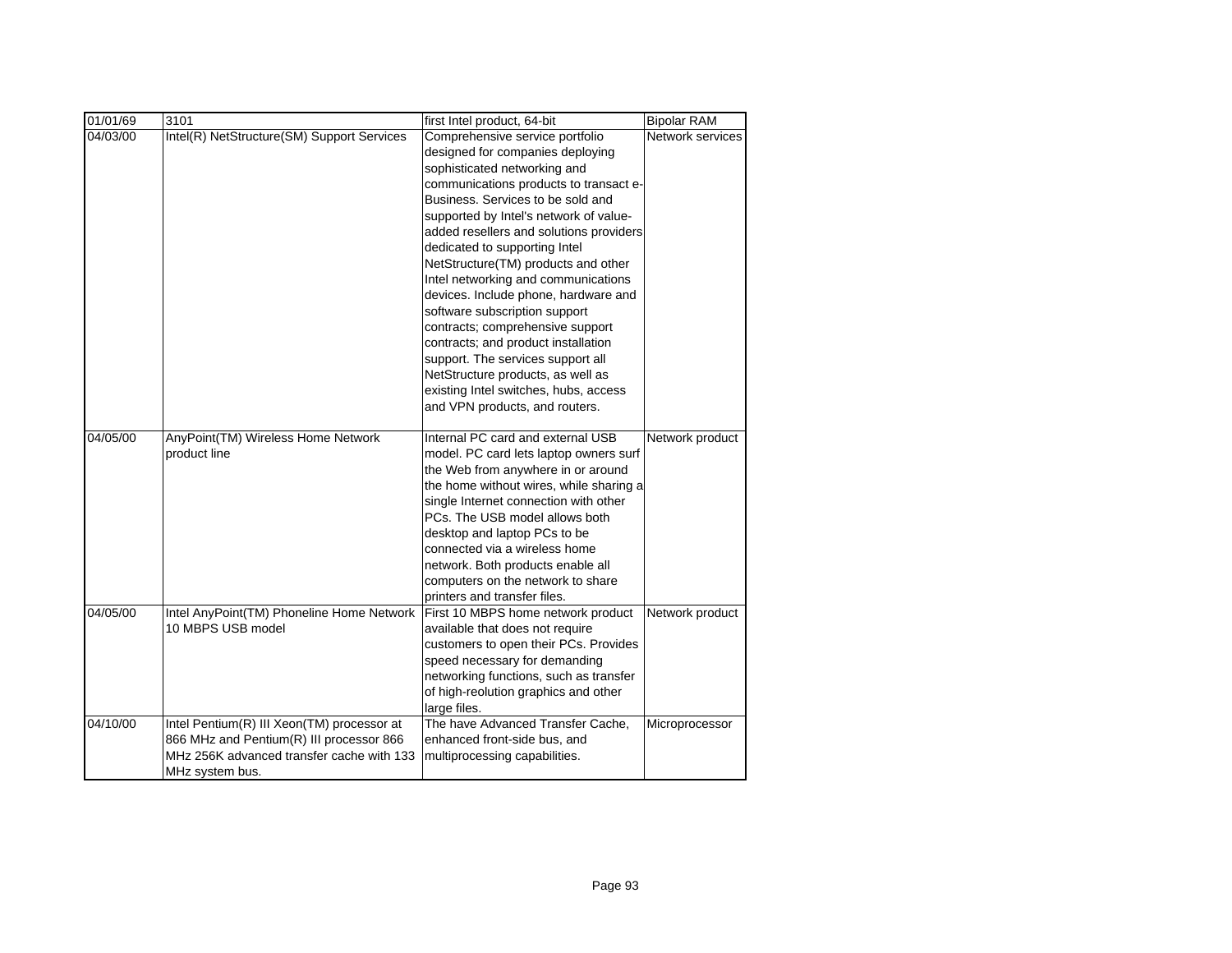| 01/01/69 | 3101                                                                                                                                                                                                                                                                | first Intel product, 64-bit                                                                                                                                                                                                                                                                                                                                                                                                                                                                                                                                                                                                                        | <b>Bipolar RAM</b>          |
|----------|---------------------------------------------------------------------------------------------------------------------------------------------------------------------------------------------------------------------------------------------------------------------|----------------------------------------------------------------------------------------------------------------------------------------------------------------------------------------------------------------------------------------------------------------------------------------------------------------------------------------------------------------------------------------------------------------------------------------------------------------------------------------------------------------------------------------------------------------------------------------------------------------------------------------------------|-----------------------------|
| 04/17/00 | Intel(R) NetStructure(TM) 470T Switch, Intel<br>Netstructure 470F Switch, Intel Netstructure<br>480T Routing Switch, and uplink module to<br>enable Intel Express 460T Standalone<br>Switches to link servers or backbones using<br>Gigabit over copper technology. | Four new Gigabit network switch<br>products. 470T has six 100/1000BASE-<br>T Copper ports and two GBIC ports.<br>470F has eight 1000BASE-SX ports.<br>These two switches take advantage of<br>Category 5 copper wiring to boost<br>network performance in an easy, cost-<br>effective manner (Gigabit over<br>Copper). The 480T is an intelligent<br>data center Gigabit switch that<br>provides controlled bandwidth for<br>demanding e-Business applications. It<br>is a high-density Layer 3 switch with 12<br>100/1000BASE-T Copper ports and<br>four GBIC ports. The uplink module<br>supports all features of the 460T<br>Standalone Switch. | Network product             |
| 04/24/00 | 0.18-micron Advanced+ Boot Block flash<br>memory                                                                                                                                                                                                                    | Fourth generation of Intle's Boot Block<br>memory family, enables next-<br>generation security solutions by<br>mimizing the risk of cloning and other<br>types of fraud in digital mobile phones<br>and Internet appliances.                                                                                                                                                                                                                                                                                                                                                                                                                       | Flash memory                |
| 04/24/00 | Mobile Pentium(R) III processor with Intel(R)<br>SpeedStep(TM) technology at 700 MHz.                                                                                                                                                                               | Faster mobile processor                                                                                                                                                                                                                                                                                                                                                                                                                                                                                                                                                                                                                            | Microprocessor              |
| 04/24/00 | Mobile Intel(R) Celeron(R) processor at 550<br><b>MHz</b>                                                                                                                                                                                                           | For low-cost, mobile, value PC                                                                                                                                                                                                                                                                                                                                                                                                                                                                                                                                                                                                                     | Microprocessor              |
| 05/01/00 | IXP1200 Network Processor at 200 MHz                                                                                                                                                                                                                                | Can process three million packets of<br>data per second                                                                                                                                                                                                                                                                                                                                                                                                                                                                                                                                                                                            | <b>Network</b><br>processor |
| 05/08/00 | Intel(R) NetStructure(TM) 7210 XML<br>Accelerator, Intel NetStructure 7280 XML<br><b>Director</b>                                                                                                                                                                   | Both devices control and direct Internet Network product<br>transactions based on XML (extensible<br>markup language). 7210 has the ability<br>to intelligently read and classify key<br>XML information, 7280 combines<br>acceleration of security functions and<br>XML, control of XML transactions and<br>XML transaction roll-back (re-<br>submitting failed XML transactions to<br>another server for processing.                                                                                                                                                                                                                             |                             |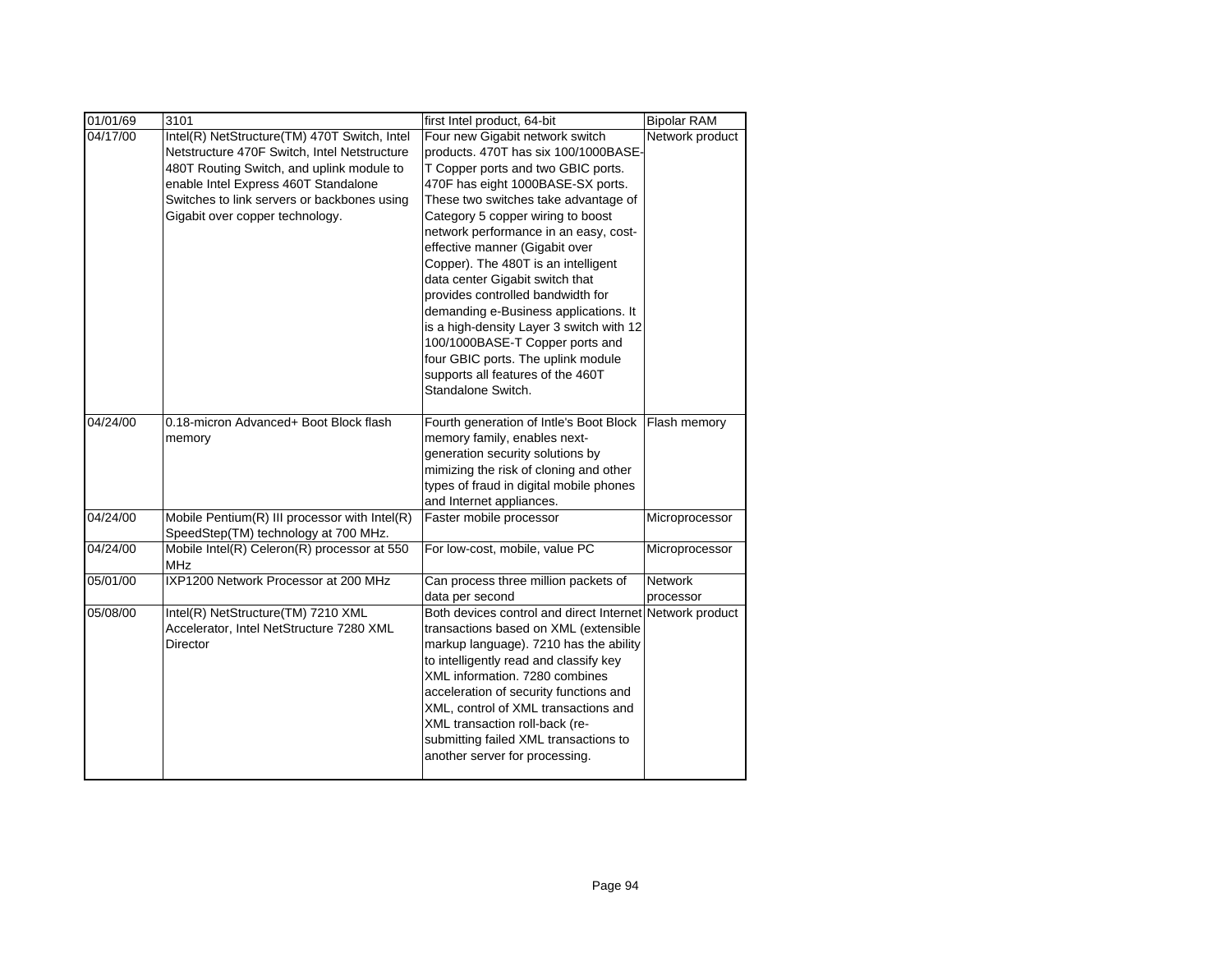| 01/01/69 | 3101                                                                                                              | first Intel product, 64-bit                                                                                                                                                                                                                                                                  | <b>Bipolar RAM</b> |
|----------|-------------------------------------------------------------------------------------------------------------------|----------------------------------------------------------------------------------------------------------------------------------------------------------------------------------------------------------------------------------------------------------------------------------------------|--------------------|
| 05/11/00 | Intel(R) Internet Media Services                                                                                  | New business to enable companies to<br>deliver content such as live concerts,<br>feature films, radio, training and<br>financial briefings over the Internet.<br>Intel is building a globle, scalable<br>network designed expressly to stream<br>audio and video over the Internet.          | Network services   |
| 05/15/00 | Intel(R) Desktop Board D810EMO                                                                                    | Supports full line of Intel desktop<br>microprocessors. It has a small form<br>factor (FlexATX form factor). It is<br>based on the Intel 810E Chipset, and<br>includes onboard Intel 3D graphics with<br>Direct AGP, Creative* SoundBlaster*<br>PCI audio and Intel 82559 LAN<br>controller. | Motherboard        |
| 05/22/00 | Pentium(R) III Xeon(TM) processors at 700<br>MHz, with either 1 or 2 Megabytes of on-die<br>level-two (L2) cache. | 2MB version integrates a record 140<br>million transistors on a single<br>microprocessor die.                                                                                                                                                                                                | Microprocessor     |
| 05/23/00 | Pentium(R) III processor, 733 MHz in FC-<br>PGA package, 256K L2 cache on die, 133<br>MHz processor side bus      | With extended life cycle suport, for<br>compute-intensive applied computing<br>applications                                                                                                                                                                                                  | Microprocessor     |
| 05/23/00 | Pentium(R) III processor, 700 MHz in FC-<br>PGA package, 256K L2 cache on die, 100<br>JHz processor side bus      | With extended life cycle suport, for<br>compute-intensive applied computing<br>applications                                                                                                                                                                                                  | Microprocessor     |
| 05/23/00 | Celeron(TM) processor, 566 MHz, in FC-<br>PGA package, 128K L2 cache on die                                       | New levels of performance at<br>exceptional value for developers of<br>applied computing products                                                                                                                                                                                            | Microprocessor     |
| 05/23/00 | Pentium(R) III processor- Low Power, 500<br>MHz, in BGA package                                                   | Higher performance for thermally<br>sensitive, space-constrained applied<br>computing applications                                                                                                                                                                                           | Microprocessor     |
| 05/23/00 | Celeron(TM) processor, Low-Power, 400<br>MHz, in BGA package                                                      | Value option for thermally sensitive,<br>space-constrained applied computing<br>applications                                                                                                                                                                                                 | Microprocessor     |
| 05/24/00 | Intel(R) Pentium(R) III processor at 933 MHz                                                                      | For advanced desktops                                                                                                                                                                                                                                                                        | Microprocessor     |
| 06/05/00 | Intel(R) 820E Chipset for Pentium(R) III<br>processor-based PCs                                                   | Features a new I/O Controller Hub<br>(ICH2) for greater system performance<br>and flexibility                                                                                                                                                                                                | Chip set           |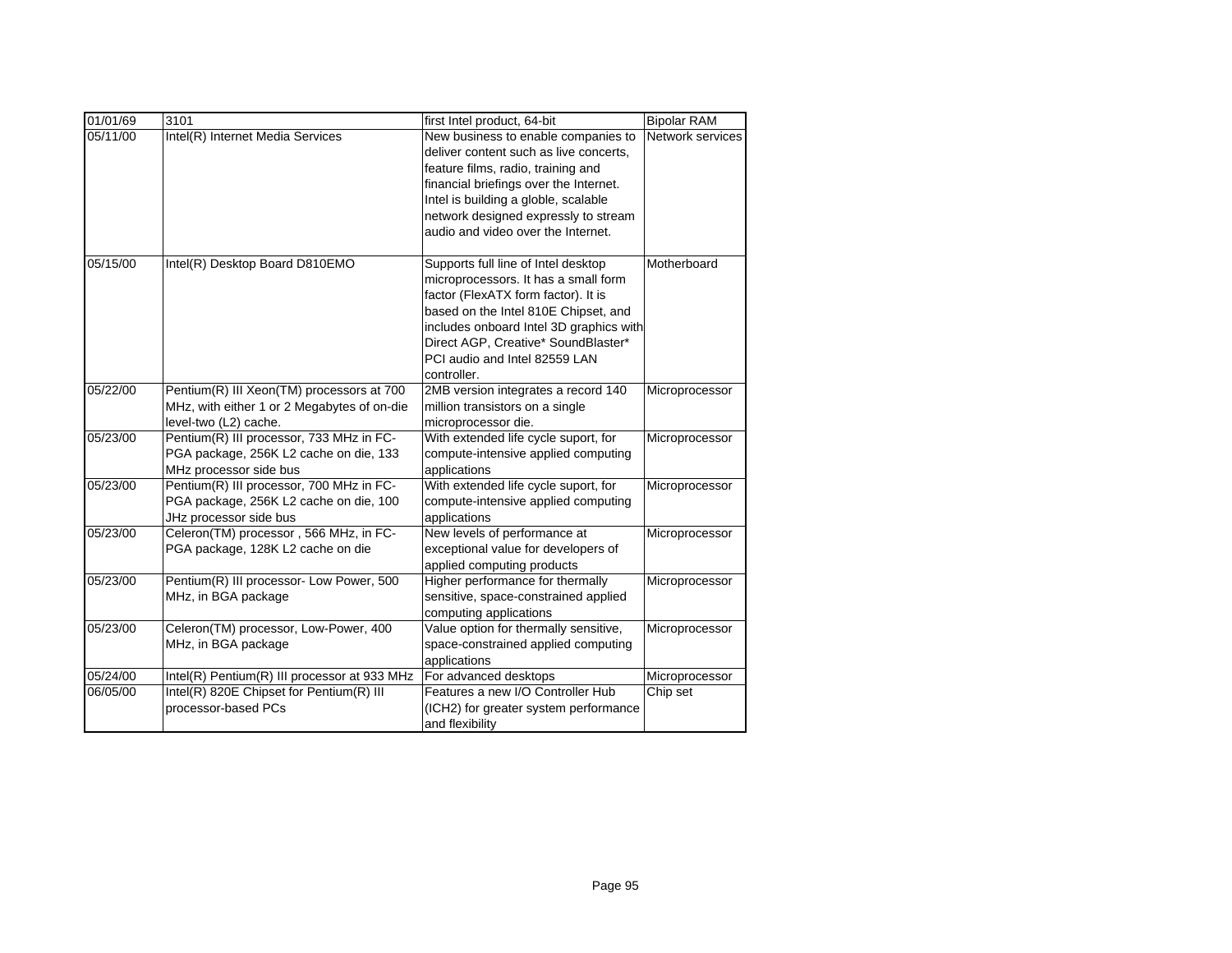| 01/01/69 | 3101                                                                                                                                                                                                                                                                                                                                                                                                                                                                                                                                                                                                                                                                                                                                                                                                                                                                                                         | first Intel product, 64-bit                                                                                                                                                                                                                                                                                                                                                                                                                                                             | <b>Bipolar RAM</b>              |
|----------|--------------------------------------------------------------------------------------------------------------------------------------------------------------------------------------------------------------------------------------------------------------------------------------------------------------------------------------------------------------------------------------------------------------------------------------------------------------------------------------------------------------------------------------------------------------------------------------------------------------------------------------------------------------------------------------------------------------------------------------------------------------------------------------------------------------------------------------------------------------------------------------------------------------|-----------------------------------------------------------------------------------------------------------------------------------------------------------------------------------------------------------------------------------------------------------------------------------------------------------------------------------------------------------------------------------------------------------------------------------------------------------------------------------------|---------------------------------|
| 06/05/00 | Intel(R) PRO/Wireless 2011 LAN PC card<br>and Intel(R) PRO/Wireless 2011 LAN Access<br>Point                                                                                                                                                                                                                                                                                                                                                                                                                                                                                                                                                                                                                                                                                                                                                                                                                 | Networking products that allow<br>wireless access to the Internet and<br>networks used by businesses. The PC<br>card is about the size of a credit card<br>and is inserted into a laptop, allowing<br>wireless transmissions to be sent and<br>received. The Access Point serves as<br>a wireless hub, and is mounted on<br>ceilings, walls or shelves. It<br>communicates with mobile cards and<br>serves as a connection between an<br>existing wired network and wireless<br>devices | Network product                 |
| 06/05/00 | Intel(R) Integrated RAID (redundant array of<br>independent disks) BNU31 Controller                                                                                                                                                                                                                                                                                                                                                                                                                                                                                                                                                                                                                                                                                                                                                                                                                          | Affordable 64-bit PCI storage solution<br>for data-intensive applications. Part of<br>Intel's I/O Building Block Family.<br>Targeted for mid-range server and<br>workstation OEMs                                                                                                                                                                                                                                                                                                       | Peripherals and<br>coprocessors |
| 06/06/00 | GD16556/GD16557 chipset for network<br>interconnect devices such as bridges and<br>gateways that serve as the on and off ramps<br>to optical networks; IXF 30001 single-chip<br>OC192 Forward Error Correction (FEC)<br>device that enable system designers to<br>enhance the performance of optical<br>transmission systems by improving signal-to-<br>noise ratio of transmission link; IXF32003<br>multiplexer, which enables an OC192 fiber<br>optic line to be divided into four separate<br>OC48 lines while handling all of the section<br>and line termination and performance<br>monitoring requirements associated with<br>optical networking; IXF6012/IXF6048<br>multirate, mutiservice framers capable of<br>handling both packet and cell data running on<br>ATM Frame RElaty or Ethernet protocols;<br>iXF6151, a 28-channel mapper that<br>addresses both SONET and SDH industry<br>standards | Seven optical networking chips that<br>enable a new class of<br>telecommunications equipment<br>capable of supporting both voice and<br>data applications. Used in market<br>segment for optical networking,<br>operating at speeds ranging from<br>bassic 64 KBs signal delivered by a<br>standard telephone line to OC192 or<br>10 Gigabits per second                                                                                                                                | Network product                 |
| 06/06/00 | iXF3461 Slot Switching Dual-Channel<br>T1/E1/J1 LIU and Framer and LXT776 DSL<br>modem module                                                                                                                                                                                                                                                                                                                                                                                                                                                                                                                                                                                                                                                                                                                                                                                                                | Communications chips. Capable of<br>supporting both voice and data traffic<br>in multiservice, network access<br>equipment.                                                                                                                                                                                                                                                                                                                                                             | Peripherals and<br>coprocessors |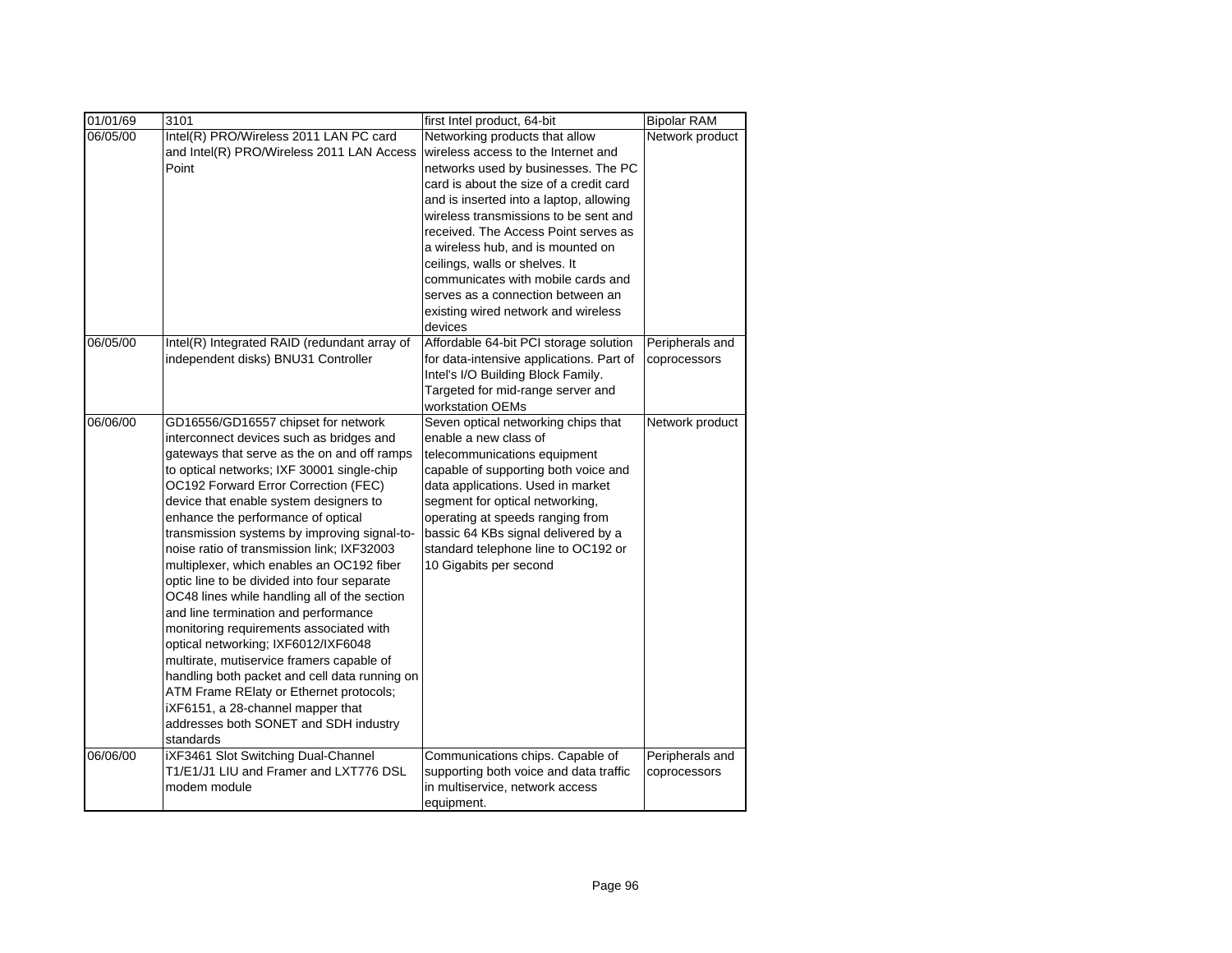| 01/01/69 | 3101                                         | first Intel product, 64-bit              | <b>Bipolar RAM</b>     |
|----------|----------------------------------------------|------------------------------------------|------------------------|
| 06/13/00 | COPs Software Development Kit (SDK)          | Common Open Policy Service (COPS)        | Developer tools        |
|          |                                              | network configuration software. Being    |                        |
|          |                                              | distributed at no cost under an open     |                        |
|          |                                              | source license.                          |                        |
| 06/15/00 | Intel(IR) Universal Plug and Play Sotware    | Offers hardware and software             | <b>Developer Tools</b> |
|          | Development Kit V1.0 for Linux               | developers a fast, cost-effective way to |                        |
|          |                                              | integrate UPnP features into Linux-      |                        |
|          |                                              | based products, via a royalty-free open  |                        |
|          |                                              | source license.                          |                        |
| 06/15/00 | USB 2.0 Peripheral Developer Kit (PDK)       | Enables developers to debug their        | Developer Tools        |
|          |                                              | prototype peripherals through            |                        |
|          |                                              | transactions in a single step. Will      |                        |
|          |                                              | support the devleopment of the first     |                        |
|          |                                              | USB 2.0 peripherals, expected in the     |                        |
|          |                                              | marketplace later the same year.         |                        |
|          |                                              | Consists of three key features: a USB    |                        |
|          |                                              | 2.0 host controller add-in card; a USB   |                        |
|          |                                              | 2.0 software driver stack; a single-step |                        |
|          |                                              | debug software tool                      |                        |
| 06/19/00 | Intel(R) 815 and Intel(R) 815E Chipsets      | Based on Hub Architecture, For           | Chip set               |
|          |                                              | Intel(R) Pentium(R) III processor-       |                        |
|          |                                              | based PCs targeted at mainstream         |                        |
|          |                                              | desktop market segment. 815E             |                        |
|          |                                              | features I/O controler hub (ICH2),       |                        |
|          |                                              | which provides an additional USB         |                        |
|          |                                              | controller, a LAN connect interface,     |                        |
|          |                                              | dual ultra ATA/100 controllers and up    |                        |
|          |                                              | to six-channel audio capabilities        |                        |
| 06/19/00 | Mobile Pentium(R) III processor 750 MHz,     | For notebook PCs, all incorporate low-   | Microprocessor         |
|          | mobile Pentium(R) III processor 600 MHz,     | power technologies. The 750 MHz          |                        |
|          | mobile Intel(R) Celeron(R) processors at 650 | Pentium processor version averages       |                        |
|          | 600 MHz, and 500 MHz                         | less than 2 watts of power               |                        |
|          |                                              | consumption in Battery Optimized         |                        |
|          |                                              | mode. The low-power 600 MHz              |                        |
|          |                                              | Pentium processor version operates on    |                        |
|          |                                              | 1.1 volts and consumes less than 1       |                        |
|          |                                              | watt of average power in Battery         |                        |
|          |                                              | <b>Optimized Mode</b>                    |                        |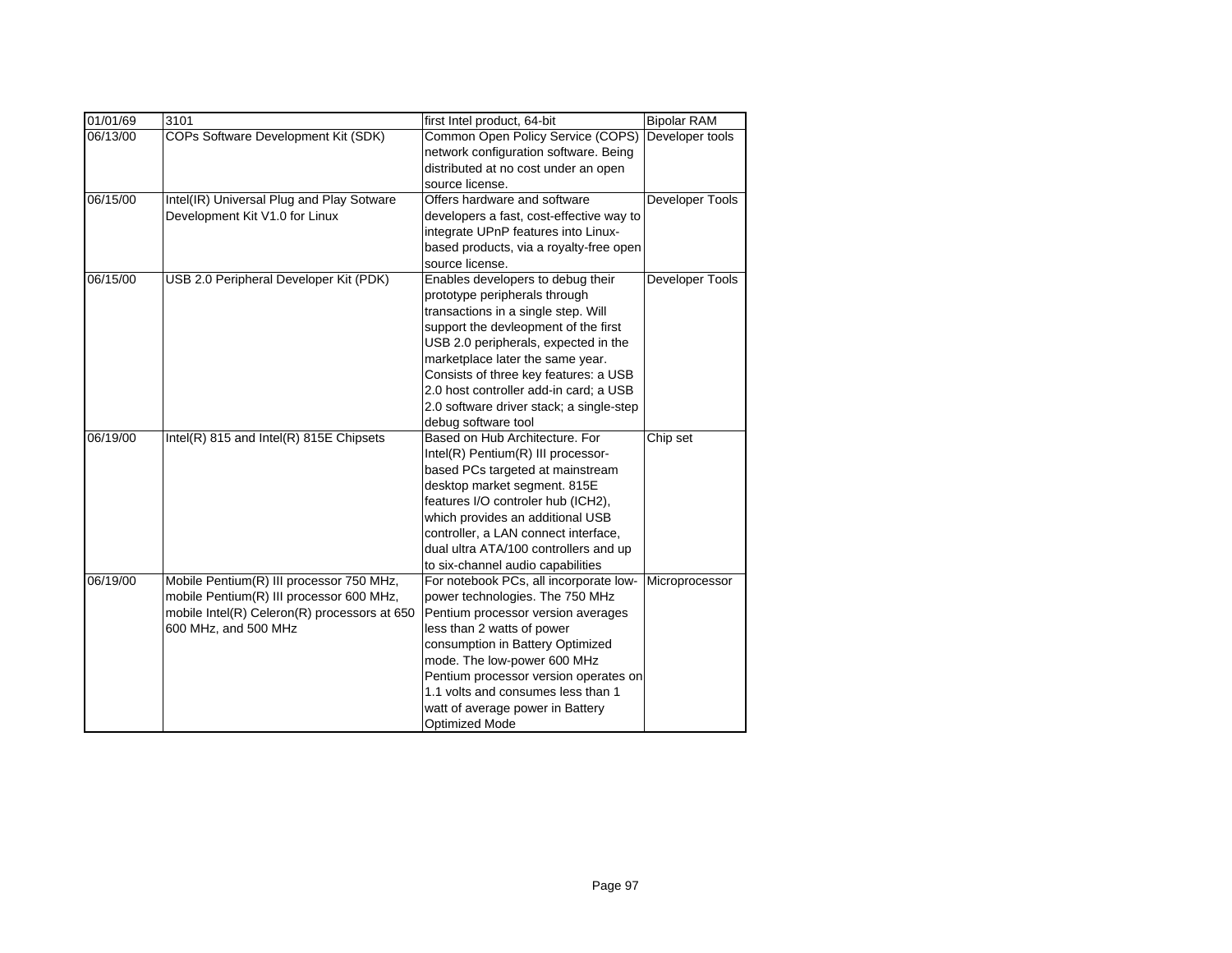| 01/01/69 | 3101                                         | first Intel product, 64-bit               | <b>Bipolar RAM</b> |
|----------|----------------------------------------------|-------------------------------------------|--------------------|
| 06/22/00 | Intel(R) Dot.Station web appliance           | Communication product that integrates     | Internet product   |
|          |                                              | access to the Internet, e-mail, built-in  |                    |
|          |                                              | telephone and home organization           |                    |
|          |                                              | applications. At announcement time,       |                    |
|          |                                              | Intel was in dicussions with service      |                    |
|          |                                              | providers to deliver the final product to |                    |
|          |                                              | consumers packaged with their             |                    |
|          |                                              | services. Comes tieh the Intel(R)         |                    |
|          |                                              | System Management Suite, which            |                    |
|          |                                              | allows service providers to remotely      |                    |
|          |                                              | manage and upgrade the appliances         |                    |
|          |                                              | as the Internet evolves.                  |                    |
|          |                                              |                                           |                    |
| 06/26/00 | Intel(R) Celeron(R) processors at 700, 667   | Manufactured on 0.18-micron               | Microprocessor     |
|          | and 633 MHz                                  | technology; for value PCs.                |                    |
| 06/26/00 | Intel(R) 80303 I/O processor                 | Third-generation I/O processor. Offers    | Peripherals and    |
|          |                                              | an integrated 64-bit, 66 MHz PCI-to-      | coprocessors       |
|          |                                              | PCI bridge that doubles PCI speed and     |                    |
|          |                                              | bandwidth over previous generations.      |                    |
|          |                                              | For data-intensive applications such as   |                    |
|          |                                              | storage area networks,                    |                    |
|          |                                              | communications systems, and               |                    |
|          |                                              | networking line cards                     |                    |
| 06/27/00 | Intel(R) 32543GC Gigabit Ethernet controller | Allows Ethernet, Fast Ethernet and        | Network product    |
|          |                                              | Gigabit Ethernet technologies to          |                    |
|          |                                              | interact seamlessly on the same           |                    |
|          |                                              | network. Supports Gigabit Ethernet        |                    |
|          |                                              | copper (1000BASE-T) and fiber optic       |                    |
|          |                                              | (1000BASE-SX) networks.                   |                    |
| 06/27/00 | Intel(R) PRO/1000 F Server adapter           | For Gigabit Ethernet over fiber optic     | Network product    |
|          |                                              | cables. Provides 29 percent higher        |                    |
|          |                                              | performance over the previous-            |                    |
|          |                                              | generation adapter.                       |                    |
| 06/27/00 | Intel(R) PRO/1000 T Server Adapter           | Delivers high-performance network         | Network product    |
|          |                                              | connections over Category 5 copper        |                    |
|          |                                              | wiring.                                   |                    |
| 06/27/00 | Intel(R) InBusiness(TM) Small Office Network | Enables small businesses to quickly       | Network product    |
|          |                                              | and easily network their offices and      |                    |
|          |                                              | take advantage of e-Business thorugh      |                    |
|          |                                              | high-speed links to the Internet - 2      |                    |
|          |                                              | versions. Appears to be repeat of         |                    |
|          |                                              | earlier announcement on 3/1/2000          |                    |
|          |                                              |                                           |                    |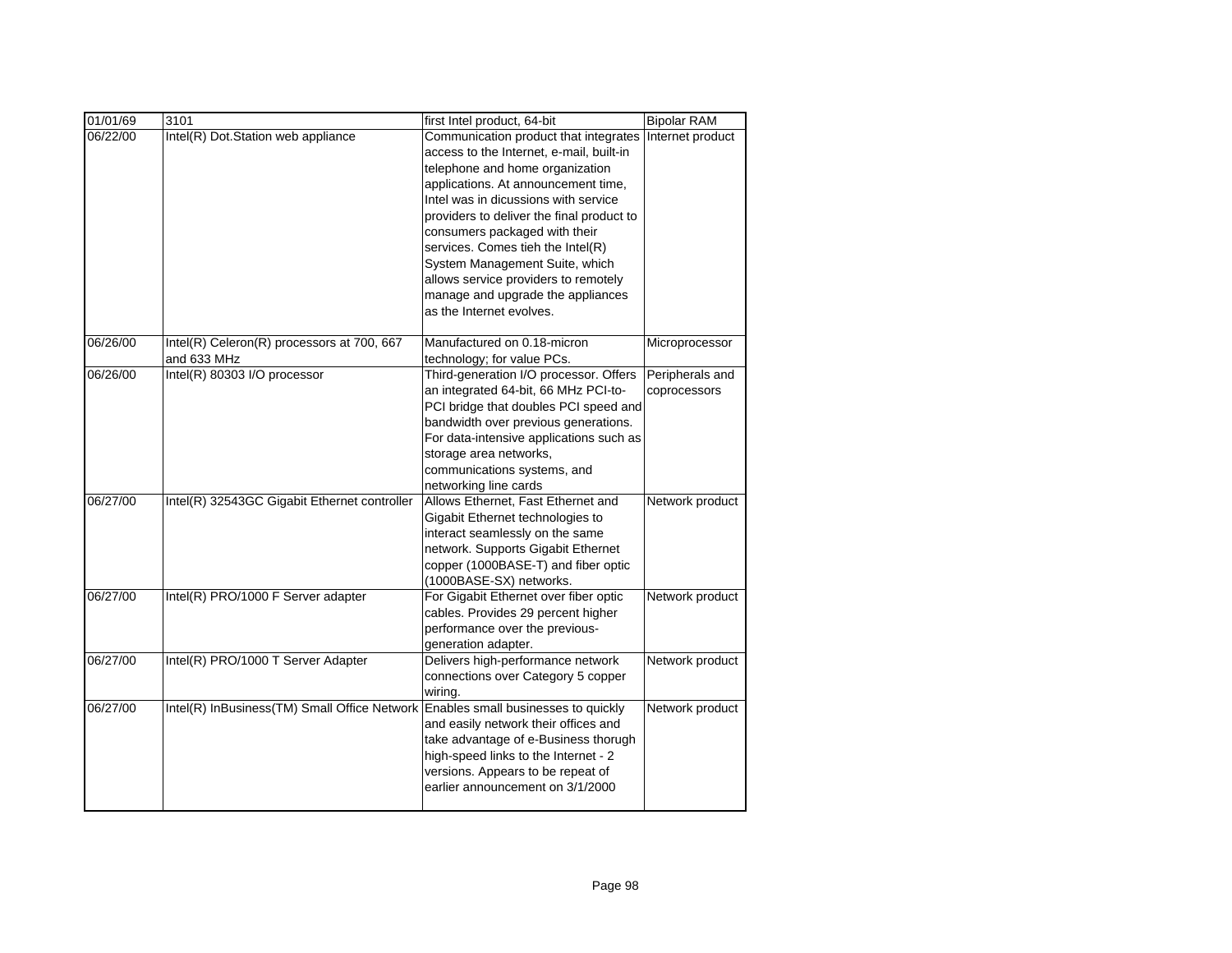| 01/01/69 | 3101                                                                               | first Intel product, 64-bit                         | <b>Bipolar RAM</b> |
|----------|------------------------------------------------------------------------------------|-----------------------------------------------------|--------------------|
| 06/27/00 | Intel(R) Easy PC Camera                                                            | Consumer communications package                     | PC enhancement     |
|          |                                                                                    | that features easy-to-use video phone               |                    |
|          |                                                                                    | software that lets users make video                 |                    |
|          |                                                                                    | phone calls over dial-up and                        |                    |
|          |                                                                                    | broadband Internet connections                      |                    |
| 07/10/00 | AppChoice(TM) Managed Hosting Services                                             | From Intel Online Services, Inc.                    | Internet product   |
|          |                                                                                    | Designed for customers who want                     |                    |
|          |                                                                                    | control of their mission-critical                   |                    |
|          |                                                                                    | applications along with the benefits of             |                    |
|          |                                                                                    | a fully managemd, outsourced hosting                |                    |
|          |                                                                                    | solution. Includes hardware, operating              |                    |
|          |                                                                                    | system and applications, as well as the             |                    |
|          |                                                                                    | networking, infrastructure and data                 |                    |
|          |                                                                                    | protection components                               |                    |
| 07/11/00 | Intel(R) NetStructure(TM) 7340 Traffic Shaper Network devices that act as "traffic |                                                     | Network product    |
|          | and 7370 Application Shaper                                                        | cops" to allocate network bandwidth                 |                    |
|          |                                                                                    | and provide higher performance for e-               |                    |
|          |                                                                                    | Business applications and services.                 |                    |
|          |                                                                                    | Based on PacketWise* technology                     |                    |
|          |                                                                                    | from Packeteer, a pioneer in bandwidth              |                    |
|          |                                                                                    | management                                          |                    |
| 07/17/00 | Intel(R) Express 9545                                                              | Router based on ANSI high-speed DSL Network product |                    |
|          |                                                                                    | (HDSL2) standard. Enables the                       |                    |
|          |                                                                                    | delivery of full 1.5 megabit per second             |                    |
|          |                                                                                    | or T1 speeds over a single pair of                  |                    |
|          |                                                                                    | copper wires, doubling the bandwidth                |                    |
|          |                                                                                    | capacity of current DSL technologies.               |                    |
| 07/31/00 | Intel(R) Pentium(R) III processor at 1.13 GHz                                      | For high-performance desktops.                      | Microprocessor     |
|          |                                                                                    | Packaged in SECC2 packaging                         |                    |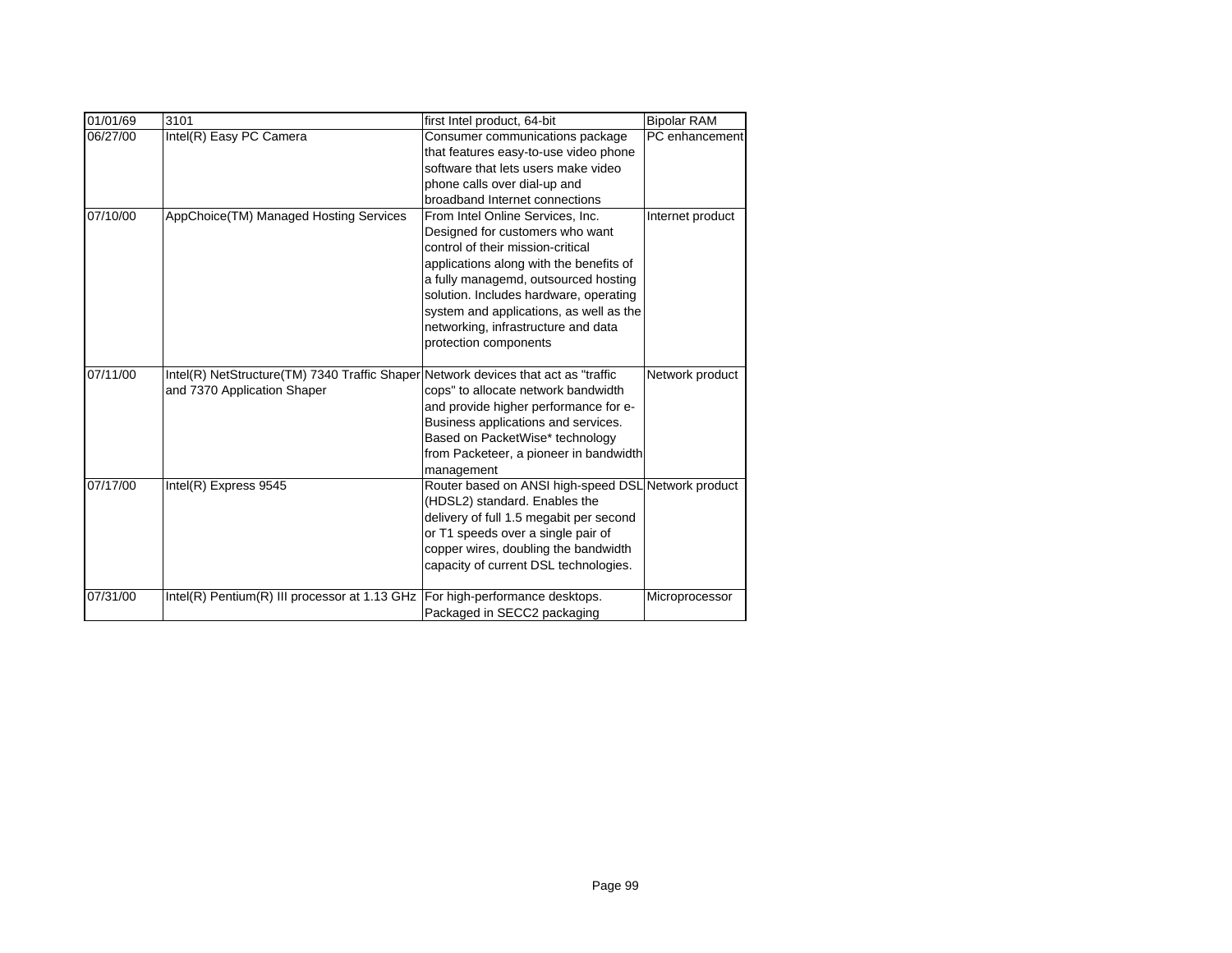| 01/01/69 | 3101                                                                                   | first Intel product, 64-bit                                             | <b>Bipolar RAM</b> |
|----------|----------------------------------------------------------------------------------------|-------------------------------------------------------------------------|--------------------|
| 08/07/00 | LXT1000 single-port 10/100/1000BASE-T                                                  | Complete family of "Carrier Class"                                      | Network product    |
|          | Gigabit over copper Ethernet transceiver;                                              | Ehternet transceivers, including Gigabit                                |                    |
|          | LXT9784 eight-port, 10/100BASE-TX                                                      | Ethernet, Fast Ethernet, and Ethernet                                   |                    |
|          | Ethernet Transceiver; LXT971 single-port                                               | transceivers capable of operating                                       |                    |
|          | 10/100BASE-TX Ethernet Transceiver;                                                    | under harsh conditions of existing                                      |                    |
|          | LXT905 10BASE-T Ethernet transceiver                                                   | telecommunications networks. Support                                    |                    |
|          |                                                                                        | extended temperature range, network                                     |                    |
|          |                                                                                        | integrity and long-term availability                                    |                    |
|          |                                                                                        | needed by telecommunicaitons servic                                     |                    |
|          |                                                                                        | eproviders as they address the                                          |                    |
|          |                                                                                        | convergence of telecommunications                                       |                    |
|          |                                                                                        | and data networking by adding                                           |                    |
|          |                                                                                        | Ethernet support to their networks                                      |                    |
| 08/07/00 | e-Business Server Program                                                              | Initiative to train and educate system                                  | Network services   |
|          |                                                                                        | integrators, value-added resellers,                                     |                    |
|          |                                                                                        | dealers, and Web consultants on how                                     |                    |
|          |                                                                                        | to recommend the proper e-Business                                      |                    |
|          |                                                                                        | server solutions to their small and                                     |                    |
|          |                                                                                        | medium-sized business customers.                                        |                    |
|          |                                                                                        |                                                                         |                    |
| 08/15/00 | Intel(R) Pocket PC Camera                                                              | Inexpensive, easy-to-use detachable                                     | PC enhancement     |
|          |                                                                                        | digital PC camera that can be used                                      |                    |
|          |                                                                                        | with or away from the PC.                                               |                    |
| 08/16/00 | AnyPoint(TM) Connectivity Software Suite                                               | Now shipped with all AnyPoint Home                                      | Network product    |
|          |                                                                                        | Network products. Integrates firewall                                   |                    |
|          |                                                                                        | security that helps prevent hackers                                     |                    |
|          |                                                                                        | from accessing home PCs. Includes                                       |                    |
|          |                                                                                        | parental control feature and                                            |                    |
|          |                                                                                        | entertainment features such as the                                      |                    |
|          |                                                                                        | AnyPoint Intercome that enables voice<br>communication between PCs on a |                    |
|          |                                                                                        |                                                                         |                    |
|          |                                                                                        | home network, a jukebox, and a head-<br>to-head multiplayer game        |                    |
| 08/21/00 | Intel(R) GigaBlade(TM) OC-48 multi-transport                                           | Designed to provide greater                                             | Network product    |
|          | optical network access engine                                                          | intelligence about the type of traffic that                             |                    |
|          |                                                                                        | flows over an optical network so the                                    |                    |
|          |                                                                                        | service provider that owns the network                                  |                    |
|          |                                                                                        | can provide enhanced services to its                                    |                    |
|          |                                                                                        | customers                                                               |                    |
| 08/22/00 | Intel(R) Pentium(R) III Xeon(TM) processor at Industry's first gagahertz processor for |                                                                         | Microprocessor     |
|          | 1GHz                                                                                   | servers and high-end workstations.                                      |                    |
|          |                                                                                        |                                                                         |                    |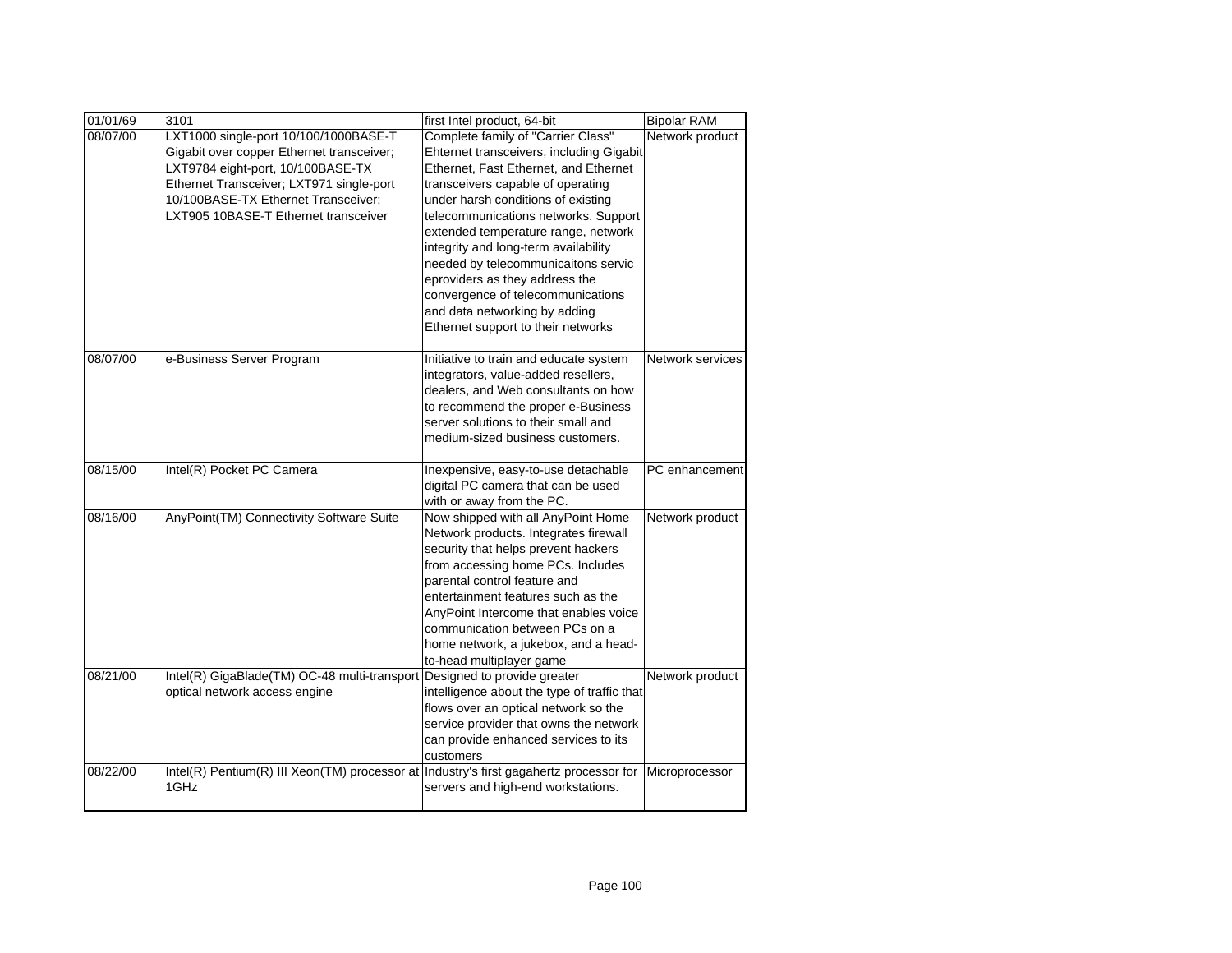| 01/01/69 | 3101                                                                                                                                                                                                                                                                                                                                                                                                                                                                                                                                                                                                                                                                                                                                                                                                            | first Intel product, 64-bit                                                                                                                                                                                                                                                                                                                                                                                                                                                                                                                                                                                                                                                              | <b>Bipolar RAM</b> |
|----------|-----------------------------------------------------------------------------------------------------------------------------------------------------------------------------------------------------------------------------------------------------------------------------------------------------------------------------------------------------------------------------------------------------------------------------------------------------------------------------------------------------------------------------------------------------------------------------------------------------------------------------------------------------------------------------------------------------------------------------------------------------------------------------------------------------------------|------------------------------------------------------------------------------------------------------------------------------------------------------------------------------------------------------------------------------------------------------------------------------------------------------------------------------------------------------------------------------------------------------------------------------------------------------------------------------------------------------------------------------------------------------------------------------------------------------------------------------------------------------------------------------------------|--------------------|
| 08/23/00 | Intel(R) Media Switch Family - includes<br>Intel(R) Media Switch IXE5418 Gigabit<br>Device, a single-chip, wire-speed eight-port,<br>Layer 2/3/4, switch/router that operates at<br>10/100/1000 Mbps; Intel media Switch<br>IXE2412 10/100 Device, a single-chip, wire-<br>speed 24-port 10/100 plus two-port Gigabit,<br>Layer 2/3/r switch/router; Intel Media Switch<br>iXE5150 Gigabit Crossbar Device, a single-<br>chip, eight-port, Layer 2/3/4, Gigabit crossbar<br>with integrated packet storage; Intel Media<br>Switch LXT998 8-port Integrated Switch<br>Device, a single-chip cascadable, eight-port,<br>10/100 integrated Layer 2 switch; LXT9785 8-<br>port 10/100 Transceiver, an eight-port 10/100<br>transceiver supporting both half-duplex and<br>full-duplex operation at 10 and 100 Mbps. | The family provides true voice, video<br>and data integration over corporate<br>networks. It enables advanced<br>applications such as voice over IP<br>(VoIP), distance learning, streaming<br>video, teleconferencing and corporate<br>network videoconferencing with multi-<br>service capabilities, including Quality of<br>Service (QoS), Class of Service (CoS),<br>multicasting, routing, bandwidth<br>management and provisioning                                                                                                                                                                                                                                                 | Network product    |
| 08/23/00 | Intel $(R)$ FDI 3.0                                                                                                                                                                                                                                                                                                                                                                                                                                                                                                                                                                                                                                                                                                                                                                                             | New version of Flash Data Integrator<br>software. Helps designers enable<br>handheld devices to handle the<br>complex features and demands of<br>Internet data storage                                                                                                                                                                                                                                                                                                                                                                                                                                                                                                                   | Software           |
| 08/31/00 | Intel(R) Express 530T, 535T and 420T<br>switches and the Express 500 Series Switch<br>Device Manager.                                                                                                                                                                                                                                                                                                                                                                                                                                                                                                                                                                                                                                                                                                           | Scalable, Layer 2 devices that deliver<br>up to 10.4 Gbps of dedicated<br>bandwidth to expanding workgroups.<br>530T is a managed "control" switch<br>consisting of 22 10/100 Mbps ports<br>and two optional Gigabit uplinks; 535T<br>is a "member" switch witgh 24 10/Mbps<br>ports. The 420T is a high-density,<br>standalone Layer 2 solution with 48<br>10/100 Mbps ports, each delivering<br>non-blocking, wire speed performance<br>to multiple ports an dusers. 420T also<br>has two Gigabit uplinks (GBICs). The<br>Express 500 Series Switch Device<br>Manager is a cross-platform<br>application for managing Intel's line of<br>Express 510T, 520T, 550T and 550F<br>switches | Network product    |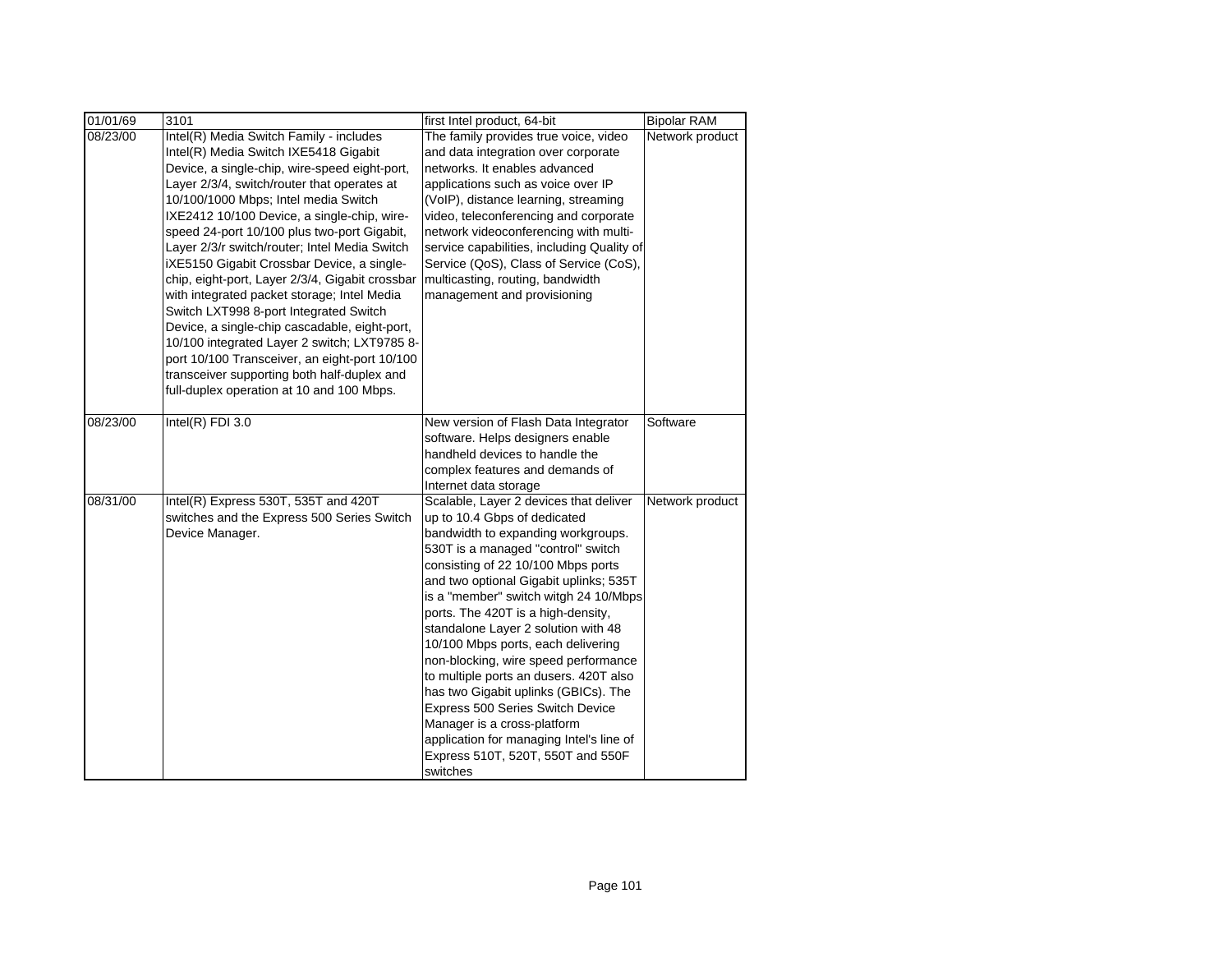| 01/01/69 | 3101                                       | first Intel product, 64-bit                                                    | <b>Bipolar RAM</b> |
|----------|--------------------------------------------|--------------------------------------------------------------------------------|--------------------|
| 09/11/00 | Intel(R) NetStructure(TM) 3130, 3125, 3120 | New family of high-erformance virtual                                          | Network product    |
|          | and 3110 VPN Gateways and VPN upgrates     | private networking (VPN) products that                                         |                    |
|          | for Express 8200 and 9500 routers          | securely connect remote users to                                               |                    |
|          |                                            | branc offices and business partners                                            |                    |
|          |                                            | over the Internet while helping to save                                        |                    |
|          |                                            | on traditional private leased line and                                         |                    |
|          |                                            | long-distance dial-up charges.                                                 |                    |
|          |                                            | Designed to be used by corporations,                                           |                    |
|          |                                            | Web hosting companies and other                                                |                    |
|          |                                            | service providers offering managed                                             |                    |
|          |                                            | Internet services. The highest-                                                |                    |
|          |                                            | performing 3130 and 3125 models                                                |                    |
|          |                                            | include the Intel NetStructure VPN                                             |                    |
|          |                                            | Management Suite, which enables                                                |                    |
|          |                                            | service providers to easily set up Intel                                       |                    |
|          |                                            | VPN gateways and VPN clients for                                               |                    |
|          |                                            | deliver and management of services.                                            |                    |
|          |                                            | The 3125 model provides the same                                               |                    |
|          |                                            | performance as the 3130, but in a<br>compact chassis. 3120 and 3110 offer      |                    |
|          |                                            | lower throughput, lower-cost.                                                  |                    |
|          |                                            |                                                                                |                    |
| 09/18/00 | Intel(R) PRO/100 S family of security      | Includes mobile, desktop and server                                            | Network product    |
|          | connections.                               | adapters. They are high-speed security                                         |                    |
|          |                                            | network adapters that help protect                                             |                    |
|          |                                            | confidential information transmitted                                           |                    |
|          |                                            | over a LAN.                                                                    |                    |
| 09/19/00 | Intel(R) NetStructure(TM) 1010 and 1020    | Offer scalable, reliable, high-                                                | Network product    |
|          | <b>Hosting Appliances</b>                  | performing Web and mail hosting                                                |                    |
| 09/19/00 | Intel(R) NetStructure(TM) 1301, 1305 and   | Allow the deployment of                                                        | Network product    |
|          | 1320 Storefront Appliances                 | comprehensive, secure e-Commerce                                               |                    |
|          |                                            | Web sites, preconfitured with                                                  |                    |
|          |                                            | Intership's* industry-leading e-                                               |                    |
|          |                                            | Commerce hosting software                                                      |                    |
| 09/19/00 | Intel(R) NetStructure(TM) 1400 and 1450    | e-Business data center management                                              | Network product    |
|          | <b>Management Appliances</b>               | products that configure and manage                                             |                    |
|          |                                            | racks of products in a diverse                                                 |                    |
|          |                                            | environment of servers and appliances                                          |                    |
|          |                                            | consisting of Intel NetStructure and<br>third-party products. They help reduce |                    |
|          |                                            | customer downtime through server                                               |                    |
|          |                                            | management, device management and                                              |                    |
|          |                                            | server provisioning                                                            |                    |
|          |                                            |                                                                                |                    |
|          |                                            |                                                                                |                    |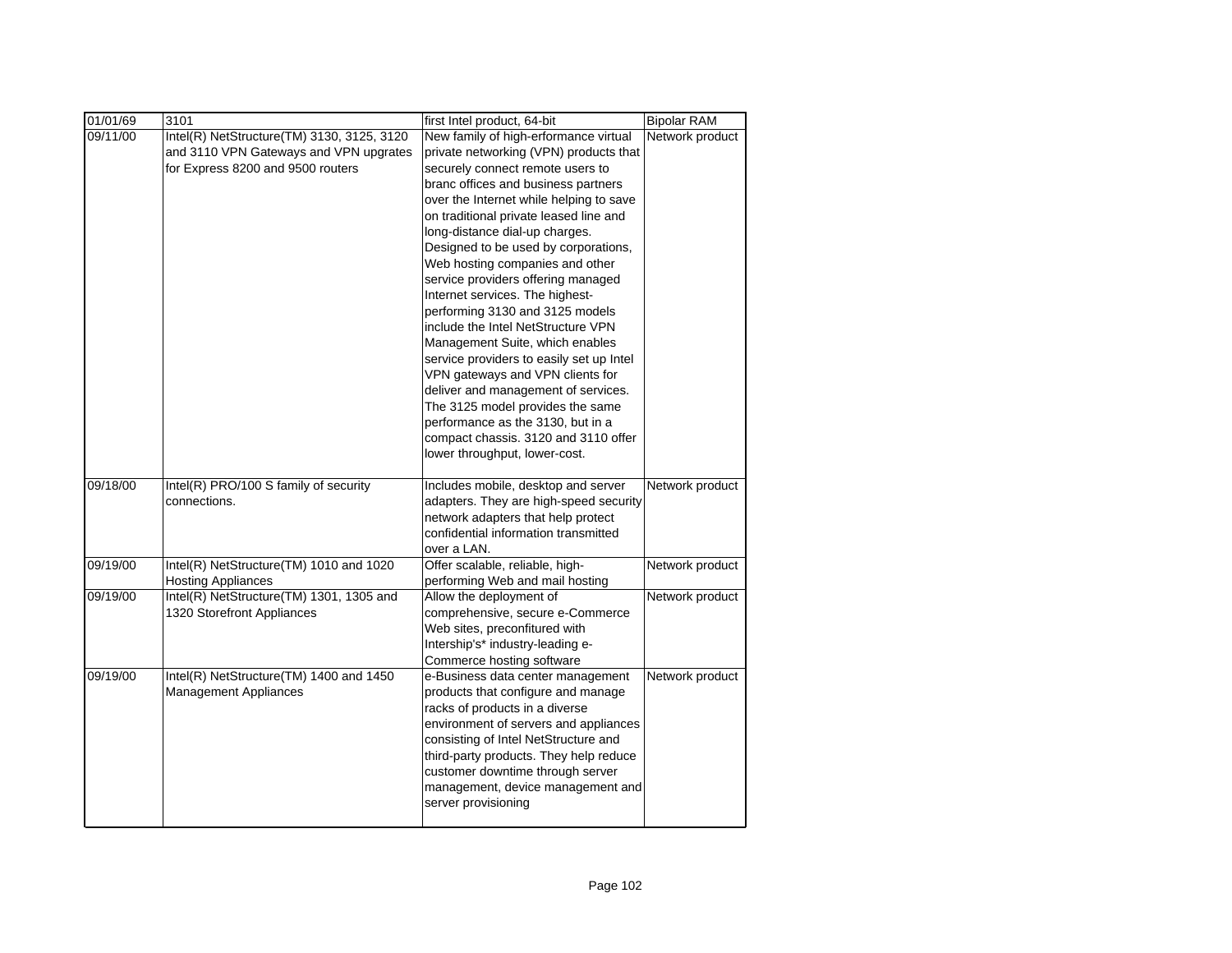| 01/01/69 | 3101                                               | first Intel product, 64-bit              | <b>Bipolar RAM</b> |
|----------|----------------------------------------------------|------------------------------------------|--------------------|
| 09/20/00 | Intel(R) PRO/1000 T Server Adapter                 | Provides Gigabit Ethernet network        | Network product    |
|          |                                                    | connections over standard Category-5     |                    |
|          |                                                    | copper cabling.                          |                    |
| 09/25/00 | Mobile Pentium(R) III processors with Intel(R)     | SpeedStep technology is the industry's   | Microprocessor     |
|          | SpeedStep(TM) technology at 850 MHz and            | first dynamic frequency and voltage      |                    |
|          | 800 MHz                                            | scaling technology, which                |                    |
|          |                                                    | automatically detects wheter the user    |                    |
|          |                                                    | is on AC or batter power to deliver      |                    |
|          |                                                    | optimum balance between                  |                    |
|          |                                                    | performance and batter life. The 850     |                    |
|          |                                                    | MHz version runs at 1.65 volts in        |                    |
|          |                                                    | maximum performance mode and             |                    |
|          |                                                    | drops to 1.35 volts and 700 MHz in       |                    |
|          |                                                    | baterry-optimized mode. the 800 MHz      |                    |
|          |                                                    | version runs at 1.65 volts in maximum    |                    |
|          |                                                    | performance mode and drops to 1.3        |                    |
|          |                                                    | volts and 650 MHz in battery-optimized   |                    |
|          |                                                    | mode. Both version consume less than     |                    |
|          |                                                    | 2 watts of power. for full-size and thin |                    |
|          |                                                    | and light notebooks.                     |                    |
| 09/25/00 | Mobile Intel(R) Celeron(R) processor at 700<br>MHz | For value mobile PCs                     | Microprocessor     |
| 09/27/00 | Intel(R) IOP310 I/O Processor Chipset              | Combines the new 80200 processor,        | Chip set           |
|          |                                                    | which is based on the Xscale             |                    |
|          |                                                    | Microarchitecutre, with the Intel 80312  |                    |
|          |                                                    | I/O Companion Chip, which                |                    |
|          |                                                    | coordinates peripheral functions, such   |                    |
|          |                                                    | as memory and physical I/O               |                    |
|          |                                                    | connections. Enables higher              |                    |
|          |                                                    | performance while producing less heat,   |                    |
|          |                                                    | which helps developers produce more      |                    |
|          |                                                    | compact Internet infrastructure          |                    |
|          |                                                    | equipment that operates at               |                    |
|          |                                                    | breakthrough levels. It is for I/O       |                    |
|          |                                                    | processing applications, and it triples  |                    |
|          |                                                    | the processing capabilities of           |                    |
|          |                                                    | advanced Internet storage systems        |                    |
|          |                                                    | and Internet infrastructure for e-       |                    |
|          |                                                    | Business, data base and other Internet   |                    |
|          |                                                    | applicaitons                             |                    |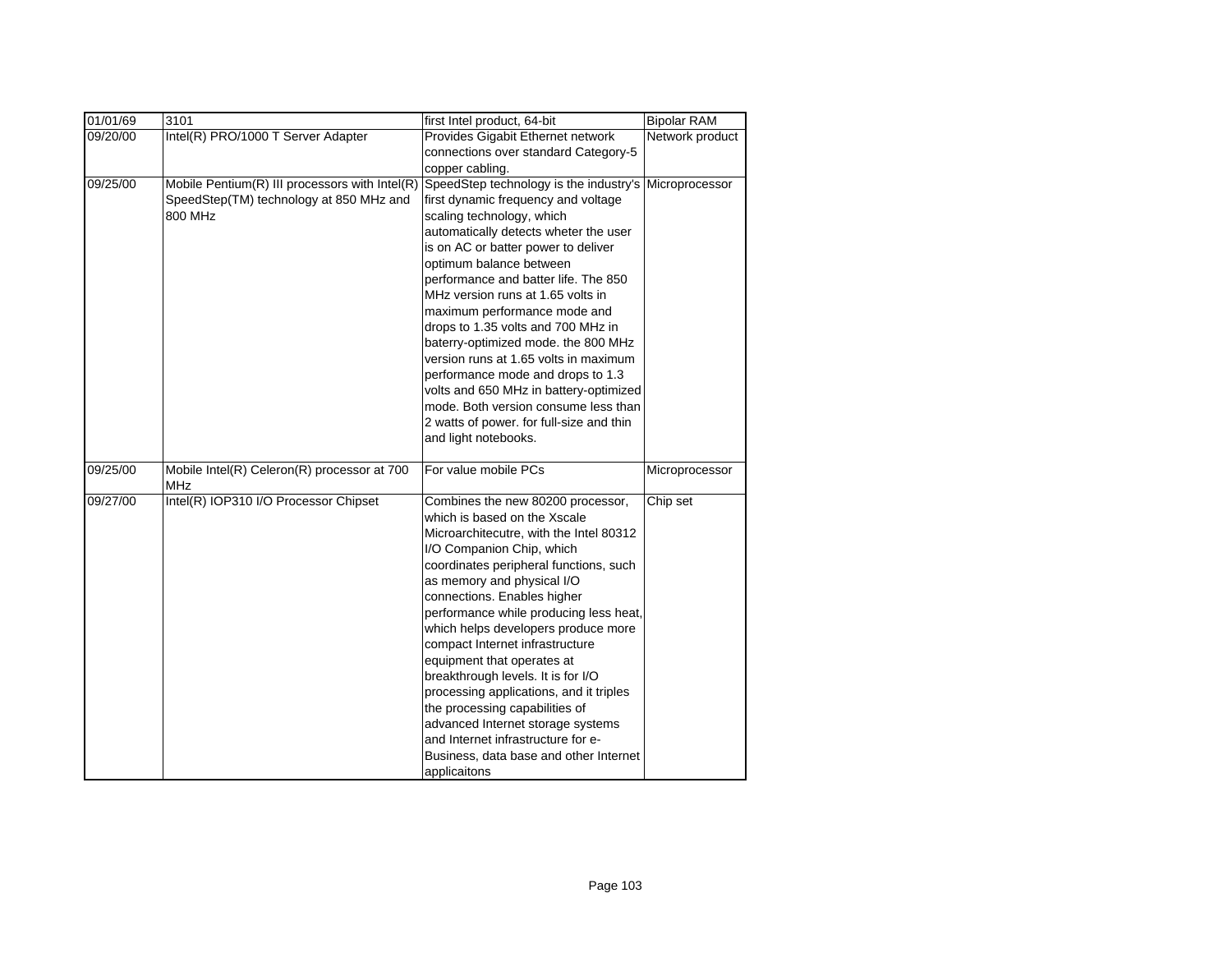| 01/01/69 | 3101                                                                                                                                                                                                                                                                                                                                                                                                                                                                                                                                                                                                                                                                                                                                                                                                                                   | first Intel product, 64-bit                                                                                                                                                                                                                                              | <b>Bipolar RAM</b> |
|----------|----------------------------------------------------------------------------------------------------------------------------------------------------------------------------------------------------------------------------------------------------------------------------------------------------------------------------------------------------------------------------------------------------------------------------------------------------------------------------------------------------------------------------------------------------------------------------------------------------------------------------------------------------------------------------------------------------------------------------------------------------------------------------------------------------------------------------------------|--------------------------------------------------------------------------------------------------------------------------------------------------------------------------------------------------------------------------------------------------------------------------|--------------------|
| 09/27/00 | Intel(R) 815E Scalable Performance Board<br>Development Kit                                                                                                                                                                                                                                                                                                                                                                                                                                                                                                                                                                                                                                                                                                                                                                            | Combines processor, chipset and<br>associated components on an<br>evaluation board. Includes complete<br>technical documentaiton and<br>demonstration software.                                                                                                          | Developer tools    |
| 09/27/00 | 80200 processor                                                                                                                                                                                                                                                                                                                                                                                                                                                                                                                                                                                                                                                                                                                                                                                                                        | Based on the Xscale(TM)<br>Microarchitecture. Sold as part of a<br>chipset (with 80312 I/O companion<br>chip). Chipset is used for I/O<br>processing applications for Internet.<br>The 80200 processor is offered at four<br>speeds, ranging from 333 MHz to 733<br>MHz. | Microprocessor     |
| 10/02/00 | Intel(R) NetStructure(TM) 1520 Cache<br>Appliance, an intelligent cache appliance for<br>T1 environments that supports up to 15 Mbps<br>of data throughput; Intel NetStructure 7115 e-<br>Commerce Accelerator, which boosts the<br>speed of e-Commerce traffic by offloading the<br>encryption and decryption of secure Internet<br>transactions: the Intel NetStructure 7185 e-<br>Commerce Director, which combines security<br>acceleration and content-aware traffic<br>management to improve the speed of SSL<br>transactions; The Intel NetStructure 7145<br>Traffic Director, which helps enhance an<br>online customer's experience with improved<br>responsiveness and reduced errors (features<br>Layer 4 traffic management); and the Intel<br>NetStructure 7175 Traffic Director, which<br>adds Layer 7 trafic management | These new NetStructure products add<br>intelligent caching, performance and<br>content-aware handling of Internet<br>traffic and new management<br>capabilities to Intel's core family of e-<br>Business data center products.                                           | Network product    |
| 10/16/00 | Intel(R) 1.8 Volt Wireless Flash Memory in<br>32Mbit and 64Mbit densities                                                                                                                                                                                                                                                                                                                                                                                                                                                                                                                                                                                                                                                                                                                                                              | Second flash product built on 0.18-<br>micron process technology. Designed<br>to enhance the performance of next-<br>generation Internet phones and<br>wireless devices.                                                                                                 | Flash memory       |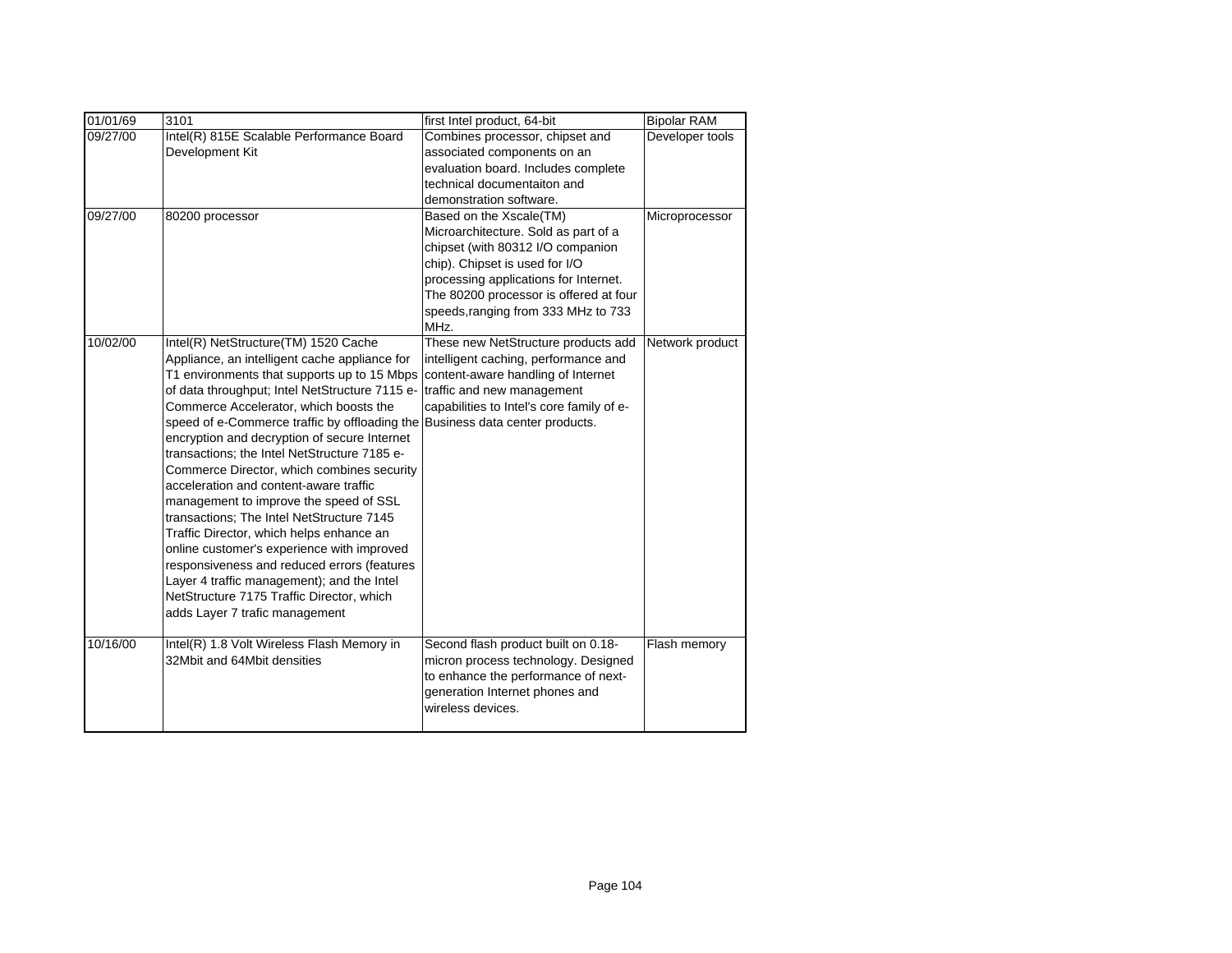| 01/01/69 | 3101                                                                                                                                                                                                                                        | first Intel product, 64-bit                                                                                                                                                                                                                                                                                                                                                                                                                                                                                                                                                                                                                                                                                            | <b>Bipolar RAM</b>   |
|----------|---------------------------------------------------------------------------------------------------------------------------------------------------------------------------------------------------------------------------------------------|------------------------------------------------------------------------------------------------------------------------------------------------------------------------------------------------------------------------------------------------------------------------------------------------------------------------------------------------------------------------------------------------------------------------------------------------------------------------------------------------------------------------------------------------------------------------------------------------------------------------------------------------------------------------------------------------------------------------|----------------------|
| 10/23/00 | Intel(R) 815EM chipset                                                                                                                                                                                                                      | Designed for full-size and thin-and-light Chip set<br>IntelR() Pentium(R) III and Celeron(R)<br>processor-based mobile PCs.<br>Integrates graphics functionality and<br>options to use external AGP4X or<br>AGP2X graphic controllers. Provides<br>built-in, cost-effective support for<br>IntelR() Speeed Step(TM) technology<br>featured in mobile Pentium Ili<br>processors                                                                                                                                                                                                                                                                                                                                         |                      |
| 10/24/00 | Intel(R) Wireless Series Gamepad, Mouse,<br>Keyboard and Base Station                                                                                                                                                                       | Allow consumers to use PCs and the<br>Internet more comfortably, and to add<br>multiple devices to their PCs without<br>messy cord clutter. The Base Station<br>lets consumers add up to 8 Intel<br><b>Wireless Series devices</b>                                                                                                                                                                                                                                                                                                                                                                                                                                                                                     | PC enhancement       |
| 10/30/00 | Intel(R) Server Board STL2, Intel Server<br>Board SBT2, Intel Server Platforms SPKA4<br>and SRKA4 and (for qualified system<br>integrators) the Intel SRP M8 High-End 8-<br>Way Intel Pentium(R) III Xeon(TM) Rack<br><b>Mounted Server</b> | STL2 is powerful, dual-processing<br>server board for the Pentium III<br>processor. Designed for general-<br>purpose e-Business applications and<br>front-end server workloads. The SBT2<br>supports Pentium III Xeon processors.<br>The SPKA4 and SRKA4 platforms are<br>designed to deliver performance of up<br>to 4 Intel Pentium III Xeon processors<br>with the scalability and high availability<br>needed for e-Business environments.<br>SPK mode comes as a pedestal server<br>platform and the SRK, as a rack-<br>mountable server platform, is<br>optimized for high-density<br>environments. The SRPM8 system<br>featuresthe Profusion* chipset<br>supporting up to eight Pentium III Xeon<br>processors. | Server product       |
| 11/06/00 | Intel(R) IXP225 DSL Network Processor and<br>the Intel(R) IXP220 DSL Network Processor                                                                                                                                                      | Extends Intel's family of network<br>processors into equipment that<br>manages complex voice and data<br>communicaitons across DSL, 225<br>version combines voice and data in<br>access devices and gateways, while<br>the 220 is for data-only equipment                                                                                                                                                                                                                                                                                                                                                                                                                                                              | Network<br>processor |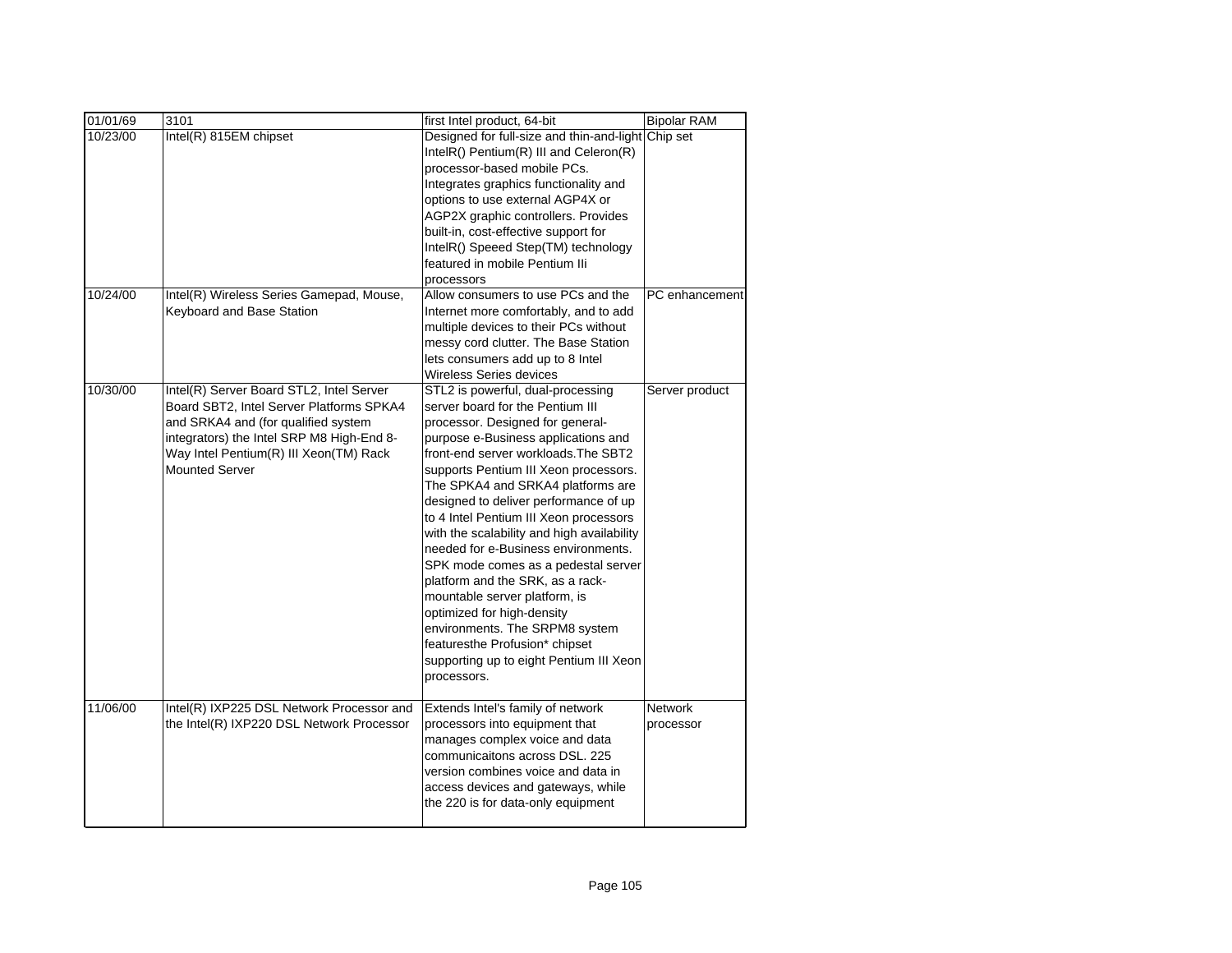| 01/01/69 | 3101                                                                           | first Intel product, 64-bit             | <b>Bipolar RAM</b> |
|----------|--------------------------------------------------------------------------------|-----------------------------------------|--------------------|
| 11/08/00 | Application-healing add-on module for Intel(R)                                 | Prevents lost productivity by           | Network product    |
|          | LANDesk(R) Management Suite Version 6.4                                        | proactively monitoring critical         |                    |
|          |                                                                                | application errors when programs are    |                    |
|          |                                                                                | being launched.                         |                    |
| 11/13/00 | Celeron(R) processors at 766 and 733 MHz                                       | For value desktop PCs                   | Microprocessor     |
| 11/13/00 | Version 5.0 of the Intel(R) C++ Compiler for                                   | They take advantage of performance      | Software           |
|          | Windows* and Intel(R) Fortran Compiler forr                                    | features available on the upcoming      |                    |
|          | Windows*                                                                       | Pentium(R) 4 processor and also         |                    |
|          |                                                                                | include a pre-release version for the   |                    |
|          |                                                                                | upcoming Intel Itanium(TM) processor    |                    |
| 11/20/00 | Intel(R) 850 chipset                                                           | For Pentium(R) 4 processor. Has dual    | Chip set           |
|          |                                                                                | RDRAM* memory banks                     |                    |
| 11/20/00 | Intel(R) Pentium(R) 4 processor at 1.5 GHz                                     | Manufactured on 0.18-micron             | Microprocessor     |
|          | and 1.4 GHz                                                                    | technology. For high-performance        |                    |
|          |                                                                                | desktop computers. Has Intel(R)         |                    |
|          |                                                                                | NetBurst(TM) microarchitecture, a       |                    |
|          |                                                                                | collection of unique technologies that  |                    |
|          |                                                                                | will power Intel's most advanced 32-bit |                    |
|          |                                                                                | processors for consumer and business    |                    |
|          |                                                                                | users over the next several years.      |                    |
|          |                                                                                |                                         |                    |
| 11/20/00 | Intel Desktop Board D850GB                                                     | Supports the Pentium(R) 4 processor     | Motherboard        |
|          |                                                                                | in the ATX form factor                  |                    |
| 11/30/00 | Intel(R) Express 8205 VPN Broadband Router Helps protect the security of small |                                         | Network product    |
|          |                                                                                | office and home office (SOHO) users     |                    |
|          |                                                                                | with "always on" broadband Internet     |                    |
|          |                                                                                | connections                             |                    |
| 12/12/00 | Intel Solution Provider Program                                                | Offered by Intel(R) Internet Media      | Network services   |
|          |                                                                                | Services. Provides customers with       |                    |
|          |                                                                                | technologies, capabilities and features |                    |
|          |                                                                                | for streaming audio and video over the  |                    |
|          |                                                                                | Internet. Brings together companies     |                    |
|          |                                                                                | that work with Intel Internet Media     |                    |
|          |                                                                                | Services to provide value-added         |                    |
|          |                                                                                | services, including encoding, ad        |                    |
|          |                                                                                | insertion, indexing, networking,        |                    |
|          |                                                                                | production and other solutions          |                    |
|          |                                                                                |                                         |                    |
| 01/02/01 | Intel(R) Pocket Concert(TM) Audio Player                                       | Portable digital audio player that      | Audio player       |
|          |                                                                                | provides up to 4 hours of music         |                    |
|          |                                                                                | programming and more than 20 hours      |                    |
|          |                                                                                | of spoken-word audio. Stores digital    |                    |
|          |                                                                                | audio in MP3 and Windows* Media         |                    |
|          |                                                                                | Waudio (WMA) formats                    |                    |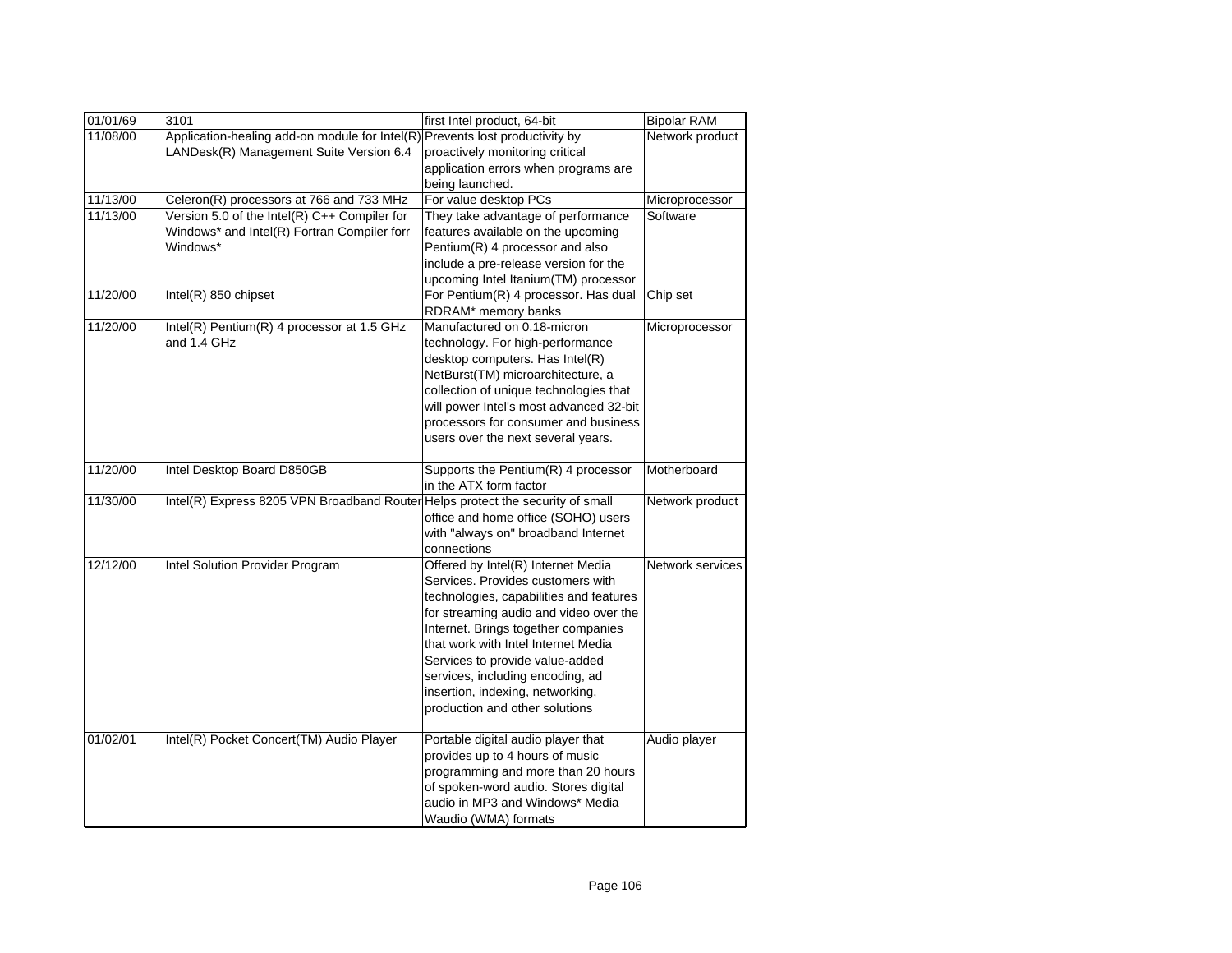| 01/01/69 | 3101                                         | first Intel product, 64-bit                          | <b>Bipolar RAM</b> |
|----------|----------------------------------------------|------------------------------------------------------|--------------------|
| 01/03/01 | Intel(R) 810E2 Chipset                       | For value desktop PC market.                         | Chip set           |
|          |                                              | Introduced in conjunction with Celeron               |                    |
|          |                                              | processor at 800 MHz. Includes an                    |                    |
|          |                                              | advanced I/O controller, support for                 |                    |
|          |                                              | ATA-100 Ultra DMA hard drives, and                   |                    |
|          |                                              | new USB controllers to support 4 plug-               |                    |
|          |                                              | and-play ports.                                      |                    |
| 01/03/01 | Celeron(TM) processor 800 MHz                | First Intel desktop value PC processor               | Microprocessor     |
|          |                                              | to include a 100 MHz system bus,                     |                    |
|          |                                              | which offers a wider communications                  |                    |
|          |                                              | path between the processor and the                   |                    |
|          |                                              | rest of the system, resulting in faster              |                    |
|          |                                              | overal system performance                            |                    |
| 01/05/01 | AnyPoint(TM) Software Bridge                 | Allows AnyPoint(TM) Home Network                     | Software           |
|          |                                              | customers to add wireless home                       |                    |
|          |                                              | network functionality to an Ethernet or              |                    |
|          |                                              | phoneline network                                    |                    |
| 01/30/01 | Ultra Low Voltage mobile Pentium(R) III      | Designed to deliver high performance,                | Microprocessor     |
|          | processor 500 MHz and Ultra Low Voltage      | minimal power consumption and                        |                    |
|          | mobile Celeron(R) processor 500 MHz          | extended battery life for the smallest               |                    |
|          |                                              | mobile PCs, 500 MHz Pentium III                      |                    |
|          |                                              | processor model has SpeedStep                        |                    |
|          |                                              | technology and operates at less than 1               |                    |
|          |                                              | volt and consumes less than half a                   |                    |
|          |                                              | watt of power in Battery Optimized                   |                    |
|          |                                              | Model at 300 MHz. The Celeron                        |                    |
|          |                                              | processor version is for value sub-<br>notebook PCs. |                    |
| 02/20/01 | Intel IXP1200 Network Processor with core    | Third version of Intel IXP1200 Network Network       |                    |
|          | speed of 232 MHz. (Other versions operate at | Processor. Features faster embedded                  | Processor          |
|          | 166 MHz and 200 MHz).                        | processors and buses.                                |                    |
| 02/20/01 | Intel(R) Business Advantage Portal           | Business-to-business marketplace that                | Network services   |
|          |                                              | brings together Intel's dealers with thir-           |                    |
|          |                                              | party suppliers                                      |                    |
| 02/20/01 | Intel(R) Microengine C Compiler              | First of Intel's IXA Advanced                        | Software           |
|          |                                              | Microengine Tools. Enables                           |                    |
|          |                                              | programmers to enter simple high-level               |                    |
|          |                                              | language commands for complex                        |                    |
|          |                                              | strings of code that are used frequently             |                    |
|          |                                              | when writing programs for Intel                      |                    |
|          |                                              | IXP1200 Network Processor family                     |                    |
|          |                                              |                                                      |                    |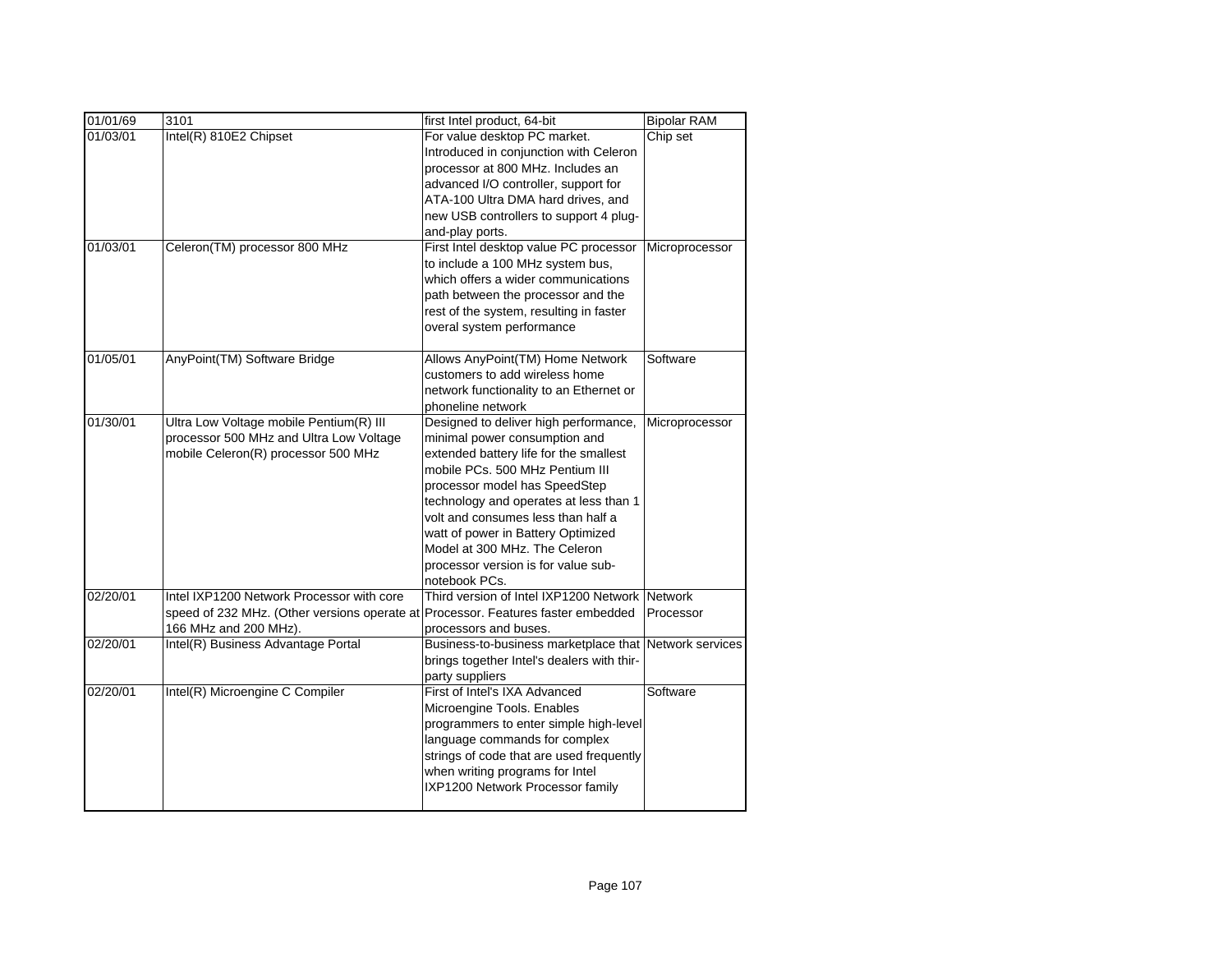| 01/01/69 | 3101                                                                                                                                                                                                                                                                                                                                                                                                                                                                                                                            | first Intel product, 64-bit                                                                                                                                                                                                                                                                                                                                   | <b>Bipolar RAM</b> |
|----------|---------------------------------------------------------------------------------------------------------------------------------------------------------------------------------------------------------------------------------------------------------------------------------------------------------------------------------------------------------------------------------------------------------------------------------------------------------------------------------------------------------------------------------|---------------------------------------------------------------------------------------------------------------------------------------------------------------------------------------------------------------------------------------------------------------------------------------------------------------------------------------------------------------|--------------------|
| 02/20/01 | Intel(R) IXA Software Developers Kit Version<br>1.2                                                                                                                                                                                                                                                                                                                                                                                                                                                                             | For the IXP 1200 Network Processor.<br>Includes a library of more than 100<br>optimized machine routines of<br>commonly used programming<br>instrucitons.                                                                                                                                                                                                     | Software           |
| 02/26/01 | Intel(R) 82544EI Gigabit Ethernet Controller                                                                                                                                                                                                                                                                                                                                                                                                                                                                                    | First single-chip Gigabit Ethernet<br>controller. Used to help direct the flow<br>of data across networks. Simplifies the<br>design process of Gigabit Ethernet<br>networks. About the size of a quarter, it<br>is more than 50 percent smaller than<br>previous generations of controllers. It<br>also uses 50 percent less power and<br>generates less heat | Network product    |
| 02/27/01 | Low Voltage mobile Pentium(R) III processor<br>700 MHz featuring Intel(R) SpeedStep(TM)<br>technology                                                                                                                                                                                                                                                                                                                                                                                                                           | Delivers performance and low power<br>consumption and extended battery life<br>to mini-notebooks weighing less than 3<br>pounds. In Maximum Performance<br>Mode it runs at 700 MHz and operates<br>at 1.35 volts. In Battery Optimized<br>Mode it runs at 500 MHz at 1.1 volts,<br>while consuming less than 1 watt of<br>average power.                      | Microprocessor     |
| 02/28/01 | IXF30005 and IXF30007 optical "digital<br>wrapper" devices; IXF6192 Bandwidth<br>Manager; LXT16784/LXt16785 10.0/10.7<br>Gbps multiplexer/demultiplexer chipset that<br>allows 2 or more signals to pass over one<br>communications circuit; LXT16748/LXT16749<br>12.5 Gbps multiplexer/demultiplexer chipset<br>for ultra-long-haul applications;<br>LXT16742/LXT16743 10.7 Gbps<br>multiplexer/demultiplexer chipset for long-<br>haul/metro applications; LXT19908 10 Gbps<br>limiting amplifier that drives laser photonics | Seven optical networking<br>semiconductors that enable<br>telecommunications equipement<br>manufacturers to create new systems<br>that extend the reach of their service<br>provider customers' optical networks,<br>add intelligence to those networks and<br>deliver new services.                                                                          | Network product    |
| 03/12/01 | Intel(R) Online Services ASP Accelerator<br>Program                                                                                                                                                                                                                                                                                                                                                                                                                                                                             | Provides comprehensive marketing<br>programs and a service foundation that<br>allows application service providers<br>(ASPs) to differentiate their businesses                                                                                                                                                                                                | Internet product   |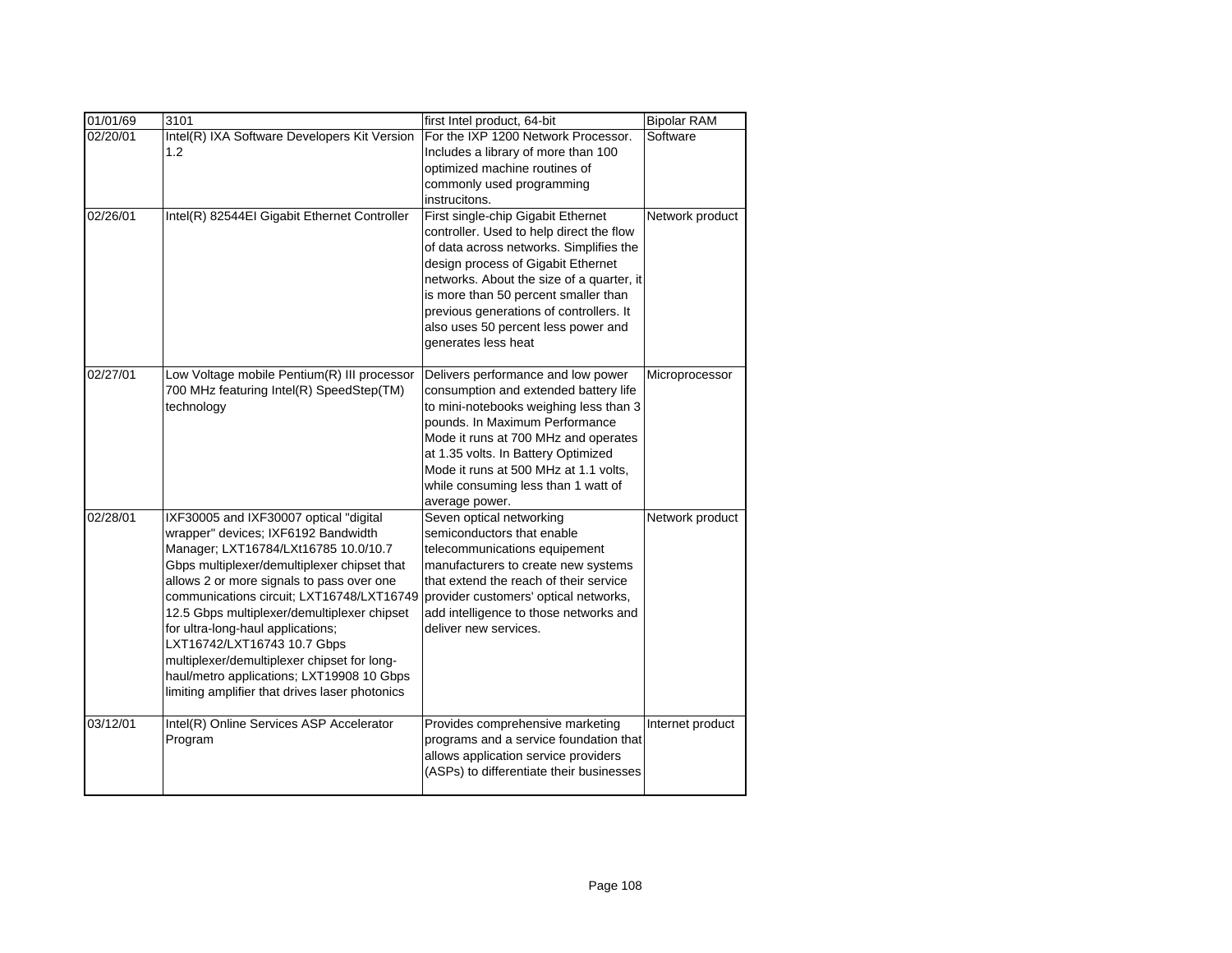| 01/01/69 | 3101                                                                                                                            | first Intel product, 64-bit                                                                                                                                                                                                                                                                                                                                                                                                                                                                            | <b>Bipolar RAM</b> |
|----------|---------------------------------------------------------------------------------------------------------------------------------|--------------------------------------------------------------------------------------------------------------------------------------------------------------------------------------------------------------------------------------------------------------------------------------------------------------------------------------------------------------------------------------------------------------------------------------------------------------------------------------------------------|--------------------|
| 03/13/01 | Intel(R) LXT3008 Protection Interface Unit<br>(PIU)                                                                             | Chip that enables telecommunications<br>equipment manufactureres to develop<br>more reliable line cards that support<br>mission cirtical services. Can replace<br>as many as 32 electromechanical<br>relays                                                                                                                                                                                                                                                                                            | Network product    |
| 03/19/01 | Mobile Pentium(R) III processors at 1<br>Gigahertz and 900 MHz featuring Intel<br>SpeedStep(TM) technology.                     | For full-size and thin-and-light<br>notebooks. 1 GHz version operates at<br>1.7 volts in Maximum Performance<br>Mode and at 700 MHz and 1.35 volts in<br>Battery-Optimized Mode while<br>consuming less than 2 watts of<br>average power.                                                                                                                                                                                                                                                              | Microprocessor     |
| 03/19/01 | Also the mobile Intel(R) Celeron(R) processor<br>at 750 MHz                                                                     | For value market segment. Average<br>powr les than 3.5 watts and operating<br>voltage of 1.6 volts                                                                                                                                                                                                                                                                                                                                                                                                     | Microprocessor     |
| 03/21/01 | 900 MHz large cache Pentium(R) III<br>Xeon(TM) processor                                                                        | Features 2 Megabytes of one-die level-<br>two cache. Delivers new levels of<br>performance for high-end, Intel-based<br>server platforms based on 4 and 8-way<br>multiprocessing systems                                                                                                                                                                                                                                                                                                               | Microprocessor     |
| 04/09/01 | Intel(R) Celeron(R) processor at 850 MHz                                                                                        | For value PCs. Intel 810 chipset<br>integrates 3D AGP grpahics and<br>enables software-baed audio, modem<br>and DVD capabilities.                                                                                                                                                                                                                                                                                                                                                                      | Microprocessor     |
| 04/10/01 | Intel(R) PRO/100 S Dual Port Server Adapter,<br>Intel PRO/100S Mobile Adapter, and the Intel<br>PRO/100 S Combo Mobile Adapters | Three Fast Ethernet network adapters<br>with integrated LAN security<br>capabilities. They are based on the<br>Intel 82550 Fast Ethernet Controller<br>with an integrated encryption<br>coprocessor, which offloads encryption<br>from the processor to the adapter to<br>help increase network performance.<br>The Dual Port model provides two<br>network connections for added<br>flexibility within a single adapter and<br>enables up to twice the bandwidth per<br>PCI slot. the mobile adapters | Network product    |
| 04/23/01 | Intel(R) Pentium(R) 4 processor at 1.7 GHz                                                                                      | For high-performance desktops. .                                                                                                                                                                                                                                                                                                                                                                                                                                                                       | Microprocessor     |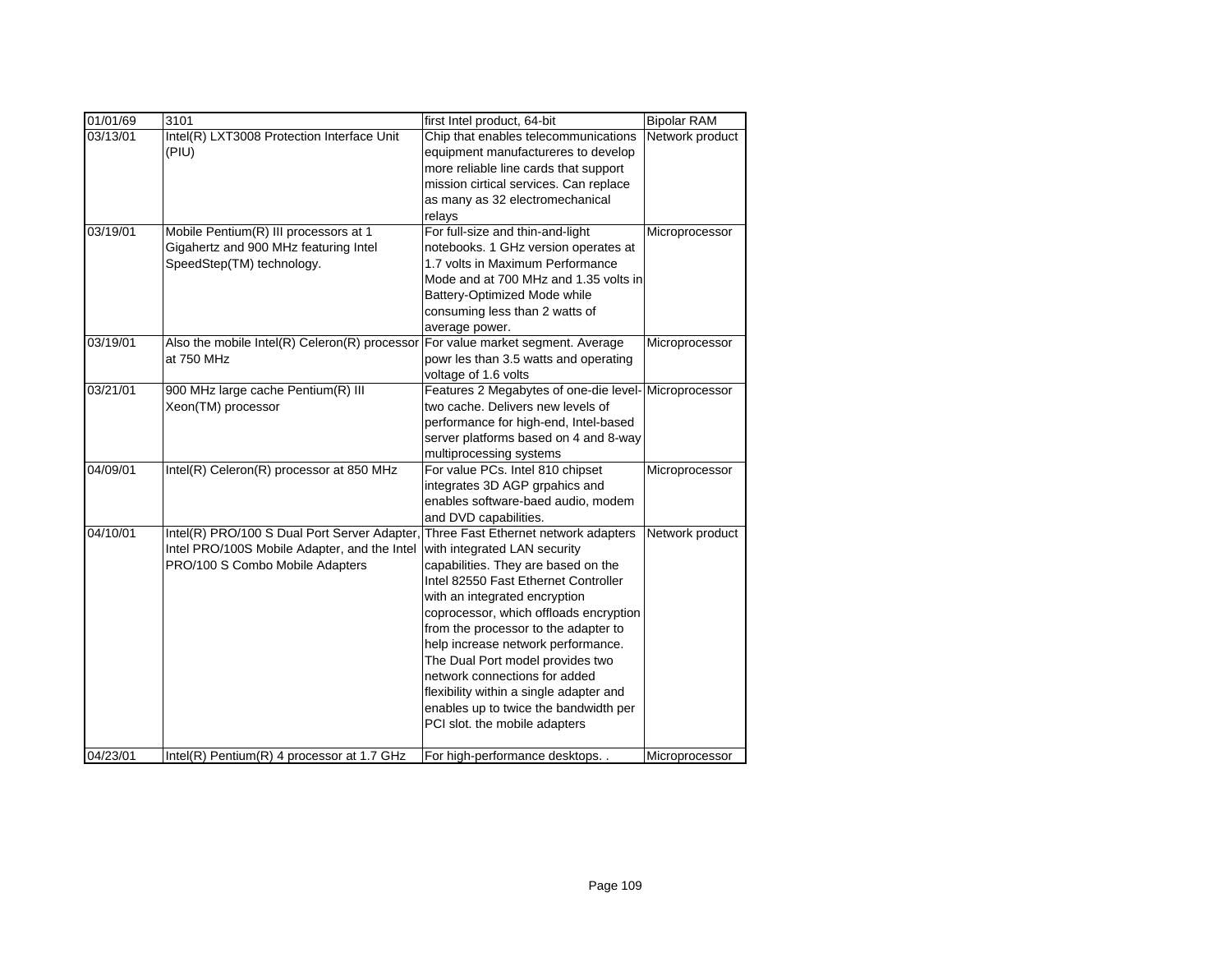| 01/01/69 | 3101                                       | first Intel product, 64-bit              | <b>Bipolar RAM</b> |
|----------|--------------------------------------------|------------------------------------------|--------------------|
| 05/07/01 | Intel(R) PRO/1000 T IP Storage Adapter     | Connects storage devices located         | Network product    |
|          |                                            | anywhere on an Ethernet network and      |                    |
|          |                                            | operates at speeds up to 1 gigabit per   |                    |
|          |                                            | second. It is an iSCSI adapter           |                    |
|          |                                            |                                          |                    |
| 05/07/01 | Intel(R) Converged Communications Platform | Open standards-based, application-       | Telephony          |
|          | 2100                                       | ready platform that supports a broad     | Product            |
|          |                                            | range of compatible telephony and        |                    |
|          |                                            | business software applications,          |                    |
|          |                                            | peripherals and services from multiple   |                    |
|          |                                            | vendors on a single system, allowing     |                    |
|          |                                            | small-sized to medium-sized              |                    |
|          |                                            | companies to rapidly and cost            |                    |
|          |                                            | effectively expand their business        |                    |
|          |                                            | communications capabilities. CT          |                    |
|          |                                            | Media(TM) server software is at the      |                    |
|          |                                            | core of the platform. It enables         |                    |
|          |                                            | customers to migrate to voice over IP    |                    |
|          |                                            | (VoIP) networking, which allows          |                    |
|          |                                            | businesses with multiple sites to        |                    |
|          |                                            | reduce the cost of long-distance calling |                    |
|          |                                            | by routing calls inexpensively over the  |                    |
|          |                                            | Internet                                 |                    |
| 05/08/01 | Xircom(R) SpringPort(TM) Wireless Ethernet | Wireless LAN (WLAN) devide for the       | Network product    |
|          | Module                                     | Handspring* Visor* handheld              |                    |
|          |                                            | computer. First product announced        |                    |
|          |                                            | after Intel's acquisition of Xircom. The |                    |
|          |                                            | module pluts into the Springboard        |                    |
|          |                                            | expansion slot on the back of the        |                    |
|          |                                            | Handspring Visor, providing secure,      |                    |
|          |                                            | haigh-speed, wireless access to          |                    |
|          |                                            | applications and data located on a       |                    |
|          |                                            | network.                                 |                    |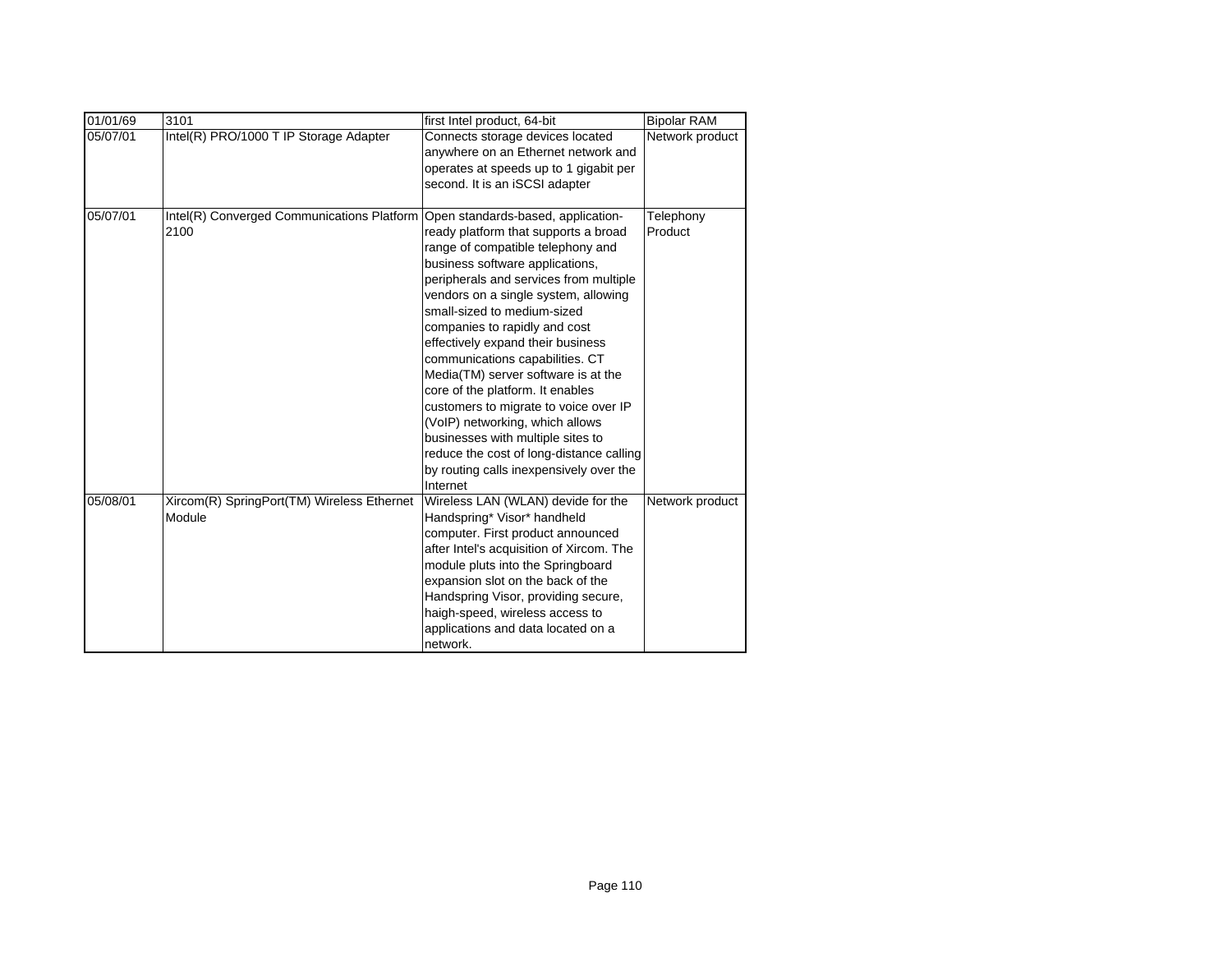| 01/01/69 | 3101                                                                                                                                                                                                                                                                                                                                                                                                        | first Intel product, 64-bit                                                                                                                                                                                                                                                                                                                                                                                                                                         | <b>Bipolar RAM</b>          |
|----------|-------------------------------------------------------------------------------------------------------------------------------------------------------------------------------------------------------------------------------------------------------------------------------------------------------------------------------------------------------------------------------------------------------------|---------------------------------------------------------------------------------------------------------------------------------------------------------------------------------------------------------------------------------------------------------------------------------------------------------------------------------------------------------------------------------------------------------------------------------------------------------------------|-----------------------------|
| 05/15/01 | Intel(R) Server Platform SRMK2 and the<br>Intel(R) SR2100 Rack Mount Chassis                                                                                                                                                                                                                                                                                                                                | Boxed products. The platform is a 1U<br>server platform designed for e-<br>Business and Internet applications<br>such as Web hosting and data centers.<br>Includes support for up to two Intel<br>Pentium(R) III processors and 4 GB of<br>PC133 SDRAM memory, sensors on<br>the board to monitor voltage and<br>temperature and support for two hot-<br>swap SCSI drives. The chassis is<br>designed to complement the features<br>of the Intel Server Board STL2. | Server product              |
| 05/17/01 | Complete development environment for the<br>Intel(R) IXP1200 Network Processor family,<br>including Version 2.0 of the Intel Exchange<br>Architecture SDK, support for Linux operating<br>system, modular programming system,<br>sample designs, hardware platform. Also the<br>Intel IXDP1200 Advanced Development<br>Platform, a modular framework for developing<br>complete multiprocol LAN/WAN systems | Aimed at accelerating the<br>implementation of new services in<br>network equipment                                                                                                                                                                                                                                                                                                                                                                                 | Developer tools             |
| 05/17/01 | IXP1240 and IXP1250 network processors                                                                                                                                                                                                                                                                                                                                                                      | 1240 integrates segmentation and<br>reassembly of data packets into cells<br>for transport over ATM networks and<br>cyclic redundancy cheking for error<br>detection. 1250 has this and error<br>correcting code.                                                                                                                                                                                                                                                   | <b>Network</b><br>processor |
| 05/21/01 | Intel(R) 860 Chipset                                                                                                                                                                                                                                                                                                                                                                                        | For Xeon processor-based<br>workstations. Features dual RDRAM*<br>memory banks to complement the Intel<br>Xeon's 400 MHz system bus                                                                                                                                                                                                                                                                                                                                 | Chip set                    |
| 05/21/01 | Intel(R) Xeon processors based on<br>NetBurst(TM) architecture at 1.4, 1.5 and 1.7<br>GHz.                                                                                                                                                                                                                                                                                                                  | Targeted initially at high-performance<br>and mid-range, dual-processor enabled<br>workstations. Based on the Intel(R)<br>860 Chipset.                                                                                                                                                                                                                                                                                                                              | Microprocessor              |
| 05/21/01 | Ultra Low Voltage mobile Pentium (R) III<br>processor at 600 MHz; Low Voltage mobile<br>Pentium III processor at 750 MHz; and Ultra<br>Low Voltage mobile Celeron(R) processor at<br>600 MHz                                                                                                                                                                                                                | First two feature SpeedStep(TM)<br>technology. Ultra Low Pentium III<br>processor is optimized for sub-<br>notebooks. Low voltage model is for<br>mini-notebooks.                                                                                                                                                                                                                                                                                                   | Microprocessor              |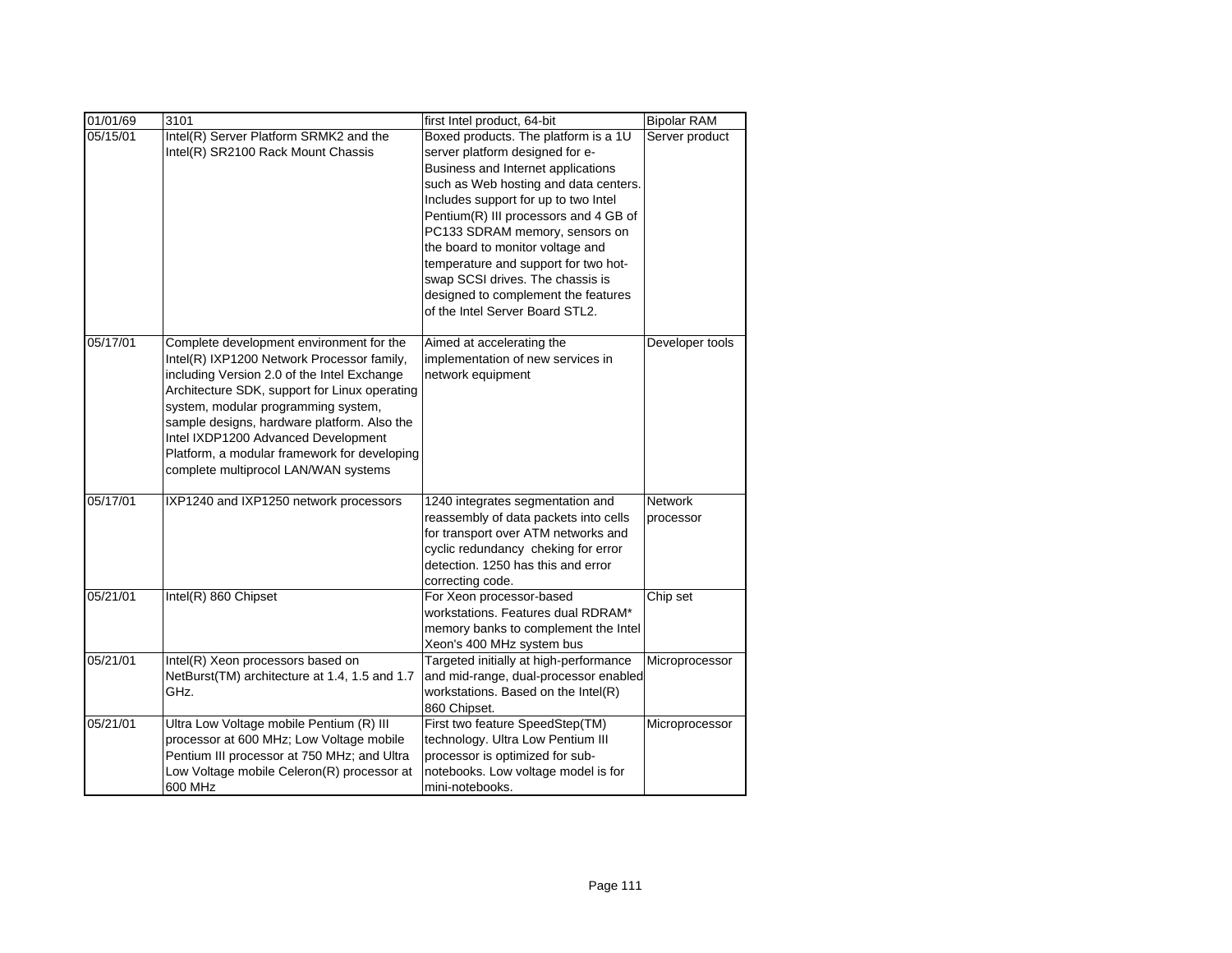| 01/01/69 | 3101                                                                                                                                                                                                                                          | first Intel product, 64-bit                                                                                                                                                                                                                                                                                        | <b>Bipolar RAM</b> |
|----------|-----------------------------------------------------------------------------------------------------------------------------------------------------------------------------------------------------------------------------------------------|--------------------------------------------------------------------------------------------------------------------------------------------------------------------------------------------------------------------------------------------------------------------------------------------------------------------|--------------------|
| 05/29/01 | Platform release of Intel(R) Itanium(TM)<br>processors                                                                                                                                                                                        | The Itanium brand was announced on<br>10/4/99. First prototype systems were<br>delivered 12/7/99. Prototype Itanium<br>processor-based solutions were shown<br>by 8 system vendors at IDF on<br>2/14/2000. Intel released Itanium<br>processor microarchitecture details on<br>the Internet on 5/10/2000. Computer | Microprocessor     |
|          |                                                                                                                                                                                                                                               | manufactures introduced initial Itanium-<br>based servers and worstations in<br>6/2001. Itanium processor is the first in<br>a line of Intel 64-bit processors<br>designed for high-end servers and<br>workstations.                                                                                               |                    |
| 06/05/01 | Intel(R) AnyPoint(TM) DSL Gateway 4200                                                                                                                                                                                                        | Designed to simplify customer<br>installation, lower service provider<br>deployment and support costs, and<br>enable remote provisioning of<br>advanced services. It's part of the<br>AnyPoint family of home and small-<br>office connectivity and networking<br>solutions.                                       | Network product    |
| 06/05/01 | Intel(R) IXS1000 Media Signal Processor with All are based on the Intel(R) Internet<br>a comprehensive software suite; Intel<br>IXF3208 8-port T1/E1/J1 long-haul line<br>interface unit; and the Intel IXF3208 eight-port<br>T1/E1/J1 Framer | Exchange Architecture. They are Voice-<br>over-Packet (VoP) building blocks.<br>They are used to build systems that<br>transmit voice communications over<br>the Internet                                                                                                                                          | Network product    |
| 06/18/01 | Enhancements to the Computer Telephony<br>(CT) Application Development Environment<br>(ADE)                                                                                                                                                   | A collection of development tools and<br>utilities that help developers rapidly<br>build and deploy speech-enabled<br>telephony applications such as voice<br>portals and voice-activated dialers.<br>Formerly distributed under the Parity<br>Software brand                                                      | Developer tools    |
| 06/19/01 | Intel(R) PRO/1000 T Desktop Adapter and<br>Intel(R) PRO/1000 XT Server Adapter                                                                                                                                                                | Third-generation Gigabit Ethernet<br>adapters. Both are optimized for<br>common copper networks. They help<br>solve network bottlenects created by<br>bandwidth-intensive applications<br>because they allow data to travel over<br>a network at 1 billion bits per second.                                        | Network product    |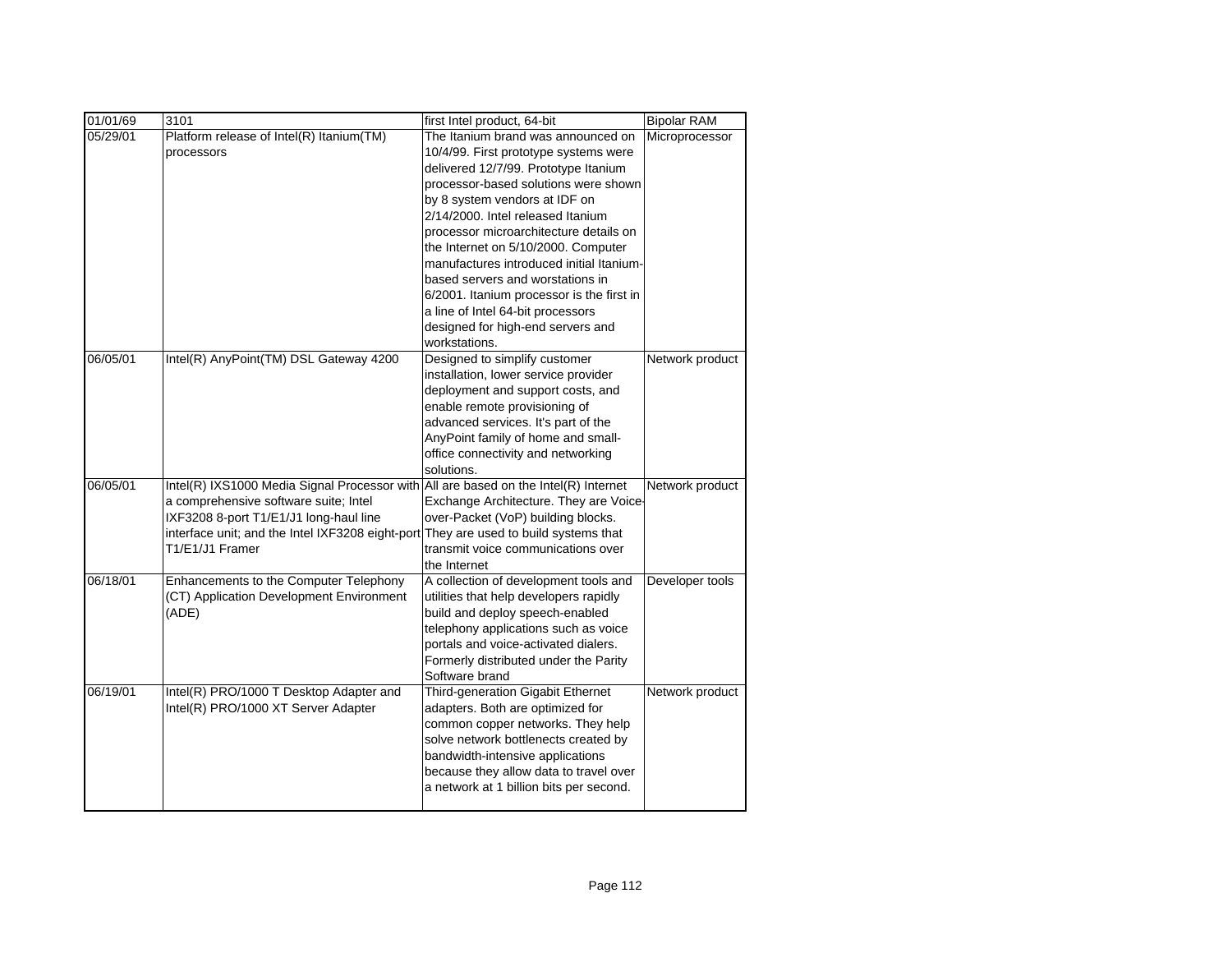| 01/01/69 | 3101                                                                                                                                                                                   | first Intel product, 64-bit                                                                                                                                                                                                                                                                                                                                                                                                              | <b>Bipolar RAM</b> |
|----------|----------------------------------------------------------------------------------------------------------------------------------------------------------------------------------------|------------------------------------------------------------------------------------------------------------------------------------------------------------------------------------------------------------------------------------------------------------------------------------------------------------------------------------------------------------------------------------------------------------------------------------------|--------------------|
| 06/26/01 | Intel(R) Wireless Gateway                                                                                                                                                              | Base station for home and small<br>offices. It combines an access point,<br>router and firewall into a single-low-<br>cost device. It is optimized for home<br>offices, branch offices or small<br>businesses sharing an Internet<br>connection among several desktop<br>PCs, mobile PCs or handheld devices.<br>It gives access to real-time information<br>and network services even when you're<br>away from your desk or workstation | Network product    |
| 06/26/01 | Xircom(R) Wireless LAN Module for the<br>Palm* m500 series handheld devices                                                                                                            | WLAN product. It snaps into the back<br>of the handheld devices and uses plug-<br>and-play software. Gives Palm users<br>high-speed wireless access to the<br>Internet, e-mail or data stored on the<br>network and can also be used for<br>wireless peer-to-peer connections with<br>other WLAN devices.                                                                                                                                | Network product    |
| 07/02/01 | Desktop Intel(R) Celeron(R) processor at 900<br>MHz and Mobile Intel Celeron processor at<br>850 MHz                                                                                   | For value computers                                                                                                                                                                                                                                                                                                                                                                                                                      | Microprocessor     |
| 07/02/01 | Intel(R) Pentium(R) 4 processor at 1.8 GHz<br>and 1.6 GHz                                                                                                                              | For high-performance desktop PCs                                                                                                                                                                                                                                                                                                                                                                                                         | Microprocessor     |
| 07/30/01 | Mobile Intel(R) 830MP (supports external<br>graphics), Intel 830M (with high-performance<br>integrated graphics), Intel 830MG (integrated<br>graphics for lower-cost systems) chipsets | Designed to take advantage of the<br>mobile Pentium III processor-M<br>performance and low-power<br>characteristics. Uses high-performance<br>PC-133 SDRAM, features a hub<br>architecture, and can accommodate a<br>total of six USB ports                                                                                                                                                                                              | Chip Set           |
| 07/30/01 | Mobile Intel(R) Pentium(R) III processor-M at<br>1.13 GHz, 1.06 GHz, 1.0 GHz, 933 MHz and<br>866 MHz                                                                                   | Introduced along with the Mobile<br>Intel(R) 830 chipset family. 0.13-micron<br>process products. Designed to<br>increase performance, reduce power<br>and improve battery life for notebook<br>computers                                                                                                                                                                                                                                | Microprocessor     |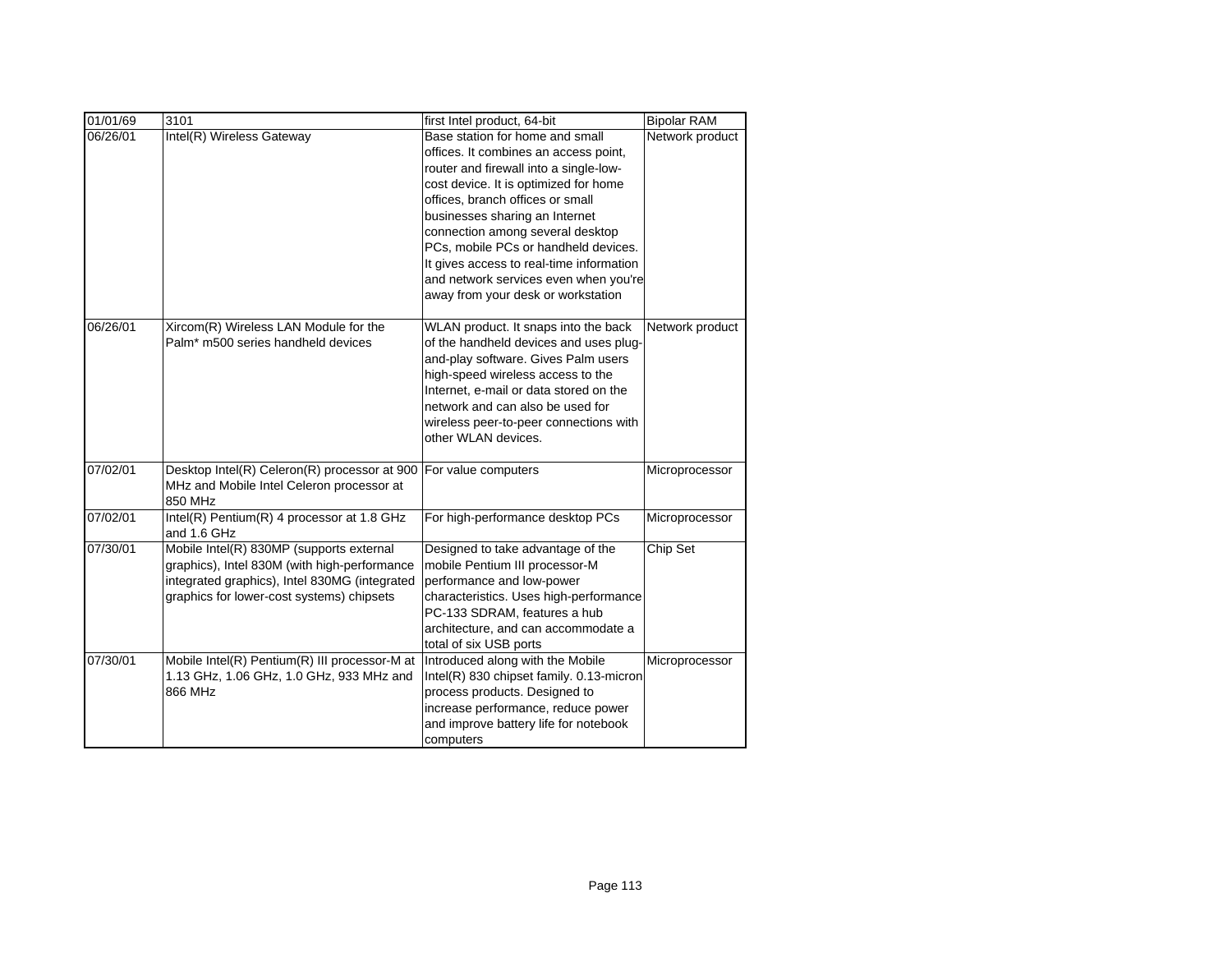| 01/01/69 | 3101                                                                                          | first Intel product, 64-bit               | <b>Bipolar RAM</b> |
|----------|-----------------------------------------------------------------------------------------------|-------------------------------------------|--------------------|
| 08/20/01 | Model DI/040i-LS-A trunk and station board, a                                                 | First two products in Intel's Dialogic(R) | Telephony          |
|          | single slot switching solution for building a                                                 | brand Integrated (DI) family of           | Product            |
|          | complete server-based PBX or contact center                                                   | multifunction telephony boards that are   |                    |
|          | starting at four trunks and eight stations on a                                               | designed specifically for small- to       |                    |
|          | single board; Model DI/SI32) station interface                                                | medium-sized enterprise switching         |                    |
|          | board, which offers 32 station interfaces with                                                | applications, including server-based      |                    |
|          | dedicated tone, call control, conference and                                                  | PBXs and contact centers                  |                    |
|          | voice resources                                                                               |                                           |                    |
| 08/23/01 | Version 5.0 of the Intel(R) $C++$ Compiler for                                                | Designed to help developers fully         | Software           |
|          | Linux* and the Intel(R) Fortran Compiler for                                                  | utilize the architectural innovations in  |                    |
|          | Linux                                                                                         | the Intel(R) Itanium(TM) and              |                    |
|          |                                                                                               | Pentium(R) 4 processors                   |                    |
| 08/27/01 | Intel(R) Pentium(R) 4 processor at 2 GHz                                                      | For high-performance desktop PCs          | Microprocessor     |
| 08/29/01 | AnyPoint(TM) Wireless II Network family of                                                    | Based on the IEEE 802.11b standard.       | Network product    |
|          | products, which includes a USB model, a PC                                                    | They provide high-speed wireless          |                    |
|          | card and the Intel(R) Wireless Gateway.                                                       | network connectivity and shared           |                    |
|          |                                                                                               | Internet access for the home, home        |                    |
|          |                                                                                               | office and small office environments      |                    |
| 08/30/01 | Intel(R) Media Switch IXE5416 16-Port                                                         | Enables OEMs to build high-               | Network product    |
|          | <b>Gigabit Device</b>                                                                         | bandwidth, highly scalable, plug-and-     |                    |
|          |                                                                                               | play Ethernet switches. Has 16 triple-    |                    |
|          |                                                                                               | speed (10/100/1000 Mbps) ports.           |                    |
| 08/30/01 | Intel(R) IXE2424 and Intel IXE2426                                                            | Offer four-gigabit ports (two more than   | Network product    |
|          | 10/100+Gigabit Media Switch Devices                                                           | the previous generation of Media          |                    |
|          |                                                                                               | Switch devices) in addition to 24-        |                    |
|          |                                                                                               | 10/100 gagabit ports. IXE2424             |                    |
|          |                                                                                               | incorporates suport for three advanced    |                    |
|          |                                                                                               | packet-handling features to improve       |                    |
|          |                                                                                               | network performance. The IXE2426          |                    |
|          |                                                                                               | chip is a version of the IXE2424 device   |                    |
|          |                                                                                               | for easy, cost-effective development If   |                    |
|          |                                                                                               | layer2-only switches                      |                    |
| 08/31/01 | Desktop Intel(R) Celeron(R) processor at 1.10 For value desktop PCs<br>GHz, 1 GHz and 950 MHz |                                           | Microprocessor     |
| 09/10/01 | Intel(R) Application Accelerator software                                                     | Introduced with the Intel 845 chipset.    | Software           |
|          | package                                                                                       | Designed to increase storage              |                    |
|          |                                                                                               | subsystem performance, stability and      |                    |
|          |                                                                                               | usability                                 |                    |
|          |                                                                                               |                                           |                    |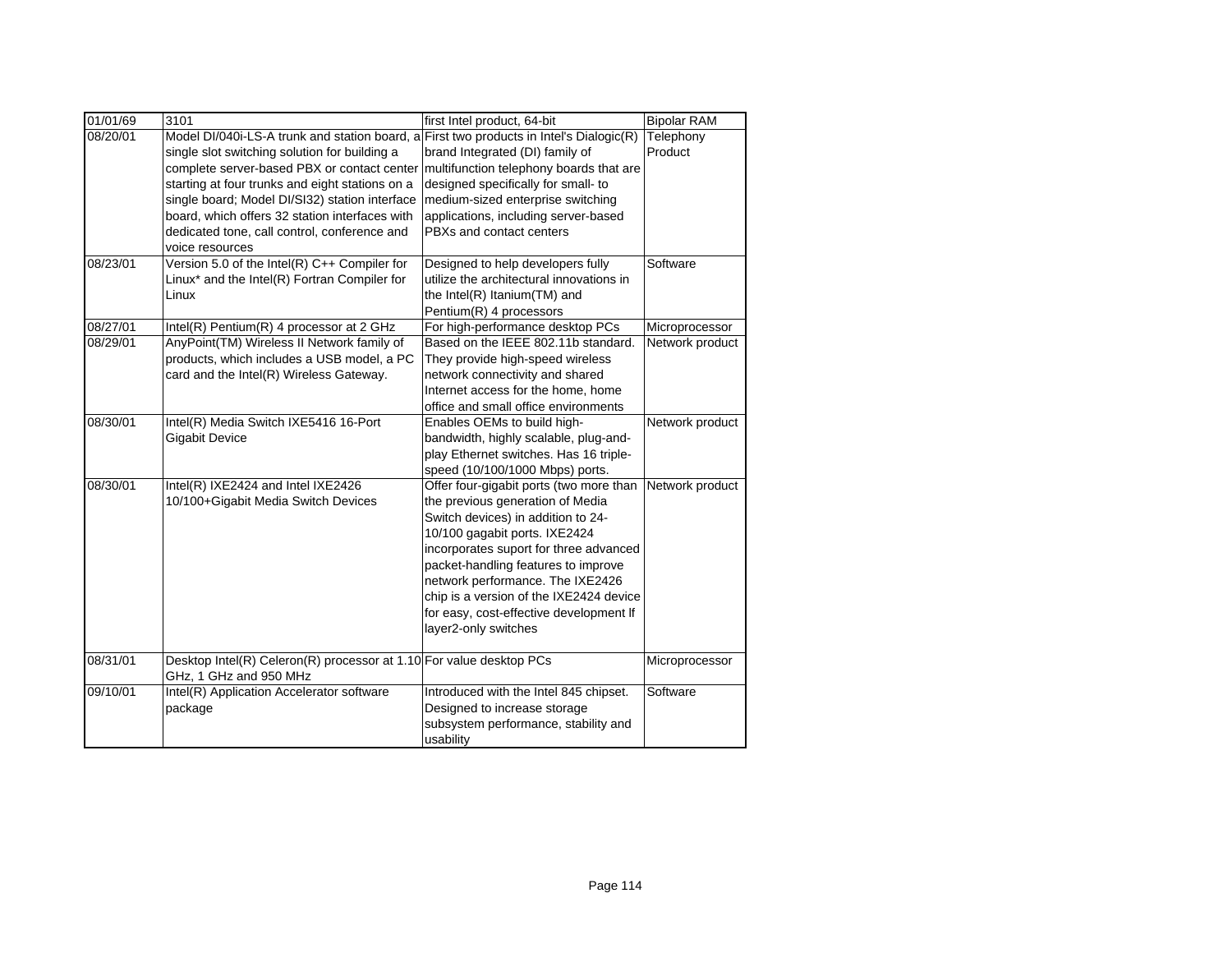| 01/01/69 | 3101                                        | first Intel product, 64-bit               | <b>Bipolar RAM</b> |
|----------|---------------------------------------------|-------------------------------------------|--------------------|
| 09/10/01 | $Intel(R)$ 845 chipset                      | For Intel(R) Pentium(R) 4 processor-      |                    |
|          |                                             | based PCs targeted at the high-volune,    |                    |
|          |                                             | mainstream consumer and corporate         |                    |
|          |                                             | desktop PC market segment. Has two        |                    |
|          |                                             | controller hubs--the 82845 memory         |                    |
|          |                                             | controller hub (MCH) and the 82801BA      |                    |
|          |                                             | I/O controller hub                        |                    |
| 09/11/01 | Intel(R) PRO/Wireless 5000 LAN Access       | This Intel PRO/Wireless 5000 LAN          | Network product    |
|          | Point, Intle(R) PRO/Wireless 5000 LAN       | family of products is based on the        |                    |
|          | CardBus Adapter for notebook PCs, Intel(R)  | 802.11a specification, and offers data    |                    |
|          | PRO/Wireless 5000 LAN PCI adapter for       | rates that are five times faster than     |                    |
|          | desktop PCs, Intel(R) PRO/Wireless 5000     | previous wireless LAN products            |                    |
|          | LAN 3A Mini PCI Adapter for embedded        | (transferring up to 54 million bits of    |                    |
|          | solutions                                   | information per second)                   |                    |
| 09/25/01 | 2 Gigahertz Intel(R) Xeon(TM) processor     | For dual processor high-performance       | Microprocessor     |
|          |                                             | workstations                              |                    |
| 09/26/01 | 3 Volt Synchronous Intel(R) StrataFlash(R)  | Designed to enhance the performance       | Flash memory       |
|          | Memory in densities ranging from 64 Mbit to | of cell phones, PDAs and other            |                    |
|          | 256 Mbit                                    | wireless devices. Faster than             |                    |
|          |                                             | traditional flash memory                  |                    |
| 10/01/01 | 10 Gbps CMOS PMD chipset                    | Provides high bandwidth, lower power      | Chip set           |
|          |                                             | solution for optical-electronic intefaces |                    |
|          |                                             | in OC-192 SONET and 10 Gigabit            |                    |
|          |                                             | Ethernet applications. Consists of the    |                    |
|          |                                             | Intel(R) LXT17011 Laser Driver,           |                    |
|          |                                             | Intel(R)LXT14002 Transimpedance           |                    |
|          |                                             | Amplifier and the Intel(R) LXT13002       |                    |
|          |                                             | Limiting Amplifier.                       |                    |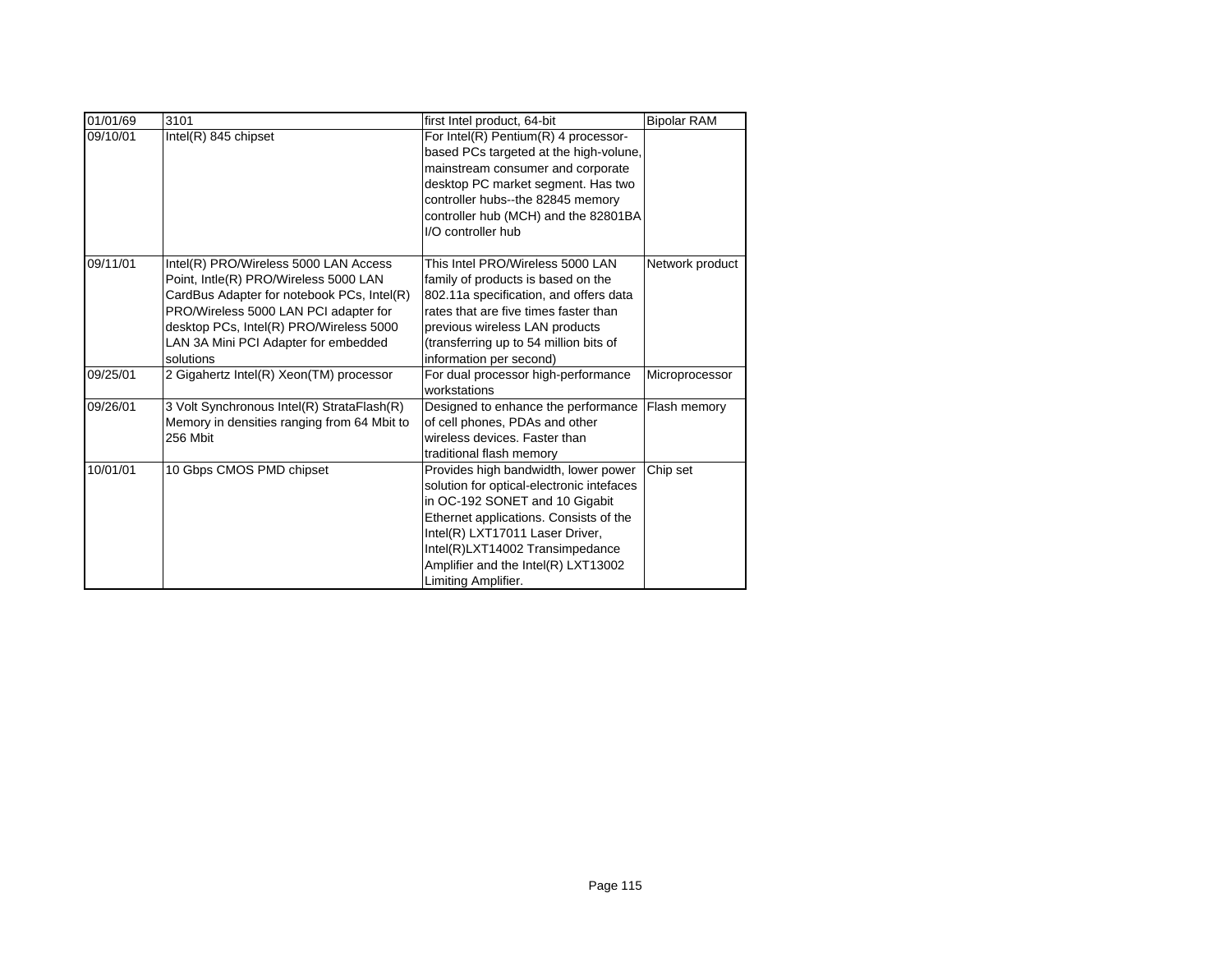| 01/01/69 | 3101                                                                                                                                                                                                                                                                                                                                                                                                                                                                                                                                                                                                                                                                                                                                                                                                                                                                        | first Intel product, 64-bit                                                                                                                                                                                                                                                                                                                                              | <b>Bipolar RAM</b>     |
|----------|-----------------------------------------------------------------------------------------------------------------------------------------------------------------------------------------------------------------------------------------------------------------------------------------------------------------------------------------------------------------------------------------------------------------------------------------------------------------------------------------------------------------------------------------------------------------------------------------------------------------------------------------------------------------------------------------------------------------------------------------------------------------------------------------------------------------------------------------------------------------------------|--------------------------------------------------------------------------------------------------------------------------------------------------------------------------------------------------------------------------------------------------------------------------------------------------------------------------------------------------------------------------|------------------------|
| 10/01/01 | Mobile Intel Pentium(R) III Processor-M at 1.2 For mobile PCs.<br>GHz/800 MHz in Battery Mode; Low-voltage<br>Mobile Intel Pentium III Processor-M at 800<br>MHz/533 in Battery Mode; Low-voltage Mobile<br>Intel Pentium III Processor-M at 733 MHz/466<br>MHz in Battery Mode; Low-voltage Mobile<br>Intel Pentium II Processor-M at 800A<br>MHz/500 MHz in Battery Mode; Low-voltage<br>Mobile Intel Pentium III Processor-M at 750<br>MHz/450 MHz in Battery Mode; Ultra-low-<br>voltage mobile Intel Pentium III Processor-M<br>at 700 MHz/300 in Battery Mode; Low-Voltage<br>Mobile Intel Celeron(R) processor at 650<br>MHz; Mobile Intel Celeron processor at 933<br>MHz; Mobile INtel Celeron processor at 900<br>mHz; Mobile Intel Celeron processor at 733<br>MHz; Mobile Intel Celeron processor at 800A<br>MHz; Mobile Intel Celeron Processor at 866<br>MHz. |                                                                                                                                                                                                                                                                                                                                                                          | Microprocessor         |
| 10/01/01 | Intel(R) TXN13303 multi-rate optical<br>transceiver                                                                                                                                                                                                                                                                                                                                                                                                                                                                                                                                                                                                                                                                                                                                                                                                                         | It compines a laser source and<br>receiver module with the Intel(R)<br>LXT16784/85 Serializer/Deserializer in<br>a 300-pin, MSA-compliant package. It's<br>an optical networking subsystem<br>designed to deliver 10 Gigabit Ethernet<br>and OC-192 SONET/SDH<br>communications on a single line card.<br>Introduced in conjunction with the 10<br>GBPS CMOS PMD chipset | <b>Network Product</b> |
| 10/01/01 | Intel(R) LANDesk(R) Management Suite 6.5                                                                                                                                                                                                                                                                                                                                                                                                                                                                                                                                                                                                                                                                                                                                                                                                                                    | Allows IT professionals to control<br>desktop and network environments<br>remotely via the Web. New features<br>include directory integration, mobile<br>managmeent capabilities and ease-of-<br>use features                                                                                                                                                            | Network product        |
| 10/02/01 | Intel(R) Personal Audio Player 3000                                                                                                                                                                                                                                                                                                                                                                                                                                                                                                                                                                                                                                                                                                                                                                                                                                         | Has clear face plate that can be<br>personalized with a photo insert. Has<br>64 MB of built-in Intel StrataFlash(R)<br>memory, which provides up to 2 hours<br>of digital music or more than 10 hours<br>of spoken-word audio. Digital audio<br>can be stored in MP3 and Windows*<br>Medio Audio formats                                                                 | Audio player           |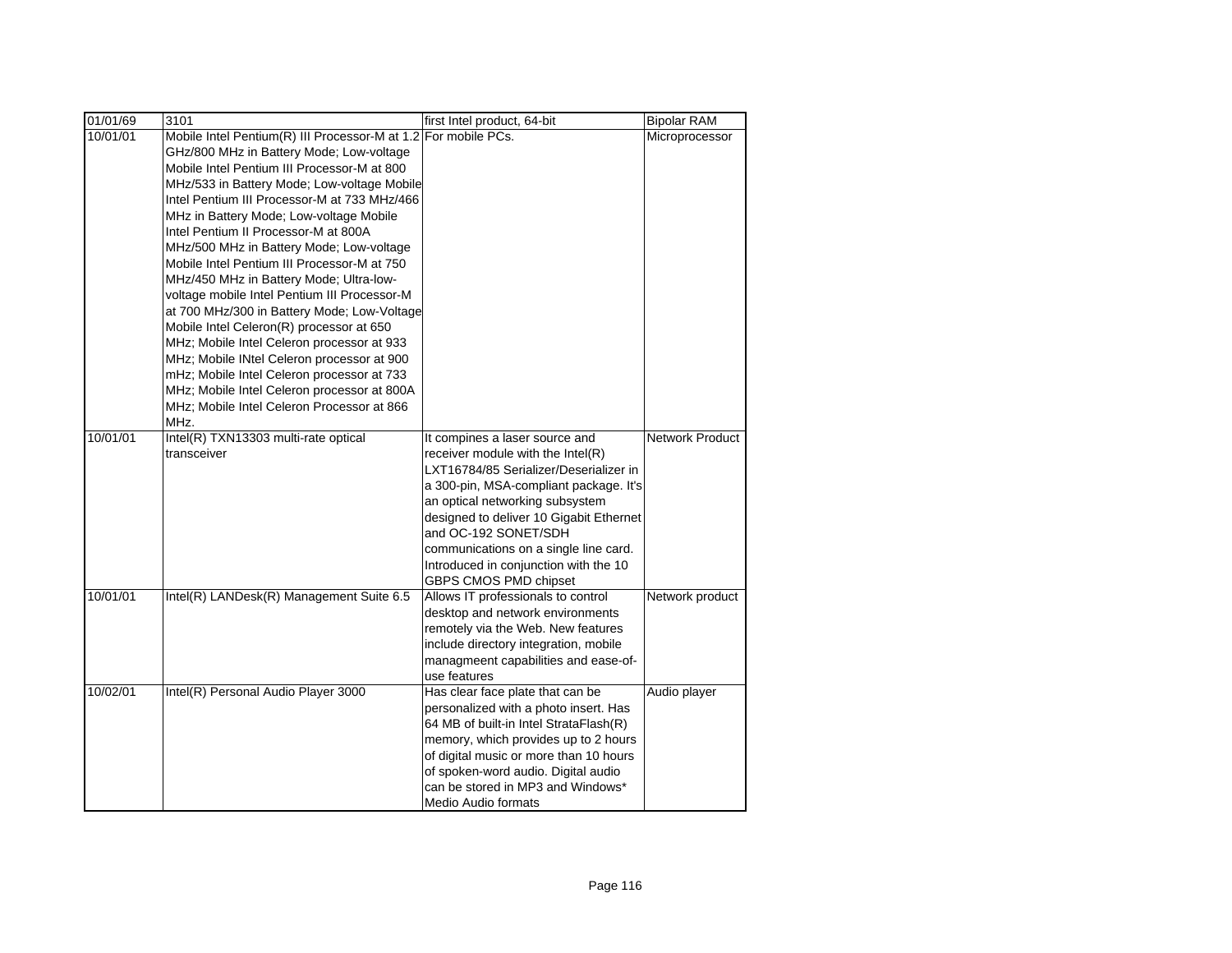| 01/01/69 | 3101                                              | first Intel product, 64-bit                                                                                                                                                                                                                                                                                                                                                                                            | <b>Bipolar RAM</b>   |
|----------|---------------------------------------------------|------------------------------------------------------------------------------------------------------------------------------------------------------------------------------------------------------------------------------------------------------------------------------------------------------------------------------------------------------------------------------------------------------------------------|----------------------|
| 10/02/01 | Intel(R) Celeron(R) processor at 1.2 GHz          | Based on 0.13-micron technology; for<br>desktop value PCs                                                                                                                                                                                                                                                                                                                                                              | Microprocessor       |
| 10/02/01 | Intel(R) Pocket Digital PC Camera                 | Both a mega-pixel digital-still camera<br>and a PC camera. Captures images<br>and video that can be posted to the<br>Web or sent in e-mail messages. A<br>consumer device                                                                                                                                                                                                                                              | PC enhancement       |
| 10/17/01 | Intel(R) ZT 5523 System Master Processor<br>Board | Designed to provide processing power<br>for high-performance<br>telecommunications equipment such<br>as media gateways, broadband access<br>devices, routers and switches, and<br>cellular base stations. Compack PCI*<br>Boards for mission-critical telecom<br>applications                                                                                                                                          | Network product      |
| 10/17/01 | DSC310 signaling converter                        | Standards-based, carrier-grade SS7<br>signaling gateway that enables<br>telephony services such as voice<br>portals, pre-paid calling cards, tele-<br>voting and call centers to operate<br>across the Public Switched Telephone<br>Network (PSTN). Latest member of<br>Intel's digital signal converter (DSC)<br>product family that helps equipment<br>manufacturers interface existing<br>equipment to SS7 networks | Telephony<br>Product |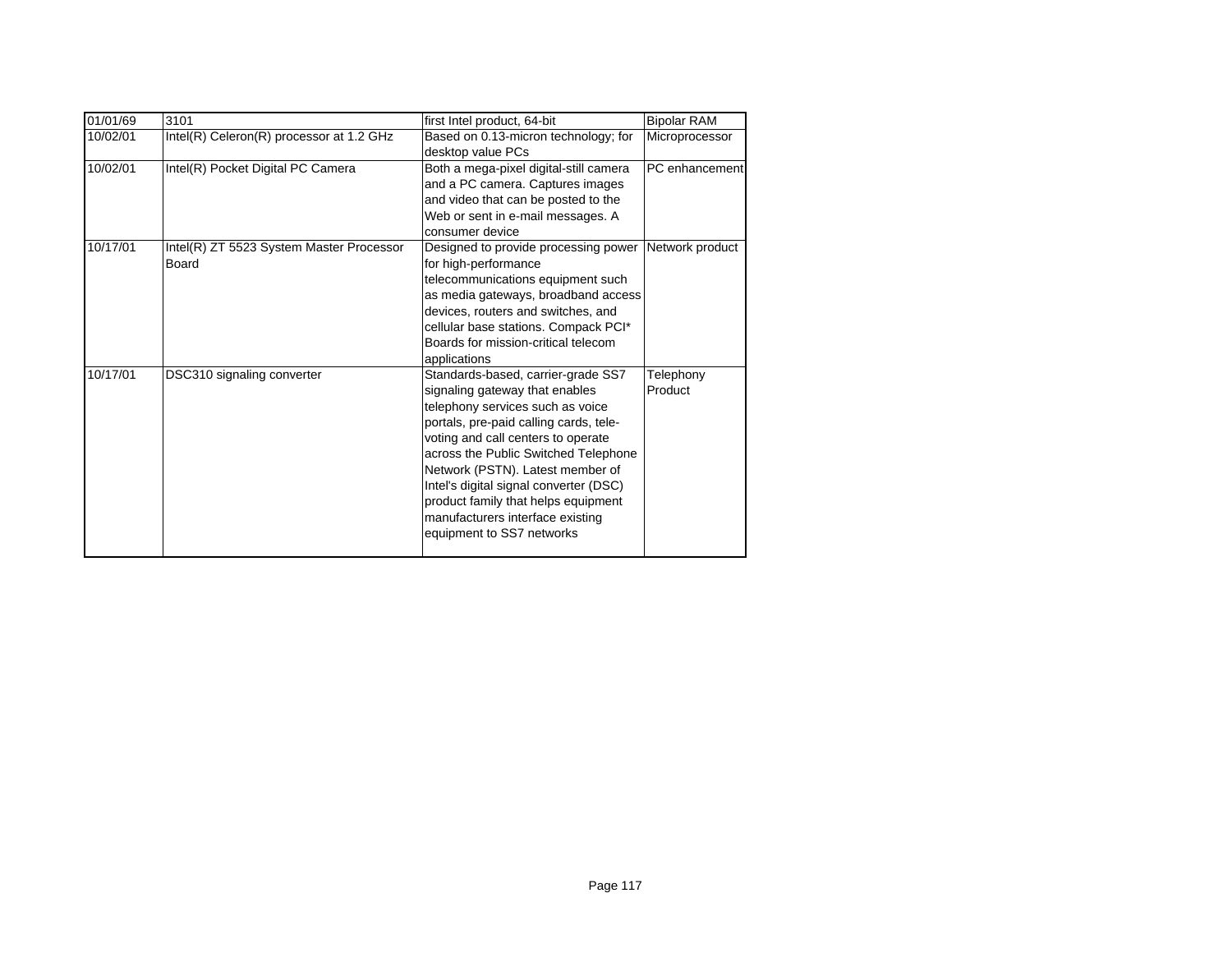| 01/01/69 | 3101                                         | first Intel product, 64-bit              | <b>Bipolar RAM</b> |
|----------|----------------------------------------------|------------------------------------------|--------------------|
| 10/22/01 | Intel(R) NetStructure(TM ZT 5504 System      | The products include chassis,            | Network product    |
|          | Master Processor Board with an Intel(R)      | backplanes, hot-swap power supplies      |                    |
|          | Pentium(R) III processor; Intel NetStructure | and fail-over capabilities. The ZT550r   |                    |
|          | ZT 5090 4U General Purpose Packet            | is the System Master processing          |                    |
|          | <b>Switched Platform</b>                     | engine for the Compact PCI bus           |                    |
|          |                                              | segments. The ZT5090 is a basic          |                    |
|          |                                              | platform building block designed to      |                    |
|          |                                              | support PICMG 2.16-compliant SBCs,       |                    |
|          |                                              | switches, and peripheras. They           |                    |
|          |                                              | represent the first products in a new    |                    |
|          |                                              | line of high-availability communications |                    |
|          |                                              | hardware building blocks built upon an   |                    |
|          |                                              | updated CompactPCI* specification        |                    |
|          |                                              | known as PCI Industrial Computer         |                    |
|          |                                              | Manufacturers Group (PICMG) 2.16         |                    |
|          |                                              | Packet Switching Backplane. It defines   |                    |
|          |                                              | how Internet Protocol (IP) packets are   |                    |
|          |                                              | passed across a backplane that           |                    |
|          |                                              | connects multiple switching devices in   |                    |
|          |                                              | a network equipment rack                 |                    |
|          |                                              |                                          |                    |
| 10/23/01 | Intel(R) 3 Volt Advanced+ Boot Block flash   | Industry's first flash memory product    | Flash memory       |
|          | memory chip built on 0.13-micron process     | built on 0.13-micron technology. Part of |                    |
|          | technology in 32- and 64-Mbit densities      | Intel's portfolio of wireless products   |                    |
| 10/23/01 | <b>PBX Digital Gateway</b>                   | Enables organizations to deploy cost-    | Telephony          |
|          |                                              | effective Internet Protocol (IP)-based   | Product            |
|          |                                              | telephony services with their existing   |                    |
|          |                                              | telecommunications equipment. A          |                    |
|          |                                              | Voice-over-Internet-Protocol (VoIP)      |                    |
|          |                                              | solution                                 |                    |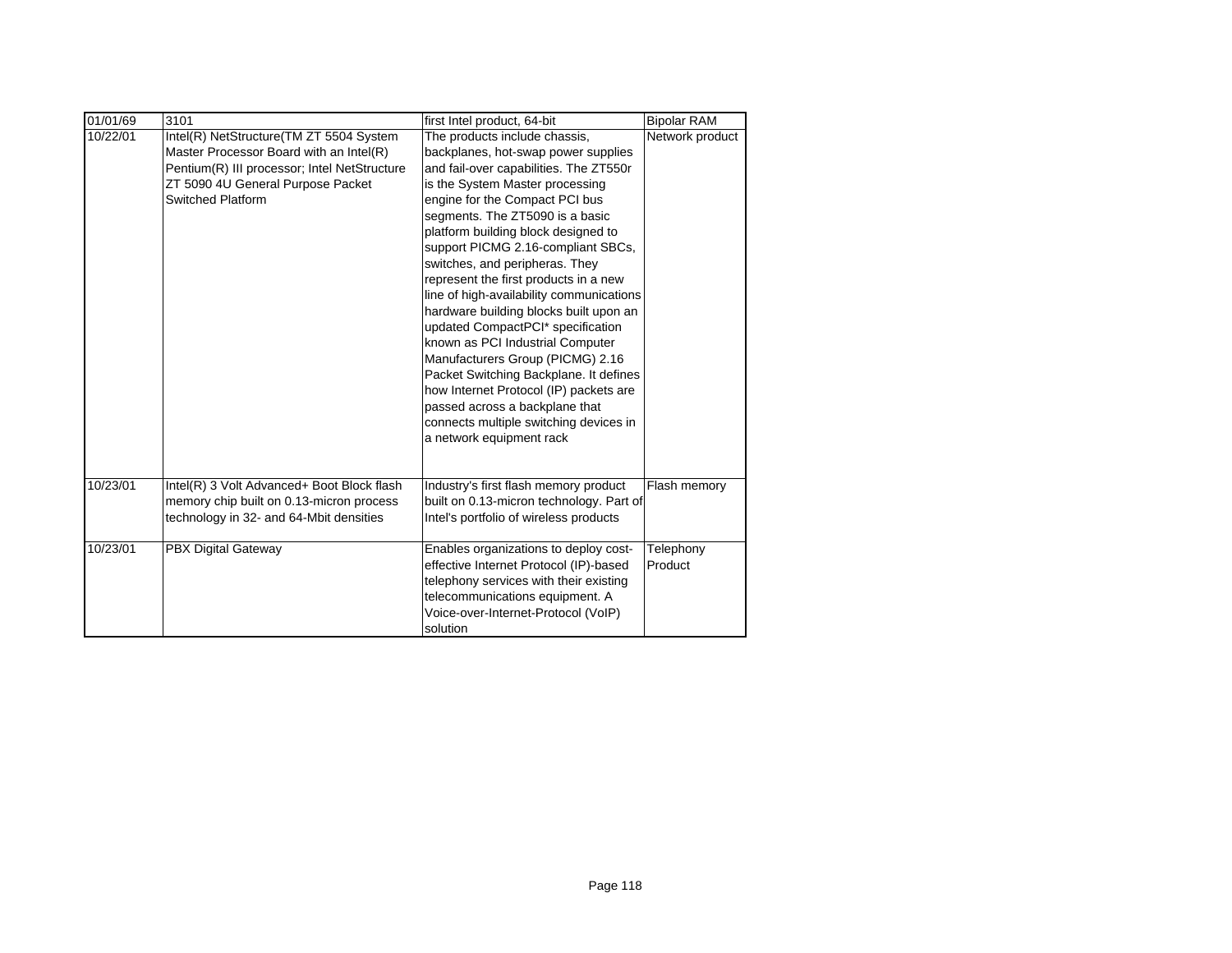| 01/01/69 | 3101                                                                                                                                                                                                                                                                                                                                                                                                                                                                                                                                                                                                                | first Intel product, 64-bit                                                                                                                                                                                                                                                                                                                                     | <b>Bipolar RAM</b>              |
|----------|---------------------------------------------------------------------------------------------------------------------------------------------------------------------------------------------------------------------------------------------------------------------------------------------------------------------------------------------------------------------------------------------------------------------------------------------------------------------------------------------------------------------------------------------------------------------------------------------------------------------|-----------------------------------------------------------------------------------------------------------------------------------------------------------------------------------------------------------------------------------------------------------------------------------------------------------------------------------------------------------------|---------------------------------|
| 10/24/01 | Intel(R) Server Board SCB2, Intel Server<br>Chassis SR1200, Intel Server Chassis<br>SR2200 for high-density, rack mount server<br>environments; Intel Server Board SDS2, Intel<br>Server Board SAI2, and the Intel Server<br>Chassis SC5100, also built around the<br>Pentium III processor with 512-KB cache, are<br>optimized for general-purpose computing<br>environments; the Intel Server Board<br>S815BM1 for 1 U (1.75" height) chassis<br>configuration; Intel Server Management<br>version 3.5; Intel RAID Controller SRCMR;<br>Intel RAID controller SRC&32, and the Intel<br>PRO/1000 XT Server adapter | Family of server-related products<br>designed for OEM system builders and<br>product integrators                                                                                                                                                                                                                                                                | Server product                  |
| 11/13/01 | Intel(R) 440GX chipset                                                                                                                                                                                                                                                                                                                                                                                                                                                                                                                                                                                              | For low-power, space-saving "ultra-<br>dense" servers. Delivers server-<br>specific features such as error<br>correcting code and memory support<br>up to two gigabytes                                                                                                                                                                                         | Chip set                        |
| 11/13/01 | Ultra Low Voltage Pentium III processor at<br>700 MHz                                                                                                                                                                                                                                                                                                                                                                                                                                                                                                                                                               | Designed for low-power, space-saving<br>"ultra-dense" servers. Processor runs<br>at a server-industry-low of 1.1 volts,<br>includes 512 KB of on-chip cache.<br>Introduced with Intel 440GX chipset.                                                                                                                                                            | Microprocessor                  |
| 12/04/01 | Intel(R) 82801E Communications I/O<br>Controller Hub (C-ICH)                                                                                                                                                                                                                                                                                                                                                                                                                                                                                                                                                        | For the embedded communicaitons<br>industry. It integrates multiple<br>communications ports, eliminating the<br>need for separate networking chips<br>that otherwise would be required for<br>communications applications based on<br>Intel Pentium III and Celeron<br>processors, such as voice-over-IP,<br>firewall and virtual-private-network<br>appliances | Peripherals and<br>Coprocessors |
| 12/11/01 | OpenCV 2.1                                                                                                                                                                                                                                                                                                                                                                                                                                                                                                                                                                                                          | Toolbox of over 500 imaging functions<br>that helps researchers develop<br>computer vision applications. Released<br>at no cost through the Open Source<br><b>Computer Vision Library</b>                                                                                                                                                                       | Software                        |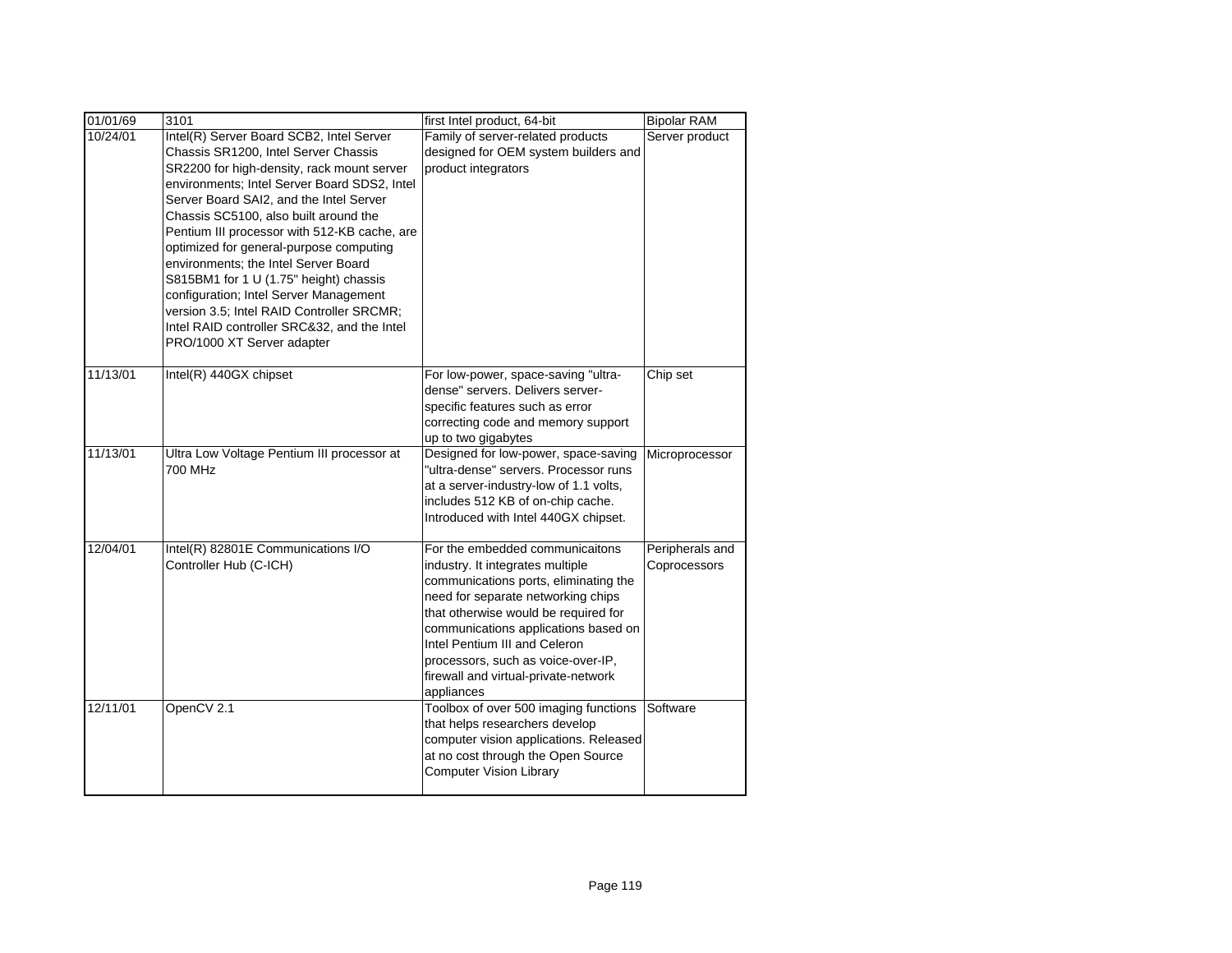| 01/01/69 | 3101                                          | first Intel product, 64-bit                             | <b>Bipolar RAM</b> |
|----------|-----------------------------------------------|---------------------------------------------------------|--------------------|
| 12/12/01 | 2U-sized duals processor server platform; 1U, | Carrier-grade server building blocks                    |                    |
|          | dual processor form factor carrier-grade      | that conform to stringent                               |                    |
|          | server platform                               | telecommunications reliability                          |                    |
|          |                                               | requirements. Bring cost efficiencies,                  |                    |
|          |                                               | higher performance, greater choice                      |                    |
|          |                                               | and scalability to telecommunication                    |                    |
|          |                                               | and service provider customers.                         |                    |
| 01/21/02 | Low-voltage Mobile Intel(R) Pentium(R) III    | Represents complete transition of                       | Microprocessor     |
|          | processor-M at 866 MHz/533 MHz in Battery     | Intel's entire mobile product line to 0.13              |                    |
|          | Mode; Low-Voltage Mobile Intel Pentium III    | micron process technology. These are                    |                    |
|          | processor-M at 850MHz/500 MHz in Battery      | all mobile processors                                   |                    |
|          | Mode; Ultra Low Voltage Mobile Intel Pentium  |                                                         |                    |
|          | III processor-M at 750 MHz/350 MHz in         |                                                         |                    |
|          | Battery Mode; Mobile Intel Celeron processor  |                                                         |                    |
|          | at 1.20 GHz; Mobile Intel Celeron processor   |                                                         |                    |
|          | at 1.13 GHz; Mobile Intel Celeron processor   |                                                         |                    |
|          | at 1.06 GHz; Ultra Low-Voltage Mobile Intel   |                                                         |                    |
|          | Celeron processor at 650 MHz                  |                                                         |                    |
| 02/04/02 | Intel(R) $TXN13200$ family and $Intel(R)$     | Combine high-speed electronic                           | Network product    |
|          | TXN17401 optical transceivers or              | components with a miniature optical                     |                    |
|          | transponders                                  | receiver and transmitter in a                           |                    |
|          |                                               | subsystem that can be placed at each                    |                    |
|          |                                               | 10 Gigabit per second port of an                        |                    |
|          |                                               | optical network. They are optical                       |                    |
|          |                                               | networking subsystems that lower                        |                    |
|          |                                               | power consumption and increase the                      |                    |
|          |                                               | density of 10 Gigabit per second                        |                    |
|          |                                               | communications solutoins for                            |                    |
|          |                                               | enterprise, metropolitan area and core                  |                    |
|          |                                               | telecom networks.                                       |                    |
| 02/05/02 | Intel(R) PRO/1000 T IP Storage                | Apparent reintroduction of product that Network Product |                    |
|          |                                               | was announced on 5/7/01. Includes the                   |                    |
|          |                                               | Intel(R) IOP310 I/O processor chipset.                  |                    |
|          |                                               | Also draws on an Intel(R) 82544 EI                      |                    |
|          |                                               | Gigabit Ethernet controller.                            |                    |
|          |                                               |                                                         |                    |